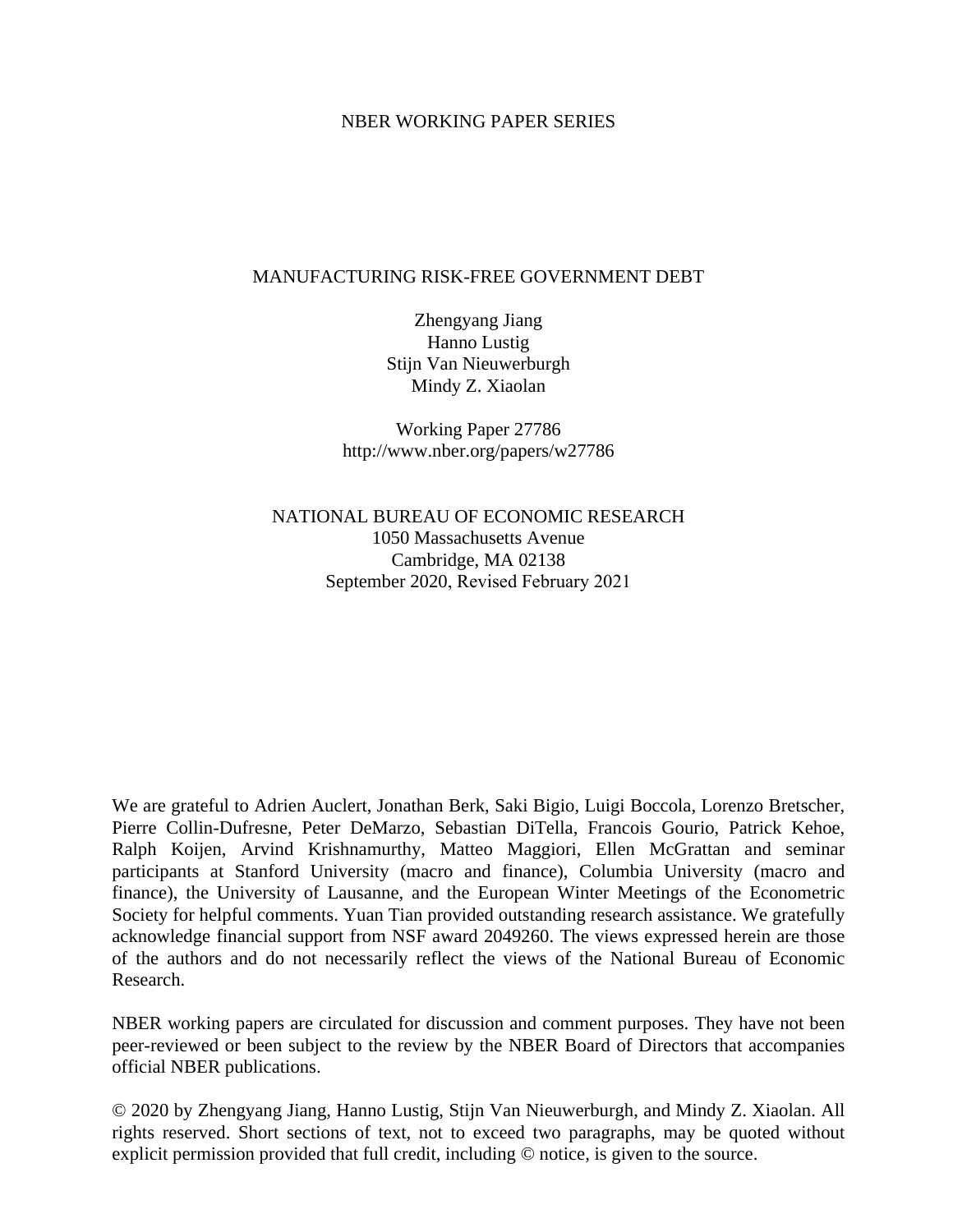Manufacturing Risk-free Government Debt Zhengyang Jiang, Hanno Lustig, Stijn Van Nieuwerburgh, and Mindy Z. Xiaolan NBER Working Paper No. 27786 September 2020, Revised February 2021 JEL No. F34,G12,H62,H63

### **ABSTRACT**

Governments face a trade-off between insuring bondholders and taxpayers. If the government fully insures bondholders by manufacturing risk-free zero-beta debt, then it cannot also insure taxpayers against permanent macroeconomic shocks over long horizons. Instead, taxpayers will pay more in taxes in bad times. Conversely, if the government fully insures taxpayers against adverse macro shocks, then the debt becomes risky, at least as risky as unlevered equity claim. As the world's safe asset supplier, the U.S. appears to have escaped this trade-off thus far, whereas the U.K. has not.

Zhengyang Jiang Kellogg School of Management Northwestern University 2211 Campus Drive Evanston, IL 60610 zhengyang.jiang@kellogg.northwestern.edu

Hanno Lustig Stanford Graduate School of Business 655 Knight Way Stanford, CA 94305 and NBER hlustig@stanford.edu

Stijn Van Nieuwerburgh Columbia University Graduate school of Business Uris Hall, office 809 3022 Broadway New York, NY 10027 and NBER svnieuwe@gsb.columbia.edu

Mindy Z. Xiaolan University of Texas at Austin 2110 Speedway B6600 Austin, TX 78703 mindy.xiaolan@mccombs.utexas.edu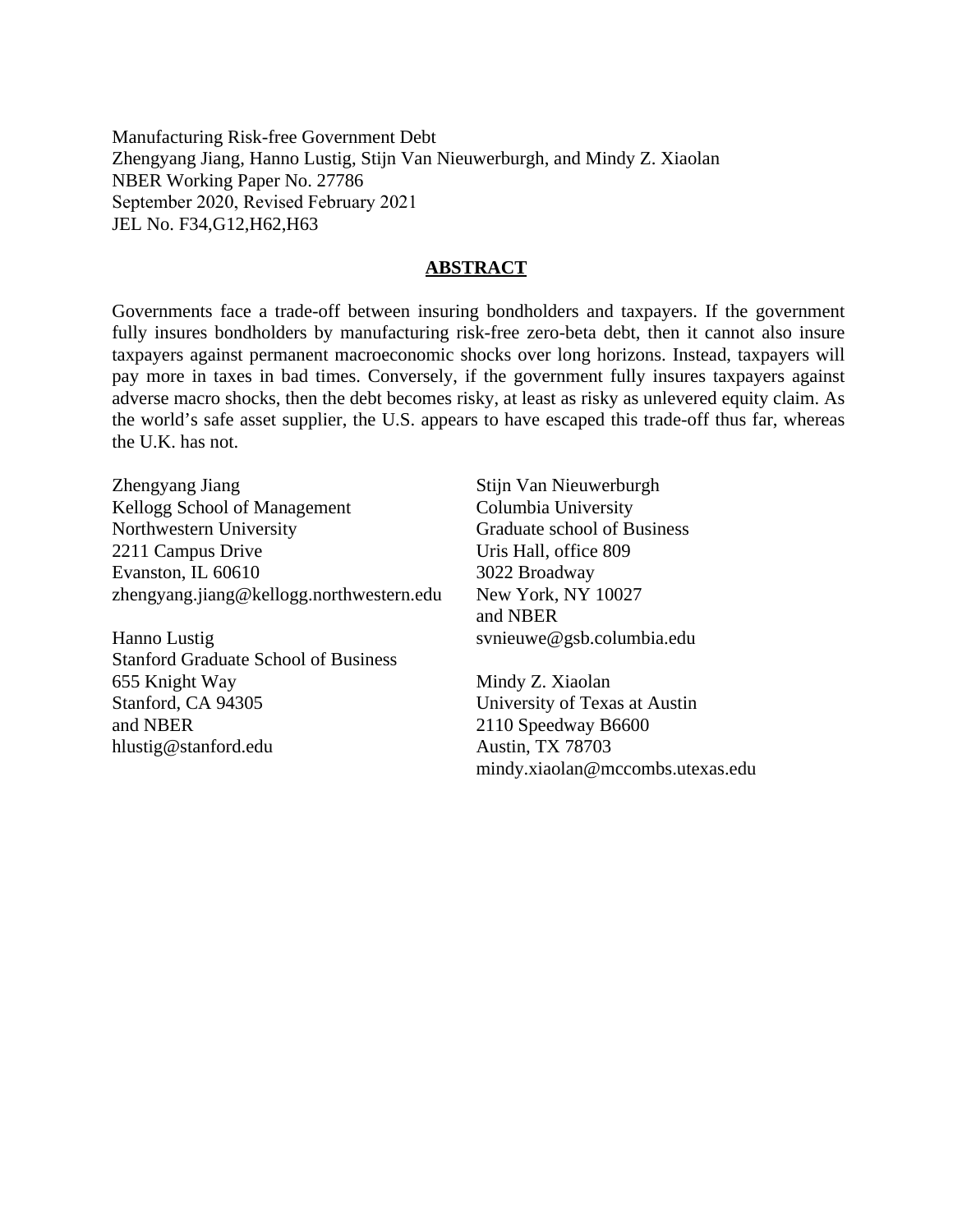In this paper, we show that governments face a trade-off between insuring its bondholders by making its debt risk-free and insuring its taxpayers and transfer recipients against adverse macroeconomic shocks. If a government provides more insurance to bondholders, who require lower risk premia on the government debt as a result, then it can provide less insurance to taxpayers. In other words, making government debt safer requires raising more tax revenue as a fraction of GDP from taxpayers in bad times. The larger the sovereign debt burden, the steeper this trade-off becomes.

A country's government debt is risk-free if the government debt portfolio has a zero beta, meaning that its valuation is immune to fluctuations in the economy and financial markets. Defaultfree debt is not necessarily risk-free debt, as its valuation can still fluctuate before its expiration. Manufacturing risk-free debt in the presence of permanent output shocks requires a non-trivial feat of financial engineering. The Treasury's bond portfolio is backed by a long position in a claim to tax revenue and a short position in a claim to government spending. Both claims are exposed to output risk, and we define these exposures as their respective betas. The Treasury's long position in the tax claim exceeds the short position in the spending claim by the value of outstanding debt. To render the entire Treasury portfolio risk-free, the claim to tax revenues needs to have a lower beta than the spending claim to ensure that the beta of the Treasury portfolio is exactly zero.

Recast in the language of Modigliani-Miller, the claim to tax revenue can be regarded as the government's unlevered asset, which is divided into the government debt and the claim to government spending. To manufacture risk-free debt, the spending claim has to be a levered version of the government's asset. Therefore, just as the equity has to be riskier than a typical firm's asset in order to generate risk-free debt, the government's spending beta has to be higher than its tax beta to ensure a zero debt beta.

The tax claim has a low beta if the present discounted value (PDV) of future tax revenues increases in bad times, times in which the investor's marginal utility is high. Since the taxpayers pay the taxes, they take a short position on the tax revenue claim. From their perspective, a lowbeta tax claim is a risky tax liability. As a result, the government cannot insure taxpayers when it insures bondholders by keeping the debt risk-free. The larger the amount of outstanding debt, the more levered the government becomes, and the larger the gap between the tax beta and the spending beta needs to be to keep the debt risk-free. As the debt grows, the beta of the tax claim has to go to zero. The trade-off between insuring taxpayers and bondholders steepens.

Conversely, if the government insists on insuring the taxpayers by lowering tax rates in bad times, then the tax beta is high and the government debt becomes risky for bondholders. The bondholders now bear the macroeconomic risk. The empirical properties of tax now revenue and spending are consistent with taxpayer insurance, and hence inconsistent with risk-free debt.

Our paper is the first one to analytically characterize the trade-off between insuring taxpayers and bondholders at different horizons. We start with a special case where the government keeps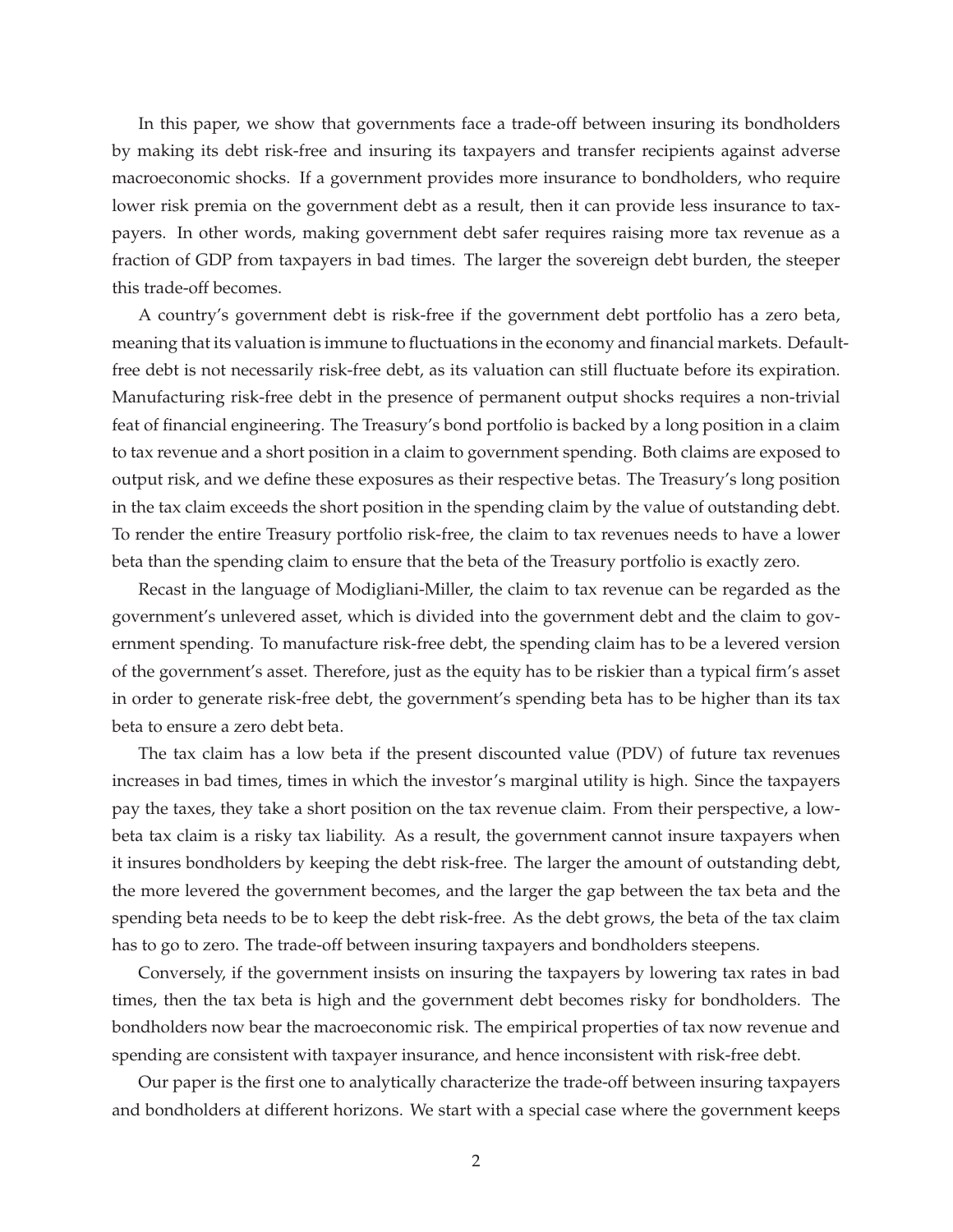the debt/output ratio constant. In this case, there is no scope for insurance of taxpayers. The tax process has to be safer than the spending process at all horizons –short, intermediate and long horizons. Next, we assume that the government can issue more debt in response to a negative GDP growth shock rather than raise taxes. That is, it can run a deficit in recessions. In this case, the tax claim is riskier than the spending claim over short horizons. Over intermediate and longer horizons, the tax revenue claim has to become sufficiently safe for investors (risky for taxpayers). When output shocks are permanent, the government can only escape the trade-off over short horizons. This long-run risk in debt arises from the long-run risk in output, as along as debt and output are co-integrated. This trade-off survives even when the risk-free rate is lower than the average growth rate of the economy. How long the government can escape the trade-off depends on the persistence of the debt/output ratio.

We quantify the trade-off under the assumption that the government commits to a countercyclical debt issuance policy with AR(2) dynamics. In annual data, the U.S. government's debt/GDP dynamics over the post-war sample are well described by an AR(2) process with a negative exposure to output shocks. We derive the restrictions that risk-free debt impose on the properties of the surplus/output ratio. Given those AR(2) dynamics for debt, risk-free debt dictates that the surpluses quickly revert back to the mean. The impulse response function (IRF) of the surplus/output ratio can only remain negative for two years in response to a negative output shock. After two years of deficits, the government must run a surplus for the next several years. The fast mean-reversion of surpluses implied by risk-free debt is at odds with the observed persistence of surpluses in the U.S. data.

In the post-war data, the U.S. appears to escape the trade-off we have derived: despite its low government debt risk premium, the U.S. insures its taxpayers against output growth risk. The sensitivity of federal government spending to GDP growth is much lower than the sensitivity of federal tax revenues over horizons between one and ten years in the U.S. data. Tax revenues rise and fall strongly with GDP growth. Spending moves inversely with GDP growth at short horizons and mildly positively at longer horizons.<sup>1</sup> The U.S. government appears to insure taxpayers at all horizons by lowering their tax rates in recessions as well as by increasing the spending-to-output ratio in recessions. In the language of asset pricing, the claim to tax revenues has a higher cash flow beta than the claim to spending.

Over the last two decades, the beta of U.S. government debt has even turned negative (Campbell, Pflueger, and Viceira, 2020). A negative debt beta strictly worsens the trade-off faced by the U.S. government relative to the zero-beta case we consider. It deepens the puzzle.

We find that the U.K. looks quite different from the U.S. The U.K. government has not provided nearly as much insurance to its taxpayers as the U.S. government. The U.K.'s beta of tax revenue

<sup>&</sup>lt;sup>1</sup>The government spending/GDP ratio is well described by an AR(1) model with negative exposure to output shocks.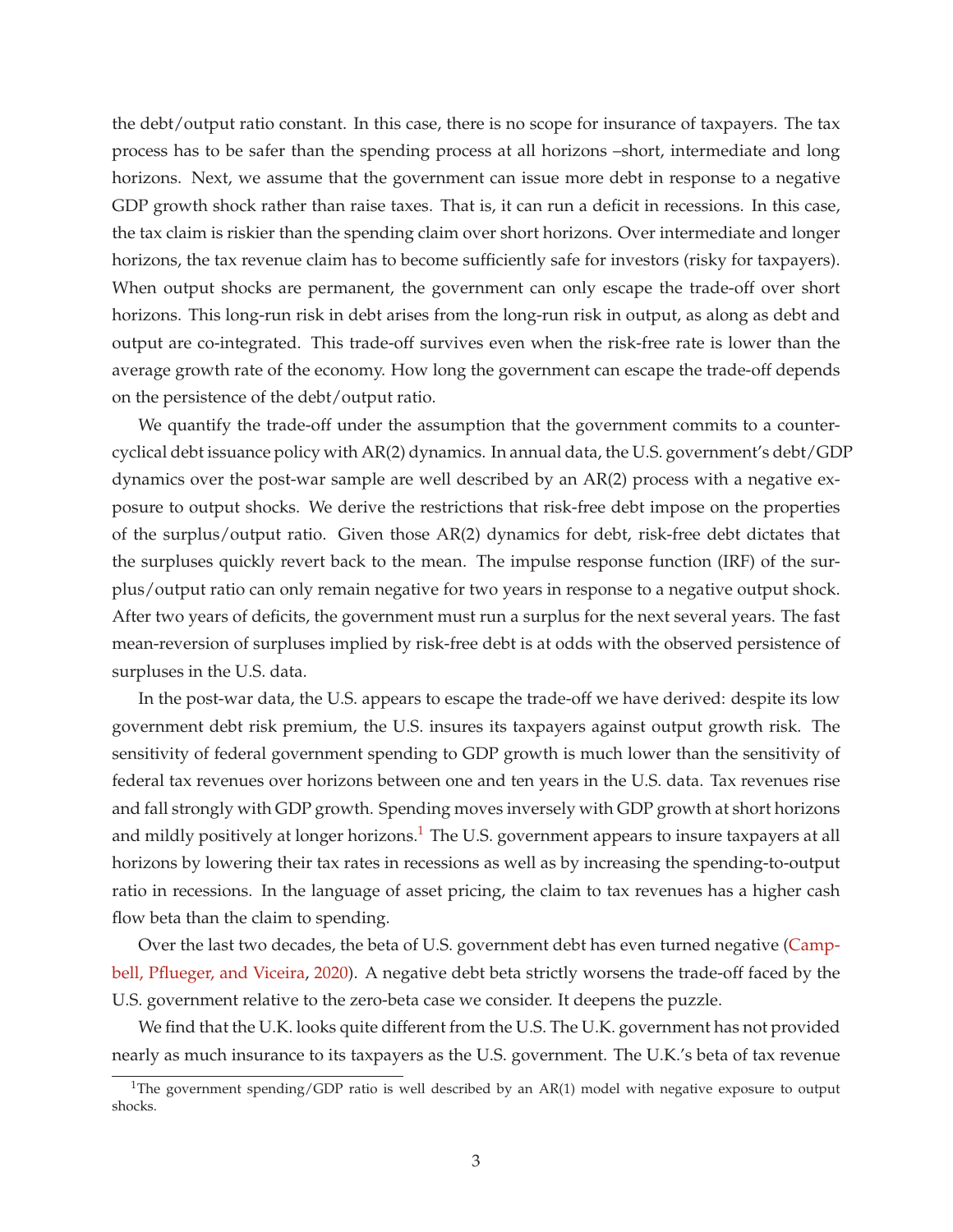with GDP growth is 0.5, compared to 3 for the U.S. In the post-war era, the U.K. tax claim has a smaller beta than the spending claim at longer horizons, consistent with risk-free debt. Prior to WW-II, the U.K.'s spending policy was even pro-cyclical, and the tax claim had a smaller beta than the spending claim at all horizons.

How can we reconcile the observed insurance of taxpayers with the low risk premia on government debt in the U.S. data? As the world's safe asset supplier, unlike the U.K., the U.S. government may have been able to temporarily escape the trade-off if government debt earns large and counter-cyclical convenience yields. We show how counter-cyclical convenience yields may help to keep the debt risk-free, even when the government insures its taxpayers. However, the demand curve for safe assets is downward sloping; as the supply increases, the convenience yields are likely to disappear (Krishnamurthy and Vissing-Jorgensen, 2012). Using a no-arbitrage dynamic asset pricing model, Jiang, Lustig, Van Nieuwerburgh, and Xiaolan (2019b) conclude that the seigniorage from convenience yields is not quantitatively large enough to fully rationalize the valuation of the U.S. public debt.

**Related Literature** Regarding the riskiness of government debt, the focus in the literature has been mostly on countries' willingness and ability to repay (see, e.g., Eaton and Gersovitz, 1981; Bulow and Rogoff, 1989; Aguiar and Gopinath, 2006; Arellano, 2008; DeMarzo, He, and Tourre, 2019, for examples). The trade-off we focus on between bondholder and taxpayer insurance applies regardless of whether a country contemplates default and regardless of which securities the country decides to issue (e.g., duration). By changing the maturity composition of debt, the government may be able to get closer to the optimal tax policy when markets are incomplete, essentially by making the debt riskier (Angeletos, 2002; Buera and Nicolini, 2004; Lustig, Sleet, and Yeltekin, 2008; Arellano and Ramanarayanan, 2012; Bhandari, Evans, Golosov, and Sargent, 2017; Aguiar, Amador, Hopenhayn, and Werning, 2019), and shifting risk from taxpayers to bondholders. Our work is not focused on how the maturity choice of the government informs the riskiness of debt, but instead focuses directly on the fundamental cash flow determinants of the riskiness of the government's balance sheet. The fact that long-term government debt has a negative beta in recent decades only reinforces our conclusions.

Our paper applies a basic insight from the asset pricing literature to the fiscal policy literature. Modern asset pricing has consistently found that permanent shocks to output and consumption account for most of the variance of the pricing kernel, and receive a high price of risk in securities market (e.g., Alvarez and Jermann, 2005; Hansen and Scheinkman, 2009; Bansal and Yaron, 2004; Borovička, Hansen, and Scheinkman, 2016; Backus, Boyarchenko, and Chernov, 2018). Models without large permanent shocks produce bond risk premia that exceed equity risk premia.

If GDP growth has a permanent component, which modern macro and econometrics recognizes to be the case, then the surplus process in levels  $S_t$  inherits that permanent component from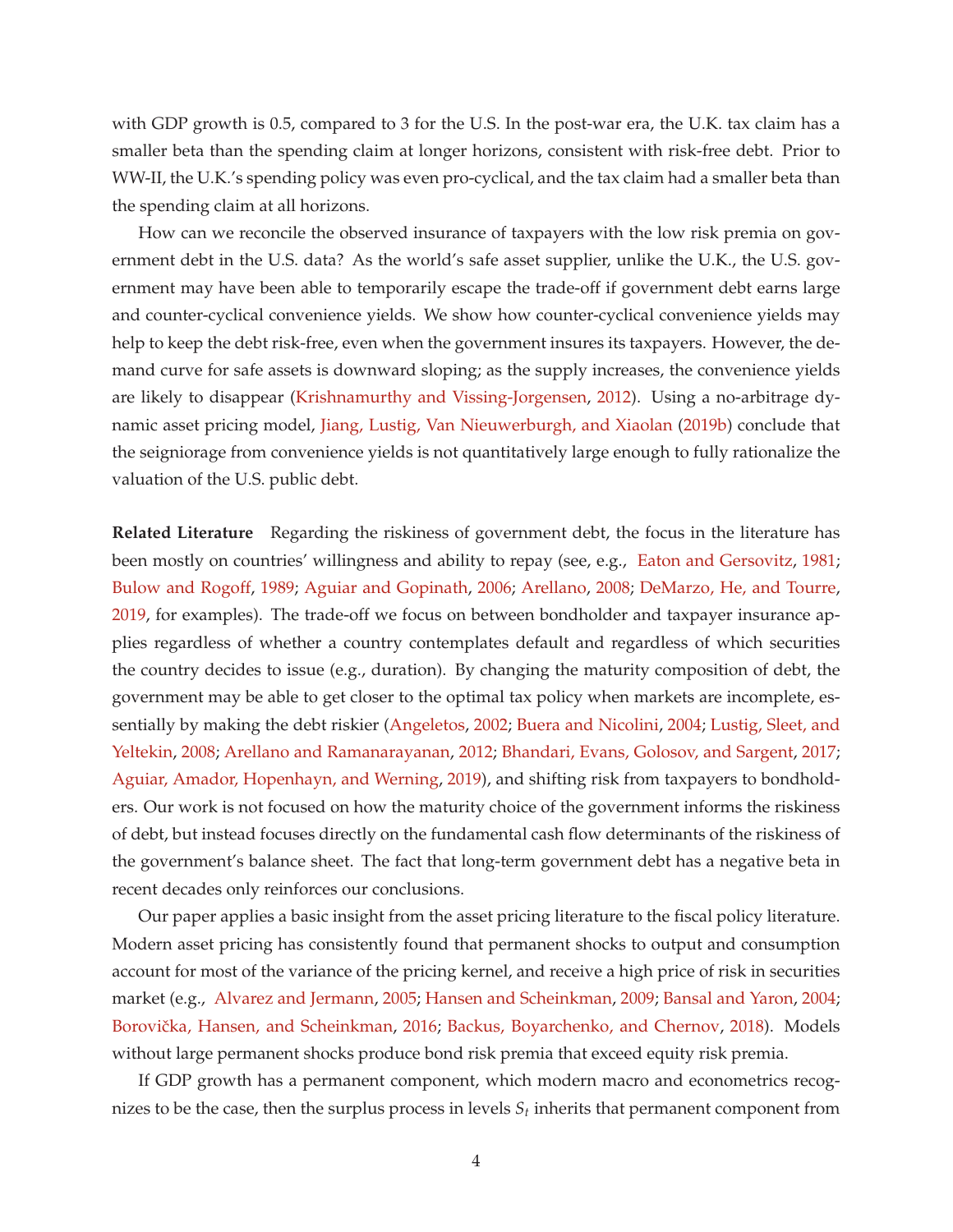*Yt* . Surpluses have long-run risk. Because of the exposure of the surplus to long-run GDP risk, the claim to current and future surpluses will typically have a substantial risk premium. Since the value of the surplus claim equals the market value of outstanding debt, the portfolio of government debt is generally a risky asset. The properties of the stationary surplus/output ratios, which the literature focuses on, are irrelevant for the long-run discount rates of surpluses. For long-run discount rates, only long-run risk matters (Backus et al., 2018). Therefore, even when the entire debt portfolio is risk-free—in the sense that there is no news about current or future surpluses—the risk-free rate is not the right discount rate for surpluses in the presence of permanent output risk. In an economy with permanent GDP growth risk, comparing the risk-free rate to the average growth rate of the economy, as in Blanchard (2019), sheds no light on the fiscal cost of deficits. More recently, Barro (2020) makes a related point about dynamic efficiency, correctly pointing out that the comparison of the risk-free rate to the average growth rate of the economy is not informative about dynamic efficiency in a economy with growth risk.

There is an extensive literature which tests the government's inter-temporal budget constraint. Hansen, Roberds, and Sargent (1991); Hamilton and Flavin (1986); Trehan and Walsh (1988, 1991); Bohn (1998, 2007) derive time-series restrictions on the government revenue and spending processes that enforce the government's inter-temporal budget constraint. This literature uses the risk-free rate as the discount rate. This is the right discount rate only when the shocks to output are temporary and the risk-free rate exceeds the growth rate of the economy.<sup>2</sup>

We derive restrictions on the surplus/output process that are compatible with the knife-edge case of risk-free debt. The answer depends crucially on whether GDP has a permanent component or not. In the realistic case where it does, the surplus/output ratio cannot be sufficiently persistent to match the dynamics of the U.S. surpluses in the data. Further, we show analytically that the substantial S-shaped impulse-responses of the surplus/output ratio discussed by Bohn (1998); Canzoneri, Cumby, and Diba (2001); Cochrane (2019, 2020) are not consistent with risk-free debt. Those require a debt/output ratio that has dynamics of a higher order than those observed for debt/output in U.S. data.

The U.S. government debt earns returns close to the risk-free rate, but the cash flow dynamics do not bear this out: the surpluses are too persistent, not predicted by the debt/GDP ratio and too risky. We call this the U.S. government risk premium puzzle. The U.S. government debt risk premium puzzle we document in this paper is distinct from, but related to the government debt valuation puzzle discussed by Jiang et al. (2019b), because the risk premium puzzle does not pertain to the first moments of future surpluses.

Our results may help explain why emerging economies with more sovereign risk typically have more pro-cyclical fiscal policies (Bianchi, Ottonello, and Presno, 2019). These countries

<sup>2</sup>These authors really test the *joint hypothesis* that both the government budget constraint and the measurability condition—to render the debt risk-free—are satisfied.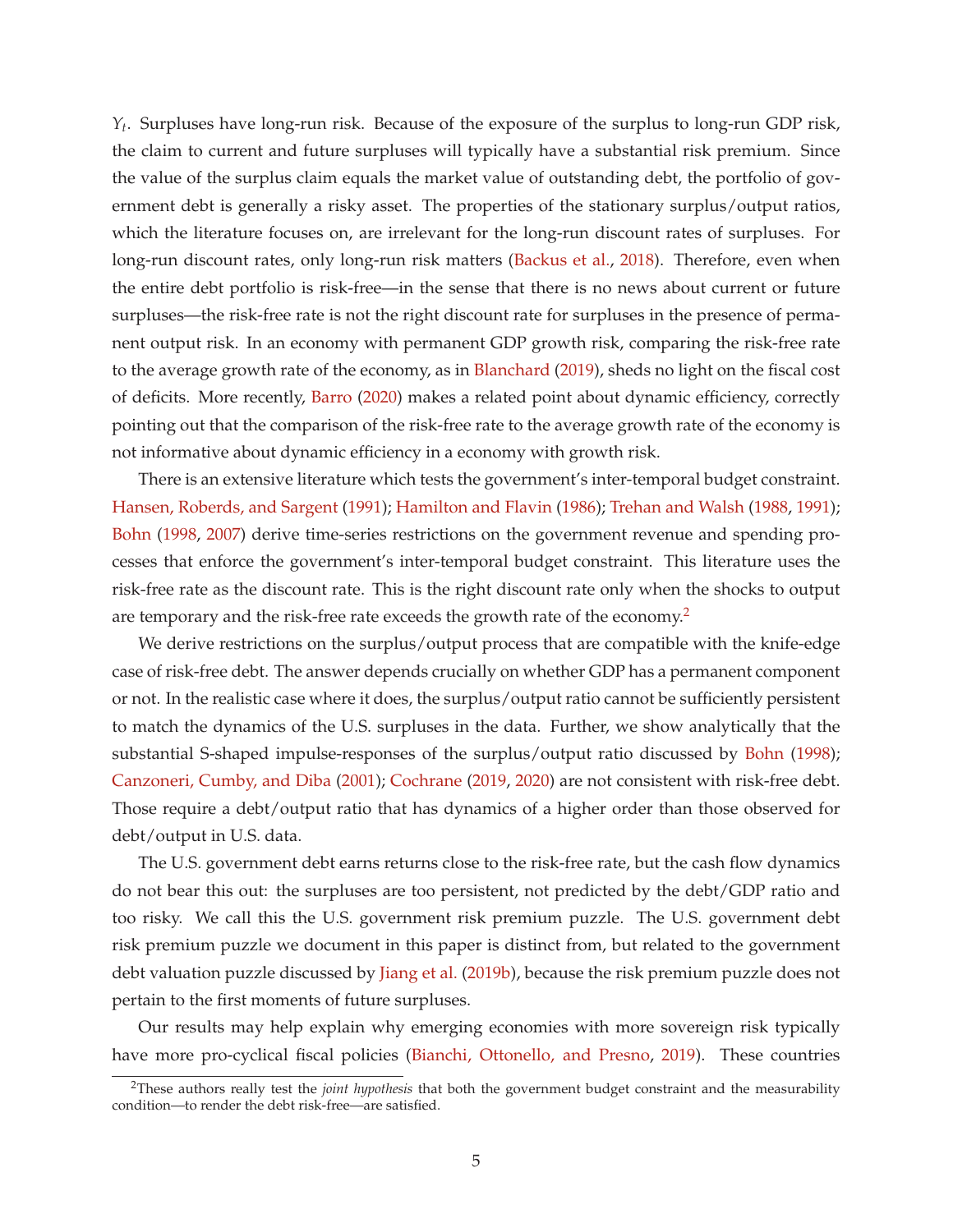do not benefit from the convenience yields, and hence cannot escape the trade-off. In international economics, there is a growing literature that emphasizes the U.S. role as the world's safe asset supplier (see Gourinchas and Rey, 2007; Caballero, Farhi, and Gourinchas, 2008; Caballero and Krishnamurthy, 2009; Maggiori, 2017; He, Krishnamurthy, and Milbradt, 2018; Gopinath and Stein, 2018; Krishnamurthy and Lustig, 2019; Jiang, Krishnamurthy, and Lustig, 2018a, 2019a; Liu, Schmid, and Yaron, 2019; Koijen and Yogo, 2019). Liu et al. (2019) provide a structural model of convenience yields and fiscal policy. Government debt can only earn safe asset convenience yields if it is in fact risk-free. Our paper is the first to show how convenience yields may have helped to keep the U.S. government debt risk-free.

Our paper contributes to the normative literature on optimal government taxation and debt management, starting with Barro (1979)'s seminal work on tax smoothing. In the literature after Barro (1979), starting with Lucas and Stokey (1983), the risk-return trade-off we highlight is present in the background, but is not explicitly analyzed. Importantly, most of these models do not have plausible asset pricing implications because they do not have permanent output risk. When markets are complete, the planner favors shifting the risk from taxpayers to bond investors (Lucas and Stokey, 1983). We do not derive the optimal tax rate, but show that, for any tax policy, the government can only truly insure taxpayers over short horizons, while keeping the debt risk-free. When the government accumulates assets rather than have debt, it can implement the complete markets Ramsey allocation, as shown by Aiyagari, Marcet, Sargent, and Seppalä (2002). Insuring taxpayers at all horizons against adverse macro shocks always comes at a large debt service cost to the Treasury in a model with plausible asset prices.

Brunnermeier, Merkel, and Sannikov (2020) link incomplete risk sharing between agents to a bubble component in debt. Other equilibrium models that generate violations of the TVC are Samuelson (1958); Diamond (1965); Blanchard and Watson (1982). Such violations typically show up in all long-lived assets, including stocks, not just government debt. As our paper shows, it is not easy to generate violations from transversality when there is enough permanent output risk in the economy to match the equity risk premium. Put differently, violations of the TVC for government debt may also result in violations of the TVC for the stock market.

In recent work, Mian, Straub, and Sufi (2020a,b) examine the distributional implications of government debt issuance, pointing out that the wealthy buy a large share of government (and private) debt. To the extent that the Gini coefficient of government debt holdings exceeds that of taxes, the government is trading off insuring the rich versus insuring the middle class.

The paper is organized as follows. Section 1 derives the general trade-off between the insurance of bondholders and taxpayers. When the government commits to plausible spending and tax revenue policies, the debt will generally be risky. We characterize these risk premia in closed form. Section 2 develops a simple model with permanent shocks to output and to the investor's marginal utility. The governments commits to a spending policy and a debt policy. We solve for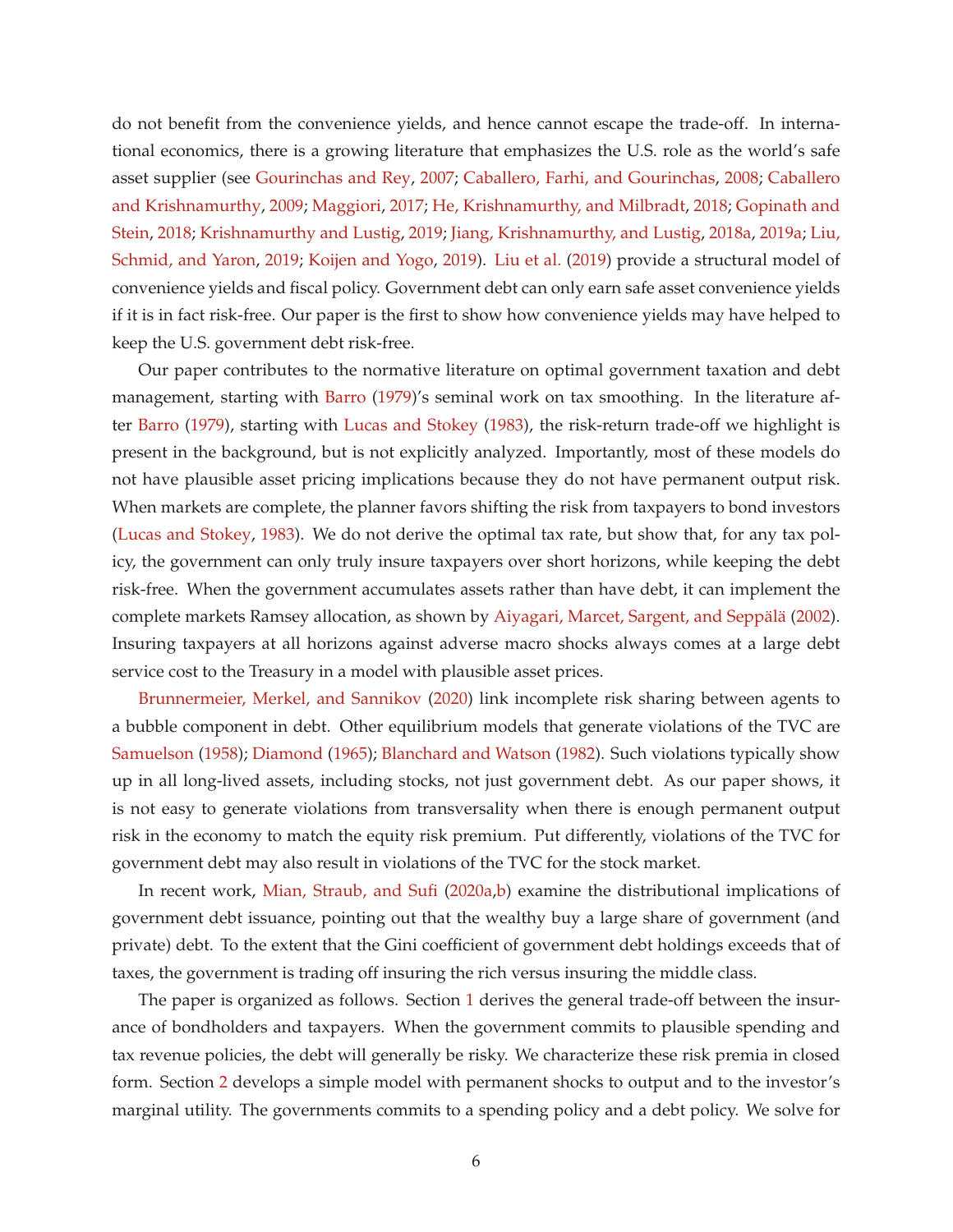the tax policy that keeps the debt risk-free. We start with the case of constant debt/output ratios. Section 3 introduces time-varying debt/output ratios. Section 4 characterizes the trade-off faced by the government at different horizons. Section 5 explores convenience yields as a resolution of the U.S. puzzle. Appendix A contains the proofs. Appendix B develops a model without permanent shocks. With only transitory shocks to output and marginal utility, the government is able to insure taxpayers over longer horizons. However, this model has counterfactual asset pricing implications. The only model in which the government can insure taxpayers at all horizons is one in which the output shocks are transitory, but they are priced as if they are permanent.

# **1 The General Trade-off between Insuring Bondholders and Taxpayers**

We use *T<sup>t</sup>* to denote government revenue, and *G<sup>t</sup>* to denote government spending. *M<sup>t</sup>* denotes the stochastic discount factor. We assume that debt is fairly priced and does not earn any convenience yields. Let *B<sup>t</sup>* denote the market value of outstanding government debt at the beginning of period *t*, before expiring debt is paid off and new debt is issued. The debt can be long-term or short-term, and it can be nominal or real. In fact, it can be any contingent claim. Jiang et al. (2019b) show that the value of the government debt equals the sum of the expected present values of future tax revenues minus future government spending:

$$
B_t = \mathbb{E}_t \left[ \sum_{j=0}^{\infty} M_{t,t+j} (T_{t+j} - G_{t+j}) \right], \qquad (1)
$$

provided that there are no arbitrage opportunities in the bond market and a transversality condition holds  $\lim_{k\to\infty}$   $\mathbb{E}_t M_{t,t+k}$   $B_{t+k}$  = 0. This result does not rely on complete markets, and still applies even when the government can default on the debt. Let  $P_t^T = \mathbb{E}_t \left[ \sum_{j=0}^{\infty} M_{t,t+j} T_{t+j} \right]$  and  $P_t^G = \mathbb{E}_t \left[ \sum_{j=0}^{\infty} M_{t,t+j} G_{t+j} \right]$  denote the present values of the "cum-dividend" tax claim and spending claim. Value additivity then implies that  $B_t = P_t^T - P_t^G$ . The value of a claim to surpluses equals the value of a claim to taxes minus the value of a claim to spending.

### **1.1 The Government Debt Risk Premium**

For notational convenience, let  $D_t = B_t - S_t$  denote the difference between the market value of outstanding government debt and the government surplus. By the government budget condition, *Dt* is the market value of outstanding government debt at the end of period *t*, after expiring debt is paid off and new debt is issued.

Let  $R_{t+1}^D$ ,  $R_{t+1}^T$  and  $R_{t+1}^G$  denote the holding period returns on the bond portfolio, the tax claim,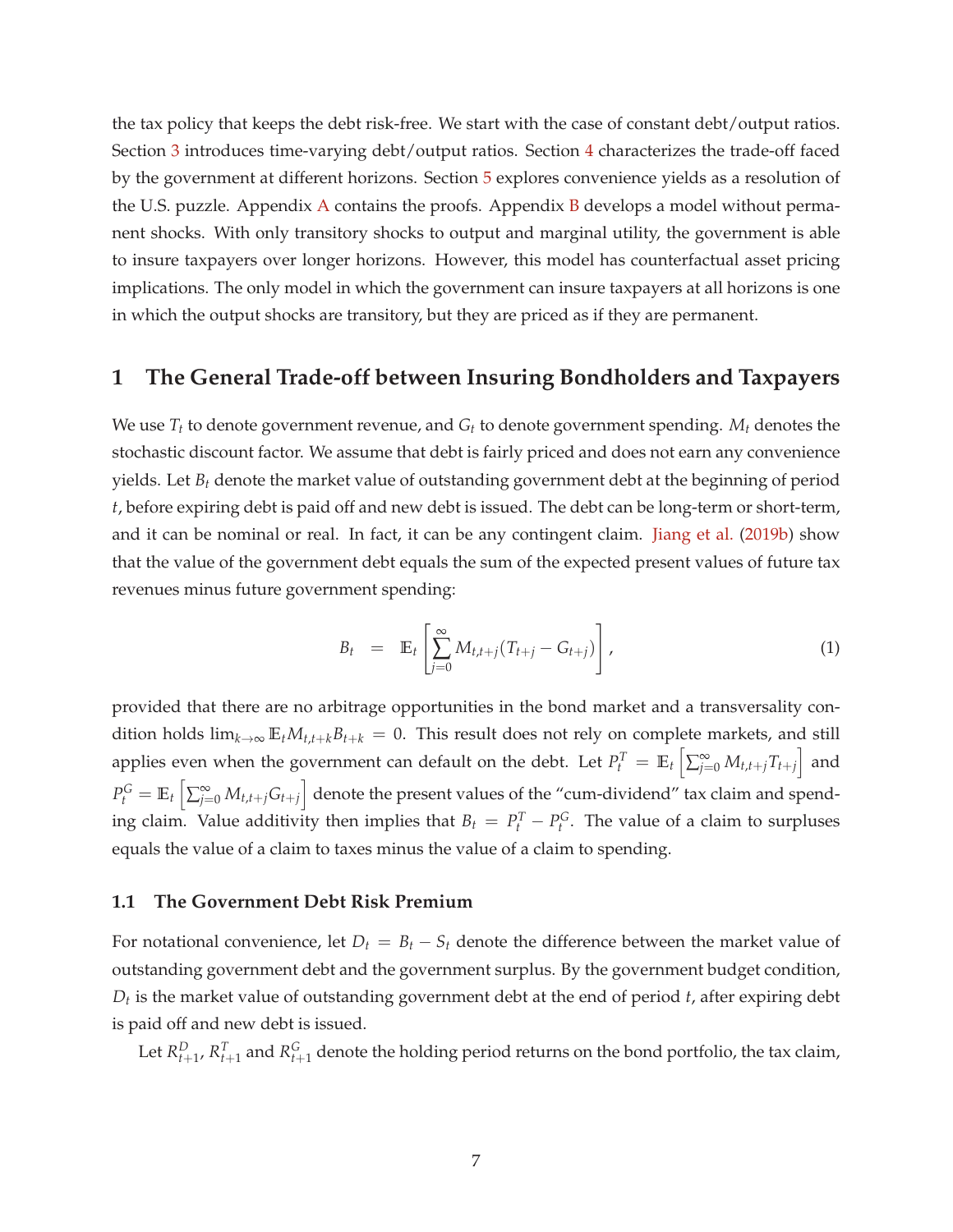and the spending claim, respectively:

$$
R_{t+1}^D = \frac{B_{t+1}}{B_t - S_t}, \qquad R_{t+1}^T = \frac{P_{t+1}^T}{P_t^T - T_t}, \qquad R_{t+1}^G = \frac{P_{t+1}^G}{P_t^G - G_t}.
$$

In Jiang et al. (2019b), we show that the government debt portfolio return is the return on a portfolio that goes long in the tax claim and short in the spending claim:

$$
\mathbb{E}_t\left[R_{t+1}^D - R_t^f\right] = \frac{P_t^T - T_t}{D_t} \mathbb{E}_t\left[R_{t+1}^T - R_t^f\right] - \frac{P_t^G - G_t}{D_t} \mathbb{E}_t\left[R_{t+1}^G - R_t^f\right].
$$
 (2)

This result only relies on equation (1) and additivity.

The government bond risk premium varies dramatically across countries. In some countries, such as the U.S., this risk premium  $\mathbb{E}_t\left[R_{t+1}^D - R_t^f\right]$  $\left\{ \begin{array}{l} t \ t \end{array} \right\}$  is small. Hall and Sargent (2011) compute a real return of 168 basis points on all U.S. Treasuries. Jiang et al. (2019b) update this calculation and compute a risk premium of 111 basis points. The returns on debt issued by peripheral or developing countries are estimated to be much higher. Using EMBI indices on a short sample, Borri and Verdelhan (2011) estimate annual excess returns between 4% and 15%. On a much longer sample going back to the 19th century, Meyer, Reinhart, and Trebesch (2019) estimate excess returns of around 4% above U.S. and U.K bond returns, taking into account defaults.

#### **1.2 Characterizing the Trade-Off with Return Betas**

By rearranging equation (2), we derive the following expression for the risk premium on the tax claim:

$$
\mathbb{E}_{t}\left[R_{t+1}^{T} - R_{t}^{f}\right] = \frac{P_{t}^{G} - G_{t}}{D_{t} + (P_{t}^{G} - G_{t})}\mathbb{E}_{t}\left[R_{t+1}^{G} - R_{t}^{f}\right] + \frac{D_{t}}{D_{t} + (P_{t}^{G} - G_{t})}E_{t}\left[R_{t+1}^{D} - R_{t}^{f}\right].
$$
 (3)

Governments typically want a counter-cyclical spending claim, i.e. they want to spend more in recessions. On the other hand, they also want a risky tax claim, because they want to reduce the tax burden in recessions. As a result, the tax claim's risk premium  $\mathbb{E}_t\left[R_{t+1}^T - R_t^f\right]$  $\left\{ \begin{array}{c} f \\ t \end{array} \right\}$  is high and the spending claim's risk premium  $\mathbb{E}_t \left[ R_{t+1}^G - R_t^f \right]$  $\left\{ \begin{matrix} f \ f \end{matrix} \right\}$  is low. When the debt value  $D_t$  is positive, the fraction  $\frac{P_t^G - G_t}{D_t + (P_G^G - G_t)}$  $\frac{P_t - Q_t}{D_t + (P_t^G - G_t)}$  is between 0 and 1. Then, for equation (3) to hold, it requires a high risk premium  $\mathbb{E}_t\left[R_{t+1}^D - R_t^f\right]$  $\left\{ \begin{matrix} f \end{matrix} \right\}$  on the government debt portfolio. As the debt risk premium is a measure of the risk premium or insurance premium charged by bondholders, the government's debt portfolio has to be risky.

According to equation (3), the tax revenue claim is the unlevered version of the spending claim, or, equivalently, the spending claim is the levered version of the tax claim. This result is analogous to the Miller-Modigliani relation between the unlevered return on equity (the return on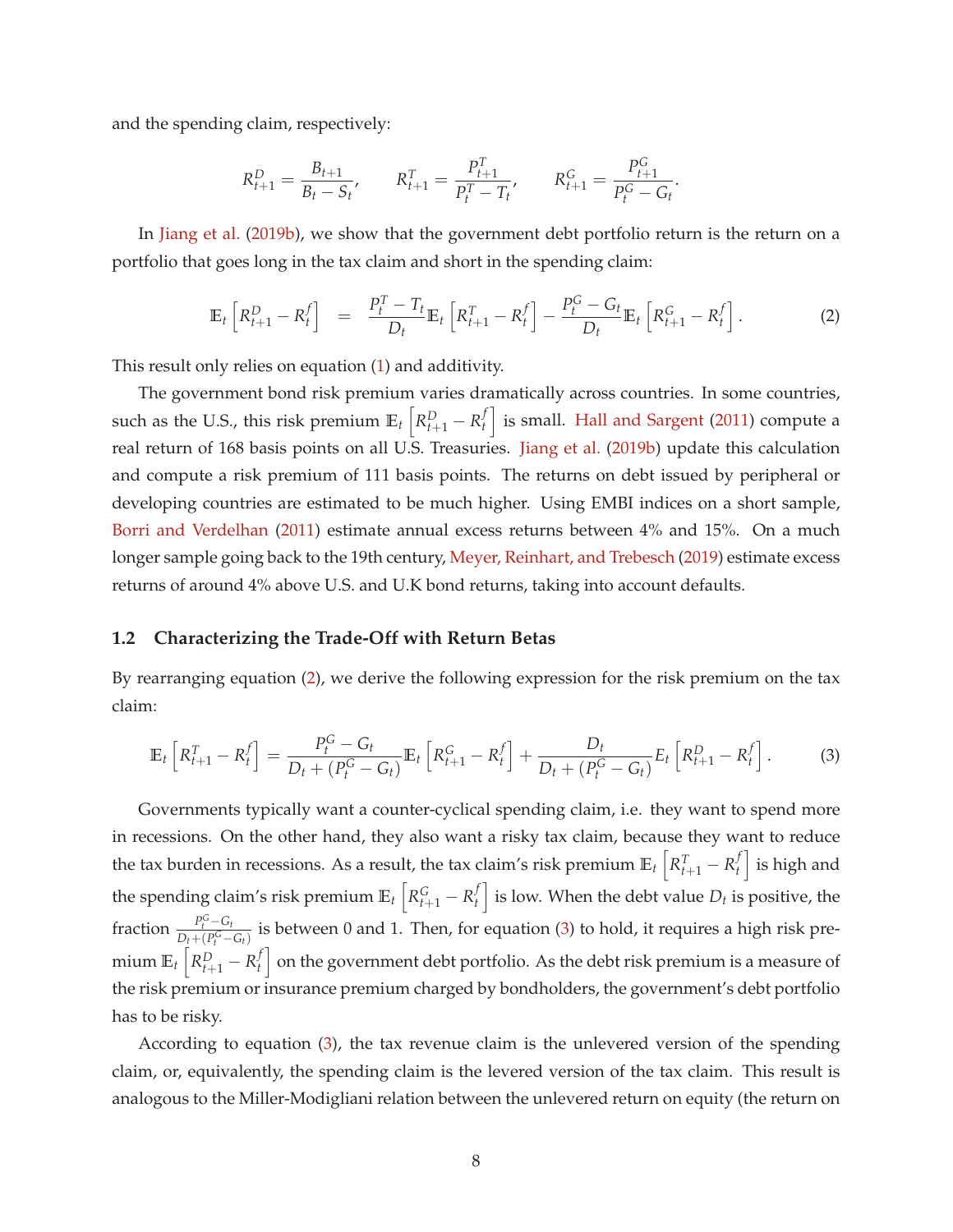the tax claim) and the levered return on equity (the return on the spending claim).

We define the beta of an asset *i* as:

$$
\beta_t^i = \frac{-cov_t(M_{t+1}, R_{t+1}^i)}{var_t(M_{t+1})}.
$$

By the investor's Euler equation,  $\beta_i^i \lambda_i$  determines the conditional risk premium of this asset

$$
\mathbb{E}_t \left[ R^i_{t+1} - R^f_t \right] = \beta^i_t \cdot \lambda_t,
$$

where the market price of risk is  $\lambda_t = R_t^f$  $\int_t^f \cdot var_t(M_{t+1}).$ 

Let  $\beta_t^D$ ,  $\beta_t^T$  and  $\beta_t^G$  denote the beta of the bond portfolio, the tax claim, and the spending claim, respectively. We assume  $\beta_t^Y > 0$ , so that the output claim has a positive risk premium. The following proposition characterizes the relationship of these risk exposures.

**Proposition 1.** *The beta on the tax claim is a weighted average of the beta of the spending claim and the beta of the debt:*

$$
\beta_t^T = \frac{P_t^G - G_t}{D_t + (P_t^G - G_t)} \beta_t^G + \frac{D_t}{D_t + (P_t^G - G_t)} \beta_t^D.
$$

The proof is in Appendix A.2. Governments want to provide insurance to transfer recipients by choosing  $\beta_t^G < \beta_t^Y$ , but they also want to provide insurance to taxpayers by choosing  $\beta_t^T > \beta_t^Y$ . However, the following corollary states that  $\beta_t^G < \beta_t^Y < \beta_t^T$  is impossible if the government debt is risk-free.

**Corollary 1.** In order for debt to be risk-free ( $\beta_t^D = 0$ ), the beta of the tax claim needs to equal the unlevered *beta of the spending claim:*

$$
\beta_t^T = \frac{P_t^G - G_t}{D_t + (P_t^G - G_t)} \beta_t^G.
$$

If the government has a positive amount of risk-free debt  $D_t > 0$ , there is no scope to insure taxpayers. Instead, the taxpayers provide insurance to the rest of the economy.

Consider the first case in which the spending claim has a positive beta ( $\beta_t^G > 0$ ). Then, the government engineers risk-free debt by lowering the beta of the tax claim relative to that of the spending claim:  $\beta_t^T < \beta_t^G$ . A low beta for the tax claim means that tax revenue must fall by less than GDP in a recession. Tax rates must rise in recessions. The more debt there is outstanding, the lower the beta of the tax claim needs to be relative to that of the spending claim. With more debt, the trade-off between insuring bondholders and taxpayers becomes steeper. The restriction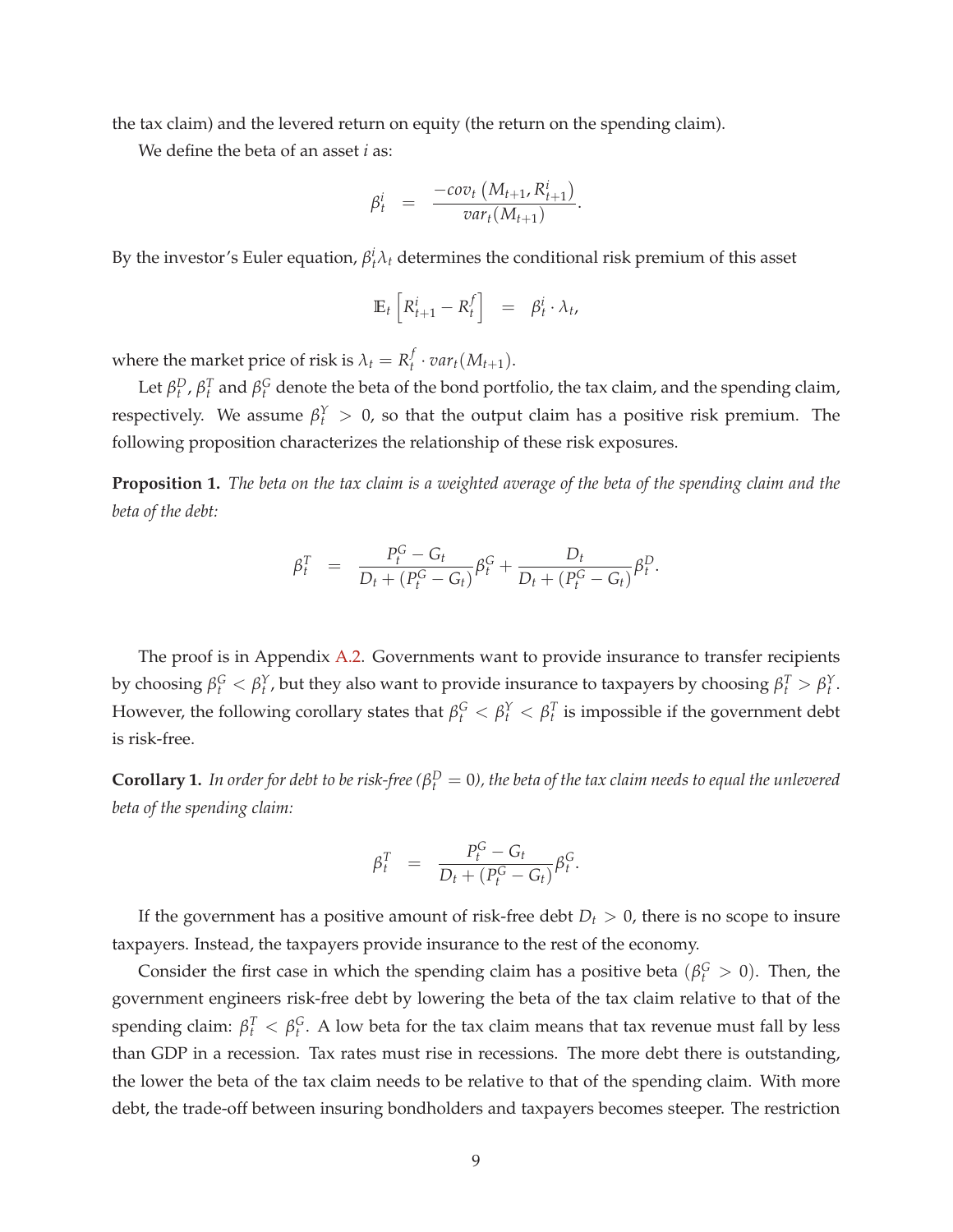on the betas holds true regardless of the specific dynamics of the tax and spending process. In the next sections, we will derive restrictions on the underlying cash flows by committing to particular processes for debt/output and spending/output.

The only way the government can provide insurance to debt holders, while keeping the debt risk-free, is by saving—choosing  $D_t < 0$ . In other words, the government can only insure taxpayers at the expense of bondholders.<sup>3</sup>

Consider the second case in which the spending claim has a negative beta  $(\beta_t^G < 0)$ . To ensure risk-free debt, the tax claim must also have a negative beta when  $D_t > 0$  ( $\beta_t^T < 0$ ). The taxpayers have large tax payments during recessions; they are insuring the bondholders.

This discussion implicitly assumes that taxpayers are long-lived households who value a dollar in each aggregate state in the same way as the marginal investor in Treasury markets. When markets are incomplete, agents may have different IMRS. However, even when markets are incomplete, the aggregate component of households' IMRS will be common.<sup>4</sup> The trade-off we analyze applies equally to incomplete markets settings.

#### **1.3 Characterizing the Trade-Off with Cash Flow Betas**

Thus far, we have characterized the return betas of the tax and spending claims. We can get further insight on what restrictions risk-free debt imposes on surplus dynamics by studying cash-flow betas for the surplus claim.

**Proposition 2.** *When the debt is risk-free, the present discounted value of future government surpluses is measurable in the previous period:*

$$
(\mathbb{E}_{t+1} - \mathbb{E}_t) \sum_{j=1}^{\infty} M_{t+1,t+j} S_{t+j} = 0.
$$

The proof is in Appendix A.3. This expression implies a similar restriction of the "cash flow betas" of future discounted surpluses:

$$
-cov_t\left(M_{t+1}, (\mathbb{E}_{t+1} - \mathbb{E}_t) \sum_{j=1}^{\infty} M_{t+1,t+j} S_{t+j}\right) = 0.
$$

That is, for the government debt to be risk-free, the cash flow beta of the entire discounted surplus

<sup>&</sup>lt;sup>3</sup>Aiyagari et al. (2002) show that it is optimal for a government issuing only risk-free one period debt to accumulate savings  $D_t \ll 0$  in the limit. This makes perfect sense, because that allows the government to choose  $\beta_t^T \gg \beta_t^G$  and insure taxpayers against macro shocks. In the limit, by accumulating sufficient assets, the government can implement the Lucas and Stokey (1983) complete markets allocation.

<sup>&</sup>lt;sup>4</sup>Krueger and Lustig (2010); Werning (2015) show that risk premia are identical to those in the equivalent representative agent economy, as long as the conditional distribution of idiosyncratic risk does not depend on the aggregate state of the economy. The only effect from incomplete markets is that the risk-free rate is lower due to a precautionary savings effect.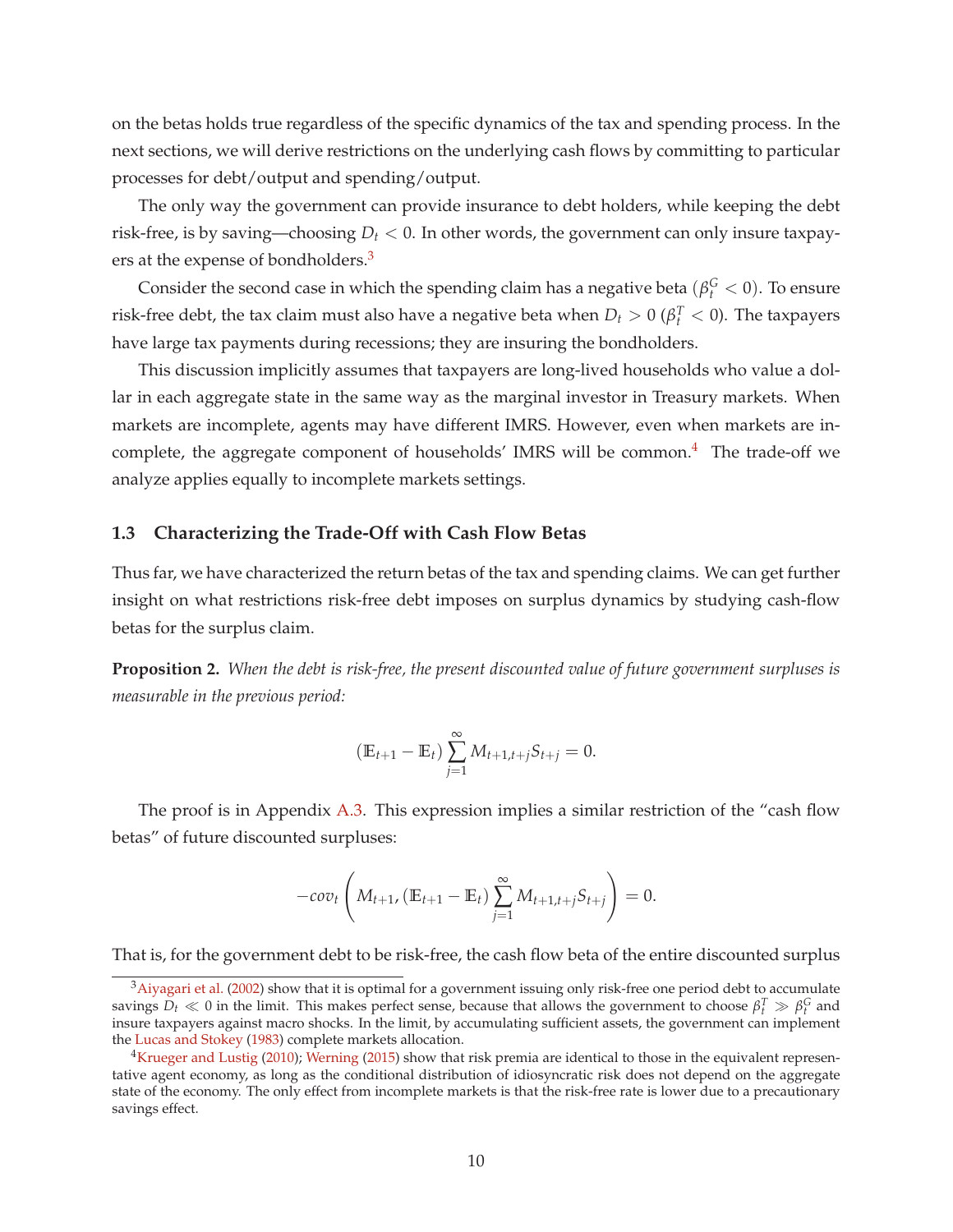stream must be zero. This result follows directly from the fact that the debt *D<sup>t</sup>* equals the present discounted value of all future surpluses, and that risk-free debt imposes a zero return beta of debt  $(\beta_t^D=0)$ . For debt to be risk-free, the discounted sum of surpluses must not respond to any future shock.

This proposition implies a restriction on the dynamics of future surpluses in response to any shock that arrive at time  $t + 1$ . If this shock raises the future surpluses in the short term, either the future surpluses in the long term or the discount rates have to adjust. Below, we consider models with simple discount rate dynamics, and focus on the joint restriction on future surpluses.

# **2 The Insurance Trade-off in a Benchmark Economy**

We characterize the trade-off between insuring debtholders and taxpayers in a canonical macrofinance model in the tradition of Breeden (2005); Lucas (1978); Rubinstein (1974). We reverseengineer the revenue process *T* that keeps the debt risk-free. We do so under simple spending and debt policies in this section and more complex policies in the next section.

### **2.1 Characterizing the Trade-off**

Consider an economy with permanent output shocks and a homoscedastic stochastic discount factor (SDF):

**Assumption 1.** (a) Let  $Y_t$  and  $y_t = \log Y_t$  denote output and its log. All output shocks are i.i.d. and *permanent:*

$$
y_{t+1} = \mu + y_t + \sigma \varepsilon_{t+1},
$$

*where εt*+<sup>1</sup> *denotes the innovation to output growth that is i.i.d. normally distributed with mean zero and standard deviation one.*

*(b) The log SDF is given by:*

$$
m_{t,t+1} = -\rho - \frac{1}{2}\gamma^2 - \gamma \varepsilon_{t+1}.
$$

*(c) The government only issues one-period real risk-free debt.*

Note that the one-period risk-free rate in this model is constant and equal to *ρ*.

To build intuition for the general trade-off between insurance of bondholders and taxpayers, we start by considering the simplest case of constant spending/output and debt/output ratio policies.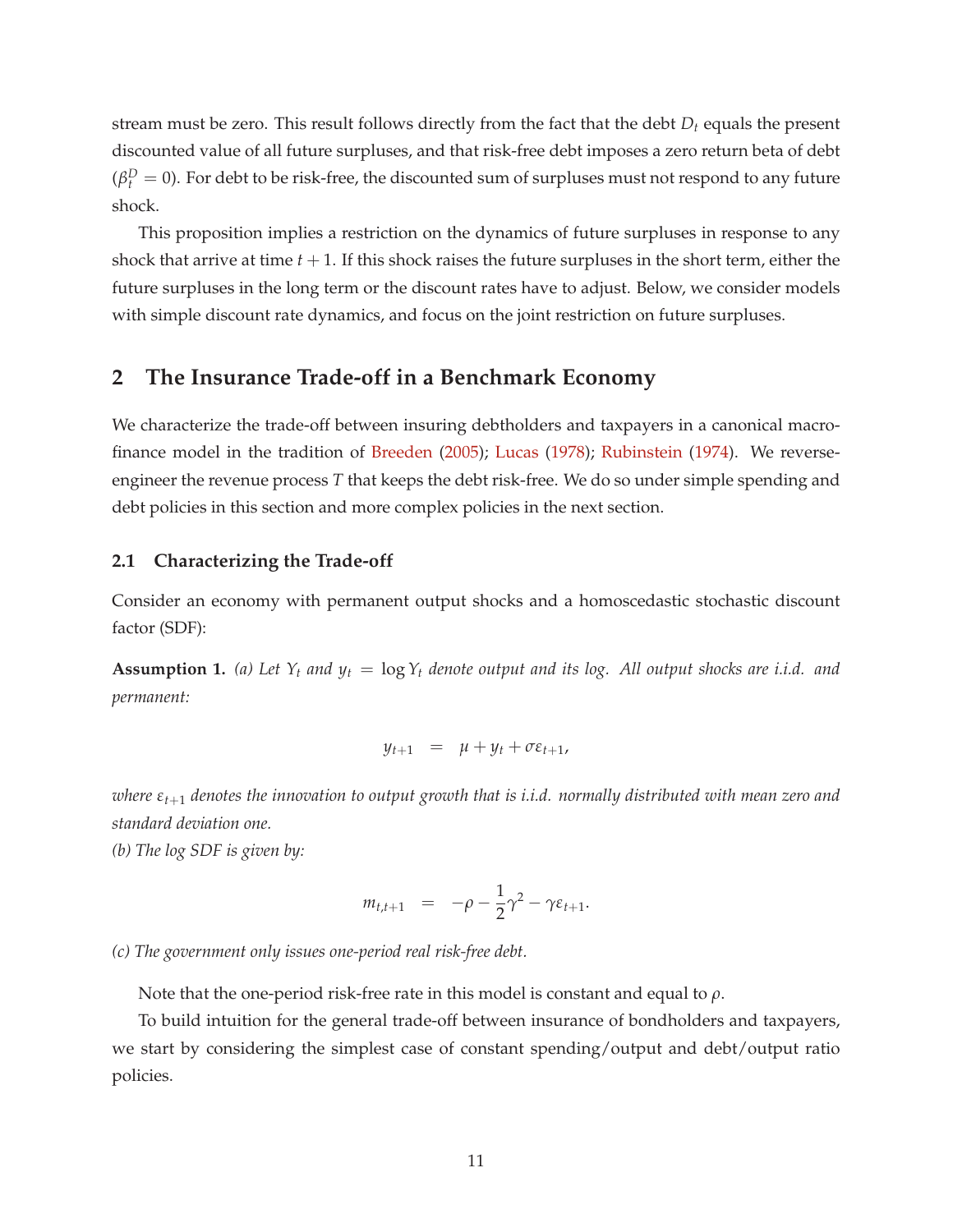**Assumption 2.** (a) The government commits to a constant spending/output ratio  $x = G_t/Y_t$ . *(b)* The government commits to a constant debt/output ratio  $d = D_t/Y_t$ .

Under Assumption 2, the government budget constraint implies a counter-cyclical process for tax revenue-to-GDP (the tax rate):

$$
\frac{T_t}{Y_t} = \frac{G_t}{Y_t} - \frac{D_t}{Y_t} + R_{t-1}^f \frac{D_{t-1}}{Y_{t-1}} = x - d \left( 1 - \exp \left\{ - (\mu - \rho + \sigma \varepsilon_t) \right\} \right).
$$

To perfectly insure the bondholders by keeping the debt risk-free, the government must make the tax revenue claim counter-cyclical:  $∂(T/Y) ∂ε < 0$ . When the growth rate of output is low (*ε* < 0), tax revenue needs to increase as a fraction of GDP. Tax rates must rise in recessions. The magnitude of the counter-cyclical exposure is increasing in the debt-to-GDP ratio *d*.

Similarly, the primary surplus/output ratio is counter-cyclical:

$$
s_t = \frac{S_t}{Y_t} = \frac{T_t - G_t}{Y_t} = -d\left(1 - \exp\left\{-\left(\mu - \rho + \sigma \varepsilon_t\right)\right\}\right). \tag{4}
$$

We have that *∂st*/*∂ε<sup>t</sup>* < 0. When the unconditional growth rate of output exceeds the risk-free rate  $(\mu > \rho)$ , the government runs a primary deficit on average. But when shocks are negative enough  $(\mu - \rho < -\sigma \epsilon)$ , the government must run a primary surplus.

This simple model places tight restrictions on the persistence of surpluses. The conditional auto-covariance of the surplus/output ratio is zero:  $cov_t(s_t, s_{t-1}) = 0$ . The government cannot run persistent deficits. When  $\sigma \to 0$ , the government always runs deficits. But  $\mu > \rho$  now implies a violation of the TVC, as we show below. This result is more general. With risk-free debt, the autocorrelation of surpluses tends to zero as the persistence of the debt/output ratio tends to one.

The restrictions on the surplus and tax processes described above were independent on the SDF model. Next, we turn to valuing the debt as the expected present-discounted value of future surpluses.

**Proposition 3.** *Under Assumptions 1 and 2, if the transversality condition holds and the primary surplus satisfies* (4)*, the government debt value is the sum of the values of the surplus strips:*

$$
D_t = \mathbb{E}_t \left[ \sum_{k=1}^{\infty} M_{t,t+k} S_{t+k} \right] = dY_t.
$$

The proof is in Appendix A.4. This proposition confirms that the (ex-dividend) value of outstanding debt in period *t* is indeed a constant fraction of output. The proof solves for the price of a claim to a single future surplus realization (a surplus strip), and adding up the surplus strip prices at all horizons. The result implies that there is no news about the present discounted value of future surpluses since output is already known at time *t*. 5

 $<sup>5</sup>$ Hansen et al. (1991) discuss a version of this condition that uses the risk-free rate when devising an econometric</sup>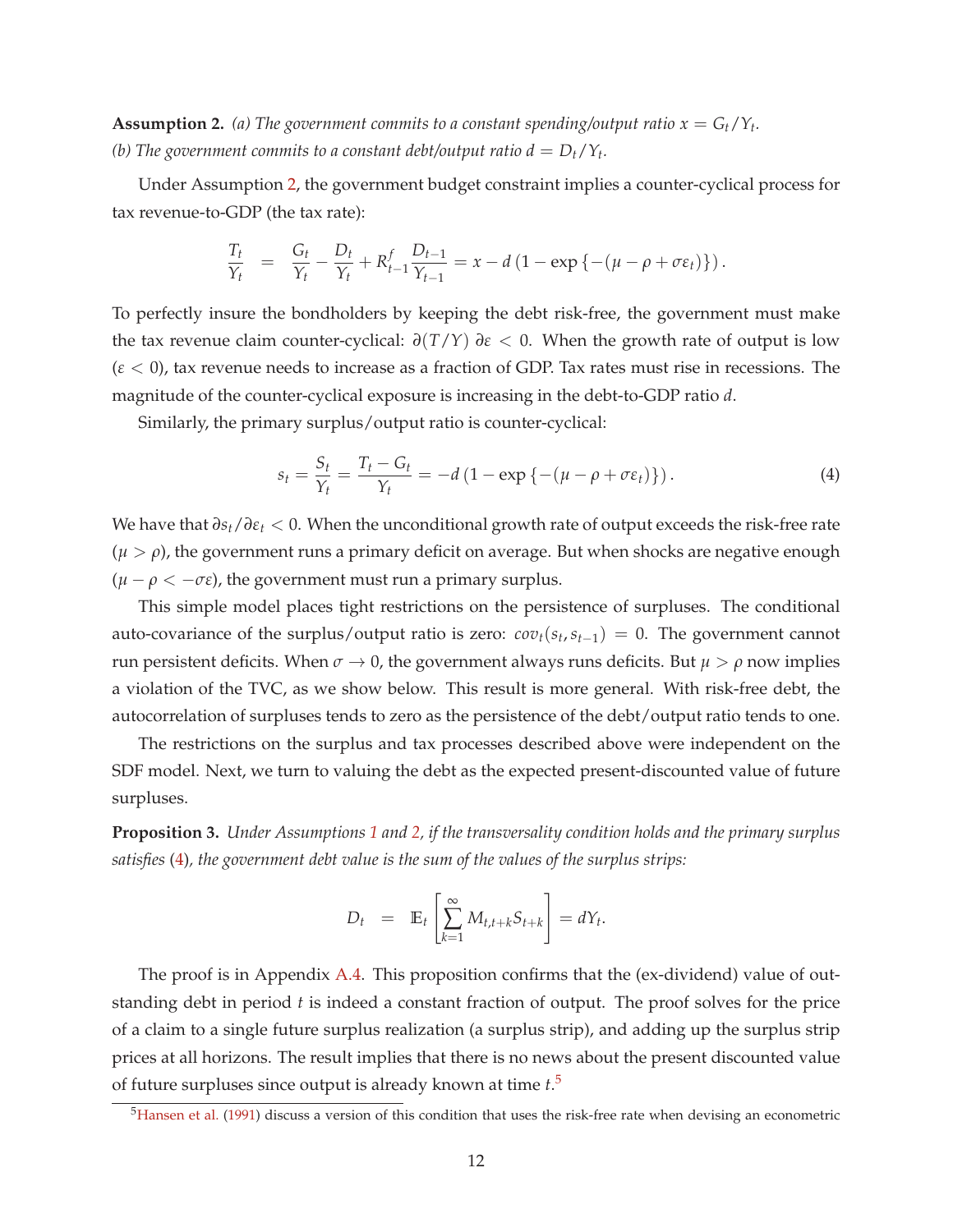Note that in this equation, the government surpluses are not discounted at the risk-free rate even though the debt is risk-free. To see why, consider the valuation equation for debt as a function of surplus/output ratios:

$$
D_t = \mathbb{E}_t \left[ \sum_{j=0}^T M_{t,t+j} Y_{t+j} s_{t+j} \right] + \mathbb{E}_t \left[ M_{t,t+T} Y_{t+T} \frac{D_{t+T}}{Y_{t+T}} \right].
$$

The debt/output ratio  $\frac{D_{t+T}}{Y_{t+T}} = d$  in the second term is constant. The correct TVC for government debt in this model is given by:

$$
\lim_{T \to \infty} \mathbb{E}_t \left[ M_{t,t+T} D_{t+T} \right] = \lim_{T \to \infty} \exp \left\{ T(\mu - \rho + \frac{1}{2} \sigma^2 - \gamma \sigma) \right\} dY_t.
$$
 (5)

This TVC is satisfied if and only if  $-\rho+\mu+\frac{1}{2}\sigma^2-\gamma\sigma< 0$ . The textbook condition  $\rho<\mu$  is neither necessary nor sufficient for a TVC violation. A necessary and sufficient condition is that there is enough permanent, priced risk in output:  $\gamma \sigma > \mu - \rho + \frac{1}{2} \sigma^2$ . The output risk premium (unlevered equity risk premium) must be high enough. This ensures that This term  $\mathbb{E}_t [M_{t,t+T}Y_{t+T}] \to 0$  as  $T \rightarrow \infty$ . So, it is not the case that the government can always run deficits when  $\rho < \mu$ , at least not without violating the TVC.<sup>6</sup> Note that  $\rho < \mu$  implies a violation of TVC only as  $\sigma \to 0$ . In general, the output risk premium matters even when debt is risk-free. The risk-free rate is not the correct discount rate for surpluses even when the debt is risk-free, in the presence of permanent output shocks.

Next, we turn to the main result characterizing the expected return and beta of the tax claim. **Proposition 4.** *(a) The ex-dividend values of the spending and revenue claims are given by:*

$$
P_t^G - G_t = x \frac{\xi_1}{1 - \xi_1} Y_t,
$$
  

$$
P_t^T - T_t = \left( d + x \frac{\xi_1}{1 - \xi_1} \right) Y_t,
$$

 $\omega$ *ith*  $\xi_1 = \exp\{-\rho - \gamma\sigma + \mu + \frac{1}{2}\sigma^2\}.$ 

*(b) The risk premia and betas on the tax claim and the spending claim satisfy:*

$$
\mathbb{E}_{t}\left[R_{t+1}^{T}-R_{t}^{f}\right] = \frac{x \frac{\xi_{1}}{1-\xi_{1}}}{d+x \frac{\xi_{1}}{1-\xi_{1}}} \mathbb{E}_{t}\left[R_{t+1}^{G}-R_{t}^{f}\right],
$$
\n(6)

approach to testing the budget constraint:  $(\mathbb{E}_{t+1} - \mathbb{E}_t) \left[ \sum_{k=1}^{\infty} \exp(-r_t^f \right]$  $\begin{bmatrix} f \ t,t+k \end{bmatrix}$  = 0. However, this condition is equivalent to the one in the Proposition, only if the risk-free rate exceeds the growth rate of the economy. If not, this equation may fail even when the condition in Proposition 3 holds.

<sup>&</sup>lt;sup>6</sup>See Bohn (1995) for an early reference on why discounting at the risk-free may fail. However, Bohn (1995) refers to this case as one in which the government runs persistent deficits, while the deficits really are uncorrelated over time. In recent work, Barro (2020) points out that comparing *µ* to *ρ* is not informative about dynamic efficiency, consistent with our result, unless  $\sigma = 0$ .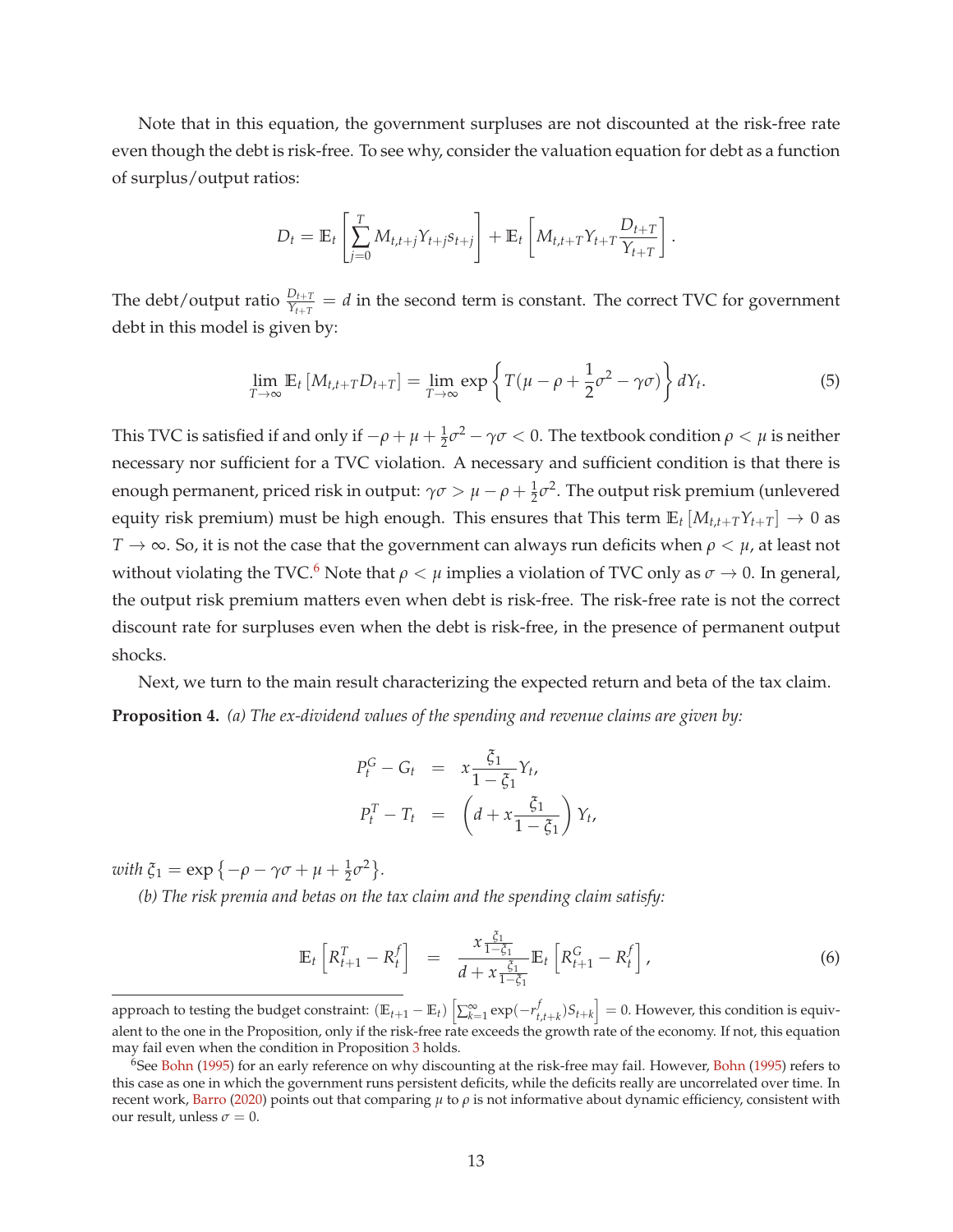$$
\beta^T = \frac{x \frac{\xi_1}{1 - \xi_1}}{d + x \frac{\xi_1}{1 - \xi_1}} \beta^G < \beta^G. \tag{7}
$$

The proof is in Appendix A.5. The constant  $\xi_1$  is the price/dividend ratio of a one-period output strip, a claim to GDP next year. The expected return on this output strip is given by  $E_t\left[R_{t+1}^Y\right] = \frac{\exp(\mu + 0.5\sigma^2)}{\exp(-\rho - \gamma \sigma + \mu + 0)}$  $\frac{\exp(\mu+0.5\nu)}{\exp(-\rho-\gamma\sigma+\mu+0.5\nu^2)}$  = exp( $\rho+\gamma\sigma$ ). Hence, the (log of the multiplicative) output risk premium is constant and equal to *γσ*. Since spending is a constant fraction of output, the risk premium on the spending claim equals that of the output claim:  $\mathbb{E}[R^G - R^f] = \mathbb{E}[R^Y - R^f]$ . The beta of the spending claim equals the beta of the output claim:  $β^G = β^Y > 0$ .

The investor in government debt is long in a tax revenue claim and short in a spending claim. To make the debt risk-free, as long as the debt/output ratio *d* is positive, we need to render the government tax revenue process safer than the spending process. A positive *d* implies the fraction *x ξ*1 1−*ξ*1 *d*+ $x \frac{\xi_1}{1-\xi_1}$ is between 0 and 1, which requires the return on the tax claim to be less risky than the return on the output claim:  $0 < \beta^T < \beta^\gamma$ . When output falls, tax revenues must fall by less. The tax rate increases. In other words, there is no scope to insure taxpayers. As the debt/output ratio *d* increases, the government needs to make the tax revenue increasingly safe. The tax claim is really a portfolio of a claim to government spending and risk-free debt. The larger the debt/output ratio *d*, the safer the tax claim needs to be. As the debt/output ratio approaches infinity, the beta of the tax claim tends to 0.

### **2.2 Quantifying the Trade-off**

Panel A of Table 1 proposes a calibration of the model that matches basic features of post-war U.S. data. We set *γ* to 1. This parameter measures the maximum Sharpe ratio in the economy. A long asset pricing literature suggests that this is a reasonable value given high average excess returns on a broad set of risky assets. The standard deviation of output is set to  $\sigma = 0.05$ . The growth rate of real GDP is set to its observed value:  $\mu = 3.1\%$ . The real risk-free rate  $\rho$  is set to 2%. Spending accounts for 10% of GDP in post-war data:  $x = 0.10$ .

Note that this calibration features a risk-free rate below the growth rate of output. However, per our discussion above, the TVC is satisfied because  $-\rho + \mu + \frac{1}{2}\sigma^2 - \gamma\sigma = \log(\xi_1) = -0.0418 <$ 0. The government cannot simply roll over the debt. The surpluses need to satisfy tight restrictions.

Figure 1 plots the risk premia on the tax and the spending claim as we vary the debt/output ratio *d*. The risk premium on the spending claim is 5% per annum. This is also the output risk premium, which we can think of as an unlevered equity premium. By Corollary 4, the risk premium on the tax claim is given by (6). The risk premium on the tax claim is 5% when  $d = 0$ . It falls to 4% when  $d = 1$ , and close to 3% when  $d = 2$ . As the government becomes more levered,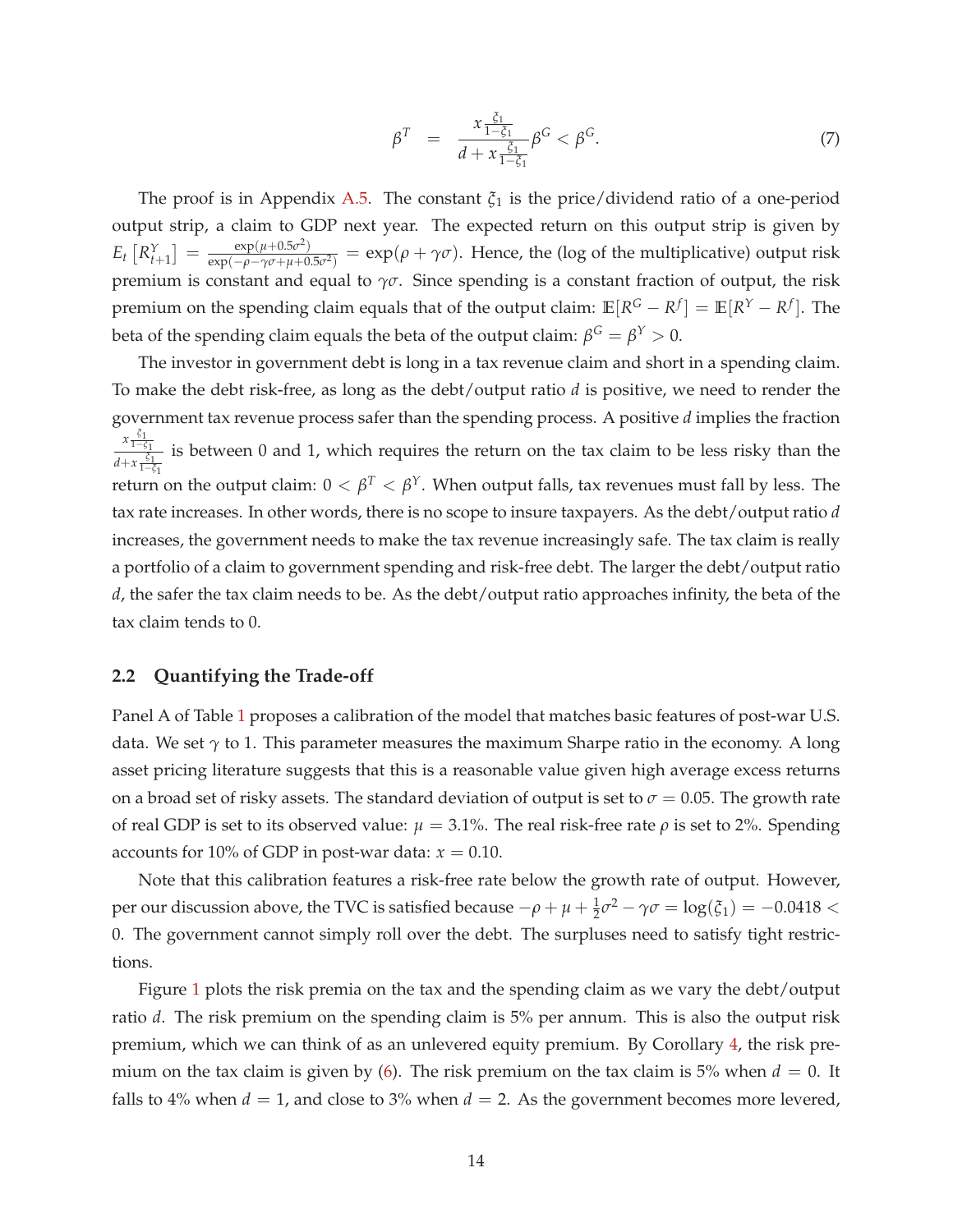### Table 1: Benchmark Calibration for U.S.

|                                                           |                      | Panel A: Preferences and Output Dynamics             |
|-----------------------------------------------------------|----------------------|------------------------------------------------------|
| $\gamma$                                                  |                      | maximum annual Sharpe ratio                          |
|                                                           | $2.0\%$              | real risk-free rate                                  |
|                                                           | $3.1\%$              | mean of growth rate of output                        |
|                                                           | $5.0\%$              | std. of growth rate of output                        |
|                                                           |                      |                                                      |
|                                                           |                      | Panel B: Debt/Output Ratio Dynamics                  |
| $\lambda$                                                 | $1.94 \times \sigma$ | sensitivity of debt/output to output innovations     |
| $d = \exp \{\phi_0/(1-\phi_1-\phi_2)\}\$                  | 0.43                 | mean of debt/output                                  |
| $\phi_1$                                                  | 1.40                 | $AR(1)$ coeff of debt/output                         |
| $\phi_2$                                                  | $-0.48$              | $AR(2)$ coeff of debt/output                         |
|                                                           |                      |                                                      |
|                                                           |                      | Panel C: Government Spending/Output Ratio Dynamics   |
| $\beta^g$                                                 | $1.53 \times \sigma$ | sensitivity of spending/output to output innovations |
| $\varphi_1^g$                                             | 0.88                 | $AR(1)$ coeff of spending/output                     |
| $x = \exp \left\{ \frac{\phi_0^g}{1 - \phi_1^g} \right\}$ | 0.10                 | mean of govt. spending/output                        |

the tax claims needs to become safer for debt to remain risk-free. The scope for taxpayer insurance disappears. This trade-off steepens when we increase the maximum Sharpe ratio *γ* from 1 to 2. When  $\gamma = 2$ , the risk premium on the spending claim is 10% per annum. The risk premium on the tax claim falls to 6% when  $d = 1$  and close to 4% when  $d = 2$ .

Figure 1: Risk Premium of T and G Claims with *γ* = 1 or 2

The figure plots the implied risk premium of the T and G claims when the debt/output ratio and spending/output ratio are constant. The figure plots two values for the maximum Sharpe ratio *γ* of 1 (left panel) and *γ* of 2 (right panel). The other parameters are given in Table 1.

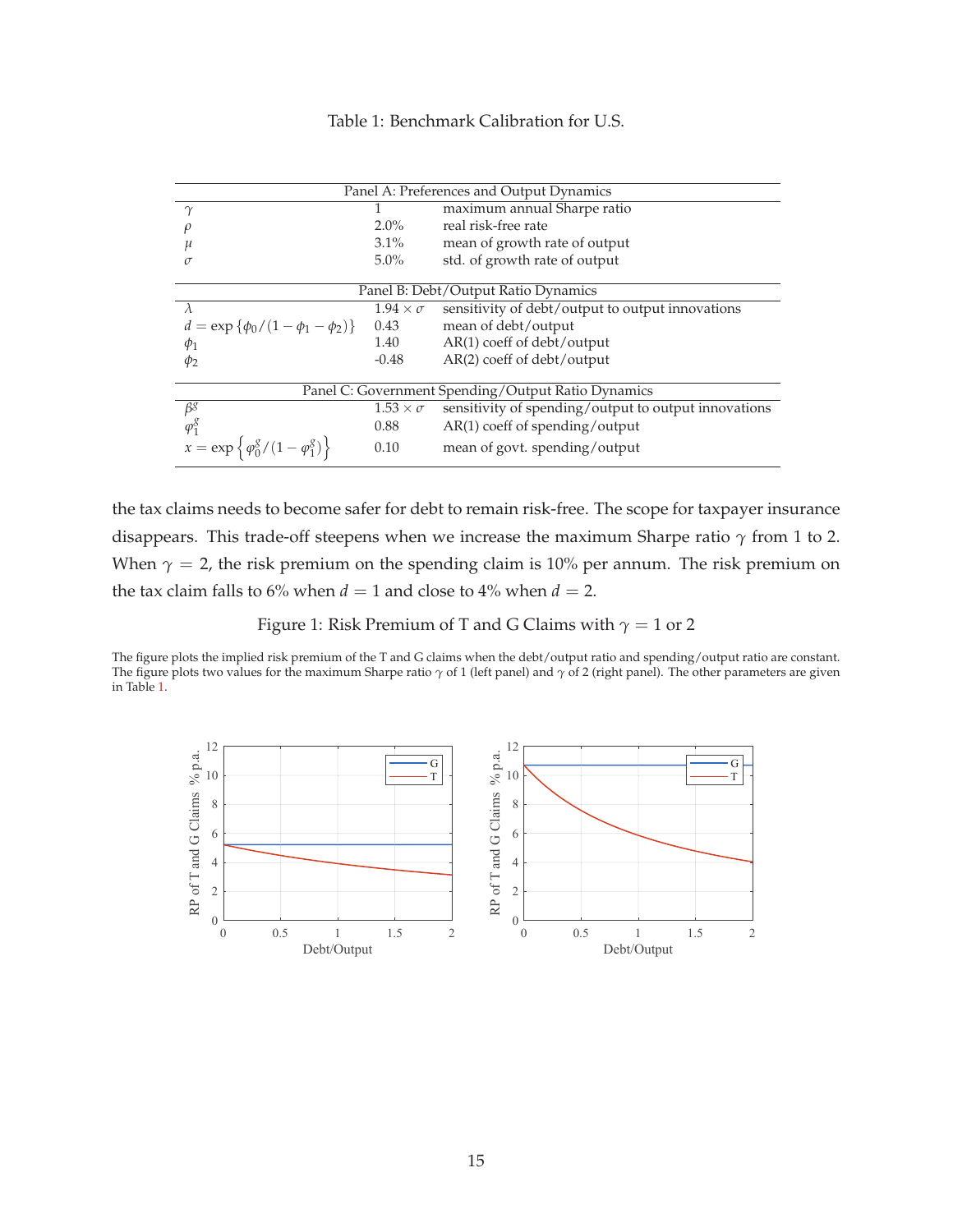# **3 Model with State-Contingent Debt/Output**

The previous section showed that there is no scope for insuring taxpayers at any horizon in the presence of permanent output shocks when the debt/output ratio is constant. Next, we allow the government to introduce state-contingent variation in the debt/output ratio. This will create limited opportunities for the government to temporarily insure taxpayers over short horizons.

### **3.1 Characterizing the Trade-Off with Counter-cyclical Debt/Output**

We allow the government to vary the debt/output ratio counter-cyclically.

**Assumption 3.** The government commits to a policy for the debt/output ratio  $d_t = D_t/Y_t$  given by:

$$
\log d_t = \sum_{p=1}^P \phi_p \log d_{t-p} + \phi_0 - \lambda \varepsilon_t - \frac{1}{2} \lambda^2,
$$

 $\alpha$  *λ*  $>$  0 so that the debt-output ratio increases in response to a negative output shock  $\varepsilon_t$ .

The results in Section 1 still apply and are a straightforward generalization of the results from the simple benchmark model of Section 2. The value of the spending is unchanged and the value of the tax claim now depends on the time-varying debt/output ratio *d<sup>t</sup>* :

$$
P_t^G - G_t = x \frac{\xi_1}{1 - \xi_1} Y_t, \qquad P_t^T - T_t = \left(d_t + x \frac{\xi_1}{1 - \xi_1}\right) Y_t.
$$

The tax claim's conditional beta satisfies:

$$
\beta_t^T = \frac{x \frac{\xi_1}{1-\xi_1}}{d_t + x \frac{\xi_1}{1-\xi_1}} \beta_t^G.
$$

Can the government systematically issue more risk-free debt, instead of raising taxes, when the economy is hit by a permanent, adverse shock, in order to break the restriction on insurance of taxpayers? We consider two special cases for the debt/output dynamics.

**Case 1: AR(1)** Assume that the debt/output ratio evolves according to an  $AR(1)$ -process:

$$
\log d_t = \phi_0 + \phi_1 \log d_{t-1} - \lambda \varepsilon_t - \frac{1}{2} \lambda^2.
$$

There are two sub-cases. First, when  $0 < \phi_1 < 1$ , the debt/output process is stationary. Second, when  $\phi_1 = 1$  and  $\phi_0 = 0$ , the debt/output process is a martingale (non-stationary). In both cases, a positive *λ* means that the debt/output ratio increases when the shock *ε<sup>t</sup>* is negative, implying a counter-cyclical debt policy.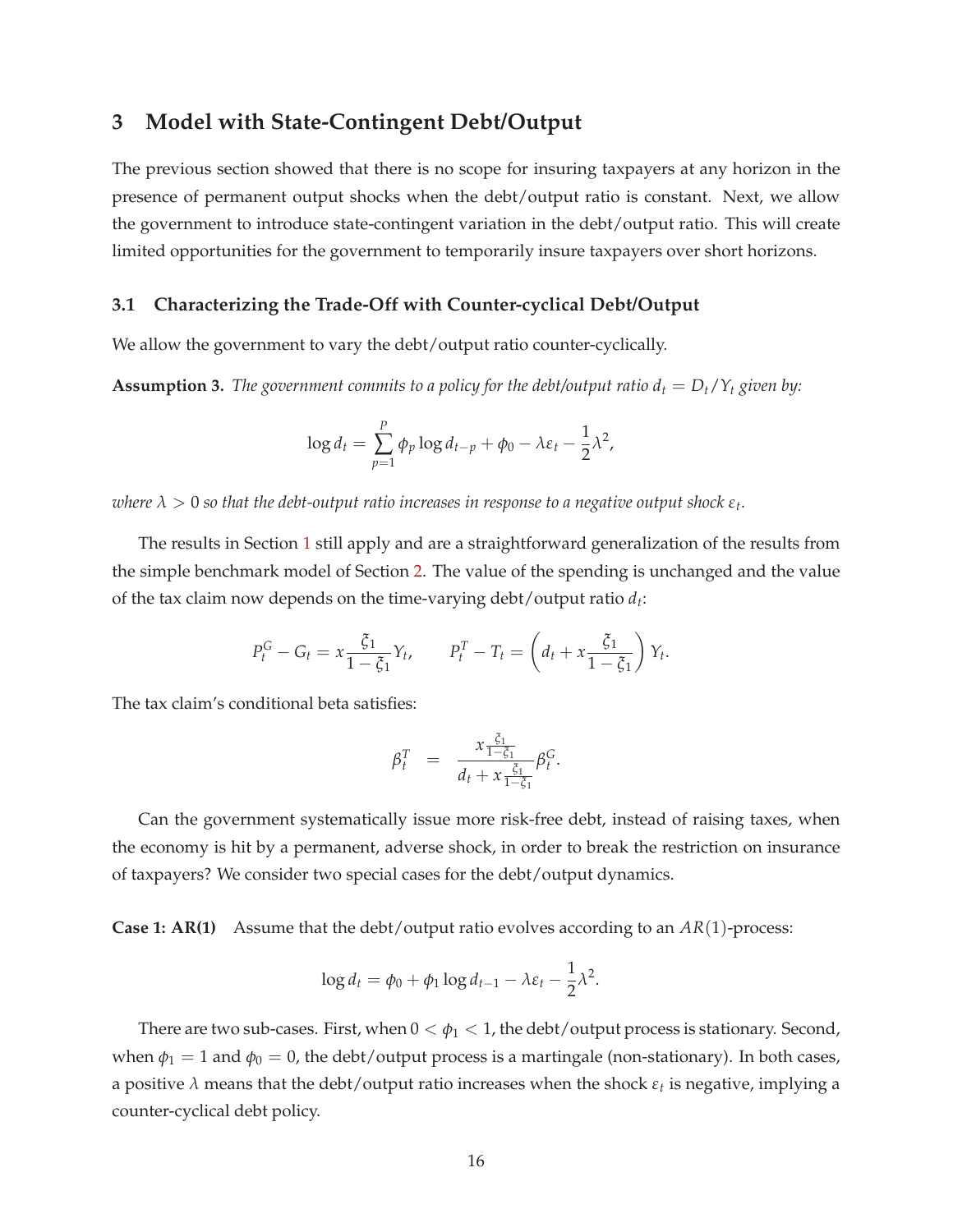First, we need to make sure the transversality (TVC) is satisfied. How persistent can debt be without violating TVC?

**Proposition 5.** *Under Assumptions* 1 *and* 3 *with the maximal lag*  $P = 1$ *, (a) when*  $0 < \phi_1 < 1$ *, the* TVC *condition is satisfied if and only if:*

$$
\log(\xi_1) = -\rho + \mu + \frac{1}{2}\sigma(\sigma - 2\gamma) < 0.
$$

*(b)* When  $\phi_1 = 1$  *and*  $\phi_0 = 0$ *, then the TVC condition is satisfied if and only if:* 

$$
\log(\xi_1) + \lambda(\gamma - \sigma) = -\rho + \mu + \frac{1}{2}\sigma(\sigma - 2\gamma) + \lambda(\gamma - \sigma) < 0.
$$

The proof is in Appendix A.6. For the case of  $0 < \phi_1 < 1$ , the TVC is satisfied whenever the price-dividend ratio of a claim to next period's output is less than one. That is, when investors are willing to pay less than  $Y_t$  today for a claim to  $Y_{t+1}$ . This requires the discount rate to exceed the growth rate of GDP (modulo a Jensen adjustment). This condition can be satisfied even when  $\rho < \mu$ , as long as the risk premium  $\gamma \sigma$  is large enough.

For the random walk case in which  $\phi_1 = 1$ , the same condition ensures that the TVC is satisfied when the government does not pursue counter-cyclical stabilization ( $\lambda = 0$ ). If the government does pursue counter-cyclical stabilization ( $\lambda > 0$ ), then the TVC is only satisfied if

$$
\gamma \sigma - \lambda (\gamma - \sigma) > -\rho + \mu + \frac{1}{2} \sigma^2 \Leftrightarrow \lambda < \frac{\rho + \gamma \sigma - \mu - \frac{1}{2} \sigma^2}{\gamma - \sigma}.
$$

The left-hand side of the first inequality is now lower than before when the Sharpe ratio of the economy exceeds the volatility of output ( $\gamma > \sigma$ ). When debt issuance is sufficiently countercyclical,  $\lambda > \sigma$ , the expression on the left-hand side is decreasing in the economy's maximum Sharpe ratio *γ*. For high enough *γ*, the TVC is violated. Intuitively, when investors are risk averse enough, the insurance provided by the counter-cyclical debt issuance policy is so valuable that the price of a claim to the debt outstanding in the distant future  $d_{t+T}Y_{t+T}$  fails to converge to zero. This claim is a terrific hedge. This is the first important insight contributed by asset pricing theory. If output is subject to permanent, priced risk and we want to rule out arbitrage opportunities then there have to be limits to the government's ability to pursue counter-cyclical debt issuance. This bound on  $\lambda$  is shown in the second inequality. When the government exceeds this bound, it has granted itself an arbitrage opportunity.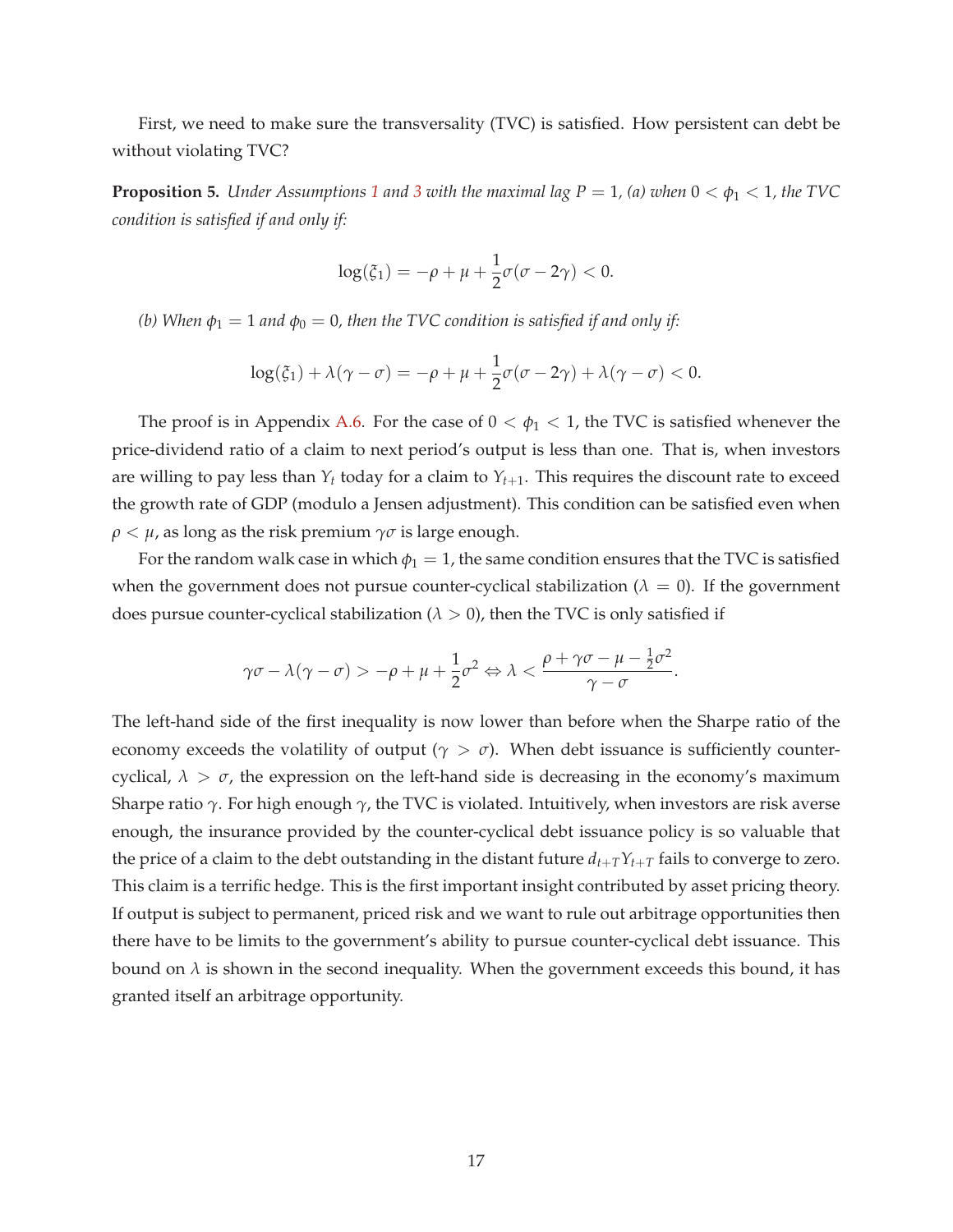**Case 2: AR(2)** As we show below, a better description of the debt/output ratio is the data is an AR(2) process:

$$
\log d_t = \phi_0 + \phi_1 \log d_{t-1} + \phi_2 \log d_{t-2} - \lambda \varepsilon_t - \frac{1}{2} \lambda^2.
$$
 (8)

When the roots of the characteristic equation  $1 - \phi_1 z - \phi_2 z^2 = 0$  lie outside the unit circle, the debt/output process is mean-reverting. The result of part (a) of Proposition 5 applies. If one or both roots are smaller than one, the result in part (b) of Proposition 5 applies.

**Response of the Surplus to Adverse Shock** We can compute the impulse-response functions (IRF) of the surpluses with respect to an output shock in closed form when the government issues risk-free debt. These moments are particularly powerful because they do not depend on the properties of the SDF.

We start from the expression for the surplus/output ratio in period  $t + j$  for  $j \ge 1$ :

$$
s_{t+j} = \frac{S_{t+j}}{Y_{t+j}} = d_{t+j-1} \exp(\rho - \mu - \sigma \varepsilon_{t+j}) - d_{t+j}.
$$

If we assume that the risk-free rate equals the growth rate of the economy  $(\mu = \rho)$ , we obtain closed-form expression for the IRF of the surplus with respect to an output shock. Specifically, the IRF is evaluated at  $ε_τ = 0$  for all *τ*, and hence  $d_t = \exp(\frac{\phi_0 - \frac{1}{2} \lambda^2}{1 - \phi_0})$  $\frac{0-\bar{z}^{n}}{1-\phi_1}$ ) = *d*.

**Proposition 6.** *If Assumptions* 1 *and* 3 *hold, the TVC is satisfied, and*  $\rho = \mu$ *, (a) when the debt/output ratio follows an AR*(1) *process, the IRF of the surplus/output ratio is given by:*

$$
\frac{\partial \frac{S_{t+j}}{S_{t+1}}}{\partial \varepsilon_{t+1}} = (\lambda - \sigma)d, \text{ for } j = 1,
$$
  
=  $\lambda \phi_1^{j-1}(\phi_1 - 1)d, \text{ for } j > 1.$ 

*(b) when the debt/output ratio follows an AR*(2) *process, the IRF of the surplus output ratio is given by:*

$$
\frac{\partial \frac{S_{t+j}}{Y_{t+j}}}{\partial \varepsilon_{t+1}} = (\lambda - \sigma)d, \text{ for } j = 1,
$$
  
=  $\lambda(\phi_1 - 1)d, \text{ for } j = 2,$   
=  $\lambda(\psi_{j-1} - \psi_{j-2})d, \text{ for } j > 2.$ 

 $where \psi_j = \phi_1 \psi_{j-1} + \phi_2 \psi_{j-2}, j > 2; \psi_2 = \phi_2 + \phi_1 \psi_1; \psi_1 = \phi_1.$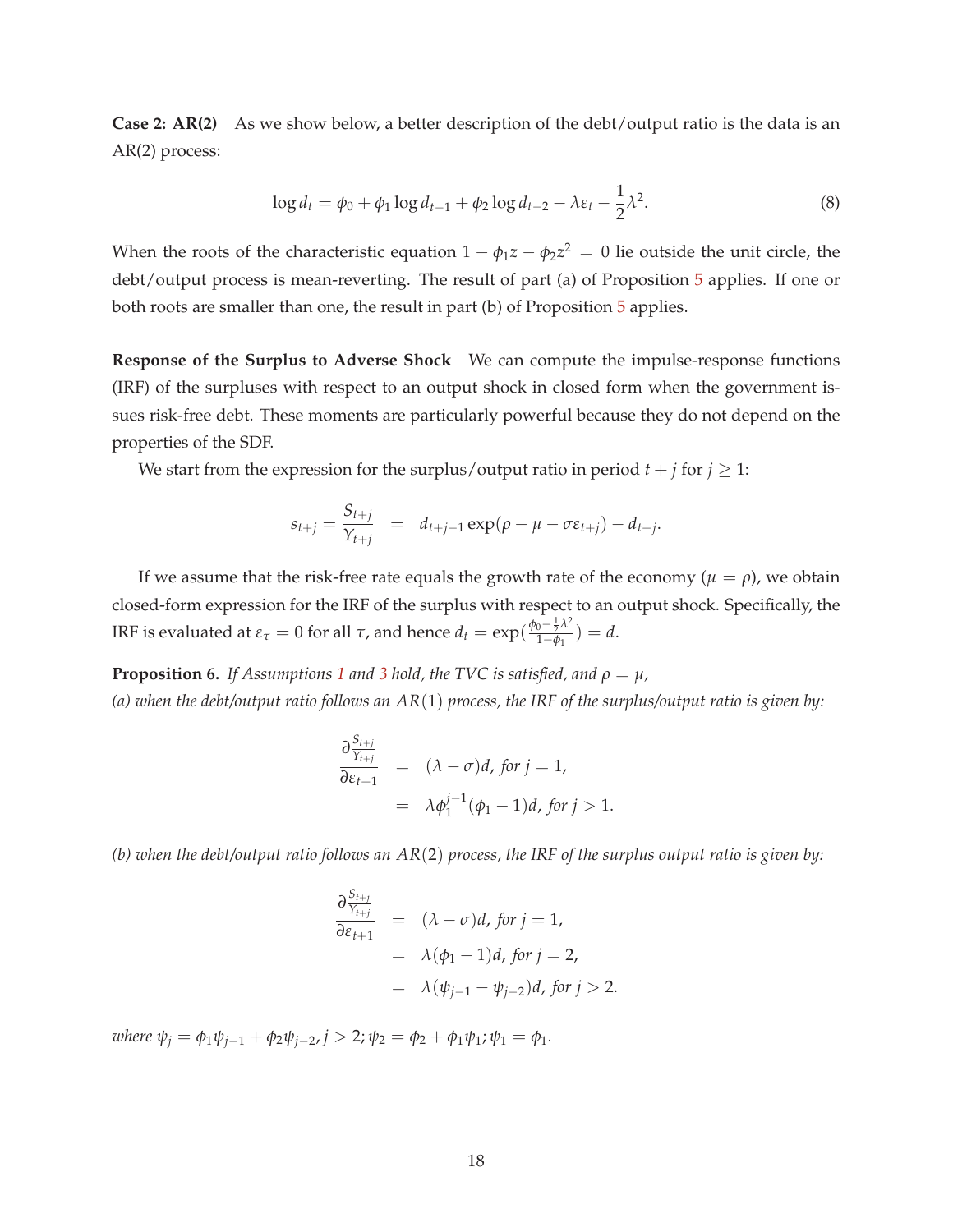*(c) When the debt/output ratio follows an AR(3) process, the IRF of the surplus output ratio is given by:*

$$
\frac{\partial \frac{S_{t+j}}{Y_t}}{\partial \varepsilon_{t+1}} = (\lambda - \sigma)d, \text{ for } j = 1,
$$
  
\n
$$
= \lambda(\phi_1 - 1)d, \text{ for } j = 2,
$$
  
\n
$$
= \lambda(\psi_2 - \psi_1)d, \text{ for } j = 3,
$$
  
\n
$$
= \lambda(\psi_{j-1} - \psi_{j-2})d, \text{ for } j > 3.
$$

where  $\psi_i = \phi_1 \psi_{i-1} + \phi_2 \psi_{i-2} + \phi_3 \psi_{i-3}$ ,  $j > 3$ ;  $\psi_3 = \phi_3 + \phi_2 \psi_1 + \phi_1 \psi_2$ ;  $\psi_2 = \phi_2 + \phi_1 \psi_1$ ;  $\psi_1 = \phi_1$ .

The proof is in Appendix A.7. For an *AR*(1), the initial response of the surplus is positive in the empirically relevant case where  $\lambda > \sigma$ . That is, a negative shock to output is countered with a large enough government debt issuance that the surplus in the initial period can be negative without jeopardizing the risk-free nature of the debt. However, the deficit must turn to a surplus starting in the second year since  $\phi_1$  < 1. Surpluses remain in the years that follow. As the persistence of the debt/output process  $\phi_1$  increases, the response of the surplus/output ratio converges to zero in year 2 and beyond.

For an  $AR(2)$ , by choosing  $\phi_1 > 1$ , the government can run a deficit in the year of the shock (year 1) as well as in the following year. In year 3, the IRF equals  $\lambda(\psi_2 - \psi_1) = \lambda(\phi_2 + \phi_1(\phi_1 - 1))$ . This expression can be positive or negative depending on parameter values but is smaller than the response in year 2. In other words, the government's ability to run a third year of deficits in response to the negative output shock is either limited or gone. The IRF flips sign in year 3 or 4. The government must revert to running surpluses as the ACFs decline:  $\psi_{i-1} < \psi_{i-2}$ .

With higher-order *AR*(*p*) models for debt/output, the government is able to run deficits for longer before a reversal. For example, for an AR(3), there is an additional year of deficits possible while keeping debt risk-free. These deficits must be made up by several years of surpluses afterwards. The surplus dynamics can display more pronounced hump-shaped IRFs. However, as shown below, there is limited empirical support for higher-order  $AR(p)$  dynamics (i.e.,  $p > 2$ ) in the observed US debt/output process.

**Persistence of the Surplus** The auto-covariance of the surplus/output ratio is defined as follows:

$$
cov_t(s_{t+1}, s_{t+j}) = \mathbb{E}_t[s_{t+1} s_{t+j}] - \mathbb{E}_t[s_{t+1}] \mathbb{E}_t[s_{t+j}].
$$

In the case of an *AR*(1) for debt/output, we can show that the conditional autocovariance declines to zero as the persistence of the debt/output process grows:  $\lim_{\phi_1 \to 1} cov_t(s_{t+1}, s_{t+1}) = 0$ . Recall that in the case of a constant debt/output ratio considered in the previous section, surplus/output ratios were uncorrelated at all horizons. This result is a natural extension.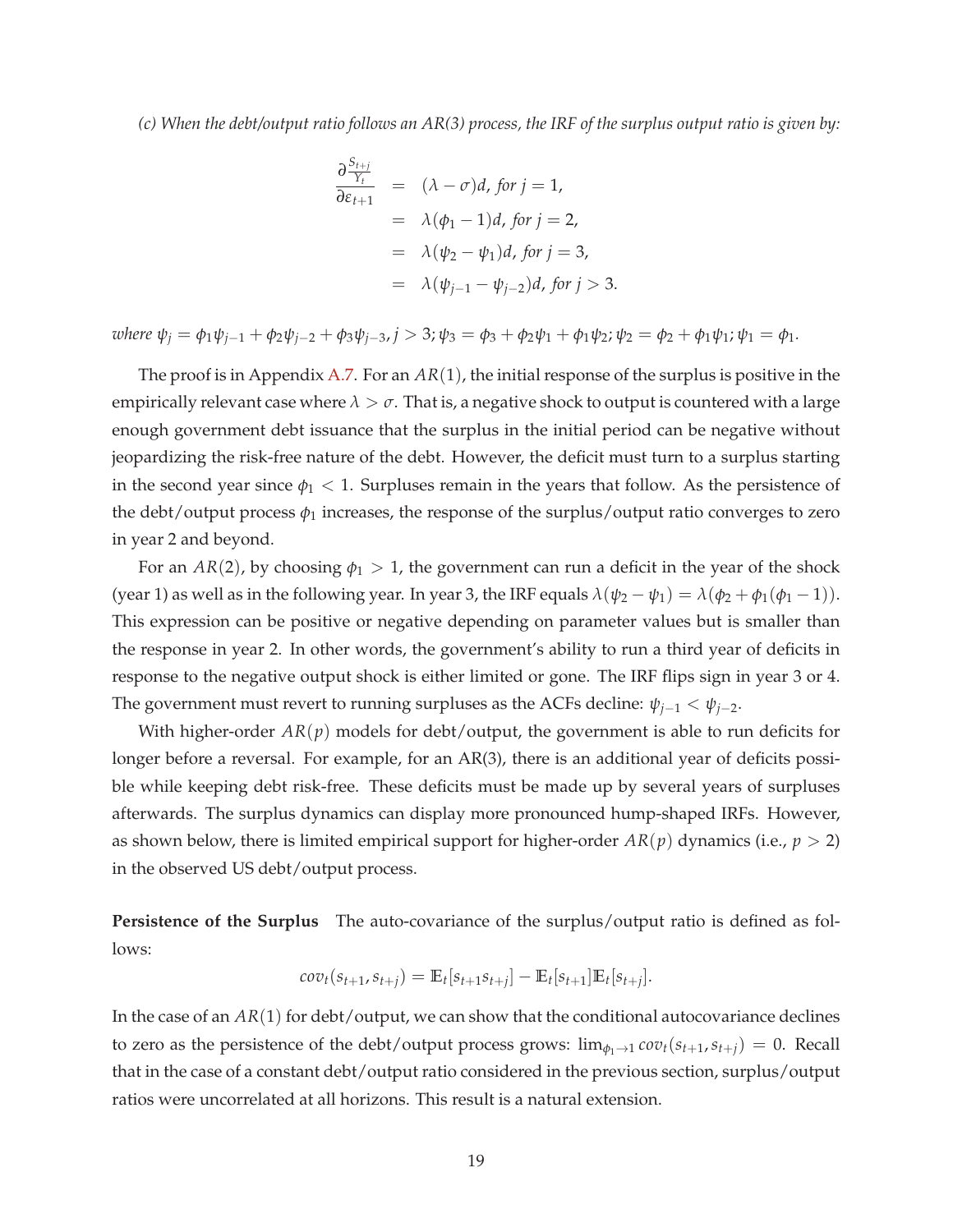**Predictability of the Surplus** When debt is risk-free, an increase in debt today needs to be followed by higher future surpluses. For the realistic case of an AR(2) process for debt/output, those surpluses must begin 2–3 years after the initial increase in debt. In the model, the debt/output ratio is a strong predictor of future surpluses. Below, we study this predictability relationship in the model and contrast it to that in the data.

In sum, insisting on debt to be risk-free imposes tight constraints on (i) how much and how long the government can run deficits in response to an adverse shock, (ii) on the persistence of the surplus/output ratio, and (iii) on the predictability of future surplus/output ratios by the current debt/output ratio.

### **3.2 Quantifying the Trade-Off with Counter-cyclical Debt/Output**

**Persistence of Fiscal Processes in the Data** Panel A of Figure 2 plots the sample autocorrelation function (ACF) of the log government debt/output ratio as a function of the number of annual lags. The top right panel plots the partial autocorrelation function (PACF). They are estimated on the post-war U.S. sample (1947–2019). The PACF function indicates that an AR(2) process fits the data well. Lags beyond two years in the PACF are not statistically different from zero. The point estimates for  $\phi_1$  and  $\phi_2$  are 1.40 and -0.48, respectively. Both roots lie outside the unit circle (1.66 and 1.25), so that the debt/output process is stationary. While the AR(2) is our preferred specification, if we were to fit an AR(1), the point estimate for  $\phi_1$  would be 0.986.

We set  $\phi_0$  to match the unconditional mean of the debt/output ratio of 0.43. Finally, we set  $\lambda =$  $1.953 \times \sigma$  equal to match the slope coefficient in a regression of the debt/output ratio innovations on GDP growth in the post-war U.S. sample. A one percentage point increase in GDP growth lowers the debt/output ratio by 1.95 percentage points. The calibration is reported in Table 1.

Given our values of  $\sigma = 0.05$ ,  $\gamma = 1$ , and  $\lambda = 1.96\sigma = 0.098$ , we have  $\gamma\sigma - \lambda(\gamma - \sigma) < 0$ . If debt/output were non-stationary (have roots inside the unit circle), then this much countercyclicality would result in a violation of the TVC condition. The coefficient *λ* would need to remain below 0.85*σ*, which is only half of its empirical value, for the TVC to be satisfied in this case. Once we exceed this upper bound, the value of outstanding debt explodes. To be clear, the data suggest that the debt/output ratio is stationary, in which case the TVC is satisfied irrespective of the value for  $\lambda$ . Indeed, the parameter restriction in part (a) of Proposition 5 is satisfied. This is the case despite the risk-free interest rate being below the growth rate of output, because the risk premium *γσ* is large enough.

Panel A of Figure 2 also plots the sample ACF and PACF for the primary surplus/output ratio in the data. The dynamics of surplus/output are well described by an AR(1). The surplus is quite persistent, with an *AR*(1) coefficient around 0.81.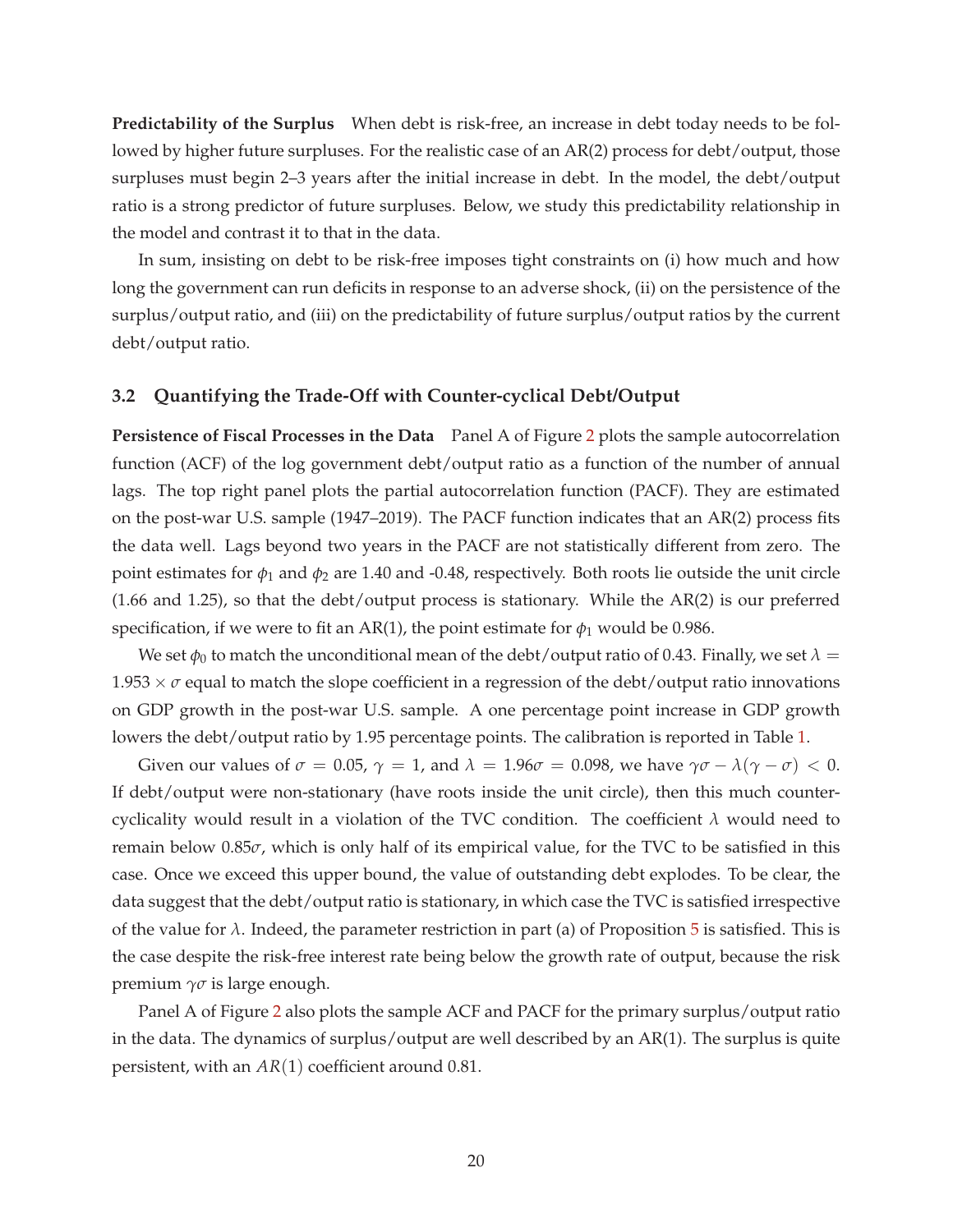### Figure 2: Autocorrelation in Debt/Output and Surplus/Output

Panel A plots the sample autocorrelation of the U.S. log government debt/output ratio, the U.S. government surplus/output ratio, the tax/output ratio and the spending/output ratio against GDP. Sample is annual, 1947—2019. Panel B plots the ACF and PACF of *S*/*Y* and *D*/*Y* for an *AR*(1) with parameters  $\phi_1 = 0.985$  and  $\phi_2 = 0$ . Panel C plots the ACF and PACF of *S*/*Y* and *D*/*Y* for an *AR*(2). The parameters are listed in Table 1.



**Persistence of Fiscal Processes in Model with Risk-free Debt** We now show that the risk-free debt model cannot simultaneously match the high persistence of the debt/output ratio and that of the surplus/output ratio. Figure 2 also plots the ACF and PACF of the debt/output and

*Panel A: Data*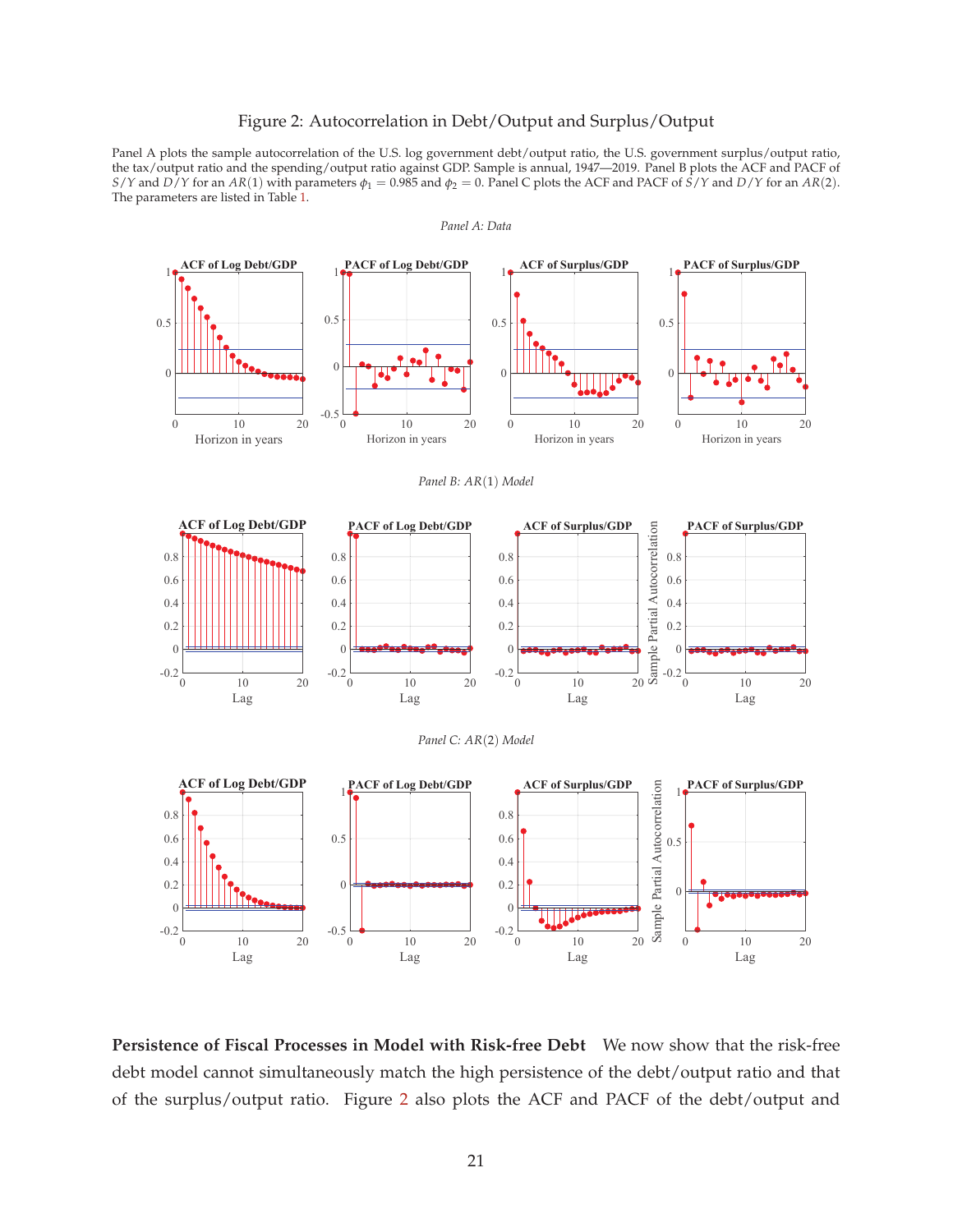surplus/output ratios implied by the model of risk-free debt. Panel B is for the case where debt/output follows an AR(1) with the estimated persistence  $\phi_1 = 0.985$ . Panel C is for the case where debt/output follows an AR(2) with the estimated coefficients  $\phi_1 = 1.4$  and  $\phi_2 = -0.48$ . The ACF and PACF for debt/output match the data by construction. As argued above, the AR(2) fits the ACF and PACF of the observed debt/output ratio the closest.

The key observation is that insisting on risk-free debt produces counter-factual ACF and PACF for the surplus/output ratio. In particular, the model cannot replicate the strong autocorrelation in surplus/output observed in the data. In the case of the AR(1), the ACF is zero from horizon 1 onwards. In the case of the AR(2), the ACF converges much too quickly to zero, compared to the observed one plotted in Panel A of Figure 2. The ACF is no longer different from zero past two years, while in the data the ACF remains significantly positive for five years. Furthermore, the model produces a PACF(2) coefficient of -0.5, which is larger in absolute value than the one estimated in the data.

**Impulse Responses in the Model** The top left panel of Figure 3 plots the response of the surplus/output ratio to a negative shock to output, when debt/output follows an AR(1) process. Each line corresponds to a different autocorrelation, with  $\phi_1$  ranging from 0.25 to 0.99. The top right panel plots the response of the debt/output ratio. Upon impact, the debt/output ratio increases by about 4% from its mean. After that, the rate of mean-reversion is governed by  $\phi_1$ . In the least persistent case ( $\phi = 0.25$ ), the government runs a large surplus after the initial period deficit to bring the debt back down quickly. In the most persistent debt case ( $\phi_1 = 0.99$ ), the initial deficit is followed by a reversal in the next period as the surplus jumps to just above its long-run value of  $\bar{s} = 0$  and then slowly converges to  $\bar{s}$  from above. Note that when  $\rho < \mu$ , the government can run a small steady-state deficit  $\bar{s} = -d(1 - \exp(\rho - \mu)) < 0$ . In sum, when the debt/output ratio follows an *AR*(1) and the debt is risk-free, there can be no S-shaped response of the surplus/output ratio to the output shock.

Panel B of Figure 3 plots the IRF when debt/output follows an AR(2), our preferred empirical specification. We vary  $\phi_1$  from 1.1 to 1.4 and choose  $\phi_2$  to match the first-order autocorrelation of debt/output. With  $\phi_1 = 1.1$ , the IRF looks similar to the  $AR(1)$  case with  $\phi_1$  close to 1. However, with  $\phi_1 = 1.4$  and  $\phi_2 = -0.48$ , the point estimates from the data, the IRF for the surplus/output ratio displays a hump-shaped pattern. Consistent with the results in Proposition 6, a state-contingent and persistent debt issuance policy enables the government to delay the fiscal adjustment. The deficit/output ratio in the year of the shock is followed by an even larger deficit in year 2. However, the deficit must shrink dramatically in year 3 and turn into a surplus starting in year 4 and beyond. The surplus eventually converges back to *s* from above. Keeping debt risk-free still imposes severe restrictions on the size of the S-shaped surplus dynamics. Running sizeable deficits for more than two years is incompatible with risk-free debt.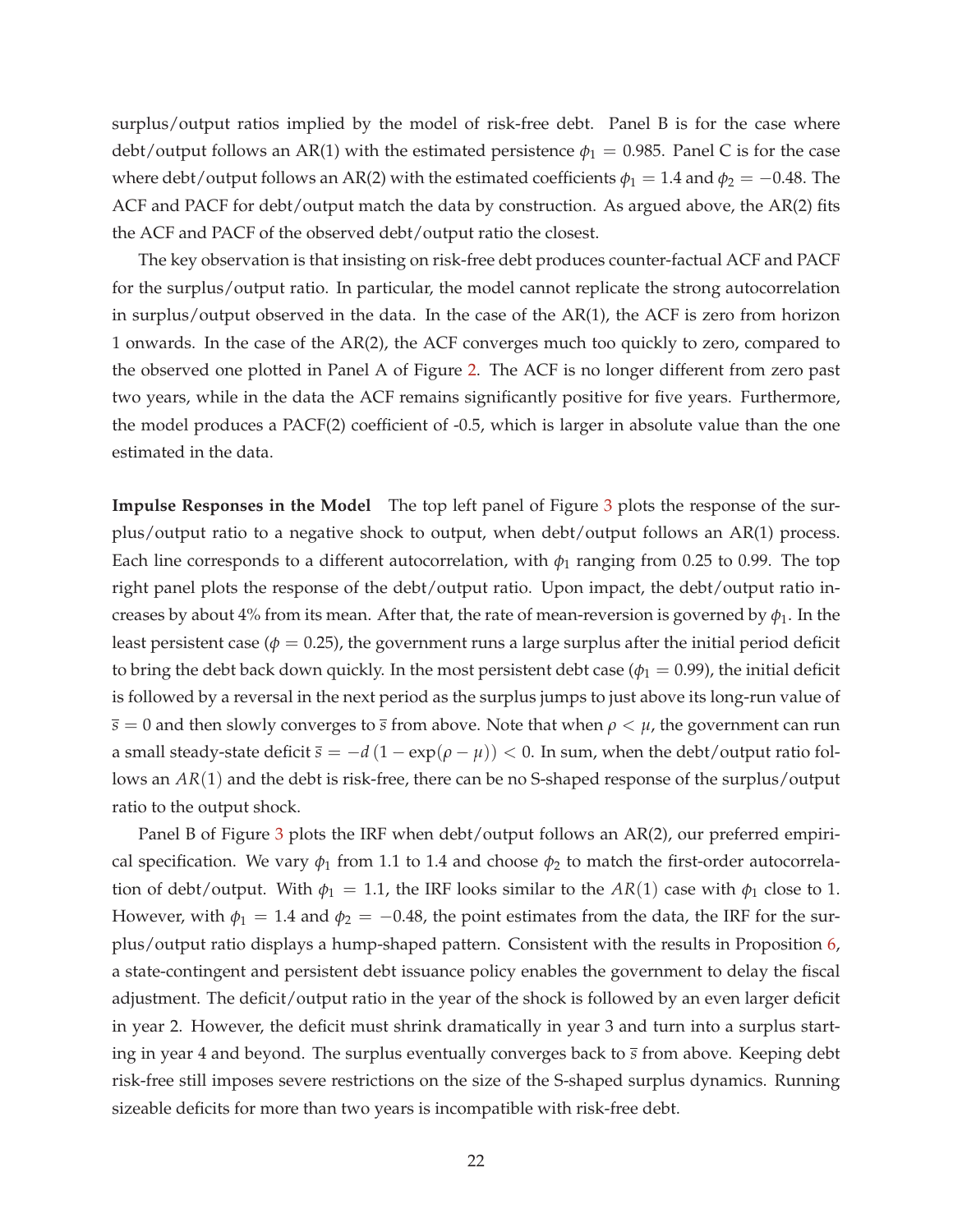### Figure 3: IRF of Surplus/Output and Debt/Output in Model

The figure plots the IRF of *S*/*Y* and *D*/*Y* for an *AR*(1) (top panel) and an *AR*(2) (bottom panel). In Panel B, *φ*<sup>2</sup> is chosen to match the first-order autocorrelation. The other parameters are given in Table 1.



*Panel A: AR*(1)

Bohn (1998); Canzoneri et al. (2001); Cochrane (2019, 2020) find evidence of S-shaped dynamics in the U.S. surplus/output ratios. These authors argue that such surplus dynamics are consistent with budget balance. Our results show that the S-shaped surplus dynamics in the data violate the risk-free debt condition. Governments cannot defer running a surplus for more than 2 years after output declines, if they want to keep the debt risk-free.

**Predictability of Surplus/Output** Table 2 reports the results for the predictability regressions;

$$
s_{t+j} = a_j + b_j d_t + e_{t+j}
$$
  

$$
s_{t+j} = a_j + b_j d_t + c_j s_t + e_{t+j}
$$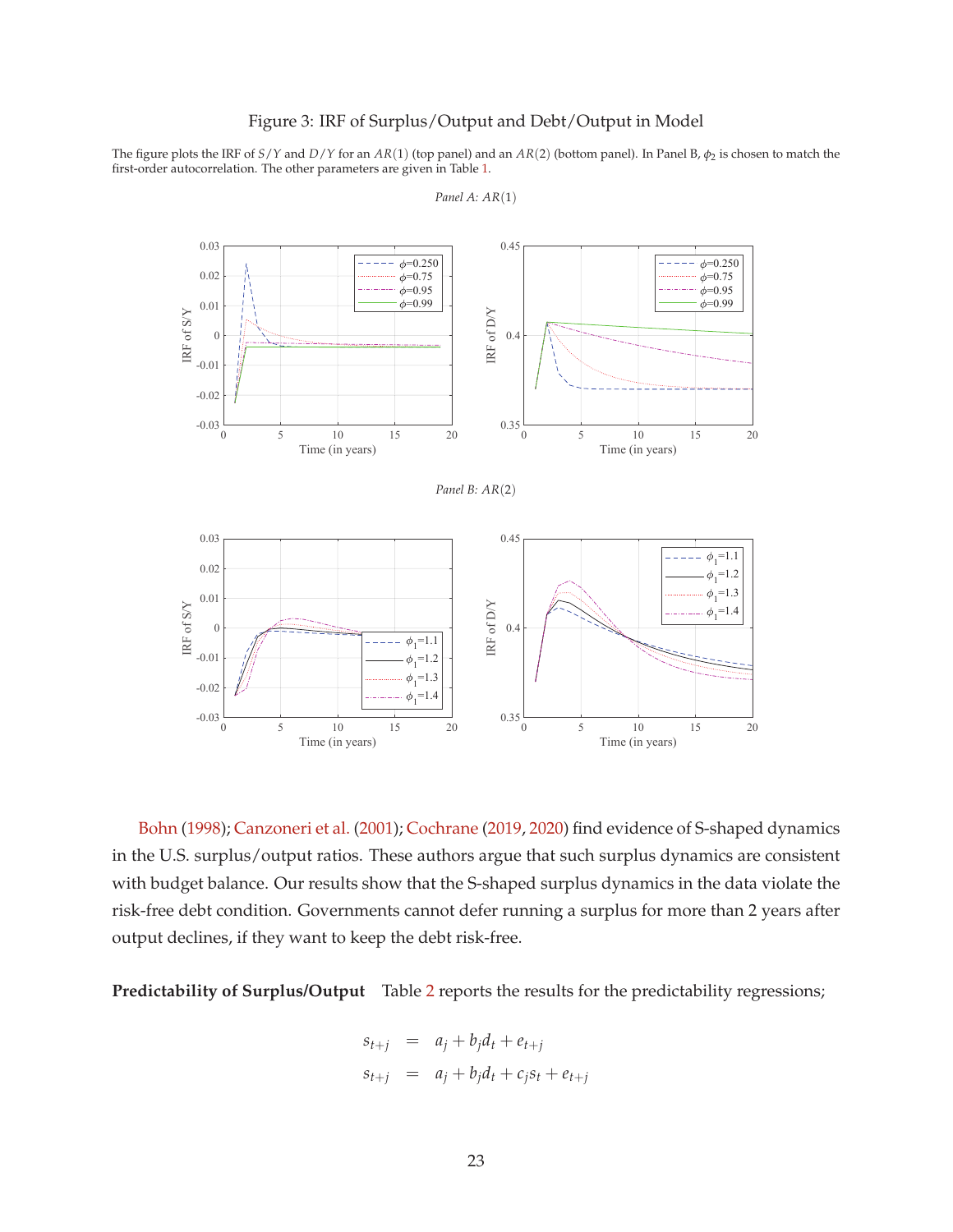#### Table 2: Forecasting Surplus/Output Ratios

Panel A is for post-war annual U.S. data (1947-2019). Panel B is for a 10,000 period simulation of the AR(2) model with parameters given in Table 1. We forecast the primary surplus/output ratios two to five years hence with the current debt/output ratio and the current surplus/output ratio. The table reports the regression coefficients and  $R^2$  statistics for  $s_{t+j} = a_j + b_j d_t + c_j s_t + e_{t+j}$ . Horizon *j* 1 2 3 4 5

|        |          | Panel A: U.S. Data                       |                 |          |         |
|--------|----------|------------------------------------------|-----------------|----------|---------|
|        |          |                                          | Specification 1 |          |         |
| $b_j$  | $-0.031$ | $-0.0099$                                | 0.013           | 0.023    | 0.028   |
| [s.e.] | [0.023]  | [0.025]                                  | [0.03]          | [0.031]  | [0.03]  |
| $R^2$  | 0.043    | 0.0041                                   | 0.006           | 0.018    | 0.024   |
|        |          |                                          | Specification 2 |          |         |
| $b_i$  | 0.0085   | 0.018                                    | 0.036           | 0.042    | 0.044   |
| [s.e.] | [0.01]   | [0.015]                                  | [0.019]         | [0.02]   | [0.021] |
| $c_i$  | 0.81     | 0.57                                     | 0.47            | 0.37     | 0.33    |
| [s.e.] | [0.087]  | [0.13]                                   | [0.12]          | [0.11]   | [0.10]  |
| $R^2$  | 0.64     | 0.30                                     | 0.21            | 0.15     | 0.13    |
|        |          | Panel B: AR(2) Model with Risk-free Debt |                 |          |         |
|        |          |                                          | Specification 1 |          |         |
| $b_i$  | 0.0629   | 0.117                                    | 0.132           | 0.127    | 0.114   |
| $R^2$  | 0.0781   | 0.271                                    | 0.342           | 0.316    | 0.254   |
|        |          |                                          | Specification 2 |          |         |
| $b_i$  | 0.0701   | 0.12                                     | 0.132           | 0.126    | 0.112   |
| $c_i$  | 0.695    | 0.265                                    | 0.045           | $-0.055$ | $-0.11$ |
| $R^2$  | 0.560    | 0.342                                    | 0.345           | 0.319    | 0.266   |

for horizons  $j = 1$  through  $j = 5$ . The results for the data are in Panel A while the results for the AR(2) model are in Panel B.

In the data, the lagged debt/output ratio has little to no predictive power for the future surplus/output ratio. Lagged surpluses are much better predictors and substantially increase the regression  $R^2$ . In contrast, in the model, the debt/GDP ratio has strong forecasting power for future surplus/output ratios, with a positive sign. This predictability is changed little even when we control for lagged surplus/output ratios. The *R*<sup>2</sup> is 25%–26% at the five-year horizon. At horizons up to 2 years, the lagged surplus/output ratio also forecasts future surplus/output ratios with a positive sign. After 2 years, the lagged surplus/output ratio has no incremental forecasting power over and above that of the lagged debt/output ratio. In sum, the risk-free debt model is unable to generate the predictability patterns in the data. It generates too much predictability by debt/output and too little predictability by the lagged surplus/output ratio. The latter is consistent with our earlier finding that a model with risk-free debt generates a much faster decay in the ACF of surplus/output than what we see in the data.

**Covariance of Tax and Spending with GDP** Finally, we compare the covariance of tax revenue/output with output growth in model and data. Given a process for spending/output, the surplus/output ratio implies a tax revenue/output ratio from the government's budget constraint. To make the model's implications for tax revenues as comparable to the data as possible, we posit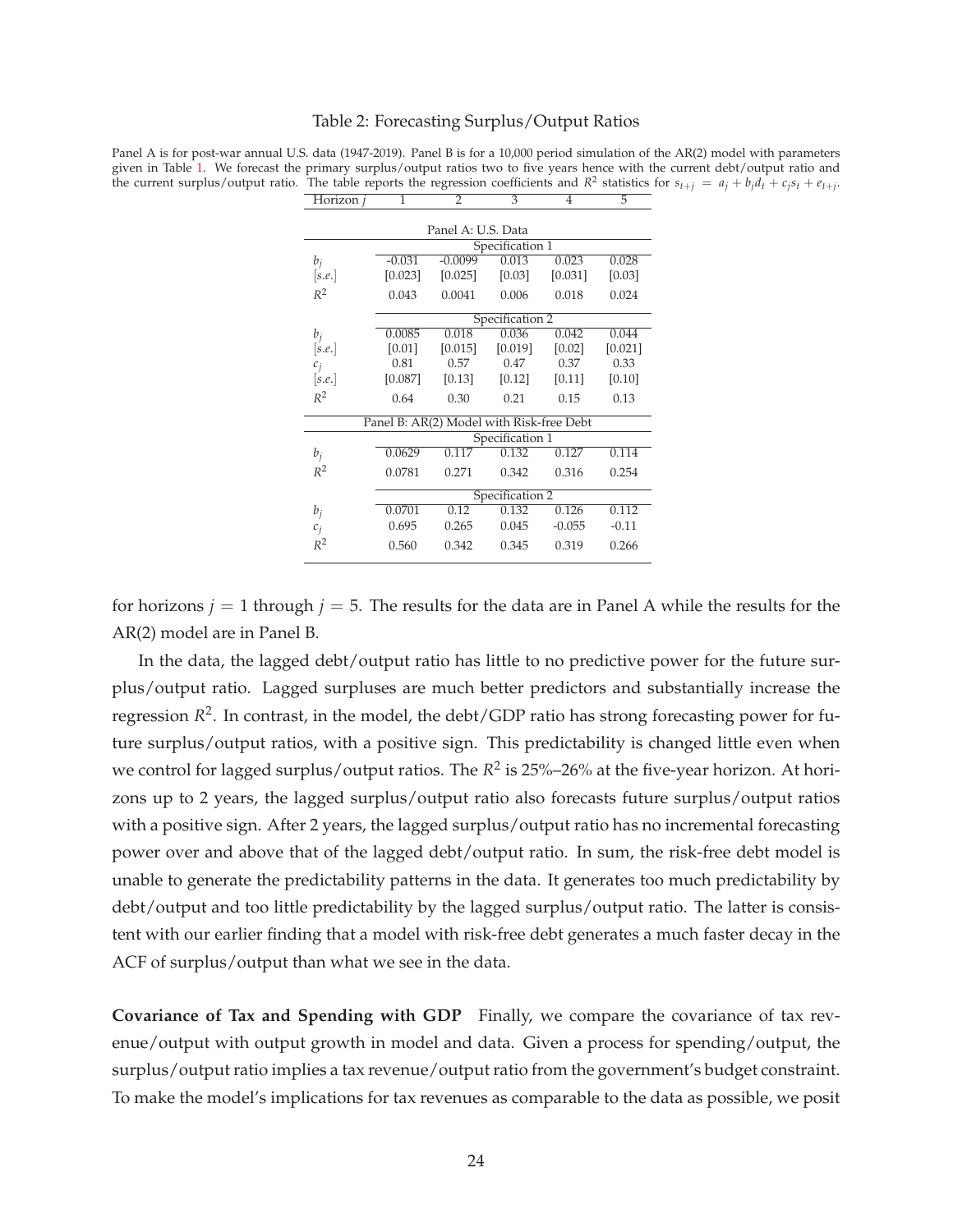a realistic process for spending/output. Specifically, we assume that the government commits to a policy for the spending/output ratio  $x_t = G_t/Y_t$  given by:

$$
\log x_t = \varphi_0^g + \varphi_1^g \log x_{t-1} - b_g \varepsilon_t - \frac{1}{2} b_g^2. \tag{9}
$$

When  $b_g > 0$ , the spending/output ratio rises in response to a negative output shock. We estimate  $(\varphi_0^g)$  $\frac{g}{0}$ ,  $\varphi_0^g$ 0 , *β g* ) from the post-war U.S. data. The parameter estimates are reported in Panel C of Table 1. Spending/output is counter-cyclical in the data. A 1% point decline in output coincides with a 1.53% point increase in the spending/output ratio. The persistence of spending/output matches that in the data with an AR(1) coefficient of 0.88. With this spending process in hand, we compute the model-implied tax revenue/output.

### Figure 4: GDP Growth Betas of U.S. Tax Revenue and Spending

This figure reports the betas in regression of log U.S. spending *G* growth and log tax revenue *T* growth over horizon *j* on the concurrent GDP growth over horizon *j*. The blue curve plots the estimate from the data. Sample is annual, 1947—2019. The plot also shows 2 standard error bands, generated by 30,000 bootstrapped samples by drawing jointly with replacement from the  $4 \times 1$  vector of innovations in the AR models for (log *d<sup>t</sup>* , *x<sup>t</sup>* , log *τ<sup>t</sup>* , log *gt*). The red curve plots the coefficients implied from the model with risk-free Debt. Benchmark calibration in Table 1.



Figure 4 plots the tax revenue beta, namely the covariance of tax revenue/output with output growth divided by the variance of output growth, in the model. These betas do not depend on the properties of the SDF. They are estimated from a 10,000 period simulation of the *AR*(2)-model for the debt/output ratio, in which we calculate the beta over horizons ranging from 1 to 50 years. The model implies that the tax betas drop below the spending betas at longer horizons to ensure that the debt is risk-free.

This property of tax revenues is contrary to what we see in the data. In post-war U.S. data, the tax revenue beta is always above the spending beta at each horizon, as shown in Figure 4. In the data, tax revenues are too risky at longer horizons for the debt to be risk-free. Note that the model-implied tax betas are outside of the 2-standard-error bands around the point estimates in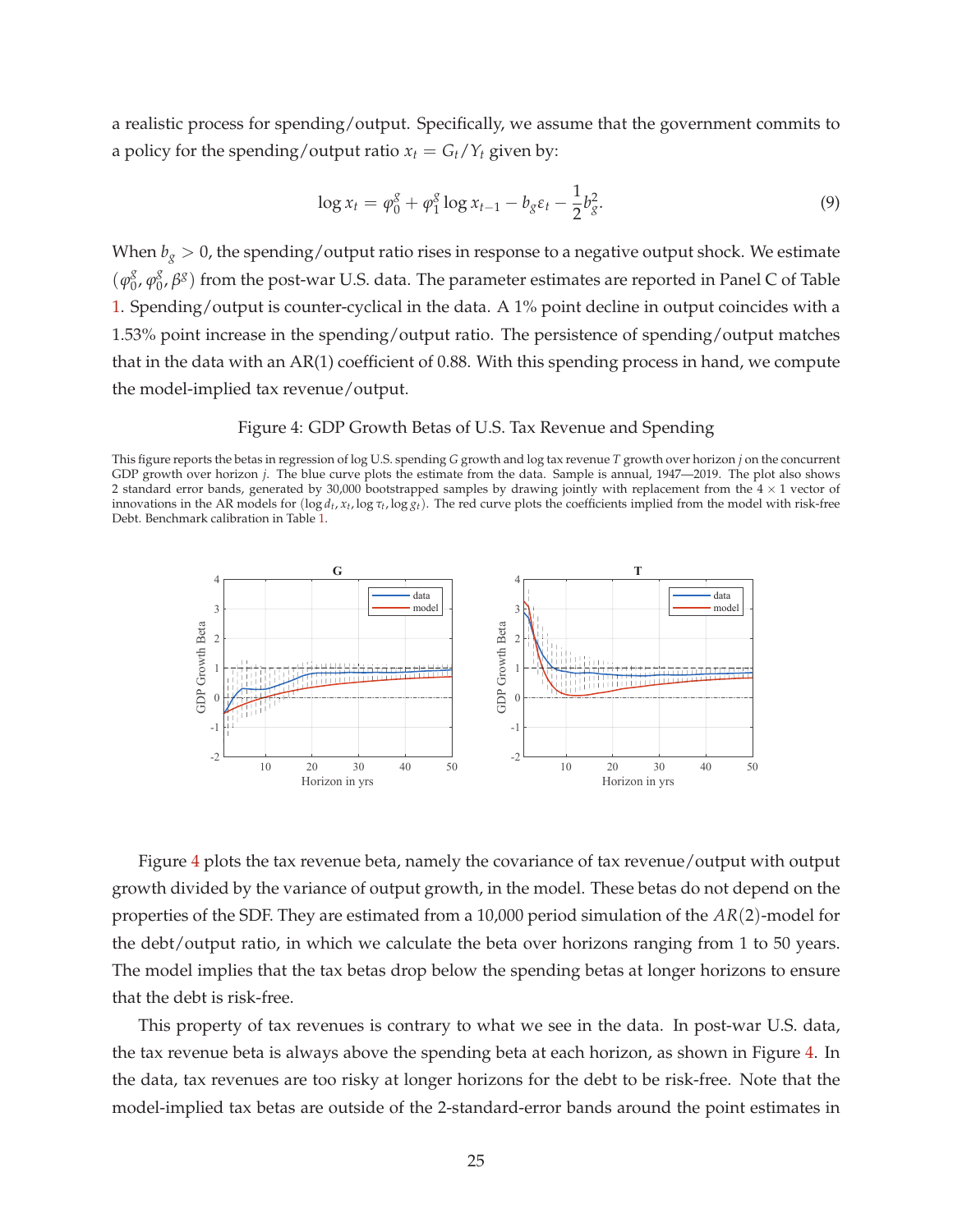the data at horizons between 10 and 30 years.

#### **3.3 Counter-cyclical Tax in the U.K.**

In sharp contrast with the U.S. results, the U.K. Treasury is more conservative in trading off the insurance of taxpayers and bondholders. In fact, we find that the long-run tax and revenue betas in the U.K. are consistent with risk-free debt.

As we did for the U.S., we calibrate processes for the U.K. debt/output ratio and spending/output ratio, and compute the required tax process that makes government debt risk-free under the government's budget constraint. Table 3 reports our calibration for the U.K., with data sources listed in Appendix C. The U.K. debt issuance is substantially less counter-cyclical than in the U.S., and the spending is less counter-cyclical as well. The U.K. spending/output ratio  $x_t = G_t/Y_t$  is well-described by an AR(2):

$$
\log x_t = \varphi_0^g + \varphi_1^g \log x_{t-1} + \varphi_2^g \log x_{t-2} - \beta_g \varepsilon_t - \frac{1}{2} \beta_g^2. \tag{10}
$$

We estimate  $(\varphi_0^g)$  $\frac{g}{0}$ ,  $\varphi_1^g$  $^g_1$ ,  $\beta$ <sup>g</sup>) from the post-war U.K. data. The parameter estimates are reported in Panel C of Table 3. Spending/output is counter-cyclical in the data. A 1% point decline in output coincides with a 0.88% point increase in the spending/output ratio.

Figure 5 reports the spending and tax betas with respect to the output growth in the U.K. We find that the short-horizon tax beta in the U.K. is much smaller than in the U.S., while the spending beta is similar. The U.S. tax process is much riskier (the tax liability safer for taxpayers). The U.K. tax beta is around 0.5 at the one-year horizon, compared to 3 for the U.S beta. Put differently, the U.S. provides much more insurance to its taxpayers, whereas the U.K. raises taxes when output

|                                                                               |                      | Panel A: Preferences and Output Dynamics                                  |
|-------------------------------------------------------------------------------|----------------------|---------------------------------------------------------------------------|
| $\gamma$                                                                      |                      | maximum annual Sharpe ratio                                               |
|                                                                               | 4.16%                | real rate                                                                 |
|                                                                               | $2.2\%$              | mean of growth rate of output                                             |
| $\sigma$                                                                      | $5.0\%$              | std. of growth rate of output                                             |
|                                                                               |                      |                                                                           |
|                                                                               |                      | Panel B: Debt/Output Ratio Dynamics                                       |
| $\lambda$                                                                     | $1.27 \times \sigma$ | sensitivity of debt/output to output innovations                          |
| $d = \exp \{\phi_0/(1-\phi_1-\phi_2)\}\$                                      | 0.73                 | mean of debt/output                                                       |
| $\phi_1$                                                                      |                      | $1.50$ AR(1) coeff of debt/output                                         |
| $\phi_2$                                                                      |                      | $-0.53$ AR(2) coeff of debt/output                                        |
|                                                                               |                      |                                                                           |
|                                                                               |                      | Panel C: Government Spending/Output Ratio Dynamics                        |
| $\beta$ 8                                                                     |                      | $0.88 \times \sigma$ sensitivity of spending/output to output innovations |
|                                                                               | 1.17                 | AR(1) coeff of spending/output                                            |
| $\varphi_1^g$<br>$\varphi_2^g$                                                |                      | $-0.26$ AR(2) coeff of spending/output                                    |
| $x = \exp \left\{ \frac{\varphi_0^g}{1 - \varphi_1^g - \varphi_2^g} \right\}$ | 0.3069               | mean of govt. spending/output                                             |

Table 3: Benchmark Calibration for U.K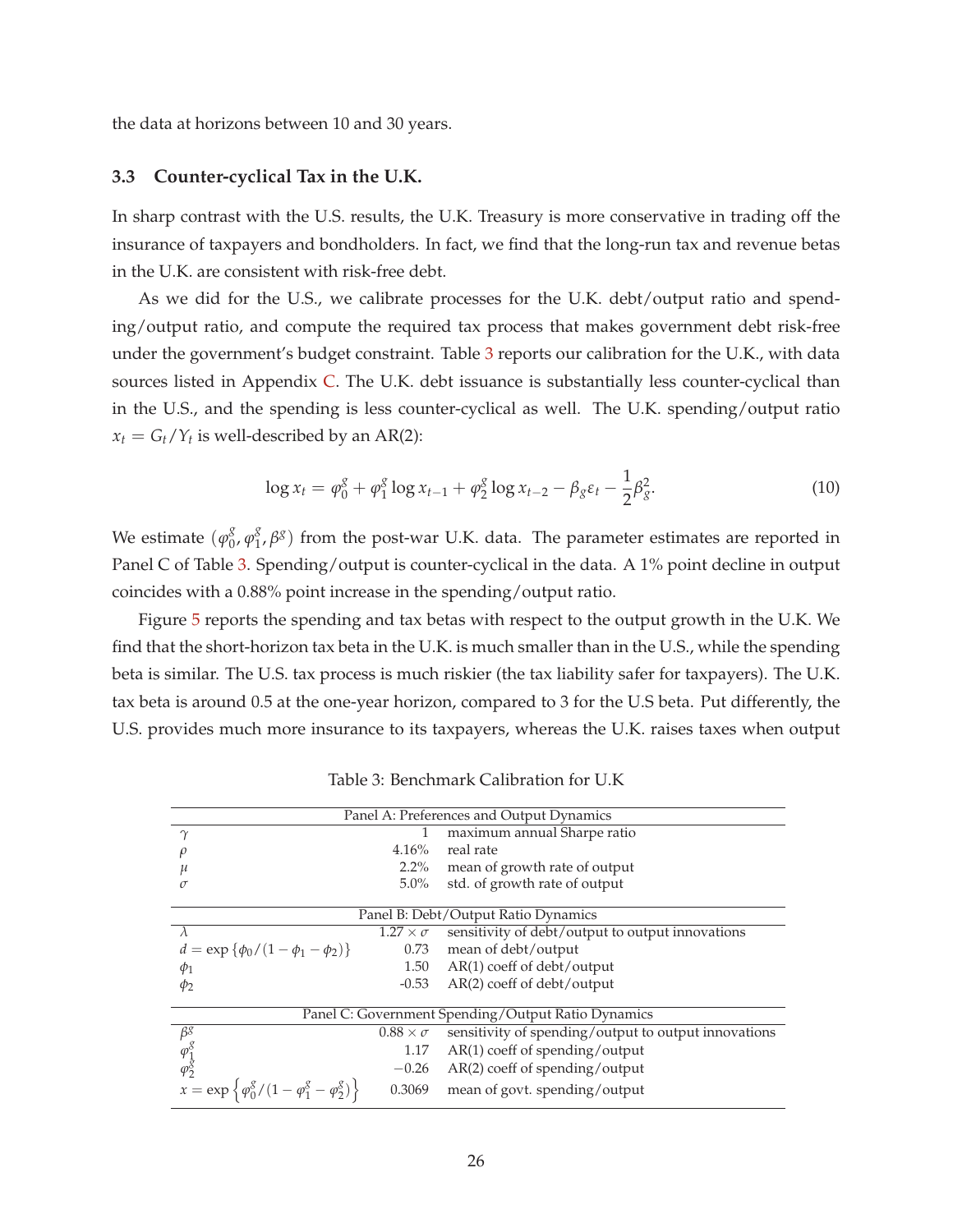declines. Even for horizons in excess of ten years, the U.K. tax beta remains below the spending beta. According to Proposition 1, U.K. tax revenues are potentially safe (counter-cyclical) enough to keep government debt risk-free. This result stands in sharp contrast wit that for the U.S.

Figure 5: Post-war GDP Growth Betas of U.K. Tax Revenue and Spending

This figure reports the betas in regression of log U.K. spending *G* growth and log tax revenue *T* growth over horizon *j* on the concurrent GDP growth over horizon *j*. The blue curve plots the estimate from the data. Sample is annual, 1946—2015. The plot also shows 2 standard error bands, generated by 30,000 bootstrapped samples by drawing jointly with replacement from the  $4 \times 1$  vector of innovations in the AR models for (log *d<sup>t</sup>* , *x<sup>t</sup>* , log *τ<sup>t</sup>* , log *gt*). The red curve plots the coefficients implied from the model with risk-free Debt. Benchmark calibration in Table 3.



# **4 The Riskiness of the Surplus Claim Across Maturities**

How much smoothing can the U.S. government achieve by issuing more debt in response to bad shocks? It depends on the horizon. This section characterizes the trade-off at different horizons using the cash-flow betas of the surplus and tax revenues. In the presence of permanent shocks, the government can only insure taxpayers over a limited period of time. This period can be extended by imputing more persistence or higher-order dynamics into the debt/output process.

When debt is risk-free, the cash-flow beta of the surplus for any given horizon *h* is fully determined by the dynamics of the debt/output ratio. We consider the case where debt/output follows an AR(2) with negative exposure to the current output shock. This is the process favored by the historical data. To be more specific, we define the conditional beta of a generic stream of discounted cash flows *Z* as:

$$
\beta_t^{Z,CF}(h) \equiv -cov_t \left( M_{t+1}, \left( \mathbb{E}_{t+1} - \mathbb{E}_t \right) \sum_{j=1}^{h+1} M_{t+1,t+j} Z_{t+j} \right).
$$

We refer to this object as the cash-flow beta for short.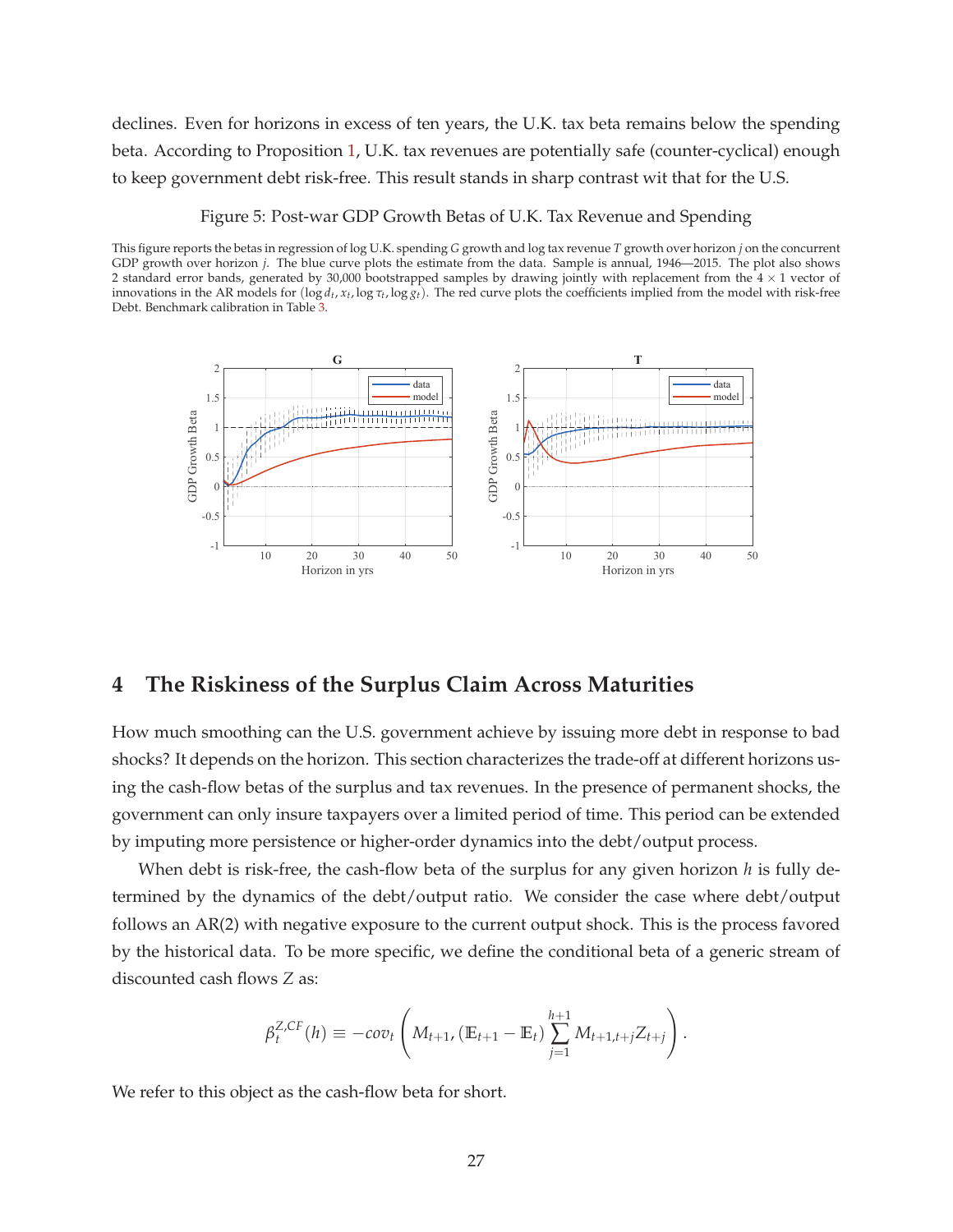**Proposition 7.** *Under Assumptions 1 and 3, when debt is risk-free and debt/output follows an AR(2) as in* (8)*, the cash-flow beta of the discounted surpluses over h periods is given by the beta of debt h periods from now:*

$$
\beta_t^{S,CF}(h) \equiv -cov_t \left( M_{t+1}, (\mathbb{E}_{t+1} - \mathbb{E}_t) \sum_{j=1}^h M_{t+1,t+j} S_{t+j} \right)
$$
  
\n
$$
= cov_t \left( M_{t+1}, (\mathbb{E}_{t+1} - \mathbb{E}_t) M_{t+1,t+h} D_{t+h} \right)
$$
  
\n
$$
= \mathbb{E}_t [M_{t+1}] \mathbb{E}_t [M_{t+1,t+h} d_{t+h} Y_{t+h}] (\exp \{ \gamma(\psi_{h-1} \lambda - \sigma) \} - 1).
$$
  
\nsign  $\left( \beta_t^{S,CF}(h) \right) = sign \left( \gamma(\psi_{h-1} \lambda - \sigma) \right)$ 

*where*  $\psi_j = \phi_1 \psi_{j-1} + \phi_2 \psi_{j-2}, j > 2; \psi_2 = \phi_2 + \phi_1 \psi_1; \psi_1 = \phi_1; \psi_0 = 1.$ 

The proof is in Appendix A.8. The risk properties of the government surpluses over a given horizon are completely determined by riskiness of the debt issuance process, as long as the debt is risk-free. The cash-flow beta of the surplus at various horizons does not depend on the spending and tax revenue dynamics.

Analogously, we define the cash-flow beta of discounted government spending and of tax revenues.

**Corollary 2.** *Under Assumptions 1 and 3, and when debt is risk-free and debt/output follows an AR*(2)*, the cash flow beta of spending and tax revenues have to satisfy the following restrictions:*

$$
\beta_t^{G,CF}(h) \equiv -\cos\left(M_{t+1}, (\mathbb{E}_{t+1} - \mathbb{E}_t) \sum_{j=1}^h M_{t+1,t+j} G_{t+j}\right)
$$
\n
$$
= \sum_{j=1}^h E_t[M_{t+1}] E_t[M_{t+1,t+h} x Y_{t+h}] (\exp\left\{\gamma(\varphi_g^{h-1} b_g - \sigma)\right\} - 1).
$$
\n
$$
\beta_t^{T,CF}(h) \equiv -\cos\left(M_{t+1}, (\mathbb{E}_{t+1} - \mathbb{E}_t) \sum_{j=1}^h M_{t+1,t+j} T_{t+j}\right)
$$
\n
$$
= E_t[M_{t+1}] E_t[M_{t+1,t+h} d_{t+h} Y_{t+h}] (\exp\left\{\gamma(\psi_{h-1} \lambda - \sigma)\right\} - 1)
$$
\n
$$
+ \sum_{j=1}^h E_t[M_{t+1}] E_t[M_{t+1,t+h} x Y_{t+h}] (\exp\left\{\gamma(\varphi_g^{h-1} b_g - \sigma)\right\} - 1).
$$

The properties of the  $\beta_t^{G,CF}$  $t_t^{G,CF}(h)$  depend on the persistence and cyclicality of the exogenous spending/GDP process in equation (9). The properties of  $\beta_t^{T,CF}$  $t^{I,CF}(h)$  depend on the risk properties of both the debt claim and the spending claim.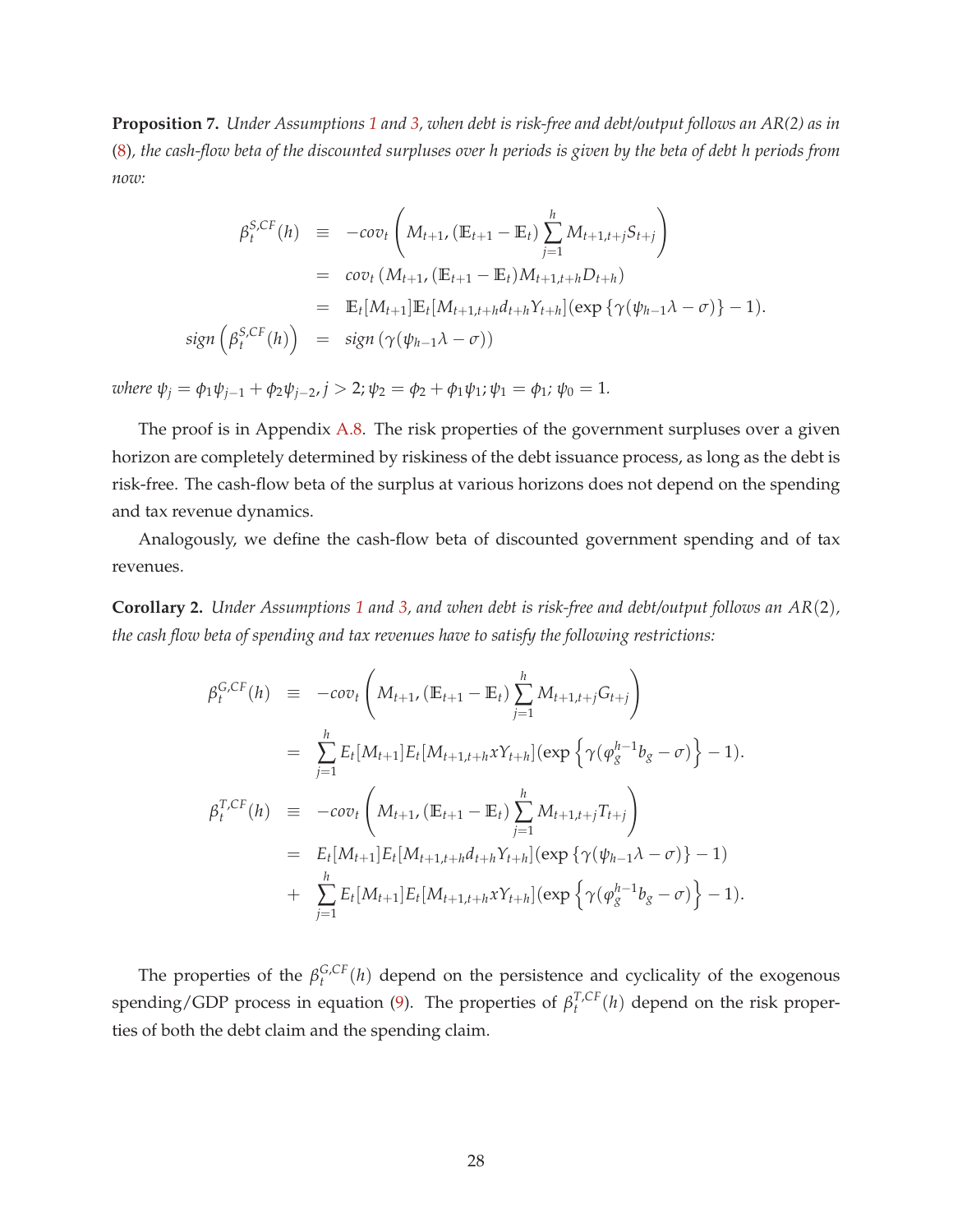### **4.1 Constant debt/output**

When debt/output is constant,  $\lambda = 0$ , and proposition 7 simplifies to:

$$
\beta_t^{S,CF}(h) = \mathbb{E}_t[M_{t+1}]\mathbb{E}_t[M_{t+1,t+h}dY_{t+h}](\exp\{-\gamma\sigma\}-1).
$$

The cash-flow beta of the surplus is negative at all horizons since  $\gamma\sigma > 1$ . In bad times, the surplus/output ratio goes up. When spending/output is constant (or also goes up), tax revenues/output must go up. The government cannot insure taxpayers against adverse output shocks. Rather, the taxpayers insure the bondholders.

The left panel of Figure 6A plots the cash-flow beta of the cumulative discounted surplus, *β S*,*CF*  $t^{S,CF}(h)$ , divided by  $\mathbb{E}_t[M_{t+1}]$ , as a function of the horizon *h*. This ratio can be interpreted as the risk premium on a claim to cumulative surpluses over the next *h* periods. The negative risk premium indicates that surpluses are a hedge. Since taxpayers are short the surplus claim, their tax-minus-transfer liability is risky. When debt/output is constant and there is no possibility to raise the debt in response to an adverse shock, the surplus/output ratio must rise on impact. This makes the one-period surplus claim a hedge, with a negative risk premium of -4%. The year-2 surplus claim in contrast earns a small positive risk premium, reflecting the underlying output risk. The cumulative risk premium at horizon *h* is the sum of the individual strip risk premia up until horizon *h*.

This risk premium on cumulative surpluses is inversely related to the risk premium on a debt strip, which is positive and constant at all horizons. This debt strip risk premium is plotted in the right panel of Figure 6A. When the debt/output ratio is constant, the debt strip has the same risk as the output strip at all horizons. To offset the output risk in debt, the risk premium on the surplus has to be negative.

As  $h \to \infty$ , the sum of discounted surpluses converges to the current value of debt  $D_t$ . Insisting on risk-free debt ( $\beta_t^D = 0$ ) implies that  $\beta_t^{S,CF}$  $t_t^{S,CF}(h) \rightarrow 0$ . The red line in the left panel converges to zero from below for large *h*.

The solid black line in the left panel plot the cash-flow beta of the spending claim scaled by  $\mathbb{E}_t[M_{t+1}]$ . It is the risk premium on a claim to cumulative spending. Since the spending/output dynamics are exogenously given, the spending beta does not depend on the debt policy. The countercyclical nature of spending/output makes the risk premium negative at short horizons. At longer horizons, the spending risk premium turns positive reflecting the long-run output risk in the spending claim, since the spending/output ratio is stationary.

The extent of taxpayer insurance is captured by  $\beta_t^{T,CF}$  $t^{I,CF}(h)$ . The blue dashed line in Figure 6A plots  $\beta_t^{T,CF}$  $T_t^{C,F}(h)$  scaled by  $\mathbb{E}_t[M_{t+1}]$ . It is the risk premium on a claim to the next *h* periods of tax revenue. When this risk premium is negative, taxpayers are providing insurance to the government rather than receiving insurance. The risk premium is negative until year 13 for our parameters.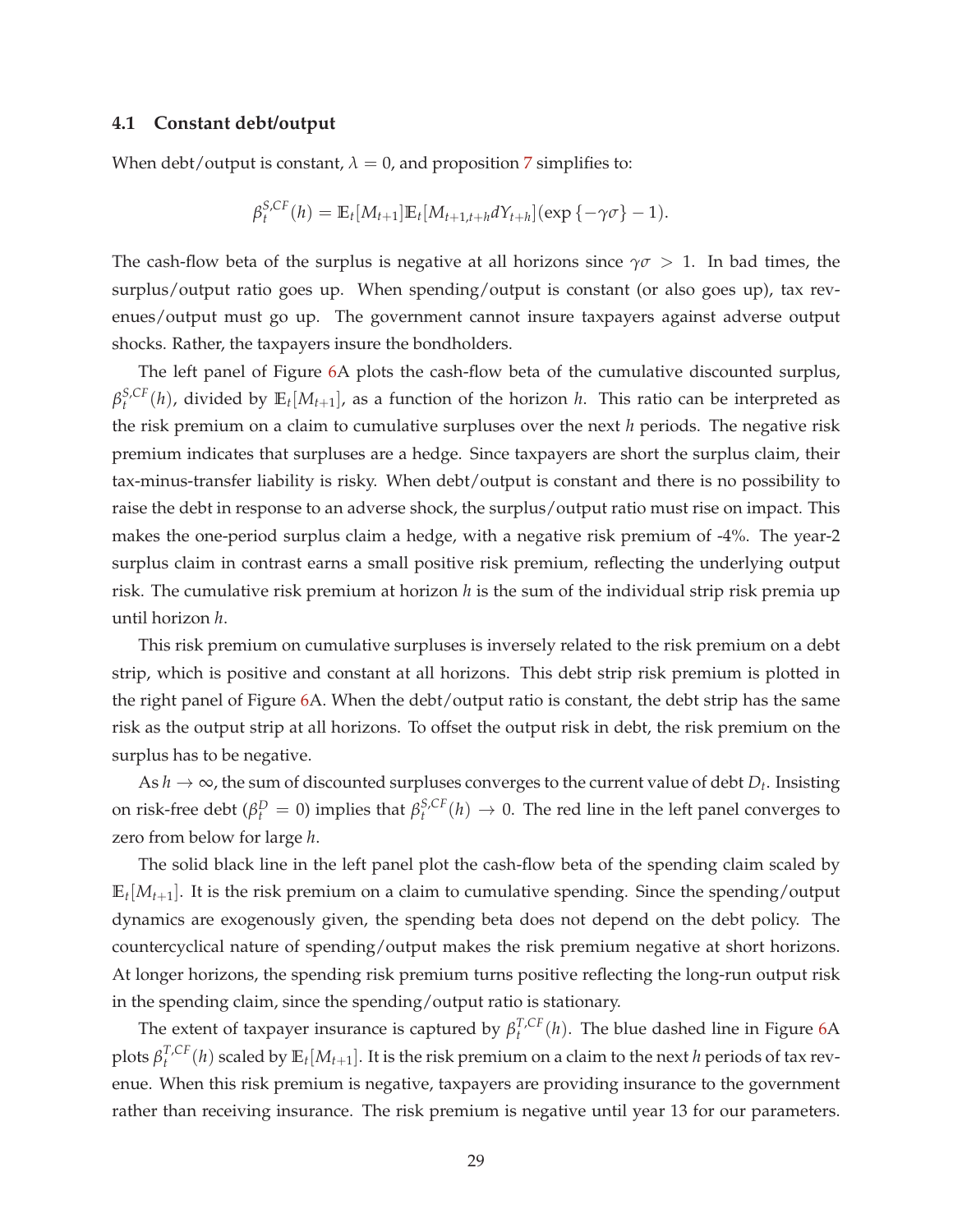#### Figure 6: Risk Premia Across Horizons

The figure plots the risk premium of cumulative discounted cash flows,  $\beta_t^{i,CF}(h)/\mathbb{E}_t[M_{t+1}]$ , in the left panel against the horizon *h*. The right panel plots the risk premium on the debt strips:  $1 - \exp{\{\gamma(\phi^{h-1}\lambda - \sigma)\}}$ . The parameters are given in Table 1, except for the debt dynamics in the first two panels.



*Panel A: Constant Debt/Output* ( $\lambda = 0$ )

It then turns positive. The positive risk premium on longer-dated tax strips reflects cointegration between tax revenues and output and a positive risk premium for output risk.

Note that the tax beta *β T*,*CF*  $T_t^{C,F}(h)$  in the left panel is below the spending beta  $\beta_t^{G,CF}$  $t^{G,CF}(h)$  at all hori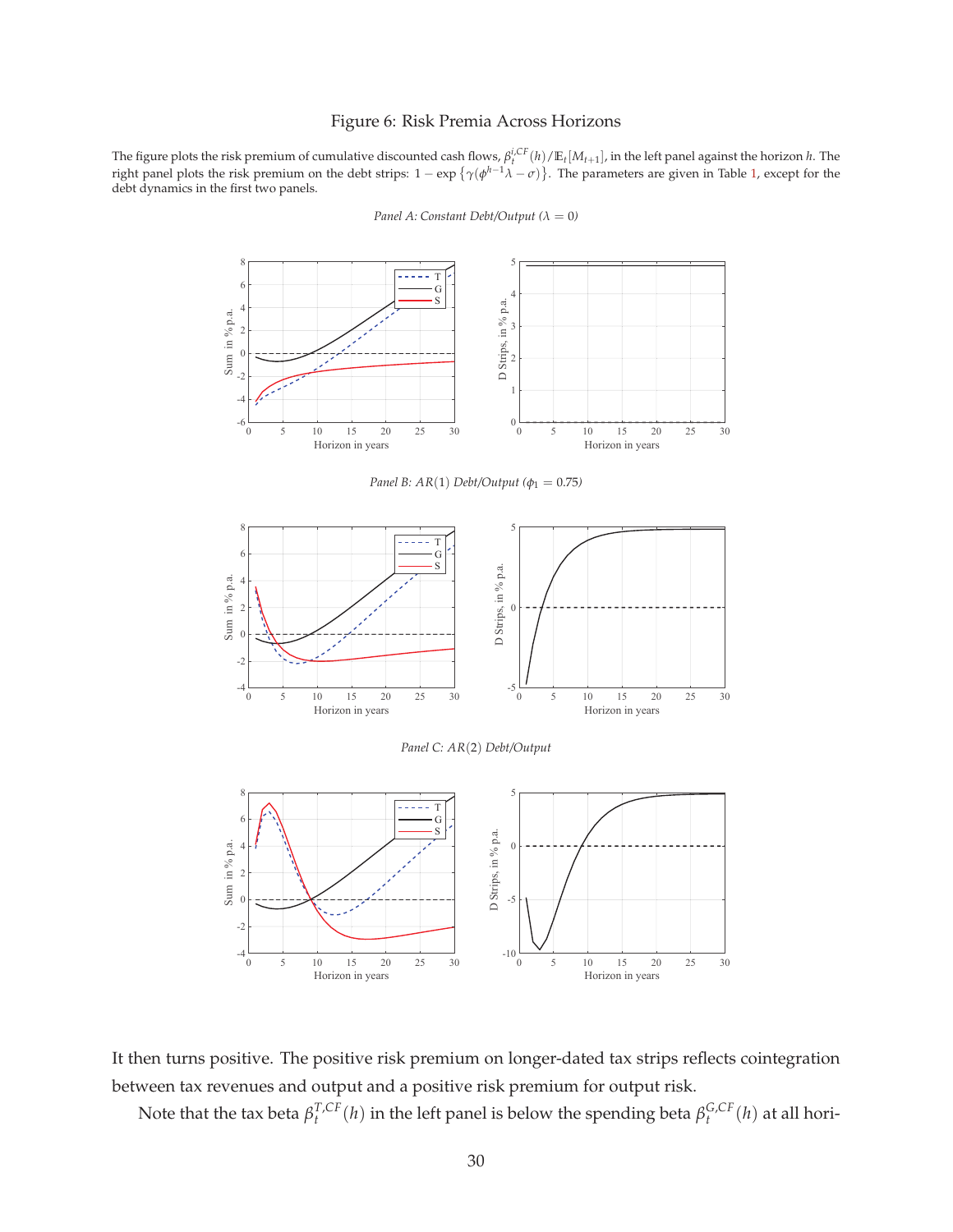zons. As  $h \to \infty$ , these cash-flow betas converge to the return betas  $\beta_t^T$  and  $\beta_t^G$ . As we discussed in Corollary 1,  $\beta_t^T < \beta_t^G$  was the condition to keep the debt risk-free.

### **4.2 AR(1) for debt/output**

The sign and magnitude of the cash-flow beta of the surplus is now governed by  $\gamma(\phi_1^{h-1}\lambda-\sigma)$ . This term has a natural economic interpretation.  $1 - \exp \{ \gamma(\phi^{j-1}\lambda - \sigma) \}$  is the risk premium of a *h*-period debt strip with payoff *Yt*+*hdt*+*<sup>h</sup>* . The cumulative surplus can be risky over a horizon *h* only if this is offset by the safety of debt issuance at time  $t + h$ .

If  $\lambda \leq 0$ , and debt/output is pro-cyclical,  $\beta_t^{S,CF}$  $t_t^{S,CF}(h) < 0$  at all horizons. We are back in the previous case. In other words, the government cannot insure taxpayers by running deficits in bad times over any horizon.

In the empirically relevant case of  $\lambda > \sigma > 0$ , the initial  $\beta_t^{S,CF}$  $t_t^{S,CF}(1) > 0$ . By issuing more debt in response to an adverse shock, the government prevents the tax rate and the surplus from going up. This provides insurance to the taxpayers  $\beta_t^{T,CF}$  $T_t^{T,CF}(1) > 0$ . The one-period debt strip has a negative risk premium due to the counter-cyclical nature of debt issuance, as shown in the right panel of Figure 6B.

However, due to its AR(1) nature, the debt/output ratio starts to revert back to its mean the very next period. The cumulative two-period surplus risk premium depends on  $\gamma(\phi_1 \lambda - \sigma)$  which is still positive but not as large as the one-period risk premium since  $\phi_1$  < 1. Conversely, the cumulative two-period debt strip risk premium is not as negative as the one-period debt strip risk premium. The risk premium on the strip that pays the annual surplus two years from now is negative. The same is true for the two-year tax strip.

The surplus beta  $\beta_t^{S,CF}$  $t_t^{S,CF}(h)$  inherits the dynamics of the  $AR(1)$  process for the debt/output ratio and starts to decline right away. As *h* increases, the surplus beta eventually switches signs. This occurs at the first time *h* that  $\phi^{h-1}λ < σ$ . If the rate of mean-reversion in debt is high ( $\phi_1$  is small), this switch occurs sooner. If the debt/output ratio is more persistent, the sign switch occurs later.

Given the counter-cyclical nature of government spending, the tax beta  $\beta_t^{T,CF}$  $t^{I,CF}(h)$  must cross over into negative territory sooner than the surplus beta. There is only a very limited amount of taxpayer insurance that the government can provide when debt is risk-free and follows AR(1) dynamics. This insurance is further curtailed due to the counter-cyclical nature of spending.

As the right panel shows, the risk premium on the debt strip increases with the horizon. As *h* → ∞, it converges to the risk premium on a long-dated output strip. Again, this reflects the fact that debt is co-integrated with output. It is common in the literature to assume that this risk premium is zero at long horizons, because this allows discounting at the risk-free rate. In the presence of permanent shocks, this is incorrect. Similarly, the risk premia on the long-dated T-strip and G-strip also converge to risk premium on the long-dated output strip of 5% as  $h \to \infty$ .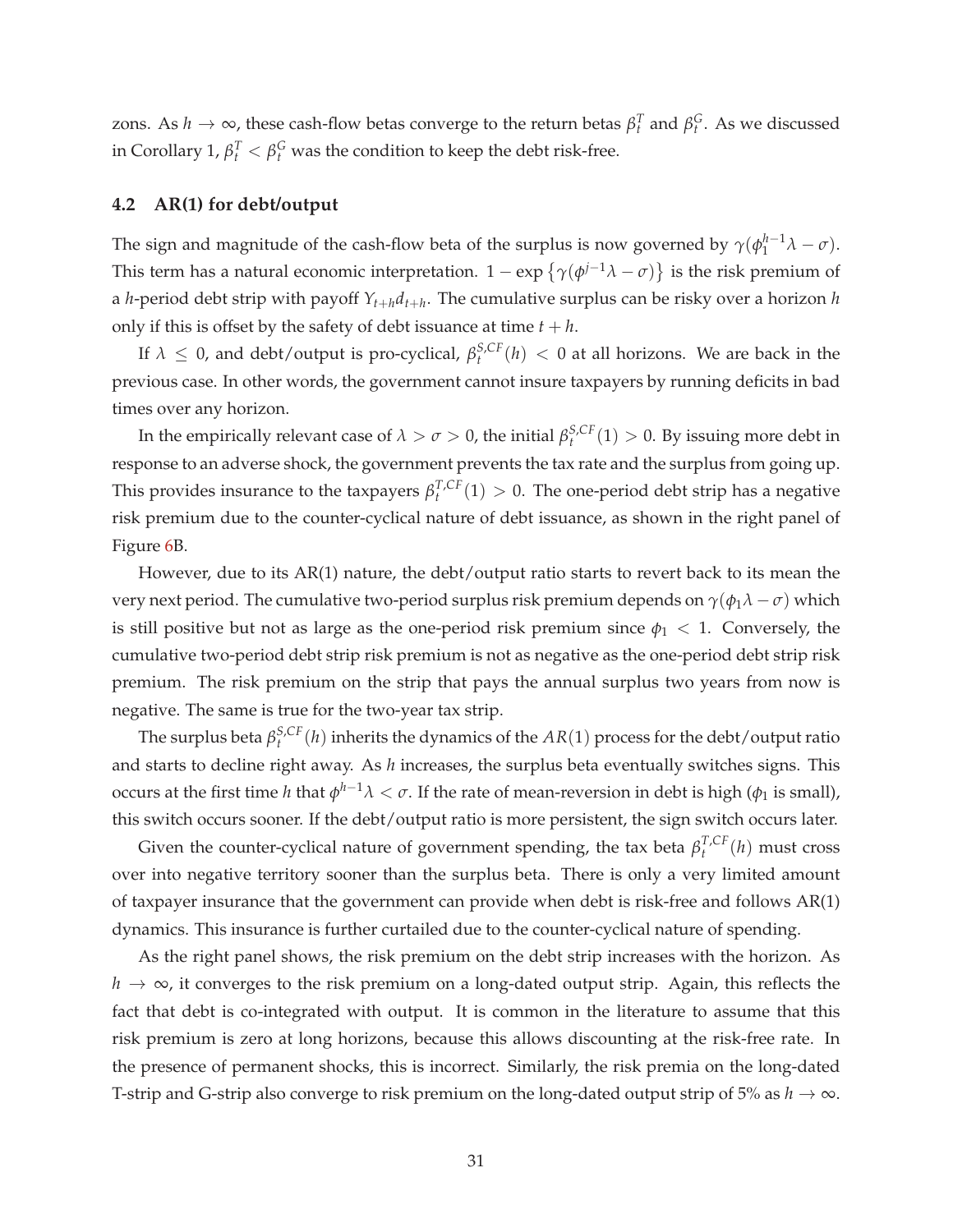When output shocks are i.i.d. and permanent, far-out surpluses are risky as they inherit the permanent output risk. Medium-term surpluses must be safe and have negative risk premia to offset both the positive risk premium of the short-run surpluses (insurance provision) and the positive risk premium of the long-run surpluses (output risk). Equivalently, the cash-flow betas of the tax strip must be below those of the spending strip at medium horizons. The cash-flow beta at  $h=\infty$  equals the return beta, and so  $\beta_t^T<\beta_t^G$  ensures that  $\beta_t^D=0$ . Permanent output risk rules out insurance provision to taxpayers over long horizons.

### **4.3 AR(2) for debt/output**

In our preferred case of an AR(2) for debt/output, the sign of the cash flow beta of the surplus is determined by  $\gamma(\psi_{j-1}\lambda - \sigma)$ . If  $\lambda > \sigma$ , the initial surplus beta is positive. The second beta is larger since  $\psi_1 = \phi_1 > 1$ . The third beta remains positive and is larger than the second beta if  $\psi_2 > \psi_1$  or  $\phi_1(\phi_1 - 1) + \phi_2 > 0$ . This condition is satisfied for  $\phi_1 = 1.40$  and  $\phi_2 = -0.48$ . For these parameter values, the fourth beta is lower than the third, the fifth lower than the fourth, etc. Eventually this beta crosses over into negative territory. The left panel of Figure 6C shows this occurs around year 9. The cash-flow beta for tax revenue follows a similar pattern. The cash-flow betas inherit the hump-shaped pattern from the debt/output ratio, plotted in the right panel.

What allows the government to provide temporary insurance to taxpayers is a debt issuance policy with more history dependence. Risk premia on debt strips, shown in the right panel, are more negative than in the AR(1) model and remain negative for longer (9 versus 3 years). The slow expansion and repayment of the debt in response to an adverse shock allows the government to postpone fiscal rectitude. But as *h* increases, the expression  $\gamma(\sigma - \psi_{j-1}\lambda)$  turns positive and converges to  $\gamma\sigma$ , the risk premium on the output strip.

### **4.4 Counter-cyclical Spending**

The government insures transfer recipients by spending a larger fraction of GDP in recession. The counter-cyclical nature of spending further constraints the government in navigating the trade-off between insurance of bondholders and taxpayers. We analyze the sensitivity of our results to the cyclicality of spending.

Figure 7 plots scaled cash-flow betas for spending, *β G*,*CF*  $f_t^{G,CF}(h)/\mathbb{E}_t[M_{t+1}]$ , in the top panel, and the implied tax revenue betas,  $\beta_t^{T,CF}$  $T_t^{C,F}(h)/\mathbb{E}_t[M_{t+1}]$ , in the bottom panel, for a range of values of the cyclicality of spending  $b_g$ . As government spending becomes more counter-cyclical, the risk premium on the spending claim declines. The risk premium on the tax claim has to decline as well in order to keep the government debt risk-free. As the tax claim becomes safer, taxpayers face a riskier tax liability proposition. As the governments provides more insurance to transfer recipients, this reduces the scope for insurance of taxpayers. When spending is acyclical ( $b_g = 0$ ),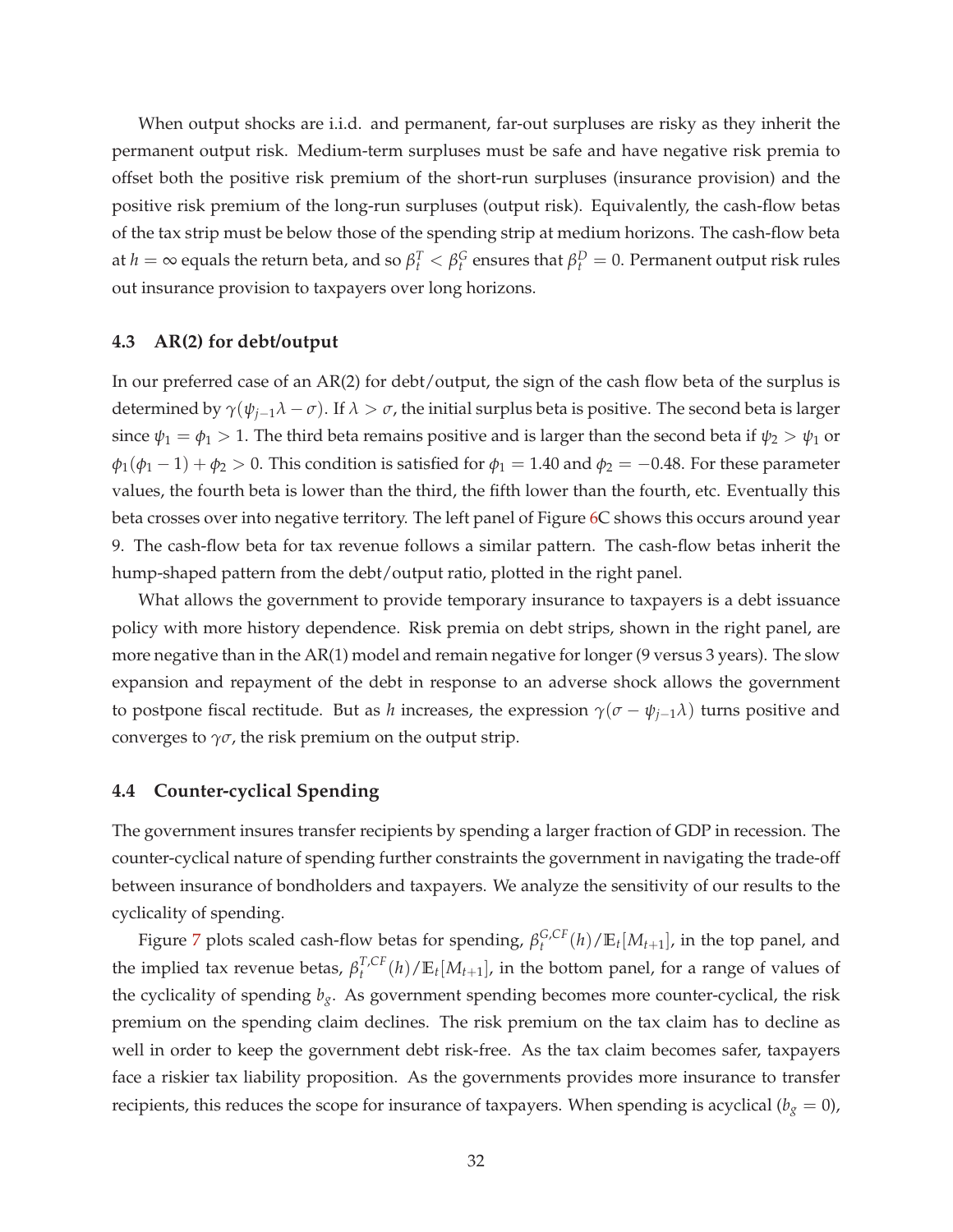the tax claim inherits the risk properties of the surplus claim.

### Figure 7: Varying the Counter-cyclicality of Spending

This figure plots the scaled cash-flow beta of spending  $\beta_t^{G,CF}(h)/\mathbb{E}_t[M_{t+1}]$  in the top panel and the implied tax revenue betas,  $\beta_t^{T,CF}(h)/\mathbb{E}_t[M_{t+1}]$ , in the bottom panel for a range of values of the cyclicality of spending  $b_g$ .



### **4.5 Debt Persistence**

To provide more intertemporal smoothing, the government can increase the persistence of the debt/output process. This allows it to spread out the adjustment to a negative shock further over time. Assuming AR(1) dynamics for debt/output, Figure 8 plots the value of debt *h* periods from now relative to debt today:  $\mathbb{E}_t[M_{t+h}D_{t+h}]/D_t$ . When  $\phi = 0.90$ , the present value of debt in the future is a vanishing share of the current debt value as the horizon grows large. When the persistence of the debt/output process is 0.99, the government imputes a near-unit root into the debt/output ratio. The tail (or bubble) component of the debt one hundred years from now is seven times larger than current debt. This allows the government to run cumulative deficits over the next one hundred years with an expected present-discounted value of 6 times current debt. Under the risk-neutral measure, investors expect the debt to increase faster than the riskfree rate; the government increases the debt/output ratio along paths characterized by adverse aggregate histories, because  $\lambda > 0$ . The insurance provided by such persistent debt issuance policy is so valuable to risk averse agents ( $\gamma$  is large enough to match the equity risk premium),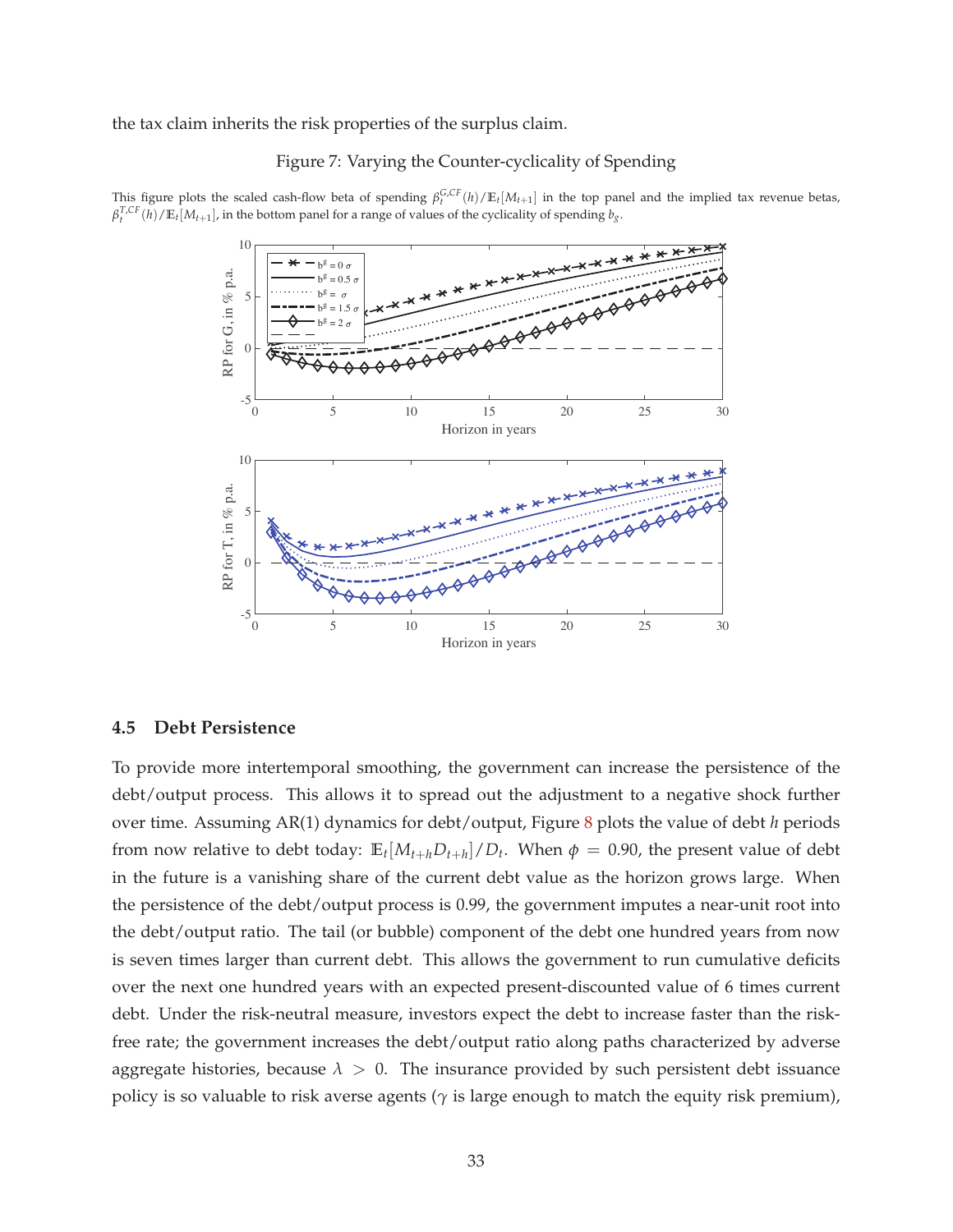that the government creates itself a near-arbitrage opportunity. Recall that the actual debt/GDP ratio in the post-war U.S. data displays substantially less persistence than an AR(1) process with  $\phi_1 = 0.99$ .

#### Figure 8: Debt Persistence

The figure plots the tail value at t of the debt expected at  $t + h$  as a fraction of debt today:  $\mathbb{E}_t[M_{t+h}D_{t+h}]/D_t$ . Debt/gdp follows an AR(1) with *φ* equal to 0.90 (dashed line) or 0.99 (solid line). All other parameters are as listed in Table 1.



Finally, Appendix B develops a version of the model without permanent shocks. This model produces starkly different implications for the trade-off between insuring taxpayers and bondholders. However, it has counterfactual asset pricing implications. In models with only transitory shocks, long-term bonds are the riskiest assets.

# **5 Characterizing the Trade-off with Convenience Yields**

While the U.K. government's behavior is consistent with our trade-off, the U.S. government's behavior seems to violate this constraint. The convenience yields earned by the U.S. can relax the trade-off between insuring bondholders and taxpayers. Some governments are endowed with the ability to issue government bonds at prices that exceed their fair market value. The convenience yield *λ<sup>t</sup>* is defined as a wedge in the investors' Euler equation for government bonds:

$$
\mathbb{E}_t \left[ M_{t,t+1} R_t^D \right] = \exp(-\lambda_t) \tag{11}
$$

Typically, the debt then serves the role of a special, safe asset for domestic or foreign investors. U.S. Treasuries currently fill the role of the world's safe asset.Krishnamurthy and Vissing-Jorgensen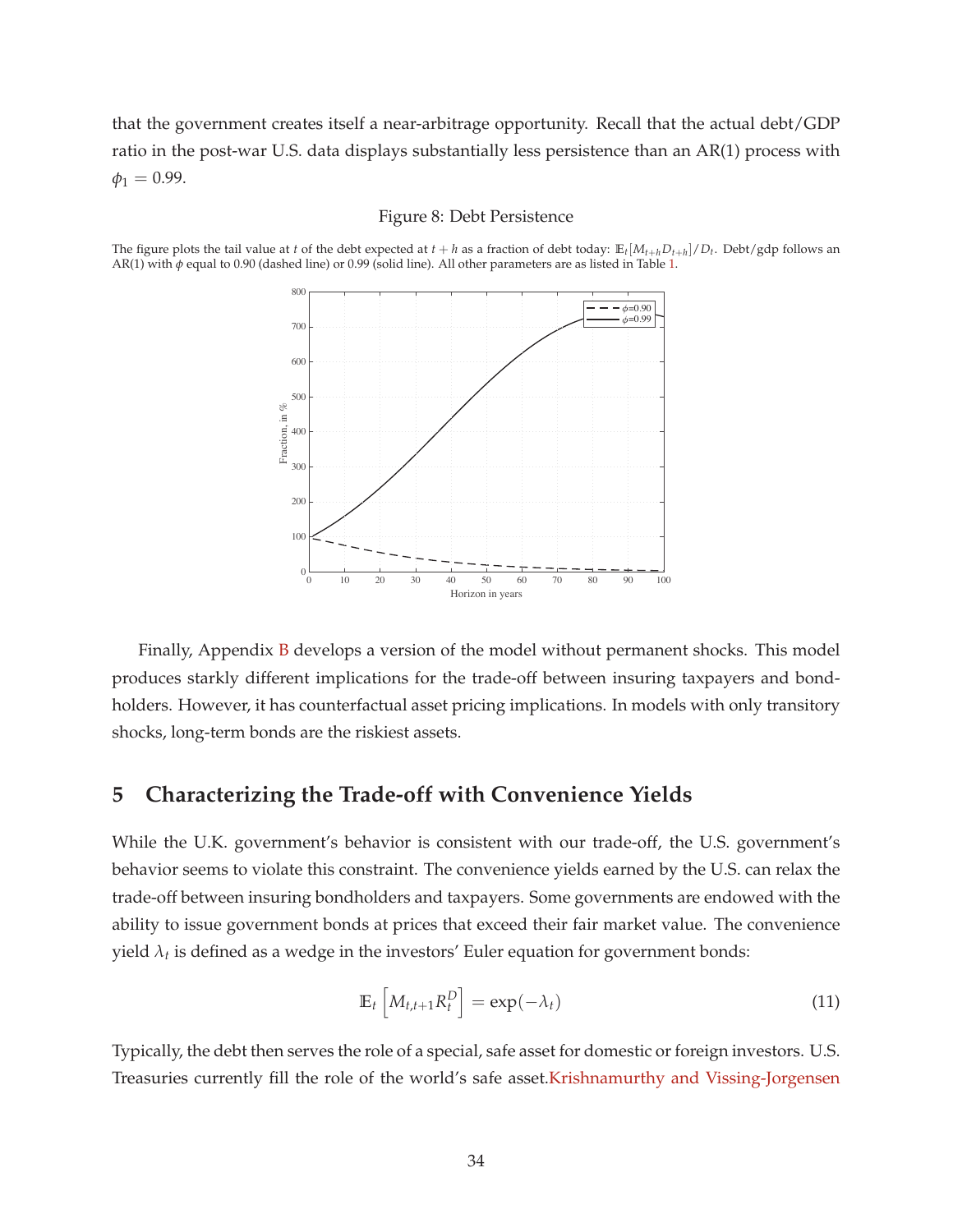(2012) estimate convenience yields on U.S. Treasurys of around 75 bps.<sup>7</sup>

Jiang et al. (2019b) show that, in the presence of these convenience yields, the value of the government debt equals the sum of the expected present values of future tax revenues plus future seigniorage revenues minus future government spending:

$$
B_t = \sum_{h=0}^H Q_{t-1}^{h+1} P_t^h = \mathbb{E}_t \left[ \sum_{j=0}^{\infty} M_{t,t+j} (T_{t+j} + (1 - e^{-\lambda_{t+j}}) D_{t+j} - G_{t+j}) \right] = P_t^T + P_t^K - P_t^G,
$$

provided that a transversality condition holds. The periodic seigniorage revenue is  $K_{t+j} = (1$ *e* <sup>−</sup>*λt*+*j*)*Dt*+*<sup>j</sup>* , which is the amount of interest the government does not need to pay thanks to the convenience yield. The current value of government debt reflects the present value of all convenience yields earned on future debt. We refer to this value as the Treasury's seigniorage revenue:

$$
P_t^K = \mathbb{E}_t \left[ \sum_{j=0}^{\infty} M_{t,t+j} (1 - e^{-\lambda_{t+j}}) D_{t+j} \right].
$$

The government debt portfolio return is the return on a portfolio that goes long in the tax claim and short in the spending claim:

$$
\mathbb{E}_{t}\left[R_{t+1}^{D} - R_{t}^{f}\right] = \frac{P_{t}^{T} - T_{t}}{B_{t} - S_{t}}\mathbb{E}_{t}\left[R_{t+1}^{T} - R_{t}^{f}\right] + \frac{P_{t}^{K} - T_{t}}{B_{t} - S_{t}}\mathbb{E}_{t}\left[R_{t+1}^{K} - R_{t}^{f}\right] - \frac{P_{t}^{G} - G_{t}}{B_{t} - S_{t}}\mathbb{E}_{t}\left[R_{t+1}^{G} - R_{t}^{f}\right],
$$

where  $R_{t+1}^D$ ,  $R_{t+1}^T$ ,  $R_{t+1}^K$  and  $R_{t+1}^G$  are the holding period returns on the bond portfolio, the tax claim, the seigniorage claim, and the spending claim, respectively. We take government spending process, and the debt return process as given, and explore the implications for the properties of the tax claim.

For simplicity, assume that the spending/output ratio is constant:  $β<sup>Y</sup> = β<sup>G</sup>$ . Suppose that the (convenience yield) seigniorage process has a zero beta:  $\beta^K = 0$ . If the government wants to manufacture risk-free debt, then the implied beta of the tax revenue process must satisfy:

$$
\beta_t^T = \frac{P_t^G - G_t}{D_t + (P_t^G - G_t) - (P_t^K - K_t)} \beta^G > \frac{P_t^G - G_t}{D_t + (P_t^G - G_t)} \beta^G,
$$

The tax beta with convenience yields exceeds the tax beta without convenience. Hence, more taxpayer insurance becomes feasible.

If the seigniorage revenue/output is sufficiently counter-cyclical ( $\beta^{K} < 0$ ), then the government can potentially fully insure both taxpayers and bondholders at the same time. In this case, the government surplus is procyclical while the debt is risk-free, i.e., zero beta.

 $7$ Using the deviations from CIP in Treasury markets, Jiang et al. (2018a); Jiang, Krishnamurthy, and Lustig (2018b); Koijen and Yogo (2019) estimate convenience yields that foreign investors derive from their holdings of dollar safe assets; these estimates exceed 200 bps.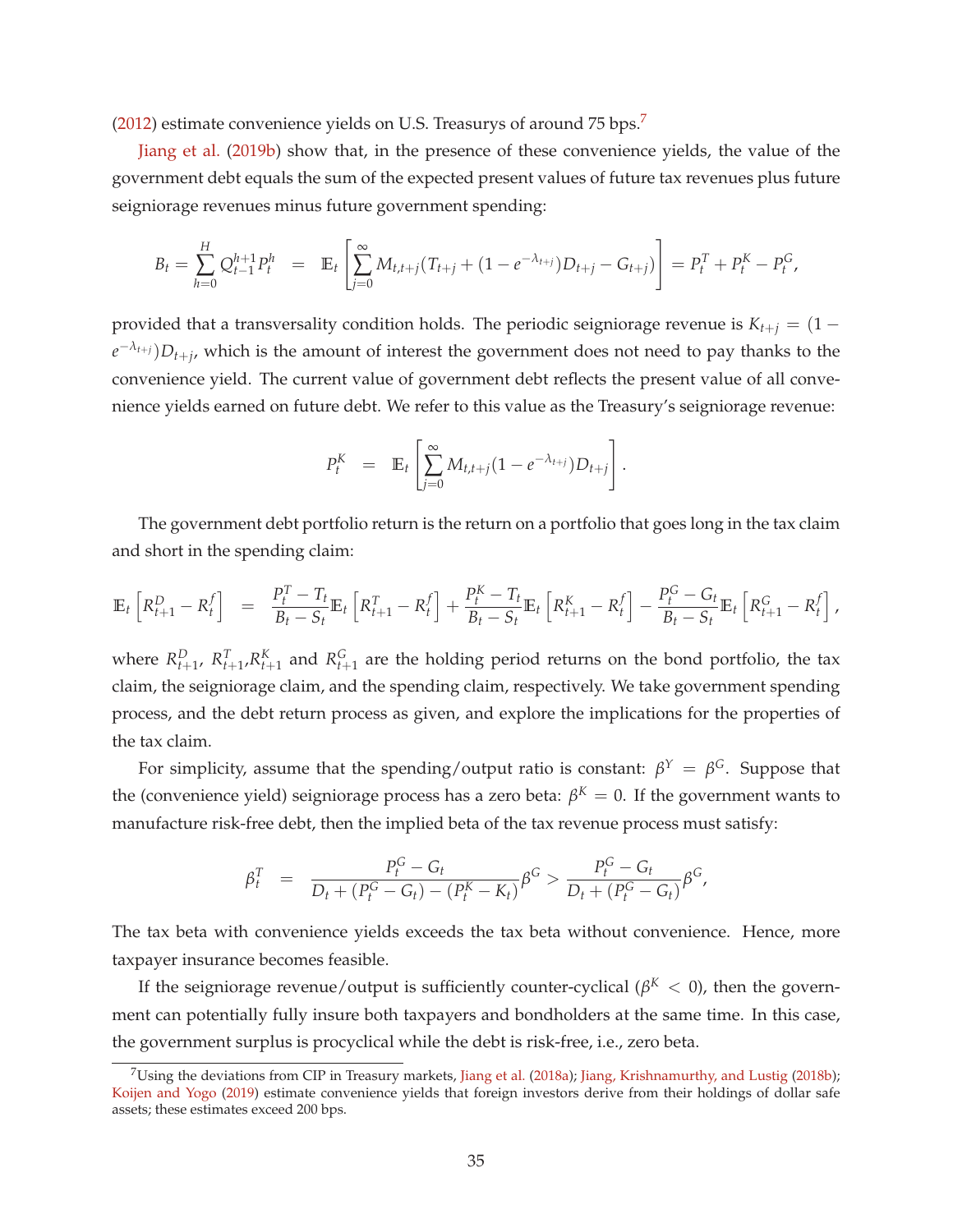The fiscal relief enjoyed by the U.S. government from convenience yields may be temporary. Krishnamurthy and Vissing-Jorgensen (2012) have demonstrated that the convenience yields earned on U.S. government debt decline as the supply of debt increases relative to output. This ultimately would restore the standard trade-off we have described.

# **6 Conclusion**

The government engineers risk-free debt by choosing the exposure of the tax claim to output risk judiciously. The more debt there is outstanding, the lower this exposure must become, and hence the more output risk must be borne by the taxpayer. There is no scope for insurance of both taxpayers and debt holders over long horizons in the presence of permanent, priced shocks to output. The only way the government can provide insurance to taxpayers over all horizons while keeping the debt risk-free is by saving or by earning a large convenience yield on its debt.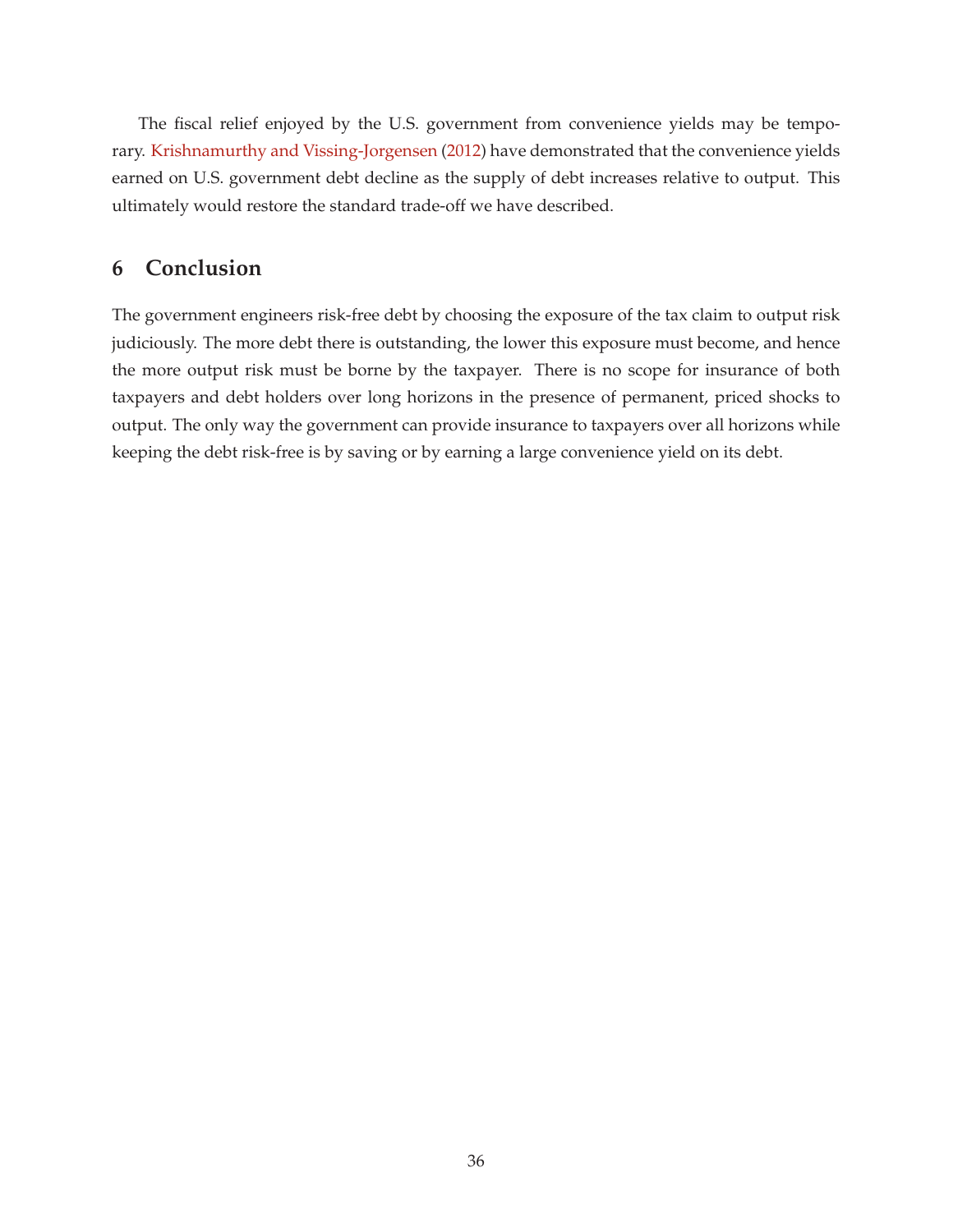# **References**

- Aguiar, M., M. Amador, H. Hopenhayn, and I. Werning (2019): "Take the short route: Equilibrium default and debt maturity," *Econometrica*.
- Aguiar, M. and G. Gopinath (2006): "Defaultable debt, interest rates and the current account," *J. Int. Econ.*, 69, 64–83.
- Aiyagari, S. R., A. Marcet, T. J. Sargent, and J. Seppalä (2002): "Optimal taxation without statecontingent debt," *Journal of Political Economy*, 110, 1220–1254, URL https://doi.org/10.1086/ 343744.
- Alvarez, F. and U. Jermann (2005): "Using asset prices to measure the measure the persistence of the marginal utility of wealth." *Econometrica*, 1977–2016.
- Angeletos, G.-M. (2002): "Fiscal policy with noncontingent debt and the optimal maturity structure\*," *The Quarterly Journal of Economics*, 117, 1105–1131, URL http://dx.doi.org/10.1162/ 003355302760193977.
- Arellano, C. (2008): "Default risk and income fluctuations in emerging economies," *Am. Econ. Rev.*, 98, 690–712.
- Arellano, C. and A. Ramanarayanan (2012): "Default and the maturity structure in sovereign bonds," *J. Polit. Econ.*, 120, 187–232.
- Backus, D., N. Boyarchenko, and M. Chernov (2018): "Term structures of asset prices and returns," *J. financ. econ.*, 129, 1–23.
- Bansal, R. and A. Yaron (2004): "Risks for the long run: A potential resolution of asset prizing puzzles," *The Journal of Finance*, 59, 1481–1509.
- Barro, R. J. (1979): "On the determination of the public debt," *J. Polit. Econ.*, 87, 940–971.
- Barro, R. J. (2020): "r minus g," Technical Report w28002, National Bureau of Economic Research.
- Bhandari, A., D. Evans, M. Golosov, and T. J. Sargent (2017): "Fiscal policy and debt management with incomplete markets," *Q. J. Econ.*, 132, 617–663.
- Bianchi, J., P. Ottonello, and I. Presno (2019): "Fiscal stimulus under sovereign risk," .
- Blanchard, O. (2019): "Public debt and low interest rates," *American Economic Review*, 109, 1197– 1229.
- Blanchard, O. J. and M. Watson (1982): "Bubbles, rational expectations, and financial markets," in P. Wachtel, ed., *Crises in the Economic and Financial Structure*, Lexington Books.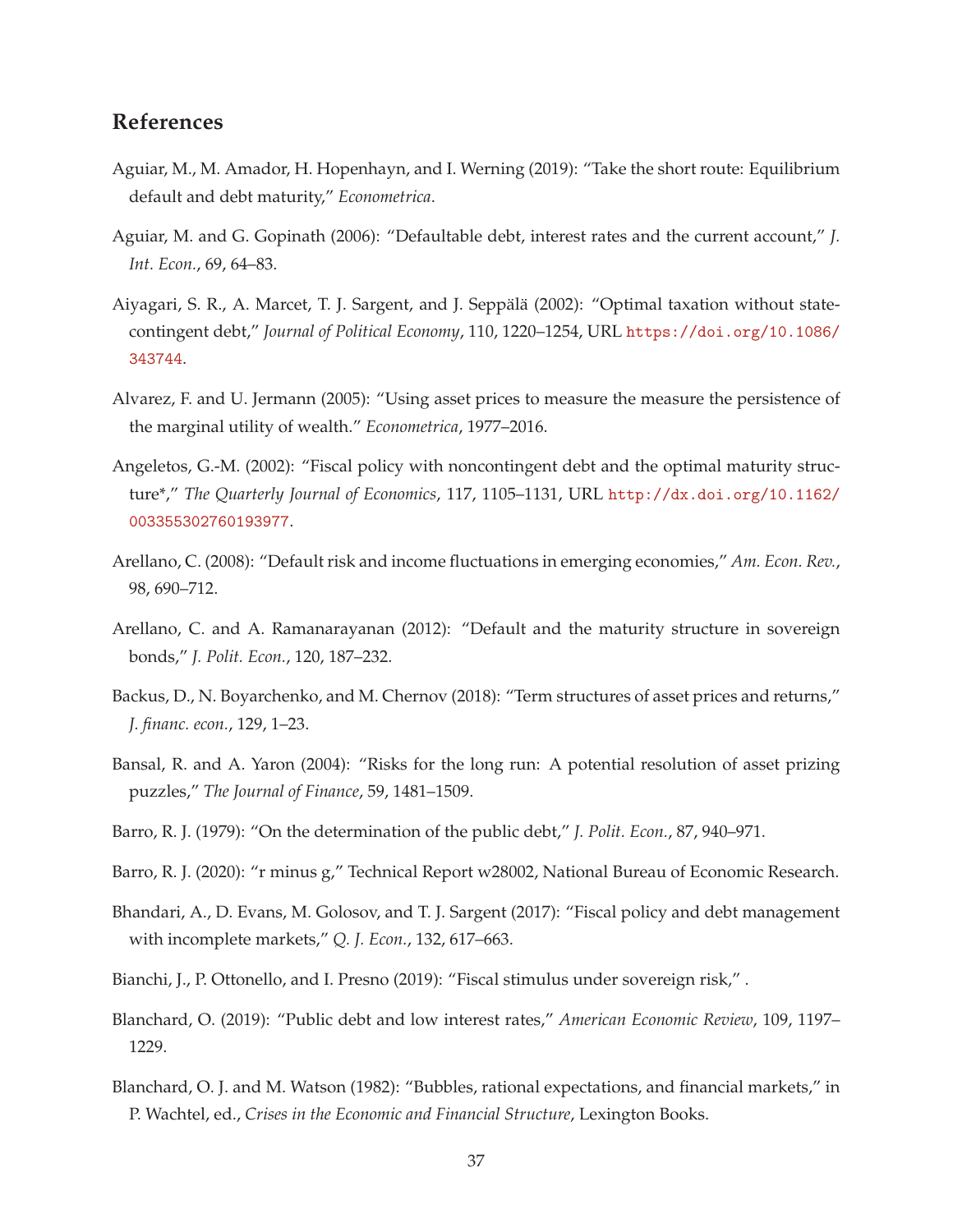- Bohn, H. (1995): "The sustainability of budget deficits in a stochastic economy," *J. Money Credit Bank.*, 27, 257–271.
- Bohn, H. (1998): "The behavior of us public debt and deficits," *Quarterly Journal of Economics*, 113, 949–963.
- Bohn, H. (2007): "Are stationarity and cointegration restrictions really necessary for the intertemporal budget constraint?" *Journal of Monetary Economics*, 54, 1837 – 1847, URL http: //www.sciencedirect.com/science/article/pii/S0304393206002534.
- Borovička, J., L. P. Hansen, and J. Scheinkman (2016): "Misspecified recovery," *Journal of Finance*, 71, 2493–2544.
- Borri, N. and A. Verdelhan (2011): "Sovereign risk premia," .
- Breeden, D. T. (2005): "An intertermporal asset pricing model with stochastic consumption and investment opportunities," in *Theory of Valuation*, WORLD SCIENTIFIC, 53–96.
- Brunnermeier, M., S. Merkel, and Y. Sannikov (2020): "The fiscal theory of price level with a bubble," .
- Buera, F. and J. P. Nicolini (2004): "Optimal maturity of government debt without state contingent bonds," *Journal of Monetary Economics*, 51, 531 – 554, URL http://www.sciencedirect.com/ science/article/pii/S0304393204000133.
- Bulow, J. and K. Rogoff (1989): "Sovereign debt: Is to forgive to forget?" *Am. Econ. Rev.*, 79, 43–50.
- Caballero, R. J., E. Farhi, and P.-O. Gourinchas (2008): "An equilibrium model of "global imbalances" and low interest rates," *American Economic Review*, 98, 358–93, URL http://www.aeaweb. org/articles?id=10.1257/aer.98.1.358.
- Caballero, R. J. and A. Krishnamurthy (2009): "Global imbalances and financial fragility," *American Economic Review*, 99, 584–88, URL http://www.aeaweb.org/articles?id=10.1257/aer.99.2. 584.
- Campbell, J. Y., C. Pflueger, and L. M. Viceira (2020): "Macroeconomic drivers of bond and equity risks," *J. Polit. Econ.*, 128, 3148–3185.
- Canzoneri, M. B., R. E. Cumby, and B. T. Diba (2001): "Is the price level determined by the needs of fiscal solvency?" *Am. Econ. Rev.*, 91, 1221–1238.
- Capie, F. and A. Webber (1985): *A Monetary History of the United Kingdom, 1870-1982: Data, sources, methods*, A Monetary History of the United Kingdom, 1870-1982, Allen & Unwin, URL https: //books.google.com/books?id=UsobAQAAMAAJ.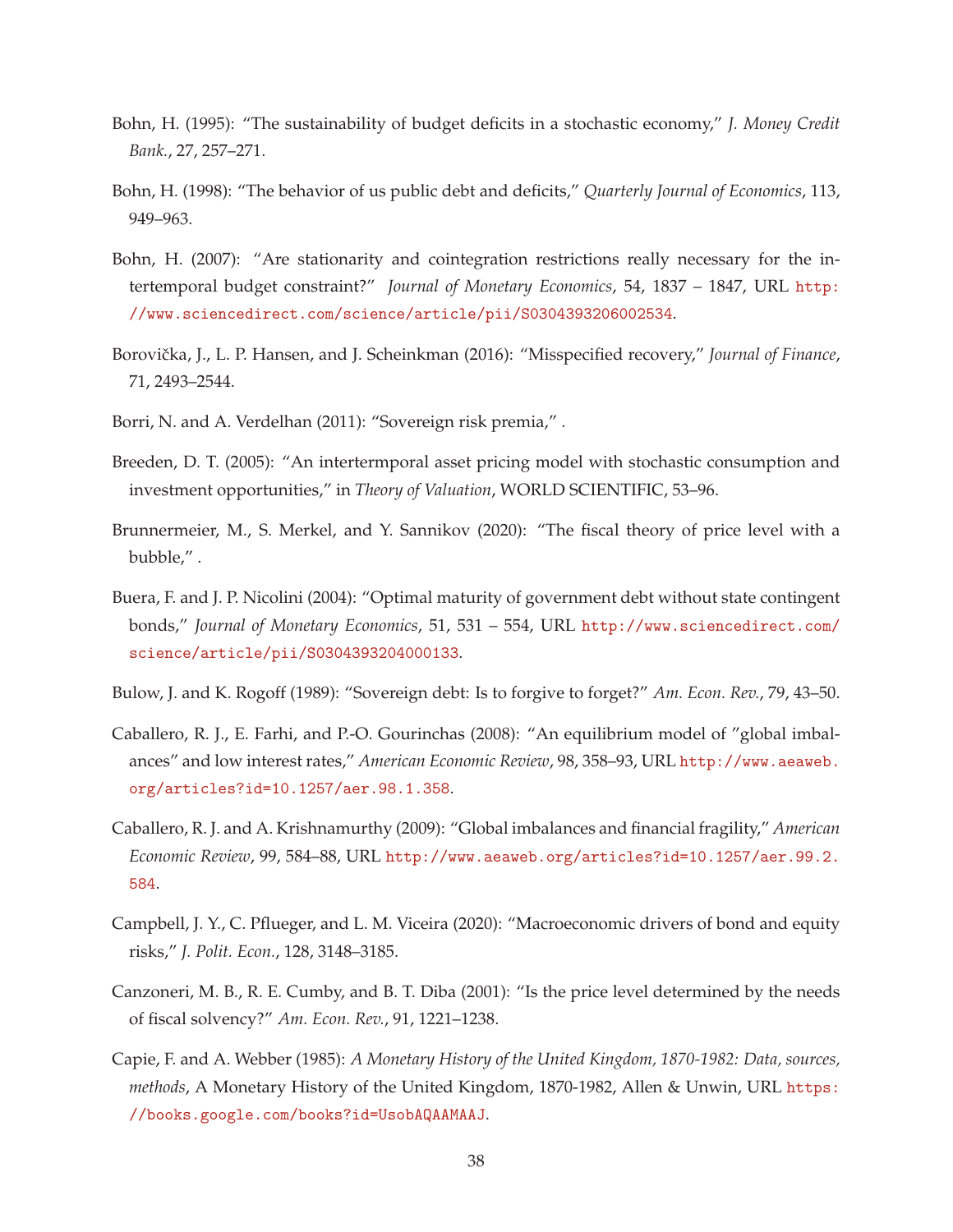Cochrane, J. H. (2019): "The fiscal roots of inflation," .

- Cochrane, J. H. (2020): "A fiscal theory of monetary policy with Partially-Repaid Long-Term debt," NBER Working Paper No. 26745.
- DeMarzo, P., Z. He, and F. Tourre (2019): "Sovereign debt ratchets and welfare destruction," in *Midwest Finance Association 2019 Annual Meeting*, pbcsf.tsinghua.edu.cn.
- Diamond, P. A. (1965): "National debt in a neoclassical growth model," *Am. Econ. Rev.*, 55, 1126– 1150.
- Eaton, J. and M. Gersovitz (1981): "Debt with potential repudiation: Theoretical and empirical analysis," *Rev. Econ. Stud.*, 48, 289–309.
- Gopinath, G. and J. C. Stein (2018): "Banking, trade, and the making of a dominant currency," Technical report, Harvard University.
- Gourinchas, P.-O. and H. Rey (2007): "International financial adjustment," *Journal of political economy*, 115, 665–703.
- Hall, G. J. and T. J. Sargent (2011): "Interest rate risk and other determinants of Post-WWII US government Debt/GDP dynamics," *American Economic Journal: Macroeconomics*, 3, 192–214.
- Hamilton, J. D. and M. A. Flavin (1986): "On the limitations of government borrowing: A framework for empirical testing," *The American Economic Review*, 76, 808–819, URL http: //www.jstor.org/stable/1806077.
- Hansen, L. P., W. Roberds, and T. J. Sargent (1991): *Time Series Implications of Present Value Budget Balance*, Westview Press, volume Rational Expectations Econometrics, chapter 5.
- Hansen, L. P. and J. Scheinkman (2009): "Long-term risk: An operator approach," *Econometrica*, 77 (1), 177–234.
- He, Z., A. Krishnamurthy, and K. Milbradt (2018): "A model of safe asset determination," *American Economic Review*.
- Heim, C. E. and P. Mirowski (1987): "Interest rates and crowding-out during britain's industrial revolution," *The Journal of Economic History*, 47, 117–139, URL http://www.jstor.org/stable/ 2121942.
- Jiang, Z., A. Krishnamurthy, and H. Lustig (2018a): "Foreign safe asset demand and the dollar exchange rate," .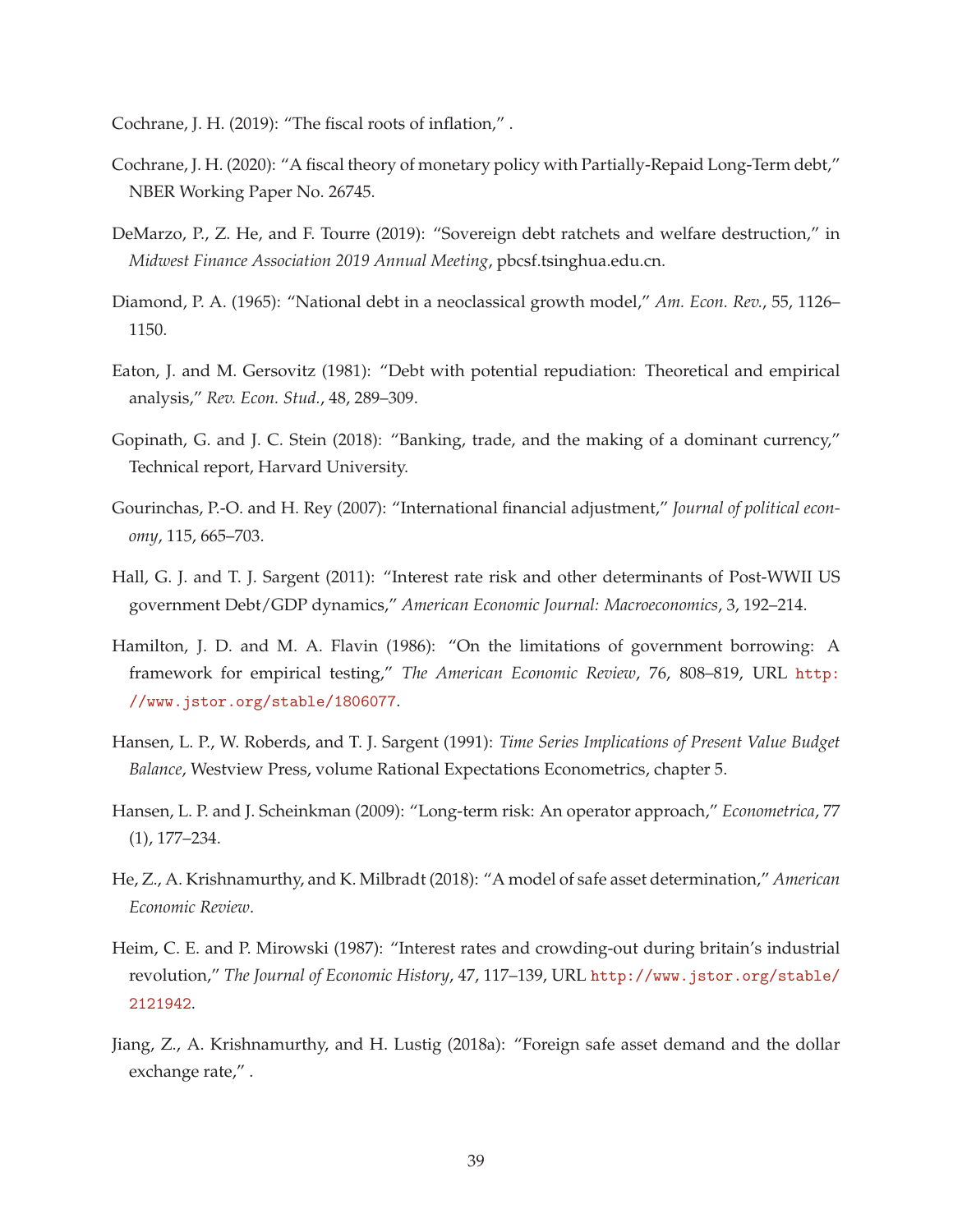- Jiang, Z., A. Krishnamurthy, and H. Lustig (2018b): "Foreign safe asset demand for US treasurys and the dollar," *AEA Papers and Proceedings*, 108, 537–541.
- Jiang, Z., A. Krishnamurthy, and H. Lustig (2019a): "Dollar safety and the global financial cycle," *Available at SSRN 3328808*.
- Jiang, Z., H. Lustig, S. Van Nieuwerburgh, and M. Z. Xiaolan (2019b): "The U.S. public debt valuation puzzle," URL https://www.nber.org/papers/w26583, nBER Working Paper 26583.
- Klovland, J. T. (1994): "Pitfalls in the estimation of the yield on british consols, 1850-1914," *The Journal of Economic History*, 54, 164–187, URL http://www.jstor.org/stable/2122695.
- Koijen, R. S. J. and M. Yogo (2019): "Exchange rates and asset prices in a global demand system," .
- Krishnamurthy, A. and H. N. Lustig (2019): "Mind the gap in sovereign debt markets: The U.S. treasury basis and the dollar risk factor," .
- Krishnamurthy, A. and A. Vissing-Jorgensen (2012): "The aggregate demand for treasury debt," *Journal of Political Economy*, 120, 233–267.
- Krueger, D. and H. Lustig (2010): "When is market incompleteness irrelevant for the price of aggregate risk (and when is it not)?" *J. Econ. Theory*, 145, 1–41.
- Liu, Y., L. Schmid, and A. Yaron (2019): "The risks of safe assets," in *2019 Meeting Papers*.
- Lucas, R. E. (1978): "Asset prices in an exchange economy," *Econometrica*, 46, 1429–1445.
- Lucas, R. E. and N. L. Stokey (1983): "Optimal fiscal and monetary policy in an economy without capital," *Journal of Monetary Economics*, 12, 55 – 93, URL http://www.sciencedirect.com/ science/article/pii/0304393283900491.
- Lustig, H., C. Sleet, and S¸. Yeltekin (2008): "Fiscal hedging with nominal assets," *Journal of Monetary Economics*, 55, 710 – 727, URL http://www.sciencedirect.com/science/article/pii/ S030439320800072X.
- Maggiori, M. (2017): "Financial intermediation, international risk sharing, and reserve currencies," *American Economic Review*, 107, 3038–71, URL http://www.aeaweb.org/articles?id=10. 1257/aer.20130479.
- Meyer, J., C. M. Reinhart, and C. Trebesch (2019): "Sovereign bonds since waterloo," .
- Mian, A. R., L. Straub, and A. Sufi (2020a): "Indebted demand," .
- Mian, A. R., L. Straub, and A. Sufi (2020b): "The saving glut of the rich and the rise in household debt," .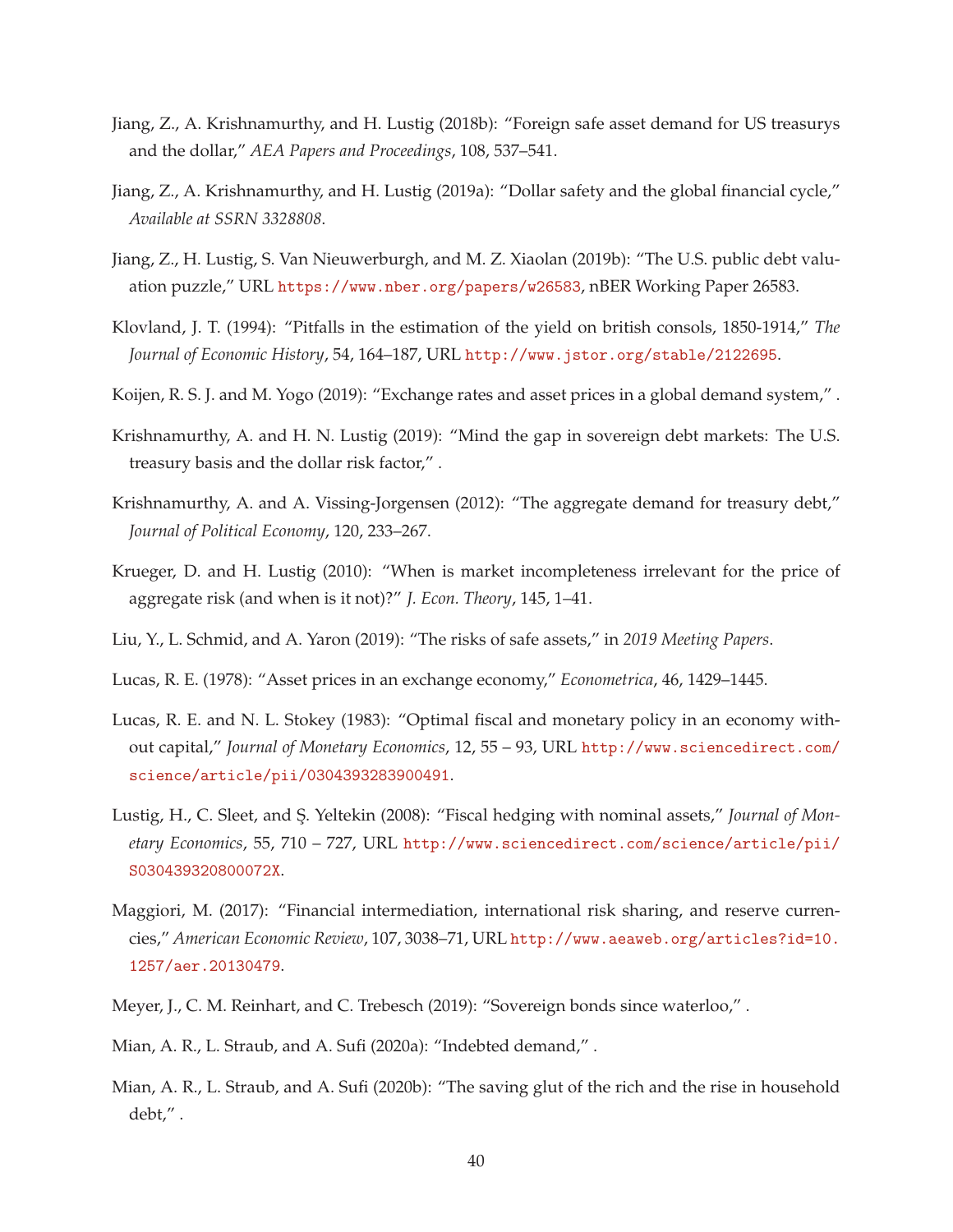- Mitchell, B. and B. Mitchell (1988): *British Historical Statistics*, Cambridge University Press, URL https://books.google.com/books?id=Oyg9AAAAIAAJ.
- Neal, L. (1993): *The Rise of Financial Capitalism: International Capital Markets in the Age of Reason*, Studies in Macroeconomic History, Cambridge University Press, URL https://books.google. com/books?id=ey8h1WC5w7kC.
- Nishimura, S. (1971): *The Decline of Inland Bills of Exchange in the London Money Market 1855-1913*, Cambridge University Press, URL https://books.google.vu/books?id=Xe88AAAAIAAJ.
- Odlyzko, A. (2016): "Economically irrational pricing of nineteenth-century British government bonds," *Financial History Review*, 23, 277–302, URL https://ideas.repec.org/a/cup/fihrev/ v23y2016i03p277-302\_00.html.
- Rubinstein, M. (1974): "An aggregation theorem for securities markets," *J. financ. econ.*, 1, 225–244.
- Samuelson, P. A. (1958): "An exact Consumption-Loan model of interest with or without the social contrivance of money," *J. Polit. Econ.*, 66, 467–482.
- Trehan, B. and C. E. Walsh (1988): "Common trends, the government's budget constraint, and revenue smoothing," *J. Econ. Dyn. Control*, 12, 425–444.
- Trehan, B. and C. E. Walsh (1991): "Testing intertemporal budget constraints: Theory and applications to u. s. federal budget and current account deficits," *J. Money Credit Bank.*, 23, 206–223.
- Weiller, K. J. and P. Mirowski (1990): "Rates of interest in 18th century england," *Explorations in Economic History*, 27, 1 – 28, URL http://www.sciencedirect.com/science/article/pii/ 001449839090002G.

Werning, I. (2015): "Incomplete markets and aggregate demand,".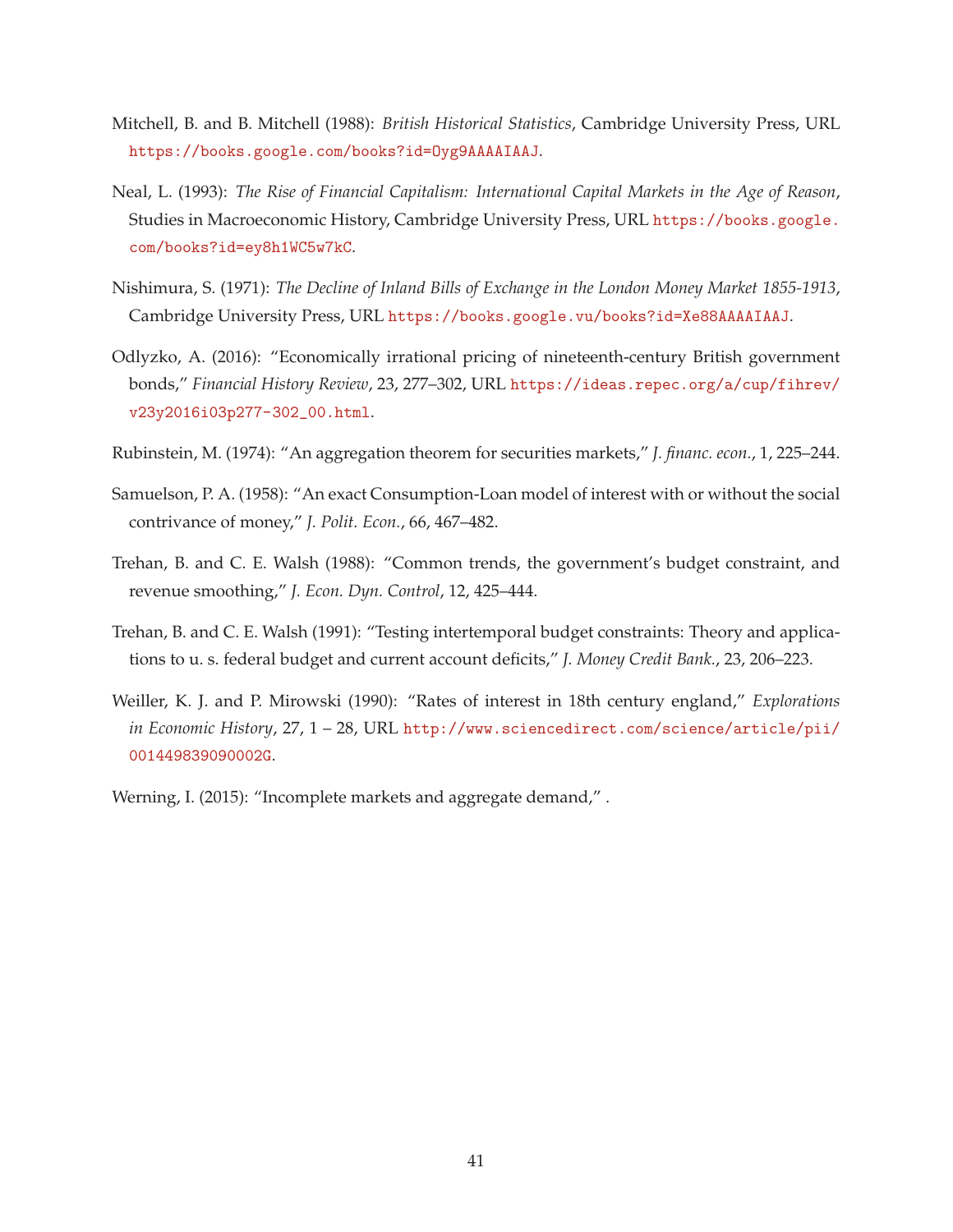# **A Proofs**

# **A.1 Return Betas and Cash Flow Betas**

What is the relationship between return betas and cash flow betas? In the simple case with constant debt/output and spending/output ratios, there is a one-to-one mapping:

**Corollary 3.** *The expected returns can be expressed as a function of the cash flow betas:*

$$
\mathbb{E}_{t}\left[R_{t+1}^{T} - R_{t}^{f}\right] = \frac{x}{d(1-\xi_{1}) + x\xi_{1}} \frac{-cov_{t}\left(M_{t+1}, Y_{t+1}/Y_{t}\right)}{E_{t}(M_{t+1})},
$$
\n
$$
= \frac{x}{d(1-\xi_{1}) + x\xi_{1}} exp(\mu + \frac{1}{2}\sigma^{2})(1 - exp(-\gamma\sigma))
$$
\n
$$
\mathbb{E}_{t}\left[R_{t+1}^{G} - R_{t}^{f}\right] = \frac{1}{\xi_{1}} \frac{-cov_{t}\left(M_{t+1}, Y_{t+1}/Y_{t}\right)}{E_{t}(M_{t+1})}
$$
\n
$$
= \frac{1}{\xi_{1}} exp(\mu + \frac{1}{2}\sigma^{2})(1 - exp(-\gamma\sigma)),
$$

 $where \xi_1 = \exp(-\rho - \gamma \sigma + \mu + 0.5\sigma^2).$ 

*Proof.* From  $R_{t+1}^f = \rho \exp(\rho)$  and  $\frac{T_t}{Y_t} = x - d \left(1 - R_{t-1}^f \frac{Y_{t-1}}{Y_t}\right)$  , we have that the return on the tax claim can be stated as:

$$
R_{t+1}^T = \frac{P_{t+1}^T}{P_t^T - T_t} = \frac{(d + x \frac{\xi_1}{1 - \xi_1})Y_{t+1} + (x - d \left(1 - R_t^f \frac{Y_t}{Y_{t+1}}\right))Y_{t+1}}{(d + x \frac{\xi_1}{1 - \xi_1})Y_t}
$$
  
= 
$$
\frac{x \frac{1}{1 - \xi_1}Y_{t+1}}{(d + x \frac{\xi_1}{1 - \xi_1})Y_t} + \frac{d \exp(\rho)}{(d + x \frac{\xi_1}{1 - \xi_1})}.
$$

Similarly, we have an expression for the return on the spending claim:

$$
R_{t+1}^G = \frac{P_{t+1}^G}{P_t^G - G_t} = \frac{x \frac{\xi_1}{1 - \xi_1} Y_{t+1} + x Y_{t+1}}{x \frac{\xi_1}{1 - \xi_1} Y_t} = \frac{x \frac{1}{1 - \xi_1} Y_{t+1}}{x \frac{\xi_1}{1 - \xi_1} Y_t}.
$$

As a result, we can state the risk premium as follows:

$$
\mathbb{E}_{t}\left[R_{t+1}^{T}-R_{t}^{f}\right] = -\frac{\text{cov}\left(M_{t+1}, R_{t+1}^{T}\right)}{E_{t}(M_{t+1})} = \frac{x}{d(1-\xi_{1})+x\xi_{1}} - \frac{\text{cov}\left(M_{t+1}, Y_{t+1}/Y_{t}\right)}{E_{t}(M_{t+1})},
$$
\n
$$
\mathbb{E}_{t}\left[R_{t+1}^{G}-R_{t}^{f}\right] = -\frac{\text{cov}\left(M_{t+1}, R_{t+1}^{G}\right)}{E_{t}(M_{t+1})} = \frac{1}{\xi_{1}} - \frac{\text{cov}\left(M_{t+1}, Y_{t+1}/Y_{t}\right)}{E_{t}(M_{t+1})},
$$

where we have used that  $\xi_1 = \exp(-\rho - \frac{1}{2}\gamma^2 + g + \frac{1}{2}(\gamma - \sigma)^2) = \exp(-\rho - \gamma\sigma + g + \frac{1}{2}\sigma^2)$ .

Then plug in

$$
\frac{-cov_t (M_{t+1}, Y_{t+1}/Y_t)}{E_t(M_{t+1})} = \frac{-cov_t (exp(-\rho - \frac{1}{2}\gamma^2 - \gamma\epsilon_{t+1}), exp(g + \sigma\epsilon_{t+1}))}{E_t(exp(-\rho - \frac{1}{2}\gamma^2 - \gamma\epsilon_{t+1}))}
$$
  
\n
$$
= \frac{-cov_t (exp(-\gamma\epsilon_{t+1}), exp(\sigma\epsilon_{t+1}))}{exp(-\rho)} exp(-\rho - \frac{1}{2}\gamma^2 + g)
$$
  
\n
$$
= -(\exp(\frac{1}{2}(\gamma^2 + \sigma^2)) (exp(-\gamma\sigma) - 1)) exp(-\frac{1}{2}\gamma^2 + g)
$$
  
\n
$$
= exp(g + \frac{1}{2}\sigma^2)(1 - exp(-\gamma\sigma))
$$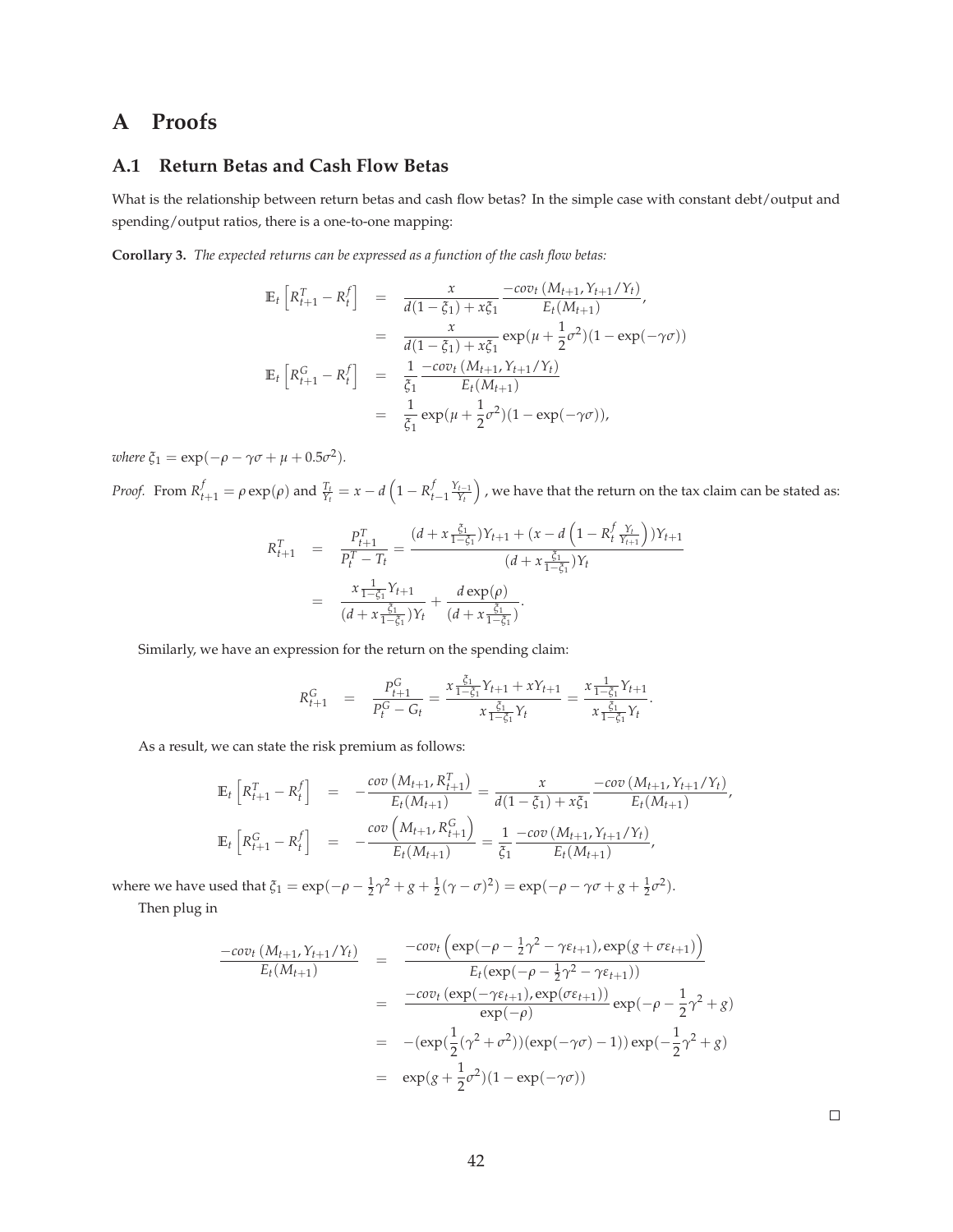# **A.2 Proof of Proposition 1**

*Proof.* From the investor's Euler equation  $\mathbb{E}_t[M_{t+1}(R_{t+1}^i - R_t^f)] = 0$ , we know that the expected excess return on the tax claim, spending claim, and debt claims are given by

$$
\mathbb{E}_{t}\left[R_{t+1}^{T} - R_{t}^{f}\right] = \frac{-cov_{t}\left(M_{t+1}, R_{t+1}^{T}\right)}{\mathbb{E}_{t}[M_{t+1}]} = \frac{-cov_{t}\left(M_{t+1}, R_{t+1}^{T}\right)}{var_{t}[M_{t+1}]} \frac{var_{t}[M_{t+1}]}{\mathbb{E}_{t}[M_{t+1}]} = \beta_{t}^{T} \lambda_{t},
$$
\n
$$
\mathbb{E}_{t}\left[R_{t+1}^{G} - R_{t}^{f}\right] = \frac{-cov_{t}\left(M_{t+1}, R_{t+1}^{G}\right)}{\mathbb{E}_{t}[M_{t+1}]} = \frac{-cov_{t}\left(M_{t+1}, R_{t+1}^{G}\right)}{var_{t}[M_{t+1}]} \frac{var_{t}[M_{t+1}]}{\mathbb{E}_{t}[M_{t+1}]} = \beta_{t}^{G} \lambda_{t},
$$
\n
$$
\mathbb{E}_{t}\left[R_{t+1}^{D} - R_{t}^{f}\right] = \frac{-cov_{t}\left(M_{t+1}, R_{t+1}^{D}\right)}{\mathbb{E}_{t}[M_{t+1}]} = \frac{-cov_{t}\left(M_{t+1}, R_{t+1}^{D}\right)}{var_{t}[M_{t+1}]} \frac{var_{t}[M_{t+1}]}{\mathbb{E}_{t}[M_{t+1}]} = \beta_{t}^{D} \lambda_{t}.
$$

# **A.3 Proof of Proposition 2**

*Proof.* We start from the one-period budget constraint:

$$
T_t = G_t - (D_t - R_{t-1}^f D_{t-1}).
$$

With TVC,

$$
R_{t-1}^f D_{t-1} = S_t + D_t = S_t + \mathbb{E}_t[M_{t,t+1}R_t^f D_t] = S_t + \mathbb{E}_t[M_{t,t+1}(S_{t+1} + \exp(m_{t+1,t+2})R_{t+1}^f D_{t+1})] = \mathbb{E}_t[\sum_{k=0}^{\infty} M_{t,t+k}S_{t+k}].
$$

Replace the time index  $t$  by  $t + 1$ ,

$$
R_t^f D_t = \mathbb{E}_{t+1} \left[ \sum_{j=1}^{\infty} M_{t+1,t+j} S_{t+j} \right].
$$

Since the left-hand side is known at time *t*,

$$
(\mathbb{E}_{t+1} - \mathbb{E}_t) [\sum_{j=1}^{\infty} M_{t+1,t+j} S_{t+j}] = 0.
$$

 $\Box$ 

### **A.4 Proof of Proposition 3**

*Proof.* To verify the expression, first conjecture the pricing of the surplus strip is

$$
\mathbb{E}_t \left[ M_{t,t+k} Y_{t+k} \right] = \xi_k Y_t
$$

for  $k \geq 0$ . Then  $\xi_0 = 1$  and

$$
\xi_k Y_t = \mathbb{E}_t \left[ M_{t,t+k} Y_{t+k} \right] = \mathbb{E}_t \left[ M_{t,t+1} \xi_{k-1} Y_{t+1} \right]
$$
  
\n
$$
= \exp(-\rho - \frac{1}{2} \gamma^2 + \mu + \frac{1}{2} (\gamma - 1)^2) Y_t,
$$
  
\n
$$
\xi_1 Y_t = \exp(-\rho - \frac{1}{2} \gamma^2 + \mu + \frac{1}{2} (\gamma - \sigma)^2) \xi_{k-1} Y_t,
$$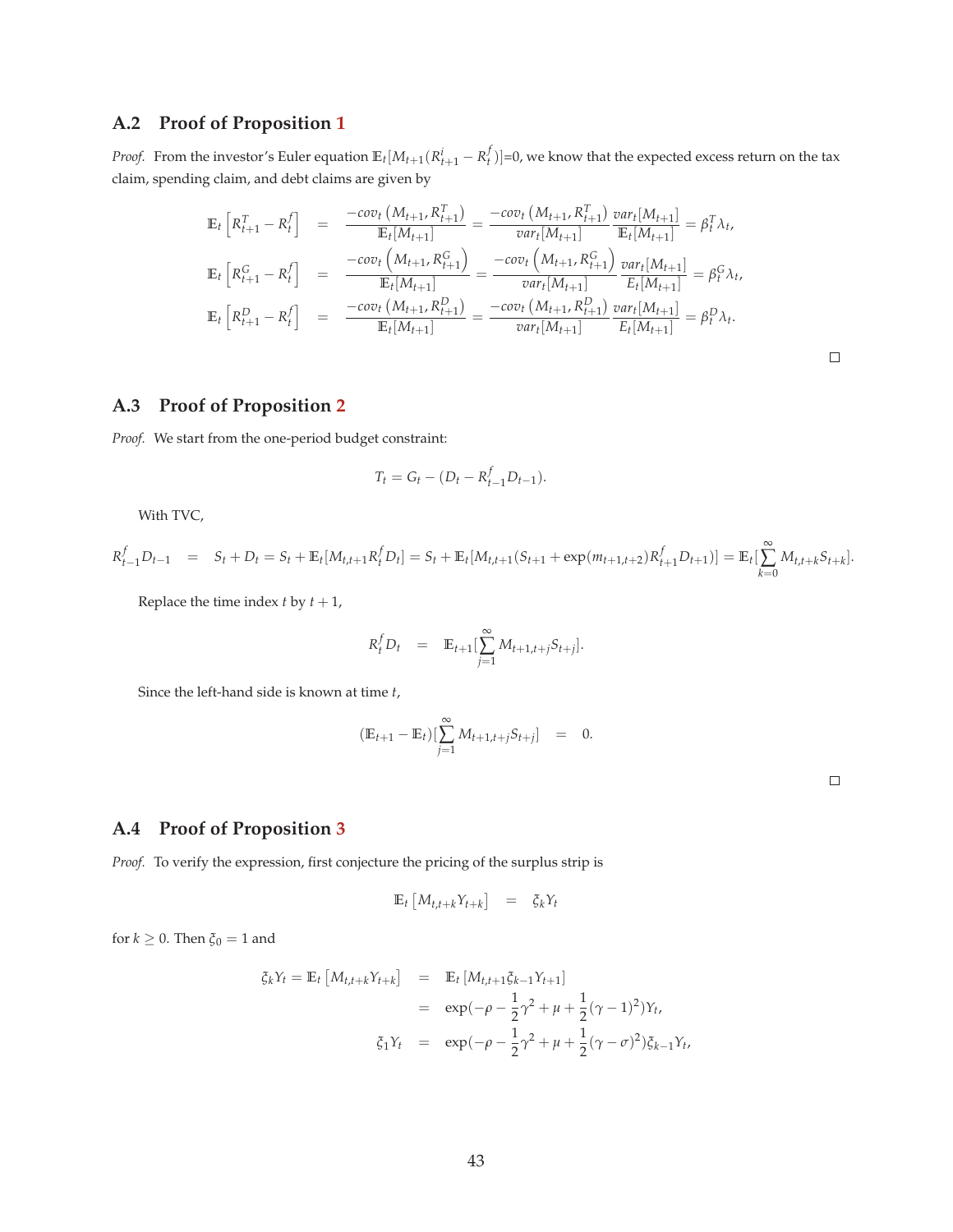which verifies the conjecture and implies

$$
\xi_k = \xi_{k-1} \exp(-\rho - \frac{1}{2}\gamma^2 + \mu + \frac{1}{2}(\gamma - \sigma)^2).
$$

Similarly, we define a *k*-period surplus strip as a claim to *St*+*<sup>k</sup>* , with price given by

$$
\mathbb{E}_t \left[ M_{t,t+k} S_{t+k} \right] = \chi_k Y_t.
$$

The pricing of the first surplus strip is

$$
\mathbb{E}_{t} [M_{t,t+1}S_{t+1}] = \mathbb{E}_{t} \left[ M_{t,t+1} \{-dY_{t+1} (1 - R_{t}^{f} \exp[-(\mu + \varepsilon_{t+1})]) \} \right],
$$
  
\n
$$
= -d \mathbb{E}_{t} [M_{t,t+1}Y_{t+1}] + dY_{t}R_{t}^{f} \mathbb{E}_{t} [M_{t,t+1}],
$$
  
\n
$$
= -d \exp(-\rho - \frac{1}{2}\gamma^{2} + \mu + \frac{1}{2}(\gamma - \sigma)^{2})Y_{t} + dY_{t},
$$
  
\n
$$
= \left[ 1 - \exp(-\rho - \frac{1}{2}\gamma^{2} + \mu + \frac{1}{2}(\gamma - \sigma)^{2}) \right] dY_{t}.
$$
  
\n
$$
\chi_{1} = \left[ 1 - \exp(-\rho - \frac{1}{2}\gamma^{2} + \mu + \frac{1}{2}(\gamma - \sigma)^{2}) \right] d.
$$

Then, the pricing of the second surplus strip is

$$
\chi_k Y_t = \mathbb{E}_t \left[ M_{t,t+k} S_{t+k} \right] = \mathbb{E}_t \left[ M_{t,t+1} \mathbb{E}_{t+1} [M_{t+1,t+k} S_{t+k}] \right],
$$
  
\n
$$
= \mathbb{E}_t \left[ M_{t,t+1} \chi_{k-1} Y_{t+1} \right],
$$
  
\n
$$
= \chi_{k-1} \exp(-\rho - \frac{1}{2} \gamma^2 + \mu + \frac{1}{2} (\gamma - \sigma)^2) Y_t
$$

Note that this calculation also implies that we cannot simply price these strips off the risk-free yield curve, even though the entire debt is risk-free. The solution is

$$
\chi_1 = d \left[ 1 - \exp(-\rho - \frac{1}{2}\gamma^2 + \mu + \frac{1}{2}(\gamma - \sigma)^2) \right]
$$
  

$$
\chi_k = \chi_{k-1} \exp(-\rho - \frac{1}{2}\gamma^2 + \mu + \frac{1}{2}(\gamma - \sigma)^2).
$$

which implies that

$$
\lim_{j \to \infty} \mathbb{E}_t \left[ M_{t,t+j} S_{t+j} \right] = \sum_{k=1}^{\infty} \chi_k Y_t = \chi_1 (1 + \xi_1 + \xi_1^2 + \ldots) Y_t = dY_t,
$$

where  $\xi_1 = \exp(-\rho - \frac{1}{2}\gamma^2 + \mu + \frac{1}{2}(\gamma - \sigma)^2)$ .

 $\Box$ 

.

# **A.5 Proof of Proposition 4**

*Proof.* From the gross risk-free rate xpression  $R_{t+1}^f = \exp(\rho)$  and the one-period government budget constraint, we get that:

$$
\frac{T_t}{Y_t} = x - d \left( 1 - R_{t-1}^f \frac{Y_{t-1}}{Y_t} \right),
$$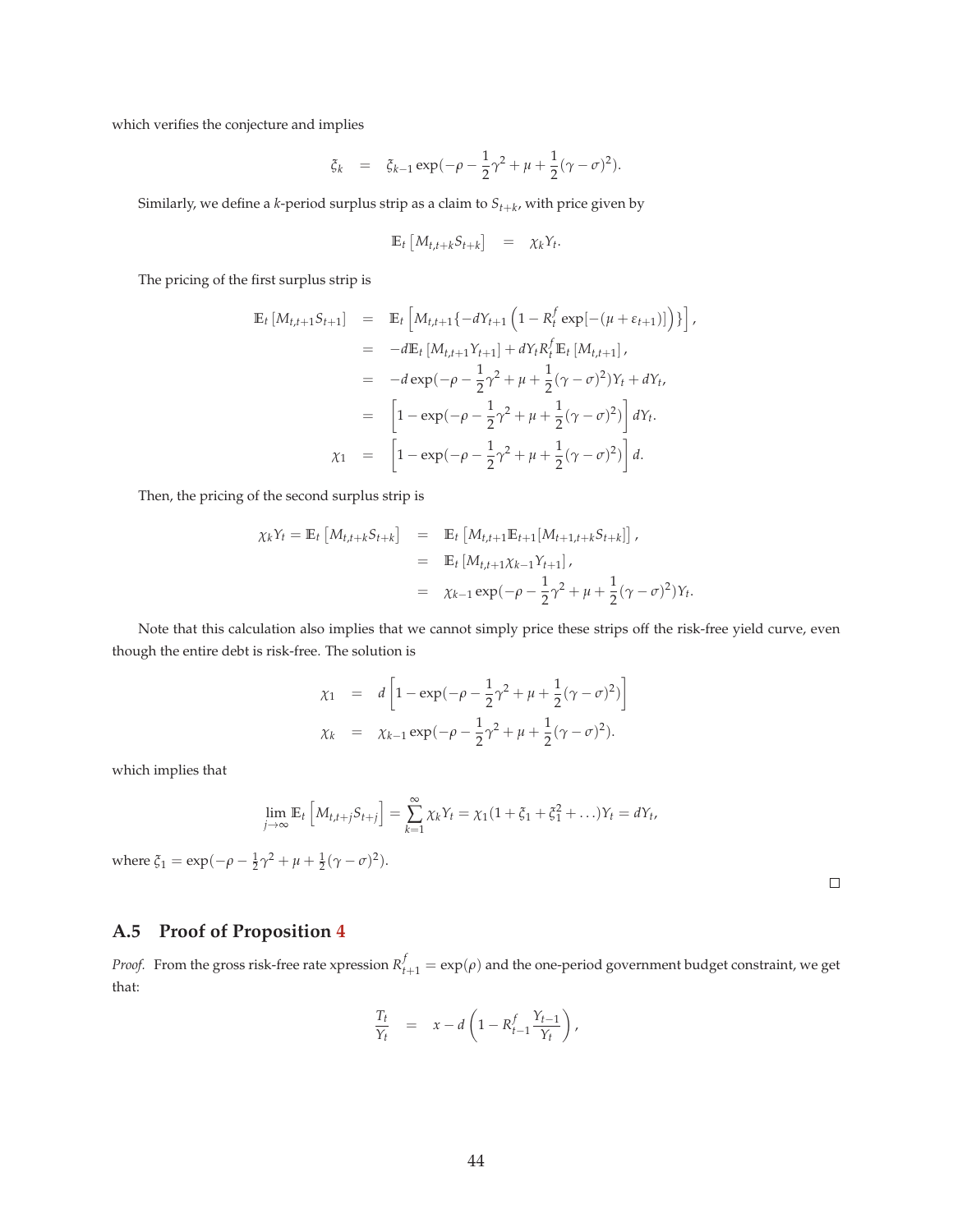we have that the return on the tax claim can be stated as:

$$
R_{t+1}^T = \frac{P_{t+1}^T}{P_t^T - T_t} = \frac{(d + x \frac{\xi_1}{1 - \xi_1})Y_{t+1} + (x - d \left(1 - R_t^f \frac{Y_t}{Y_{t+1}}\right))Y_{t+1}}{(d + x \frac{\xi_1}{1 - \xi_1})Y_t}
$$
\n
$$
= \frac{x \frac{1}{1 - \xi_1}Y_{t+1}}{(d + x \frac{\xi_1}{1 - \xi_1})Y_t} + \frac{d \exp(\rho)}{(d + x \frac{\xi_1}{1 - \xi_1})}.
$$

Similarly, the return on the spending claim can be stated as:

$$
R_{t+1}^{G} = \frac{P_{t+1}^{G}}{P_{t}^{G} - G_{t}} = \frac{x \frac{\xi_{1}}{1 - \xi_{1}} Y_{t+1} + x Y_{t+1}}{x \frac{\xi_{1}}{1 - \xi_{1}} Y_{t}},
$$
  

$$
= \frac{x \frac{1}{1 - \xi_{1}} Y_{t+1}}{x \frac{\xi_{1}}{1 - \xi_{1}} Y_{t}}.
$$

Armed with these expressions, we get the following expression for the covariance:

$$
cov(R_{t+1}^T, M_{t,t+1}) = \frac{x \frac{\xi_1}{1-\xi_1}}{(d+x \frac{\xi_1}{1-\xi_1})} cov(R_{t+1}^G, M_{t,t+1}),
$$

which also translates to

$$
\mathbb{E}_t\left[R_{t+1}^T - R_t^f\right] = \frac{x \frac{\xi_1}{1-\xi_1}}{d + x \frac{\xi_1}{1-\xi_1}} \mathbb{E}_t\left[R_{t+1}^Y - R_t^f\right].
$$

# **A.6 Proof of Proposition 5**

### **A.6.1 Case of** *AR*(1)

*Proof.* From

$$
T_t = G_t - (D_t - R_{t-1}^f D_{t-1}).
$$

The surplus process is given by:

$$
\frac{S_t}{Y_t} = -\left(d_t - R_{t-1}^f d_{t-1} \frac{Y_{t-1}}{Y_t}\right) = d_{t-1} R_{t-1}^f \exp[-(\mu + \sigma \varepsilon_t)] - d_{t-1}^{\phi_1} \exp(\phi_0 - \lambda \varepsilon_t - \frac{1}{2} \lambda^2).
$$

We conjecture that the price of the surplus strips is given by:

$$
\mathbb{E}_t \left[ M_{t,t+k} S_{t+k} \right] = (\chi_{k,t} - \psi_{k,t}) Y_t.
$$

The pricing of the first surplus strip is

$$
\mathbb{E}_{t} \left[ M_{t,t+1} S_{t+1} \right] = \mathbb{E}_{t} \left[ M_{t,t+1} \{ -Y_{t+1} \left( d_{t+1} - R_{t}^{f} d_{t} \exp[-(\mu + \sigma \varepsilon_{t+1})] \right) \} \right],
$$
  
\n
$$
= \mathbb{E}_{t} \left[ -\exp(\phi_{1} \log d_{t} + m_{t,t+1} + \phi_{0} - \lambda \varepsilon_{t+1} - \frac{1}{2} \lambda^{2}) Y_{t+1} \right] + d_{t} Y_{t},
$$
  
\n
$$
= -\exp(\phi_{1} \log d_{t} + \phi_{0} - \rho - \frac{1}{2} (\gamma^{2} + \lambda^{2}) + \mu + \frac{1}{2} (\gamma + \lambda - \sigma)^{2}) Y_{t} + d_{t} Y_{t},
$$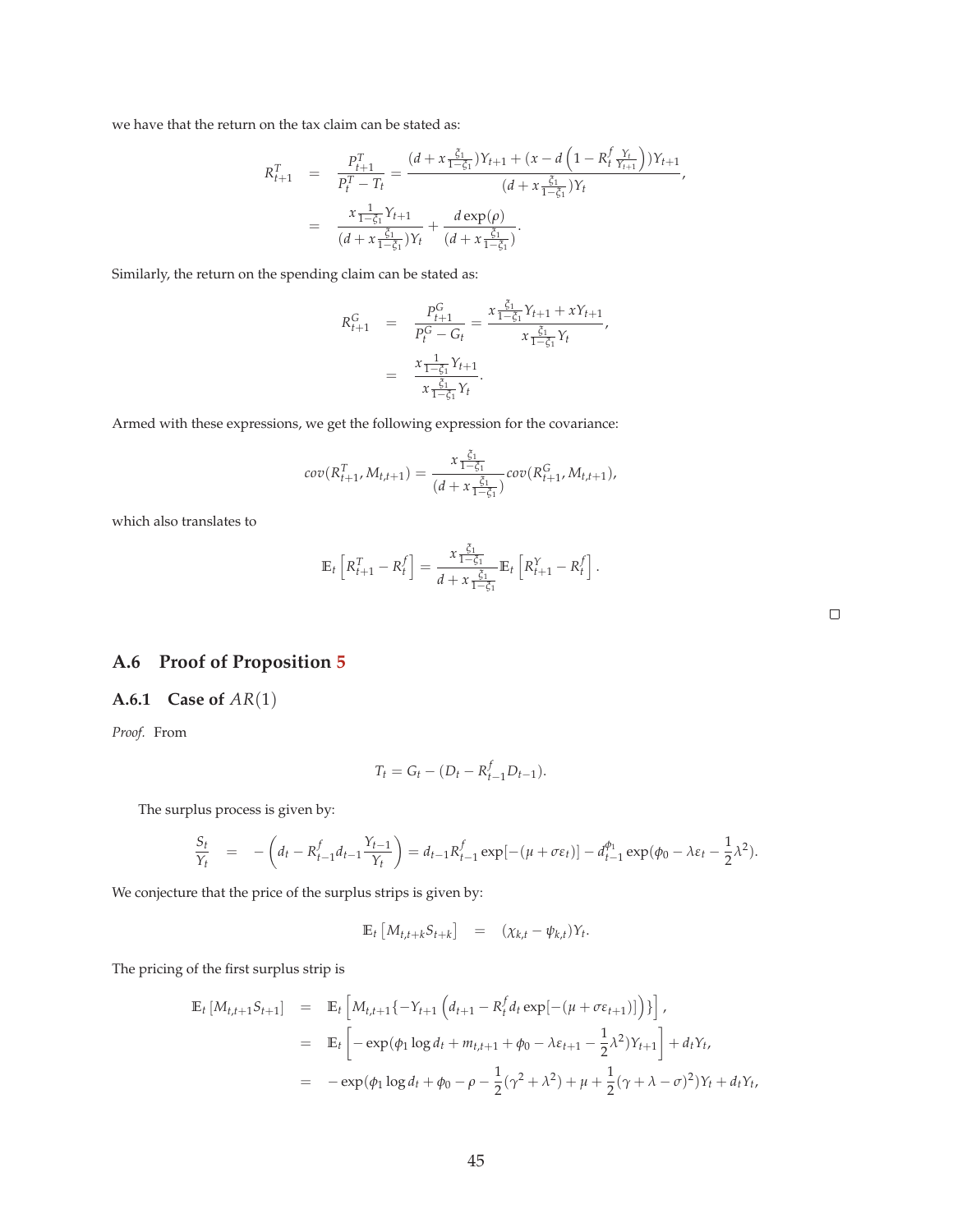$$
(\chi_{1,t} - \psi_{1,t})Y_t = \left[ d_t - \exp(\phi_0 + \phi_1 \log d_t - \rho - \frac{1}{2}(\gamma^2 + \lambda^2) + \mu + \frac{1}{2}(\gamma + \lambda - \sigma)^2) \right] Y_t.
$$

So, we define:

$$
(\chi_{1,t})Y_t = d_tY_t, (\psi_{1,t})Y_t = \exp(\phi_0 + \phi_1 \log d_t - \rho - \frac{1}{2}(\gamma^2 + \lambda^2) + \mu + \frac{1}{2}(\gamma + \lambda - \sigma)^2)Y_t.
$$

Similarly the pricing of the *k*-th surplus strip is

$$
\mathbb{E}_{t} \left[ M_{t,t+k} S_{t+k} \right] = \mathbb{E}_{t} \left[ M_{t,t+1} \mathbb{E}_{t+1} [M_{t+1,t+k} S_{t+k}] \right],
$$
  

$$
(\chi_{k,t} - \psi_{k,t}) Y_{t} = \mathbb{E}_{t} \left[ M_{t,t+1} (\chi_{k-1,t+1} - \psi_{k-1,t+1}) Y_{t+1} \right],
$$

where the  $\chi$ 's are defined by the following recursion:

$$
\chi_{2,t}Y_t = \mathbb{E}_t [M_{t,t+1}\chi_{1,t+1}Y_{t+1}],
$$
  
\n
$$
\chi_{2,t} = \mathbb{E}_t \left[ \exp(-\rho - \frac{1}{2}\gamma^2 - \gamma \varepsilon_{t+1}) \exp(-\lambda \varepsilon_{t+1} - \frac{1}{2}\lambda^2) \exp(\mu + \sigma \varepsilon_{t+1}) \right] \exp(\phi_1 \log d_t + \phi_0),
$$
  
\n
$$
= \exp(\phi_0 + \phi_1 \log d_t - \rho - \frac{1}{2}(\gamma^2 + \lambda^2) + \mu + \frac{1}{2}(\gamma + \lambda - \sigma)^2) = \psi_{1,t}
$$

and the *ψ*'s are defined by the following recursion:

$$
\psi_{2,t}Y_t = \mathbb{E}_t [M_{t,t+1}\psi_{1,t+1}Y_{t+1}],
$$
  
\n
$$
\psi_{2,t} = \mathbb{E}_t \left[ \exp(-\rho - \frac{1}{2}\gamma^2 - \gamma \varepsilon_{t+1} + \phi_0 + \phi_1 \log d_{t+1} - \rho - \frac{1}{2}(\gamma^2 + \lambda^2) + g + \frac{1}{2}(\gamma + \lambda - \sigma)^2 + \mu + \sigma \varepsilon_{t+1}) \right],
$$
  
\n
$$
\psi_{2,t} = \exp(-2\rho + \phi_0 + \phi_1\phi_0 + \phi_1^2 \log d_t - \frac{1}{2}(\gamma^2 + \phi_1\lambda^2),
$$
  
\n
$$
- \frac{1}{2}(\gamma^2 + \lambda^2) + 2g + \frac{1}{2}(\gamma + \lambda - \sigma)^2 + \frac{1}{2}(\gamma + \lambda\phi_1 - \sigma)^2),
$$
  
\n
$$
= \psi_{1,t} \exp(-\rho + \phi_1\phi_0 + (\phi_1^2 - \phi_1) \log d_t - \frac{1}{2}(\gamma^2 + \phi_1\lambda^2) + \mu + \frac{1}{2}(\gamma + \lambda\phi_1 - \sigma)^2).
$$

More generally, we note that  $\chi_{k+1,t} = \psi_{k,t}$ , so that

$$
\sum_{k=1}^{\infty} \mathbb{E}_t \left[ M_{t,t+k} S_{t+k} \right] = \chi_{1,t} Y_t = D_t.
$$

For some  $0 < \phi_1 < 1$ ,

$$
\mathbb{E}_{t}[M_{t,t+1}D_{t+1}] = \mathbb{E}_{t}[M_{t,t+1}Y_{t+1}d_{t+1}],
$$
  
\n
$$
= d_{t}^{\phi_{1}}\mathbb{E}_{t}[\exp(m_{t,t+1} - \lambda \varepsilon_{t+1} - \frac{1}{2}\lambda^{2})Y_{t+1}],
$$
  
\n
$$
= d_{t}^{\phi_{1}}\exp(\phi_{0} - \rho - \frac{1}{2}(\gamma^{2} + \lambda^{2}) + \mu + \frac{1}{2}(\gamma + \lambda - \sigma)^{2})Y_{t},
$$
  
\n
$$
= \exp(\kappa_{1})\exp(\phi_{1}\log d_{t})Y_{t},
$$

where  $\kappa_1 = \phi_0 - \rho - \frac{1}{2}(\gamma^2 + \lambda^2) + \mu + \frac{1}{2}(\gamma + \lambda - \sigma)^2$ .

$$
\mathbb{E}_{t}[M_{t,t+2}D_{t+2}] = \mathbb{E}_{t}[M_{t,t+1}\mathbb{E}_{t+1}[\exp(m_{t+1,t+2})D_{t+2}]],
$$
  
=  $\mathbb{E}_{t}[M_{t,t+1}\exp(\kappa_{1})\exp(\phi_{1}\log d_{t+1})Y_{t+1}],$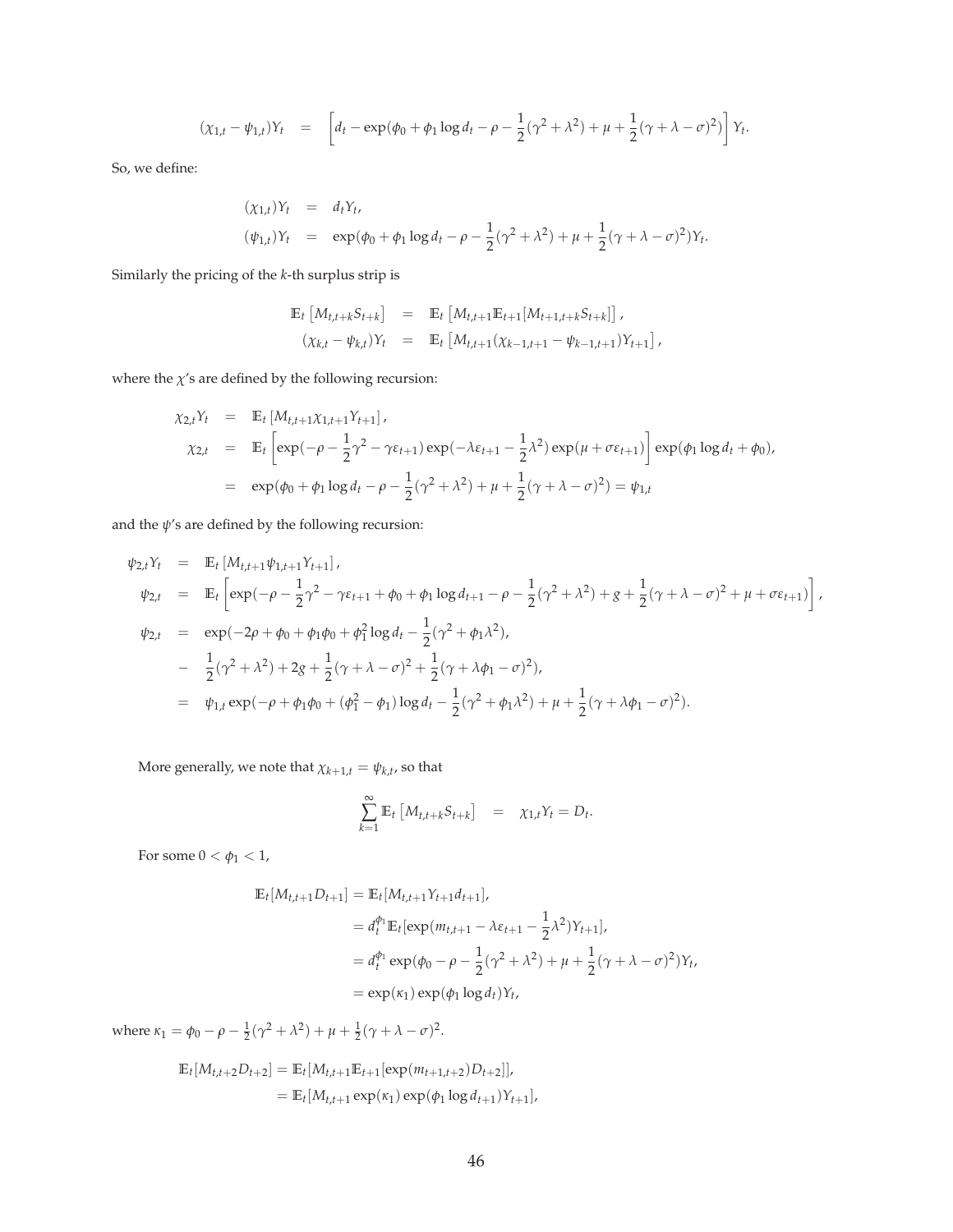$$
= \mathbb{E}_t[M_{t,t+1} \exp(\kappa_1) \exp(\phi_1^2 \log d_t + \phi_1 \phi_0 - \phi_1 \lambda \varepsilon_{t+1} - \frac{1}{2} \phi_1 \lambda^2) \exp(\mu + \sigma \varepsilon_{t+1})]Y_t,
$$
  
=  $\exp(\kappa_1 + \kappa_2) \exp(\phi_1^2 \log d_t)Y_t,$ 

where *κ*<sub>2</sub> = *φ*<sub>1</sub>*φ*<sub>0</sub> − *ρ* −  $\frac{1}{2}$ ( $\gamma$ <sup>2</sup> + *φ*<sub>1</sub> $\lambda$ <sup>2</sup>) + *g* +  $\frac{1}{2}$ ( $\gamma$  + *φ*<sub>1</sub> $\lambda$  − *σ*)<sup>2</sup>. Then, by induction,

$$
\lim_{j \to \infty} \mathbb{E}_t[M_{t,t+j}D_{t+j}] = \lim_{j \to \infty} \exp(\sum_{k=1}^j \kappa_k) \exp(\phi_1^j \log d_t)Y_t,
$$
  
\n
$$
= \lim_{j \to \infty} \exp(\frac{\phi_0}{1 - \phi_1} - \rho j - \frac{1}{2}(\gamma^2 j + \frac{\lambda^2}{1 - \phi_1}) + \mu j + \sum_{k=1}^j \frac{1}{2}(\gamma + \lambda \phi_1^{k-1} - \sigma)^2)Y_t,
$$
  
\n
$$
= \lim_{j \to \infty} \exp(\frac{\phi_0}{1 - \phi_1} - \rho j - \frac{1}{2}(\gamma^2 j + \frac{\lambda^2}{1 - \phi_1}) + \mu j + j\frac{1}{2}(\gamma - \sigma)^2 + C)Y_t,
$$

which is 0 if and only if  $-\rho + \mu + \frac{1}{2}\sigma(\sigma - 2\gamma) < 0$ . This equality does not depend on  $\phi_1$  and  $\lambda$ .

## **A.6.2 Case of Random Walk**

*Proof.* Now, assume  $\phi_1 = 1$  and  $\phi_0 = 0$ . Then  $\kappa_j = \phi_0 - \rho - \frac{1}{2}(\gamma^2 + \lambda^2) + \mu + \frac{1}{2}(\gamma + \lambda - \sigma)^2$ . The TVC is

$$
\lim_{j\to\infty} \mathbb{E}_t[M_{t,t+j}D_{t+j}] = \lim_{j\to\infty} \exp(\sum_{k=1}^j \kappa_k) \exp(\log d_t)Y_t,
$$

*k*=1

which is 0 if and only if  $-\rho - \frac{1}{2}(\gamma^2 + \lambda^2) + \mu + \frac{1}{2}(\gamma + \lambda - \sigma)^2 < 0$ .

### **A.6.3 Case of** *AR*(2)

*Proof.* From

$$
T_t = G_t - (D_t - R_{t-1}^f D_{t-1}).
$$

This implies that:

$$
S_t = -\left(d_t Y_t - R_{t-1}^f d_{t-1} Y_{t-1}\right),
$$
  
=  $d_{t-1} R_{t-1}^f Y_{t-1} - \exp(\phi_0 + \phi_1 \log d_{t-1} + \phi_2 \log d_{t-2} - \lambda \varepsilon_t - \frac{1}{2} \lambda^2) Y_t.$ 

Conjecture the price of the surplus strips is given by

$$
\mathbb{E}_t \left[ M_{t,t+k} S_{t+k} \right] = (\chi_{k,t} - \psi_{k,t}) Y_t.
$$

The pricing of the first surplus strip is

$$
\mathbb{E}_{t} \left[ M_{t,t+1} S_{t+1} \right] = \mathbb{E}_{t} \left[ M_{t,t+1} \{ -Y_{t+1} \left( d_{t+1} - R_{t}^{f} d_{t} \exp[-(\mu + \sigma \varepsilon_{t+1})] \right) \} \right],
$$
\n
$$
= \mathbb{E}_{t} \left[ -\exp(\phi_{1} \log d_{t} + \phi_{2} \log d_{t-1} + m_{t,t+1} + \phi_{0} - \lambda \varepsilon_{t+1} - \frac{1}{2} \lambda^{2}) Y_{t+1} \right] + d_{t} Y_{t},
$$
\n
$$
= -\exp(\phi_{1} \log d_{t} + \phi_{2} \log d_{t-1} + \phi_{0} - \rho - \frac{1}{2} (\gamma^{2} + \lambda^{2}) + \mu + \frac{1}{2} (\gamma + \lambda - \sigma)^{2}) Y_{t} + d_{t} Y_{t},
$$
\n
$$
(\chi_{1,t} - \psi_{1,t}) Y_{t} = \left[ d_{t} - \exp(\phi_{0} + \phi_{1} \log d_{t} + \phi_{2} \log d_{t-1} - \rho - \frac{1}{2} (\gamma^{2} + \lambda^{2}) + \mu + \frac{1}{2} (\gamma + \lambda - \sigma)^{2}) \right] Y_{t}.
$$

 $\Box$ 

 $\Box$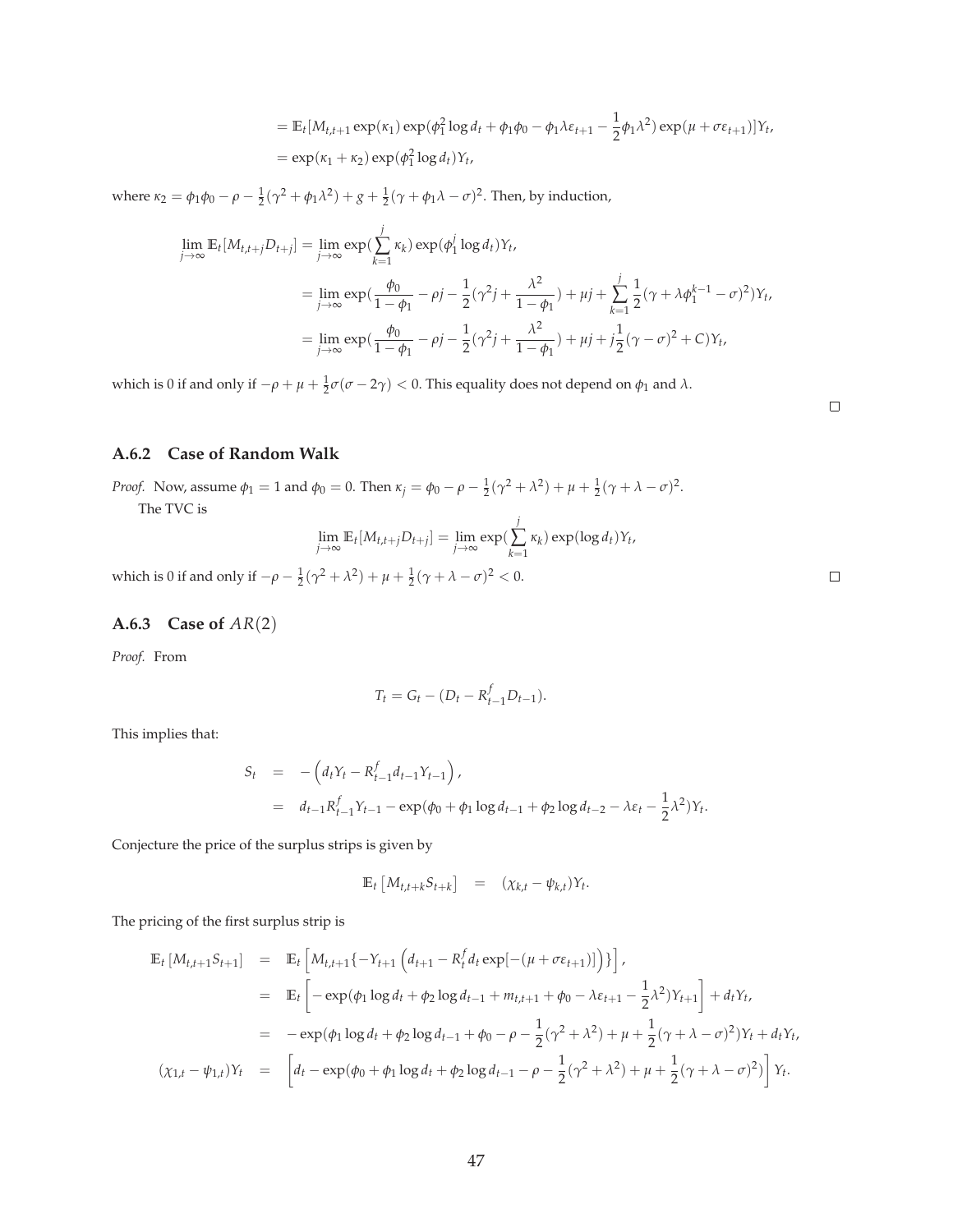We define

$$
(\chi_{1,t})Y_t = d_tY_t,
$$
  
\n
$$
(\psi_{1,t})Y_t = \exp(\phi_0 + \phi_1 \log d_t + \phi_2 \log d_{t-1} - \rho - \frac{1}{2}(\gamma^2 + \lambda^2) + \mu + \frac{1}{2}(\gamma + \lambda - \sigma)^2)Y_t.
$$

Similarly the pricing of the *k*-th surplus strip is

$$
\mathbb{E}_{t} \left[ M_{t,t+k} S_{t+k} \right] = \mathbb{E}_{t} \left[ M_{t,t+1} \mathbb{E}_{t+1} [M_{t+1,t+k} S_{t+k}] \right],
$$
  

$$
(\chi_{k,t} - \psi_{k,t}) Y_{t} = \mathbb{E}_{t} \left[ M_{t,t+1} (\chi_{k-1,t+1} - \psi_{k-1,t+1}) Y_{t+1} \right],
$$

where the  $\chi$ 's are defined by the following recursion:

$$
\chi_{2,t}Y_t = \mathbb{E}_t [M_{t,t+1} \chi_{1,t+1} Y_{t+1}],
$$
  
\n
$$
\chi_{2,t} = \mathbb{E}_t \left[ \exp(-\rho - \frac{1}{2} \gamma^2 - \gamma \varepsilon_{t+1}) \exp(-\lambda \varepsilon_{t+1} - \frac{1}{2} \lambda^2) \exp(\mu + \sigma \varepsilon_{t+1}) \right] \exp(\phi_1 \log d_t + \phi_2 \log d_{t-1} + \phi_0),
$$
  
\n
$$
= \exp(\phi_0 + \phi_1 \log d_t + \phi_2 \log d_{t-1} - \rho - \frac{1}{2} (\gamma^2 + \lambda^2) + \mu + \frac{1}{2} (\gamma + \lambda - \sigma)^2).
$$

and the  $\psi$ 's are defined by the following recursion:

$$
\psi_{2,t}Y_t = \mathbb{E}_t [M_{t,t+1}\psi_{1,t+1}Y_{t+1}],
$$
  
\n
$$
\psi_{2,t} = \mathbb{E}_t \left[ \exp(-\rho - \frac{1}{2}\gamma^2 - \gamma \varepsilon_{t+1} + \phi_0 + \phi_1 \log d_{t+1} + \phi_2 \log d_t - \rho - \frac{1}{2}(\gamma^2 + \lambda^2) + \mu + \frac{1}{2}(\gamma + \lambda - \sigma)^2 + \mu + \sigma \varepsilon_{t+1}) \right],
$$
  
\n
$$
\psi_{2,t} = \exp(-2\rho + \phi_0 + \phi_1\phi_0 + (\phi_1^2 + \phi_2) \log d_t + \phi_1\phi_2 \log d_{t-1} - \frac{1}{2}(\gamma^2 + \phi_1\lambda^2),
$$
  
\n
$$
- \frac{1}{2}(\gamma^2 + \lambda^2) + 2\mu + \frac{1}{2}(\gamma + \lambda - \sigma)^2 + \frac{1}{2}(\gamma + \lambda\phi_1 - \sigma)^2).
$$

We note that  $\chi_{k+1,t} = \psi_{k,t}$ , so this expression can be simplified as follows:

$$
\sum_{k=1}^{\infty} \mathbb{E}_t \left[ M_{t,t+k} S_{t+k} \right] = \chi_{1,t} Y_t = D_t
$$
  

$$
d_t = \exp(\phi_1 \log d_{t-1} + \phi_2 \log d_{t-2} + \phi_0 - \lambda \varepsilon_t - \frac{1}{2} \lambda^2).
$$

$$
\mathbb{E}_{t}[M_{t,t+1}D_{t+1}] = \mathbb{E}_{t}[M_{t,t+1}Y_{t+1}d_{t+1}],
$$
  
\n
$$
= d_{t}^{\phi}\mathbb{E}_{t}[\exp(m_{t,t+1} - \lambda \varepsilon_{t+1} - \frac{1}{2}\lambda^{2})Y_{t+1}],
$$
  
\n
$$
= d_{t}^{\phi}\exp(\phi_{0} - \rho - \frac{1}{2}(\gamma^{2} + \lambda^{2}) + \mu + \frac{1}{2}(\gamma + \lambda - \sigma)^{2})Y_{t},
$$
  
\n
$$
= \exp(\kappa_{1})\exp(\phi_{1}\log d_{t} + \phi_{2}\log d_{t-1})Y_{t},
$$

Define  $\kappa_1 = \phi_0 - \rho + \frac{1}{2}(\gamma^2 + \lambda^2) + \mu + \frac{1}{2}(\gamma + \lambda - \sigma)^2$ .

$$
\mathbb{E}_{t}[M_{t,t+2}D_{t+2}] = \mathbb{E}_{t}[M_{t,t+1}\mathbb{E}_{t+1}[\exp(m_{t+1,t+2})D_{t+2}]],
$$
\n
$$
= \mathbb{E}_{t}[M_{t,t+1}\exp(\kappa_{1})\exp(\phi_{1}\log d_{t+1} + \phi_{2}\log d_{t})Y_{t+1}],
$$
\n
$$
= \mathbb{E}_{t}[M_{t,t+1}\exp(\kappa_{1})\exp((\phi_{1}^{2} + \phi_{1}\phi_{2} + \phi_{2})\log d_{t} + \phi_{1}\phi_{0} - \phi_{1}\lambda\varepsilon_{t+1} - \frac{1}{2}\phi_{1}\lambda^{2})\exp(\mu + \sigma\varepsilon_{t+1})]Y_{t},
$$
\n
$$
= \exp(\kappa_{1} + \kappa_{2})\exp((\phi_{1}^{2} + \phi_{1}\phi_{2} + \phi_{2})\exp(\log d_{t})Y_{t}.
$$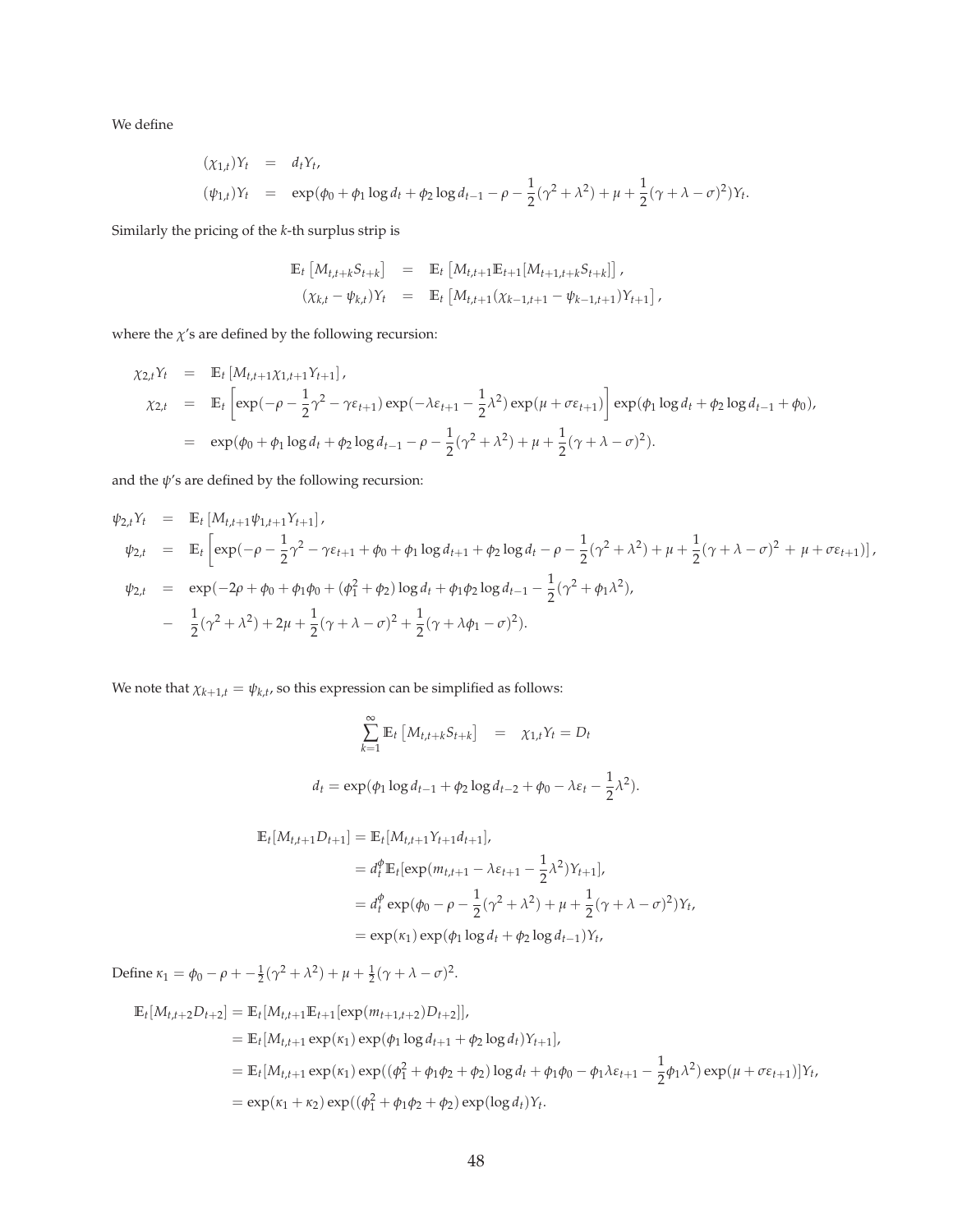Define  $\kappa_2 = \phi_1 \phi_0 - \rho - \frac{1}{2} (\gamma^2 + \phi_1 \lambda^2) + \mu + \frac{1}{2} (\gamma + \phi_1 \lambda - \sigma)^2$ .

$$
\lim_{j \to \infty} \mathbb{E}_t[M_{t,t+j}D_{t+j}] = \lim_{j \to \infty} \exp(\sum_{k=1}^j \kappa_k) \exp(\psi_j \log d_t)Y_t,
$$
\n
$$
= \lim_{j \to \infty} \exp(\frac{\phi_0}{1 - \phi_1 - \phi_2} - \rho j - \frac{1}{2}(\gamma^2 j + \frac{\lambda^2}{1 - \phi_1 - \phi_2}) + \mu j + \sum_{k=1}^j \frac{1}{2}(\gamma + \lambda \psi_{k-1} - \sigma)^2)Y_t,
$$
\n
$$
= \lim_{j \to \infty} \exp(\frac{\phi_0}{1 - \phi_1 - \phi_2} - \rho j - \frac{1}{2}(\gamma^2 j + \frac{\lambda^2}{1 - \phi_1 - \phi_2}) + \mu j + j\frac{1}{2}(\gamma - \sigma)^2 + C)Y_t,
$$

which is 0 if and only if  $-\rho + \mu + \frac{1}{2} \sigma (\sigma - 2\gamma) < 0$ . This equality does not depend on *φ* and *λ*. So this case is similar to the i.i.d. debt case  $\phi = 0$ . More extremely, when  $\lambda = 0$ ,  $d_t = \exp(\phi_0)$  is a constant. Now, assume  $\phi = 1$ . Then

$$
\kappa_j = \phi_0 - \rho - \frac{1}{2}(\gamma^2 + \lambda^2) + \mu + \frac{1}{2}(\gamma + \lambda - \sigma)^2,
$$

and  $\lim_{j\to\infty} \mathbb{E}_t[M_{t,t+j}D_{t+j}] = \lim_{j\to\infty} \exp(\sum_k^j$ *k*<sub> $k=1$  *κ<sub>k</sub>*) exp(log *d<sub>t</sub>*)*Y<sub>t</sub>*, which is 0 if and only if  $\phi_0 - \rho - \frac{1}{2}(\gamma^2 + \lambda^2) + \mu + \frac{1}{2}(\gamma^2 + \lambda^2) + \frac{1}{2}(\gamma^2 + \lambda^2) + \frac{1}{2}(\gamma^2 + \lambda^2) + \frac{1}{2}(\gamma^2 + \lambda^2) + \frac{1}{2}(\gamma^2 + \lambda^2) + \frac{1}{2}(\gamma^2 + \lambda^2) + \frac{1}{2}(\gamma^2 + \lambda^2) + \frac{1}{2}$  $\frac{1}{2}(\gamma + \lambda - \sigma)^2 < 0.$  $\Box$ 

# **A.7 Proof of Proposition 6**

#### **A.7.1 Case of** *AR*(1)

*Proof.* When the log of the debt/output process follows an *AR*(1), the surplus/output ratio is given by:

$$
\frac{S_{t+1}}{Y_{t+1}} = d_t R_t^f \exp[-(\mu + \sigma \varepsilon_{t+1})] - d_t^{\phi_1} \exp(\phi_0 - \lambda \varepsilon_{t+1} - \frac{1}{2} \lambda^2)
$$
\n
$$
= \exp(r_t^f - \mu - \sigma \varepsilon_{t+1} - \sum_{j=0}^{\infty} \phi_1^j \lambda \varepsilon_{t-j} + \frac{\phi_0 - \frac{1}{2} \lambda^2}{1 - \phi_1}) - \exp(\phi_1(-\sum_{j=0}^{\infty} \phi_1^j \lambda \varepsilon_{t-j} + \frac{\phi_0 - \frac{1}{2} \lambda^2}{1 - \phi_1}) + \phi_0 - \lambda \varepsilon_{t+1} - \frac{1}{2} \lambda^2).
$$

We assume that  $r_t^f = \mu$ . This expression for the surplus/output ratio can be restated as:

$$
\frac{S_{t+1}}{Y_{t+1}} = \exp(-\sigma \varepsilon_{t+1} - \sum_{j=0}^{\infty} \phi_1^j \lambda \varepsilon_{t-j} + \frac{\phi_0 - \frac{1}{2} \lambda^2}{1 - \phi_1}) - \exp(-\sum_{j=0}^{\infty} \phi_1^j \lambda \varepsilon_{t+1-j} + \frac{\phi_0 - \frac{1}{2} \lambda^2}{1 - \phi_1}).
$$

Next, we compute the derivative of the surplus/output ratio at  $t + 1$ :

$$
\frac{\partial\frac{S_{t+1}}{Y_{t+1}}}{\partial \varepsilon_{t+1}}=(\lambda)\exp(g+\sigma\varepsilon_{t+1}-\sum_{j=0}^\infty\phi_1^j\lambda\varepsilon_{t+1-j}+\frac{\phi_0-\frac{1}{2}\lambda^2}{1-\phi_1})-\sigma\exp(-\sigma\varepsilon_{t+1}-\sum_{j=0}^\infty\phi_1^j\lambda\varepsilon_{t-j}+\frac{\phi_0-\frac{1}{2}\lambda^2}{1-\phi_1}).
$$

We evaluate this derivative at  $\varepsilon_{t+j} = 0$  to obtain:

$$
\frac{\partial \frac{S_{t+1}}{Y_{t+1}}}{\partial \varepsilon_{t+1}} = + (\lambda - \sigma) \exp(\frac{\phi_0 - \frac{1}{2}\lambda^2}{1 - \phi_1}).
$$

Next, we compute the derivative of the surplus/output ratio at  $t + 2$ , given by

$$
\frac{\partial \frac{S_{t+2}}{S_{t+2}}}{\partial \varepsilon_{t+1}} = -\lambda \exp(-\sigma \varepsilon_{t+2} - \sum_{j=0}^{\infty} \phi_1^j \lambda \varepsilon_{t+1-j} + \frac{\phi_0 - \frac{1}{2} \lambda^2}{1 - \phi_1}) + \lambda \phi_1 \exp(-\sum_{j=0}^{\infty} \phi_1^j \lambda \varepsilon_{t+2-j} + \frac{\phi_0 - \frac{1}{2} \lambda^2}{1 - \phi_1}).
$$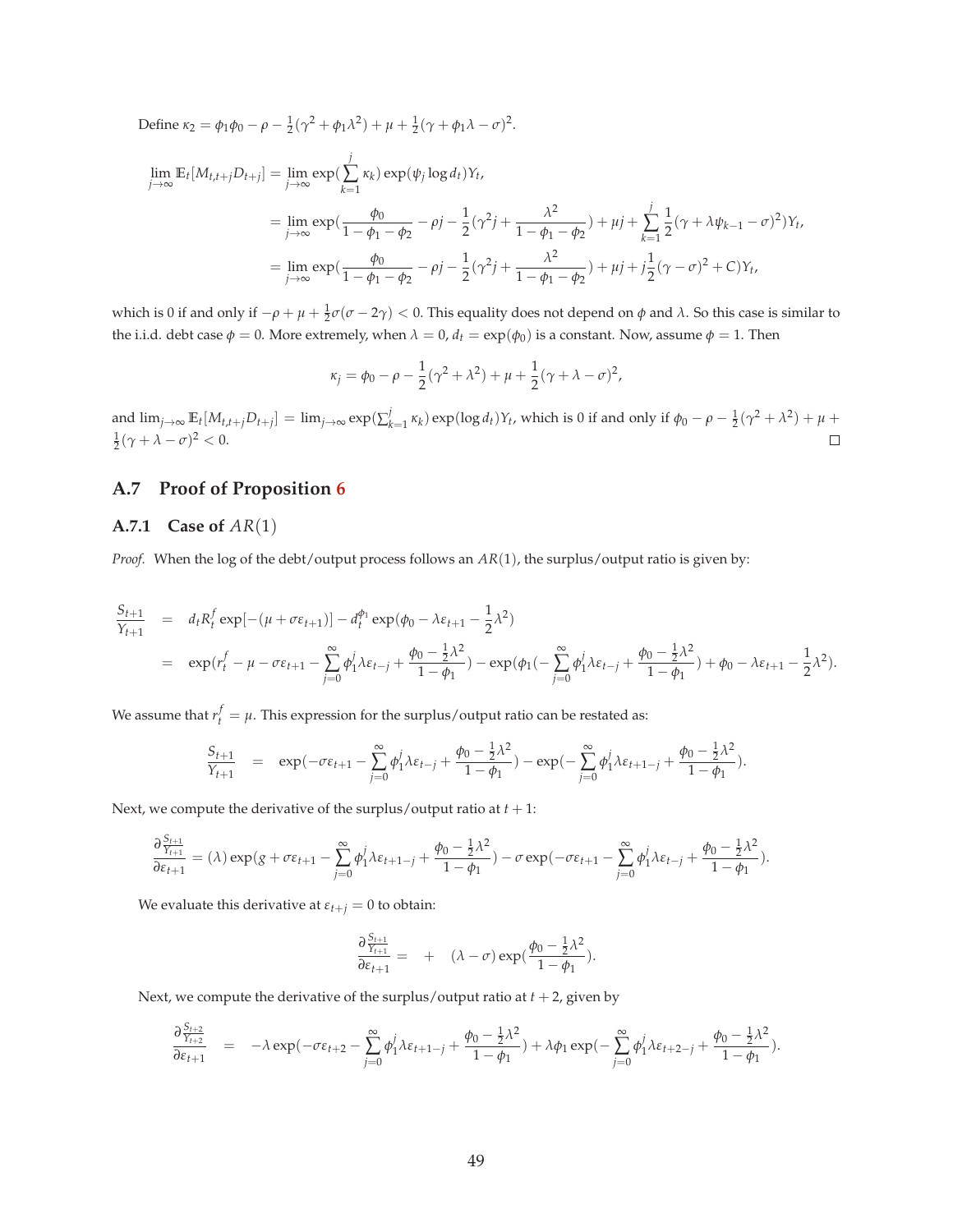We evaluate this derivative at  $\varepsilon_{t+j} = 0$  to obtain:

$$
\frac{\partial \frac{S_{t+2}}{Y_{t+2}}}{\partial \varepsilon_{t+1}} = -\lambda \exp(\frac{\phi_0 - \frac{1}{2}\lambda^2}{1 - \phi_1}) + \lambda \phi_1 \exp(\frac{\phi_0 - \frac{1}{2}\lambda^2}{1 - \phi_1}).
$$

This generalizes to the following expression. For  $j \geq 2$ , we obtain:

$$
\frac{\partial \frac{S_{t+j}}{Y_{t+j}}}{\partial \varepsilon_{t+1}} = -\lambda \phi_1^{j-1} \exp(\frac{\phi_0 - \frac{1}{2}\lambda^2}{1 - \phi_1}) + \lambda \phi_1^j \exp(\frac{\phi_0 - \frac{1}{2}\lambda^2}{1 - \phi_1}).
$$

Assume  $r^f = g$ . Then we obtain the IRF:

$$
\frac{\partial \frac{S_{t+j}}{Y_{t+j}}}{\partial \varepsilon_{t+1}} = \lambda \phi_1^{j-1} (\phi_1 - 1) d, j > 1,
$$
  

$$
\frac{\partial \frac{S_{t+1}}{Y_{t+j}}}{\partial \varepsilon_{t+1}} = (\lambda - \sigma) d, j = 1.
$$

### **A.7.2 Case of** *AR*(2)

*Proof.* We use  $\psi(L)$  to denote the infinite MA representation of the debt/output process. We assume that  $r_t^f = g$ . When the log of the debt/output process follows an *AR*(2), the surplus/output ratio is given by:

$$
\frac{S_{t+1}}{Y_{t+1}}\quad =\quad \exp(-\sigma \epsilon_{t+1} - \sum_{j=0}^\infty \rho^j \lambda \epsilon_{t-j} + \overline{d}) - \exp(+\overline{d} + \phi_1(-\sum_{j=0}^\infty \psi_j \lambda \epsilon_{t-j}) + \phi_2(-\sum_{j=0}^\infty \psi_j \lambda \epsilon_{t-1-j}) - \lambda \epsilon_{t+1} - \frac{1}{2} \lambda^2).
$$

Next, we compute the derivative of the surplus/output ratio at  $t + 1$ , and we evaluate this derivative at  $\varepsilon_{t+j} = 0$ :

$$
\frac{\partial \frac{S_{t+1}}{Y_{t+1}}}{\partial \varepsilon_{t+1}} = + (\lambda - \sigma) \exp(\overline{d})).
$$

The surplus/output ratio at  $t + 2$  is given by:

$$
\frac{S_{t+2}}{Y_{t+2}} = \exp(-\sigma \epsilon_{t+2} - \sum_{j=0}^{\infty} \rho^j \lambda \epsilon_{t+1-j} + \overline{d}) - \exp(+\overline{d} + \phi_1(-\sum_{j=0}^{\infty} \psi_j \lambda \epsilon_{t+1-j}) + \phi_2(-\sum_{j=0}^{\infty} \psi_j \lambda \epsilon_{t-j}) - \lambda \epsilon_{t+2} - \frac{1}{2} \lambda^2).
$$

We evaluate this derivative at  $\varepsilon_{t+j} = 0$  to obtain:

$$
\frac{\partial \frac{S_{t+2}}{Y_{t+2}}}{\partial \varepsilon_{t+1}} = -\lambda \exp(\overline{d}) + \lambda(\phi_1) \exp(\overline{d})).
$$

The surplus/output ratio at  $t + 3$  is given by:

$$
\frac{S_{t+3}}{Y_{t+3}} = \exp(-\sigma \varepsilon_{t+3} - \sum_{j=0}^{\infty} \psi_j \lambda \varepsilon_{t+2-j} + \overline{d}) - \exp(\overline{d} + \phi_1(-\sum_{j=0}^{\infty} \psi_j \lambda \varepsilon_{t+2-j}) + \phi_2(-\sum_{j=0}^{\infty} \psi_j \lambda \varepsilon_{t+1-j}) - \lambda \varepsilon_{t+3} - \frac{1}{2} \lambda^2).
$$

We evaluate this derivative at  $\varepsilon_{t+j} = 0$  to obtain:

$$
\frac{\partial \frac{S_{t+3}}{Y_{t+3}}}{\partial \varepsilon_{t+1}} = -\psi_1 \lambda \exp(\overline{d}) + \lambda (\phi_1 \psi_1 + \phi_2) \exp(\mu + \overline{d}).
$$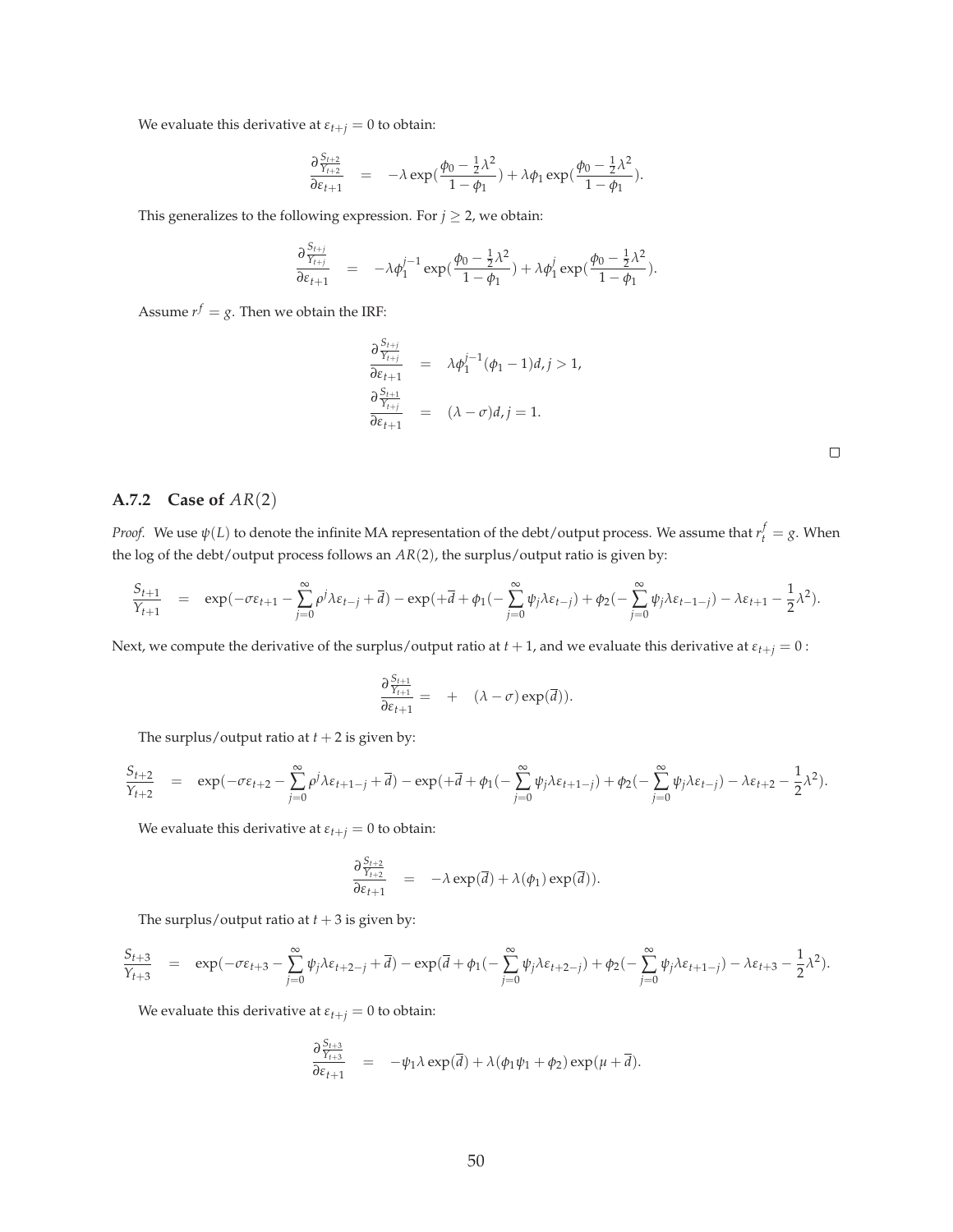This generalizes to the following expression. For  $j > 2$ , we obtain:

$$
\frac{\partial \frac{S_{t+j}}{Y_{t+j}}}{\partial \varepsilon_{t+1}} = -\lambda \psi_{j-1} \exp(\pm \overline{d})) + \lambda \psi_j \exp(\overline{d})).
$$

Assume  $r^f = \mu$ . Then we obtain the IRF:

$$
\frac{\partial \frac{S_{t+j}}{Y_{t+j}}}{\partial \varepsilon_{t+1}} = (\lambda - \sigma) \exp(\overline{d}), \text{ for } j = 1,
$$
  
\n
$$
= \lambda(\phi_1 - 1) \exp(\overline{d}), \text{ for } j = 2,
$$
  
\n
$$
= \lambda(\psi_{j-1} - \psi_{j-2}) \exp(\overline{d}), \text{ for } j > 2.
$$

 $\Box$ 

### **A.7.3 Case of AR(3)**

*Proof.* We use *ψ*(*L*) to denote the infinite MA representation of the debt/output process. We assume that the risk-free rate equals the growth rate of the economy. When the log of the debt/output process follows an AR(3), the surplus/output ratio is given by:

$$
\frac{S_{t+1}}{Y_{t+1}} = \exp(-\sigma \varepsilon_{t+1} - \sum_{j=0}^{\infty} \rho^j \lambda \varepsilon_{t-j} + \overline{d})
$$
  
- 
$$
\exp(+\overline{d} + \phi_1(-\sum_{j=0}^{\infty} \psi_j \lambda \varepsilon_{t-j}) + \phi_2(-\sum_{j=0}^{\infty} \psi_j \lambda \varepsilon_{t-1-j} + \phi_3(-\sum_{j=0}^{\infty} \psi_j \lambda \varepsilon_{t-2-j}) - \lambda \varepsilon_{t+1} - \frac{1}{2} \lambda^2).
$$

Next, we compute the derivative of the surplus/output ratio at  $t + 1$ , and we evaluate this derivative at  $\varepsilon_{t+j} = 0$ :

$$
\frac{\partial \frac{S_{t+1}}{Y_{t+1}}}{\partial \varepsilon_{t+1}} = + (\lambda - \sigma) \exp(\overline{d})).
$$

The surplus/output ratio at  $t + 2$  is given by:

$$
\frac{S_{t+2}}{Y_{t+2}} = \exp(-\sigma \varepsilon_{t+2} - \sum_{j=0}^{\infty} \rho^j \lambda \varepsilon_{t+1-j} + \overline{d})
$$
  
- 
$$
\exp(\overline{d} + \phi_1(-\sum_{j=0}^{\infty} \psi_j \lambda \varepsilon_{t+1-j}) + \phi_2(-\sum_{j=0}^{\infty} \psi_j \lambda \varepsilon_{t-j}) + \phi_3(-\sum_{j=0}^{\infty} \psi_j \lambda \varepsilon_{t-1-j}) - \lambda \varepsilon_{t+2} - \frac{1}{2} \lambda^2).
$$

We evaluate this derivative at  $\varepsilon_{t+j} = 0$  to obtain:

$$
\frac{\partial \frac{S_{t+2}}{Y_{t+2}}}{\partial \varepsilon_{t+1}} = -\lambda \exp(\overline{d})) + \lambda(\phi_1) \exp(\overline{d})).
$$

The surplus/output ratio at  $t + 3$  is given by:

$$
\frac{S_{t+3}}{Y_{t+3}} = \exp(-\sigma \varepsilon_{t+3} - \sum_{j=0}^{\infty} \psi_j \lambda \varepsilon_{t+2-j} + \overline{d})
$$
  
- 
$$
\exp(\overline{d} + \phi_1(-\sum_{j=0}^{\infty} \psi_j \lambda \varepsilon_{t+2-j}) + \phi_2(-\sum_{j=0}^{\infty} \psi_j \lambda \varepsilon_{t+1-j} + \phi_3(-\sum_{j=0}^{\infty} \psi_j \lambda \varepsilon_{t-j}) - \lambda \varepsilon_{t+3} - \frac{1}{2} \lambda^2).
$$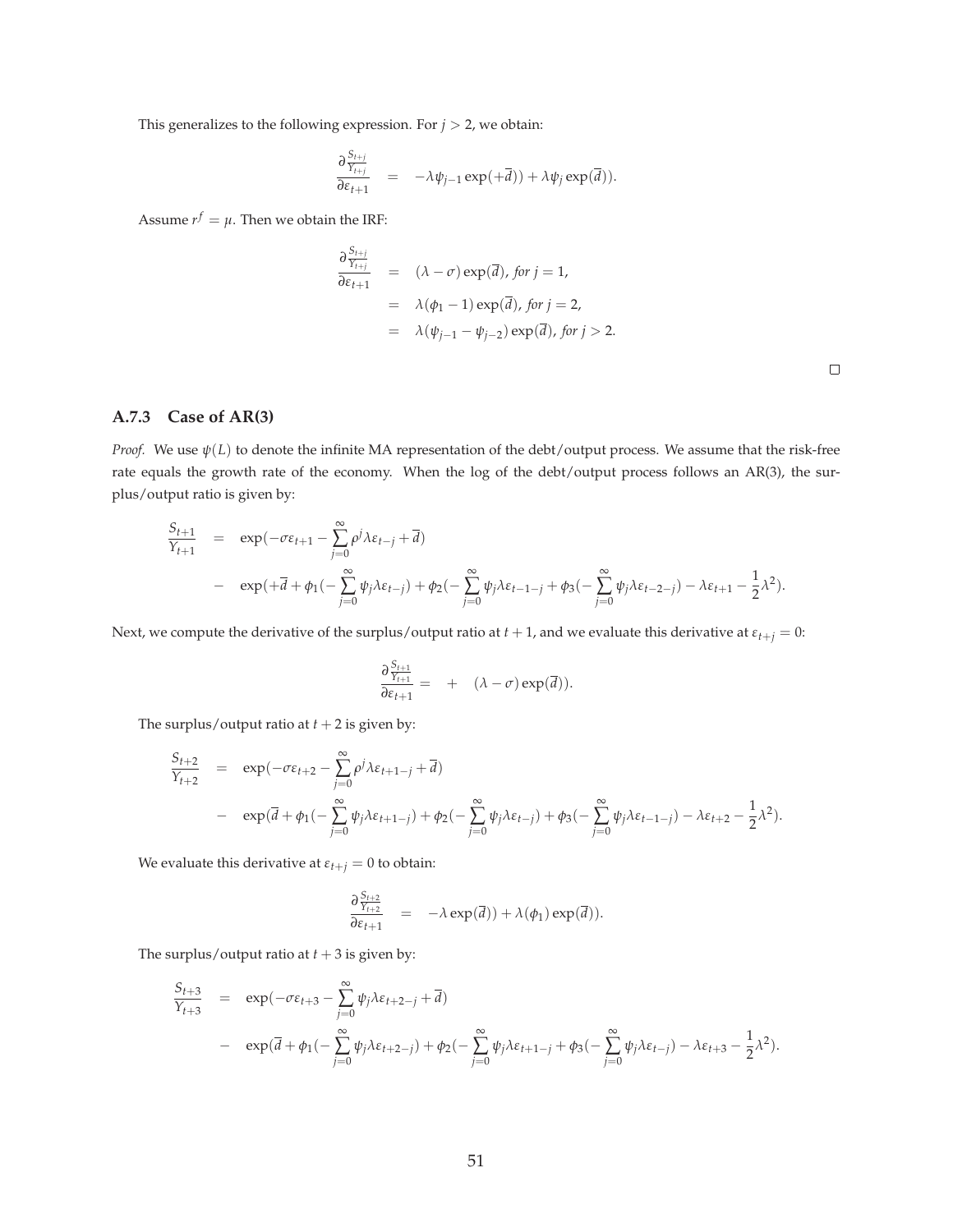We evaluate this derivative at  $\varepsilon_{t+j} = 0$  to obtain:

$$
\frac{\partial \frac{S_{t+3}}{Y_{t+3}}}{\partial \varepsilon_{t+1}} = -\psi_1 \lambda \exp(\overline{d}) + \lambda (\phi_1 \psi_1 + \phi_2) \exp(\mu + \overline{d}).
$$

We evaluate this derivative at  $\varepsilon_{t+j} = 0$  to obtain:

$$
\frac{\partial \frac{S_{t+4}}{\gamma_{t+4}}}{\partial \varepsilon_{t+1}} = -\rho_2 \lambda \exp(\overline{d}) + \lambda (\phi_1 \rho_2 + \phi_2 \psi_1 + \phi_3) \exp(\mu + \overline{d}).
$$

This generalizes to the following expression. For  $j > 2$ , we obtain:

$$
\frac{\partial \frac{S_{t+j}}{Y_{t+j}}}{\partial \varepsilon_{t+1}} = -\lambda \psi_{j-1} \exp(\overline{d}) + \lambda \psi_j \exp(\mu + \overline{d}).
$$

Assume  $r^f = \mu$ . Then we obtain the IRF:

$$
\frac{\partial \frac{S_{t+j}}{Y_{t+j}}}{\partial \varepsilon_{t+1}} = (\lambda - \sigma) \exp(\overline{d}), \text{ for } j = 1,
$$
  
\n
$$
= \lambda(\phi_1 - 1) \exp(\overline{d}), \text{ for } j = 2,
$$
  
\n
$$
= \lambda(\phi_1 \psi_1 + \phi_2 - \psi_1) \exp(\overline{d}), \text{ for } j = 3,
$$
  
\n
$$
= \lambda(\psi_{j-1} - \psi_{j-2}) \exp(\overline{d}), \text{ for } j > 3.
$$

|  |  |  | A.8 Proof of Proposition 7 |  |
|--|--|--|----------------------------|--|
|--|--|--|----------------------------|--|

#### **A.8.1 Case of** *AR(1)*

*Proof.* As a result, we can solve for an expression of the log debt/output ratio as a function of the past shocks:

$$
\log d_t = -\sum_{j=0}^{\infty} \phi^j \lambda \varepsilon_{t-j} + \frac{\phi_0 - \frac{1}{2} \lambda^2}{1 - \phi}.
$$

Consider a government that only issues risk-free debt. Note that the surplus at  $t + 1$  is given by:

$$
S_{t+1} = d_t Y_t \exp(r_t^f) - \exp(\phi \log d_t + \phi_0 - \lambda \varepsilon_{t+1} - \frac{1}{2} \lambda^2) Y_{t+1}.
$$

We get the following expression for the covariance:

$$
cov_{t}(M_{t+1}, S_{t+1}) = cov_{t}(M_{t+1}, -d_{t+1}Y_{t+1})
$$
  
\n
$$
= -E_{t}[M_{t+1}d_{t+1}Y_{t+1}] + E_{t}[M_{t+1}]E_{t}[d_{t+1}Y_{t+1}]
$$
  
\n
$$
= -exp(-\rho - \frac{1}{2}\gamma^{2} + \frac{1}{2}(\gamma + \lambda - \sigma)^{2} + \mu + y_{t} + \phi \log d_{t} + \phi_{0} - \frac{1}{2}\lambda^{2})
$$
  
\n
$$
+ exp(-\rho) exp(\frac{1}{2}(\lambda - \sigma)^{2} + \mu + y_{t} + \phi \log d_{t} + \phi_{0} - \frac{1}{2}\lambda^{2})
$$
  
\n
$$
= -(exp(-\frac{1}{2}\gamma^{2} + \frac{1}{2}(\gamma + \lambda - \sigma)^{2} - \frac{1}{2}(\lambda - \sigma)^{2}) - 1)E_{t}[M_{t+1}]E_{t}[d_{t+1}Y_{t+1}]
$$
  
\n
$$
= -E_{t}[M_{t+1}]E_{t}[d_{t+1}Y_{t+1}](exp(-\gamma(\sigma - \lambda)) - 1).
$$

 $\Box$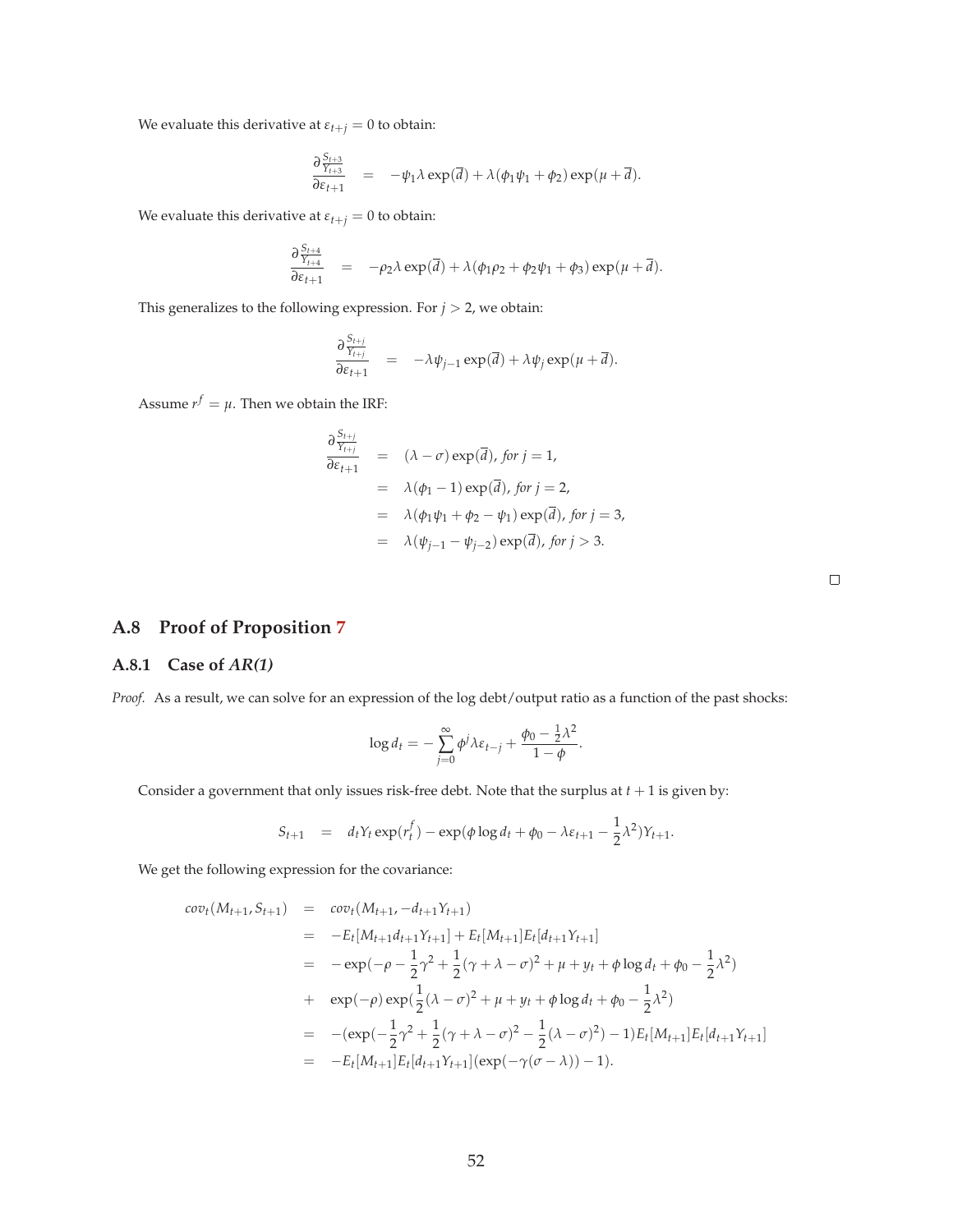By the same token, we get the following expression for the covariance of the discounted surpluses over two periods:

$$
cov_t(M_{t+1}, S_{t+1} + E_{t+1}[M_{t+1,t+2}S_{t+2})]
$$
  
= 
$$
cov_t(M_{t+1}, -E_{t+1}[M_{t+1,t+2}d_{t+2}Y_{t+2}])
$$
  
= 
$$
-E_t[M_{t+1}]E_{t+1}[M_{t+1,t+2}d_{t+2}Y_{t+2}](exp(-\gamma(\sigma - \phi \lambda)) - 1)
$$

Check the proof of Prop. 2 to see why the sum of the discounted surpluses drop out, and only the debt issuance term remains. We get the following expression for the covariance of the discounted surpluses over *j* periods:

$$
cov_t(M_{t+1}, \sum_{k=1}^j E_{t+1}[M_{t+1,t+j}S_{t+j}])
$$
  
= 
$$
cov_t(M_{t+1}, -E_{t+1}[M_{t+1,t+j}d_{t+j}Y_{t+j}])
$$
  
= 
$$
-E_t[M_{t+1}]E_{t+1}[M_{t+1,t+j}d_{t+j}Y_{t+j}](exp(-\gamma(\sigma-\phi^{j-1}\lambda))-1).
$$

### **A.8.2 Case of** *AR(2)*

*Proof.* We use *ψ*(*L*) to denote the infinite MA representation of the debt/output process. As a result, we can solve for an expression of the log debt/output ratio as a function of the past shocks:

$$
\log d_t = -\sum_{j=0}^{\infty} \psi_j \lambda \varepsilon_{t-j} + \frac{\phi_0 - \frac{1}{2}\lambda^2}{1 - \phi_1 - \phi_2}.
$$

where  $\psi_j = \phi_1 \psi_{j-1} + \phi_2 \psi_{j-2}$ . Consider a government that only issues risk-free debt. Note that the surplus at  $t+1$  is given by:

$$
S_{t+1} = d_t Y_t \exp(r_t^f) - \exp(+\phi_1 \log d_t + \phi_2 \log d_{t-1} + \phi_0 - \lambda \varepsilon_{t+1} - \frac{1}{2} \lambda^2) Y_{t+1}.
$$

As a result, we get the following expression for the covariance:

$$
cov_{t}(M_{t+1}, S_{t+1}) = cov_{t}(M_{t+1}, -d_{t+1}Y_{t+1})
$$
  
\n
$$
= -E_{t}[M_{t+1}d_{t+1}Y_{t+1}] + E_{t}[M_{t+1}]E_{t}[d_{t+1}Y_{t+1}]
$$
  
\n
$$
= -exp(-\rho - \frac{1}{2}\gamma^{2} + \frac{1}{2}(\gamma + \lambda - \sigma)^{2} + \mu + y_{t} + \phi_{1} \log d_{t} + \phi_{2} \log d_{t-1} + \phi_{0} - \frac{1}{2}\lambda^{2})
$$
  
\n
$$
+ exp(-\rho) exp(\frac{1}{2}(\lambda - \sigma)^{2} + \mu + y_{t} + \phi_{1} \log d_{t} + \phi_{2} \log d_{t-1} + \phi_{0} - \frac{1}{2}\lambda^{2})
$$
  
\n
$$
= -(exp(-\frac{1}{2}\gamma^{2} + \frac{1}{2}(\gamma + \lambda - \sigma)^{2} - \frac{1}{2}(\lambda - \sigma)^{2}) - 1)E_{t}[M_{t+1}]E_{t}[d_{t+1}Y_{t+1}]
$$
  
\n
$$
= -E_{t}[M_{t+1}]E_{t}[d_{t+1}Y_{t+1}](exp(-\gamma(\sigma - \lambda)) - 1).
$$

By the same token, we get the following expression for the covariance of the discounted surpluses over two periods:

$$
cov_t(M_{t+1}, S_{t+1} + E_{t+1}[M_{t+1,t+2}S_{t+2})]
$$
  
= 
$$
cov_t(M_{t+1}, -E_{t+1}[M_{t+1,t+2}d_{t+2}Y_{t+2}])
$$
  
= 
$$
-E_t[M_{t+1}]E_{t+1}[M_{t+1,t+2}d_{t+2}Y_{t+2}](exp(-\gamma(\sigma - \psi_1\lambda)) - 1)
$$

Check the proof of Prop. 2 to see why the sum of the discounted surpluses drop out, and only the debt issuance term

 $\Box$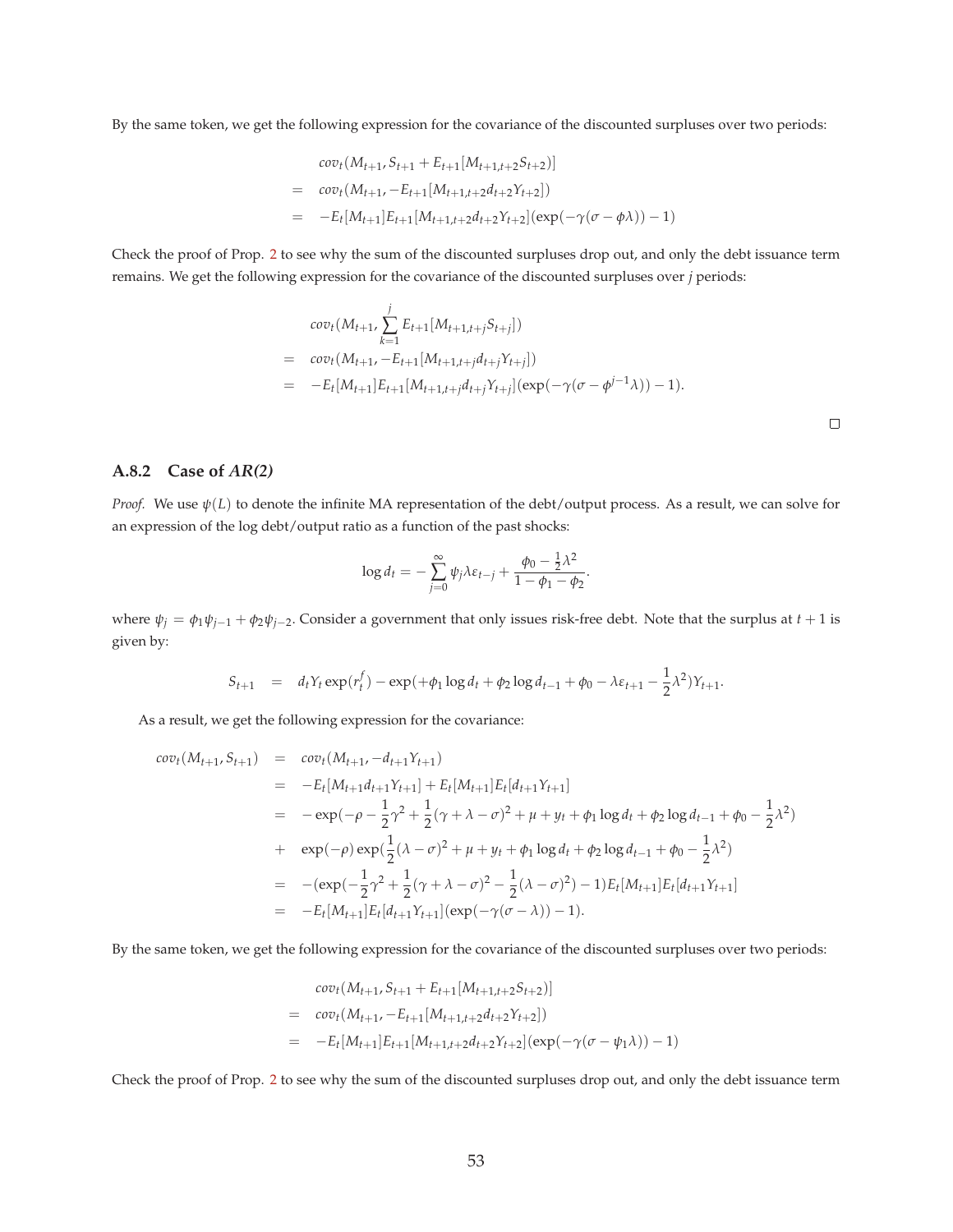remains. And we get the following expression for the covariance of the discounted surpluses over *j* periods:

$$
cov_t(M_{t+1}, \sum_{k=1}^j E_{t+1}[M_{t+1,t+j}S_{t+j}])
$$
  
= 
$$
cov_t(M_{t+1}, -E_{t+1}[M_{t+1,t+j}d_{t+j}Y_{t+j}])
$$
  
= 
$$
-E_t[M_{t+1}]E_{t+1}[M_{t+1,t+j}d_{t+j}Y_{t+j}](exp(-\gamma(\sigma - \psi_{j-1}\lambda)) - 1).
$$

 $\Box$ 

# **A.9 Proof of Corollary 2**

### **A.9.1 Case of** *AR(1)*

*Proof.* Start from the restriction:

$$
cov_t\left(M_{t+1}, (\mathbb{E}_{t+1} - \mathbb{E}_t) \sum_{k=1}^j M_{t+1,t+k} T_{t+k}\right)
$$
  
=  $-E_t[M_{t+1}] E_t[M_{t+1,t+j} d_{t+j} Y_{t+j}] (\exp(-\gamma(\sigma - \phi^{j-1}\lambda)) - 1)$   
+  $xcov_t\left(M_{t+1}, (\mathbb{E}_{t+1} - \mathbb{E}_t) \sum_{k=1}^j M_{t+1,t+k} Y_{t+k}\right)$   
=  $-E_t[M_{t+1}] E_t[M_{t+1,t+j} d_{t+j} Y_{t+j}] (\exp(-\gamma(\sigma - \phi^{j-1}\lambda)) - 1)$   
+  $x \sum_{k=1}^j E_t[M_{t+1}] E_t[M_{t+1,t+k} Y_{t+k}] (\exp(-\gamma\sigma) - 1)$ 

We substitute for the price of debt strips:

$$
\mathbb{E}_{t}[M_{t,t+j}d_{t+j}Y_{t+j}]
$$
\n
$$
= \exp\left(\sum_{k=1}^{j} \kappa_{k}\right) \exp(\phi^{j} \log d_{t})Y_{t}
$$
\n
$$
= \exp\left(\frac{\phi_{0}(1-\phi^{j})}{1-\phi} - \rho^{j} - \frac{1}{2}(\gamma^{2}j + \frac{\lambda^{2}(1-\phi^{j})}{1-\phi}) + \mu^{j} + \sum_{k=1}^{j} \frac{1}{2}(\gamma + \lambda \phi^{k-1} - \sigma)^{2}\right) \exp(\phi^{j} \log d_{t})Y_{t}
$$

For  $j > 1$ , we obtain the following expression:

$$
\mathbb{E}_{t+1}[M_{t+1,t+j}d_{t+j}Y_{t+j}]
$$
\n
$$
= \exp(\frac{\phi_0(1-\phi^{j-1})}{1-\phi}-\rho(j-1)-\frac{1}{2}(\gamma^2(j-1)+\frac{\lambda^2(1-\phi^{j-1})}{1-\phi})+\mu(j-1)+\sum_{k=1}^{j-1}\frac{1}{2}(\gamma+\lambda\phi^{k-1}-\sigma)^2)
$$
\n
$$
\exp(\phi^{j-1}\log d_{t+1})Y_{t+1},
$$

and, for  $j = 1$ , we get that:

$$
\mathbb{E}_{t+1}[M_{t+1,t+j}d_{t+j}Y_{t+j}] = \exp(\frac{\phi_0}{1-\phi})\exp(\log d_{t+1})Y_{t+1}.
$$

For  $j>1,$  this simplifies to the following expression:

$$
\mathbb{E}_{t}[M_{t+1,t+j}d_{t+j}Y_{t+j}]
$$
\n
$$
= \exp(\frac{1-\phi^{j}}{1-\phi}(\phi_{0}-\frac{1}{2}\lambda^{2})-\rho(j-1)-\frac{1}{2}\gamma^{2}(j-1)+\mu j+\sum_{k=1}^{j-1}\frac{1}{2}(\gamma+\lambda\phi^{k-1}-\sigma)^{2})
$$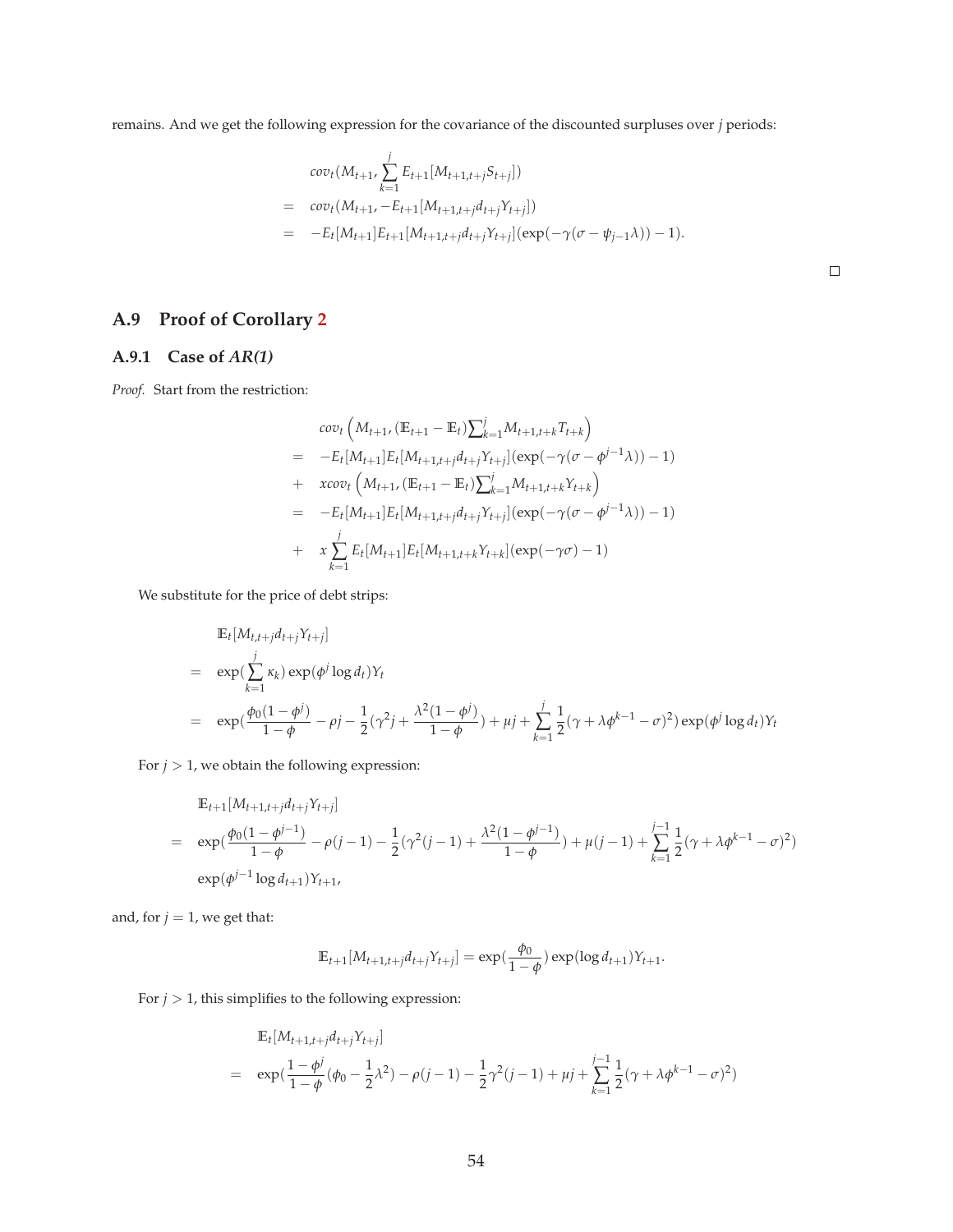$$
\exp(\phi^j \log d_t + \frac{1}{2}(-\phi^{j-1}\lambda + \sigma)^2)Y_t
$$

Note that by a similar logic, the price of the output strips is given by:

$$
\mathbb{E}_{t}[M_{t+1,t+j}Y_{t+j}]
$$
\n
$$
= \exp(-\rho(j-1) - \frac{1}{2}\gamma^{2}(j-1) + \mu j + (j-1)\frac{1}{2}(\gamma - \sigma)^{2} + \frac{1}{2}(\sigma)^{2})Y_{t}
$$

.

To summarize, for  $j > 1$ , this implies that we have the following expression:

$$
\mathbb{E}_{t}[M_{t+1,t+j}d_{t+j}Y_{t+j}]
$$
\n
$$
= \mathbb{E}_{t}[M_{t+1,t+j}Y_{t+j}] \exp(\frac{1-\phi^{j}}{1-\phi}(\phi_{0}-\frac{1}{2}\lambda^{2})+\sum_{k=1}^{j-1}\frac{1}{2}((\lambda\phi^{k-1})^{2}+2(\gamma-\sigma)\lambda\phi^{k-1}))
$$
\n
$$
\exp(\phi^{j}\log d_{t}+\frac{1}{2}((\phi^{j-1}\lambda)^{2}-2\sigma\phi^{j-1}\lambda)).
$$

and for  $j = 1$ , we get that:

$$
\mathbb{E}_{t+1}[M_{t+1,t+j}d_{t+j}Y_{t+j}] = \exp(\frac{\phi_0}{1-\phi})\exp(\phi\log d_t)\exp(\mu+\frac{1}{2}\sigma^2)Y_t.
$$

# **A.9.2 Case of** *AR(2)*

*Proof.* We use *ψ*(*L*) to denote the infinite MA representation of the debt/output process. Start from the restriction:

$$
cov_t\left(M_{t+1}, (\mathbb{E}_{t+1} - \mathbb{E}_t) \sum_{k=1}^j M_{t+1,t+k} T_{t+k}\right)
$$
  
=  $-E_t[M_{t+1}]E_t[M_{t+1,t+j}d_{t+j}Y_{t+j}](exp(-\gamma(\sigma - \psi_{j-1}\lambda)) - 1)$   
+  $xcov_t\left(M_{t+1}, (\mathbb{E}_{t+1} - \mathbb{E}_t) \sum_{k=1}^j M_{t+1,t+k}Y_{t+k}\right)$   
=  $-E_t[M_{t+1}]E_t[M_{t+1,t+j}d_{t+j}Y_{t+j}](exp(-\gamma(\sigma - \psi_{j-1}\lambda)) - 1)$   
+  $x \sum_{k=1}^j E_t[M_{t+1}]E_t[M_{t+1,t+k}Y_{t+k}](exp(-\gamma\sigma) - 1)$ 

We substitute for the price of debt strips:

$$
\mathbb{E}_{t}[M_{t,t+j}d_{t+j}Y_{t+j}]
$$
\n
$$
= \exp(\sum_{k=1}^{j} \kappa_{k}) \exp(\psi_{j} \log d_{t})Y_{t}
$$
\n
$$
= \exp(\sum_{k=1}^{j} \psi_{k-1}\phi_{0} - \rho_{j} - \frac{1}{2}(\gamma^{2}j + \sum_{k=1}^{j} \psi_{k-1}\lambda^{2}) + gj + \sum_{k=1}^{j} \frac{1}{2}(\gamma + \lambda \psi_{k-1} - \sigma)^{2}) \exp(\psi_{j} \log d_{t})Y_{t}
$$

For  $j > 1$ , we obtain the following expression:

$$
\mathbb{E}_{t+1}[M_{t+1,t+j}d_{t+j}Y_{t+j}]
$$
\n
$$
= \exp\left(\sum_{k=1}^{j-1} \psi_{k-1}\phi_0 - \rho(j-1) - \frac{1}{2}(\gamma^2(j-1) + \sum_{k=1}^{j-1} \psi_{k-1}\lambda^2) + \mu(j-1) + \sum_{k=1}^{j-1} \frac{1}{2}(\gamma + \lambda\psi_{k-1} - \sigma)^2\right)
$$
\n
$$
\exp(\psi_{j-1}\log d_{t+1})Y_{t+1},
$$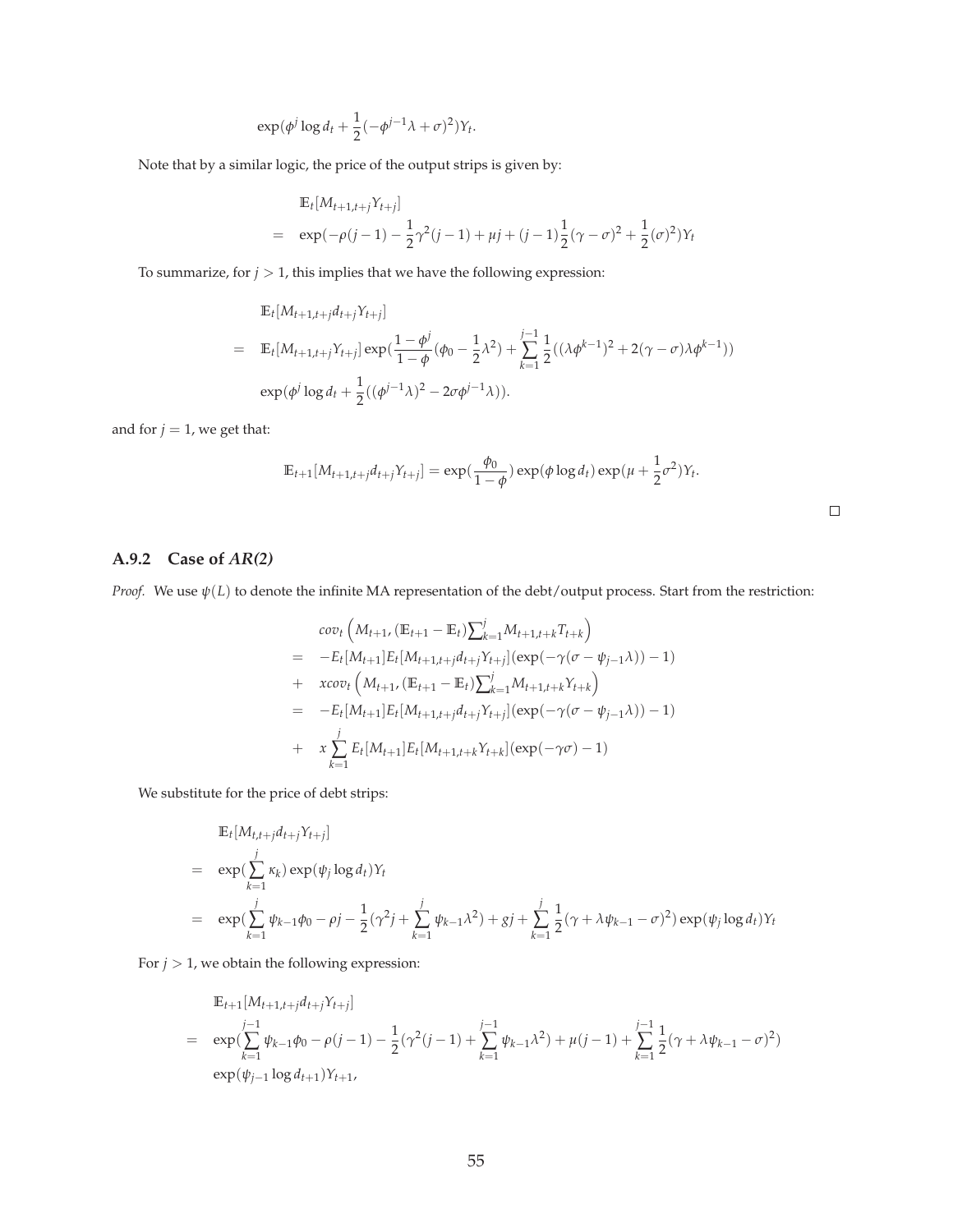and, for  $j = 1$ , we get that:

$$
\mathbb{E}_{t+1}[M_{t+1,t+j}d_{t+j}Y_{t+j}] = \exp(\frac{\phi_0}{1-\phi_1-\phi_2})\exp(\log d_{t+1})Y_{t+1}.
$$

For  $j > 1$ , this simplifies to the following expression:

$$
\mathbb{E}_{t}[M_{t+1,t+j}d_{t+j}Y_{t+j}]
$$
\n
$$
= \exp\left(\sum_{k=1}^{j} \psi_{k-1}(\phi_{0} - \frac{1}{2}\lambda^{2}) - \rho(j-1) - \frac{1}{2}\gamma^{2}(j-1) + \mu j + \sum_{k=1}^{j-1} \frac{1}{2}(\gamma + \lambda \psi_{k-1} - \sigma)^{2}\right)
$$
\n
$$
\exp(\rho_{j}\log d_{t} + \frac{1}{2}(-\psi_{j-1}\lambda + \sigma)^{2})Y_{t}.
$$

Note that by a similar logic, the price of the output strips is given by:

$$
\mathbb{E}_{t}[M_{t+1,t+j}Y_{t+j}]
$$
\n
$$
= \exp(-\rho(j-1) - \frac{1}{2}\gamma^{2}(j-1) + \mu j + (j-1)\frac{1}{2}(\gamma - \sigma)^{2} + \frac{1}{2}(\sigma)^{2})Y_{t}.
$$

To summarize, for  $j > 1$ , this implies that we have the following expression:

$$
\mathbb{E}_{t}[M_{t+1,t+j}d_{t+j}Y_{t+j}]
$$
\n
$$
= \mathbb{E}_{t}[M_{t+1,t+j}Y_{t+j}] \exp(\sum_{k=1}^{j} \psi_{k-1}(\phi_{0} - \frac{1}{2}\lambda^{2}) + \sum_{k=1}^{j-1} \frac{1}{2}((\lambda\psi_{k-1})^{2} + 2(\gamma - \sigma)\lambda\psi_{k-1}))
$$
\n
$$
\exp(\psi_{j}\log d_{t} + \frac{1}{2}((\psi_{j-1}\lambda)^{2} - 2\sigma\psi_{j-1}\lambda)),
$$

and for  $j = 1$ , we get that:

$$
\mathbb{E}_{t+1}[M_{t+1,t+j}d_{t+j}Y_{t+j}] = \exp((\frac{\phi_0}{1-\phi_1-\phi_2})\exp(\phi_1\log d_t + \phi_2\log d_{t-1})\exp((g+\frac{1}{2}\sigma^2)Y_t).
$$

### **A.10 Model with Convenience Yields**

The government debt portfolio return equals the return on a portfolio that goes long in the tax claim and short in the spending claim:

$$
\mathbb{E}_{t}\left[R_{t+1}^{D}-R_{t}^{f}\right] = \frac{P_{t}^{T}-T_{t}}{B_{t}-S_{t}}\mathbb{E}_{t}\left[R_{t+1}^{T}-R_{t}^{f}\right]+\frac{P_{t}^{K}-T_{t}}{B_{t}-S_{t}}\mathbb{E}_{t}\left[R_{t+1}^{\lambda}-R_{t}^{f}\right]-\frac{P_{t}^{G}-G_{t}}{B_{t}-S_{t}}\mathbb{E}_{t}\left[R_{t+1}^{G}-R_{t}^{f}\right],
$$

where  $R_{t+1}^D$ ,  $R_{t+1}^T$ ,  $R_{t+1}^K$  and  $R_{t+1}^G$  are the holding period returns on the bond portfolio, the tax claim, and the spending claim, respectively. We take government spending process, and the debt return process as exogenously given, and we explore the implications for the properties of the tax claim.

**Proposition 8.** *In the absence of arbitrage opportunities, if the TVC holds, the expected excess return on the tax claim is the unlevered return on the spending claim and the debt claim:*

$$
\mathbb{E}_{t}\left[R_{t+1}^{T} - R_{t}^{f}\right] = \frac{P_{t}^{G} - G_{t}}{D_{t} + (P_{t}^{G} - G_{t}) - (P_{t}^{K} - K_{t})}\mathbb{E}_{t}\left[R_{t+1}^{G} - R_{t}^{f}\right] + \frac{D_{t}}{D_{t} + (P_{t}^{G} - G_{t}) - (P_{t}^{K} - K_{t})}\mathbb{E}_{t}\left[R_{t+1}^{D} - R_{t}^{f}\right]
$$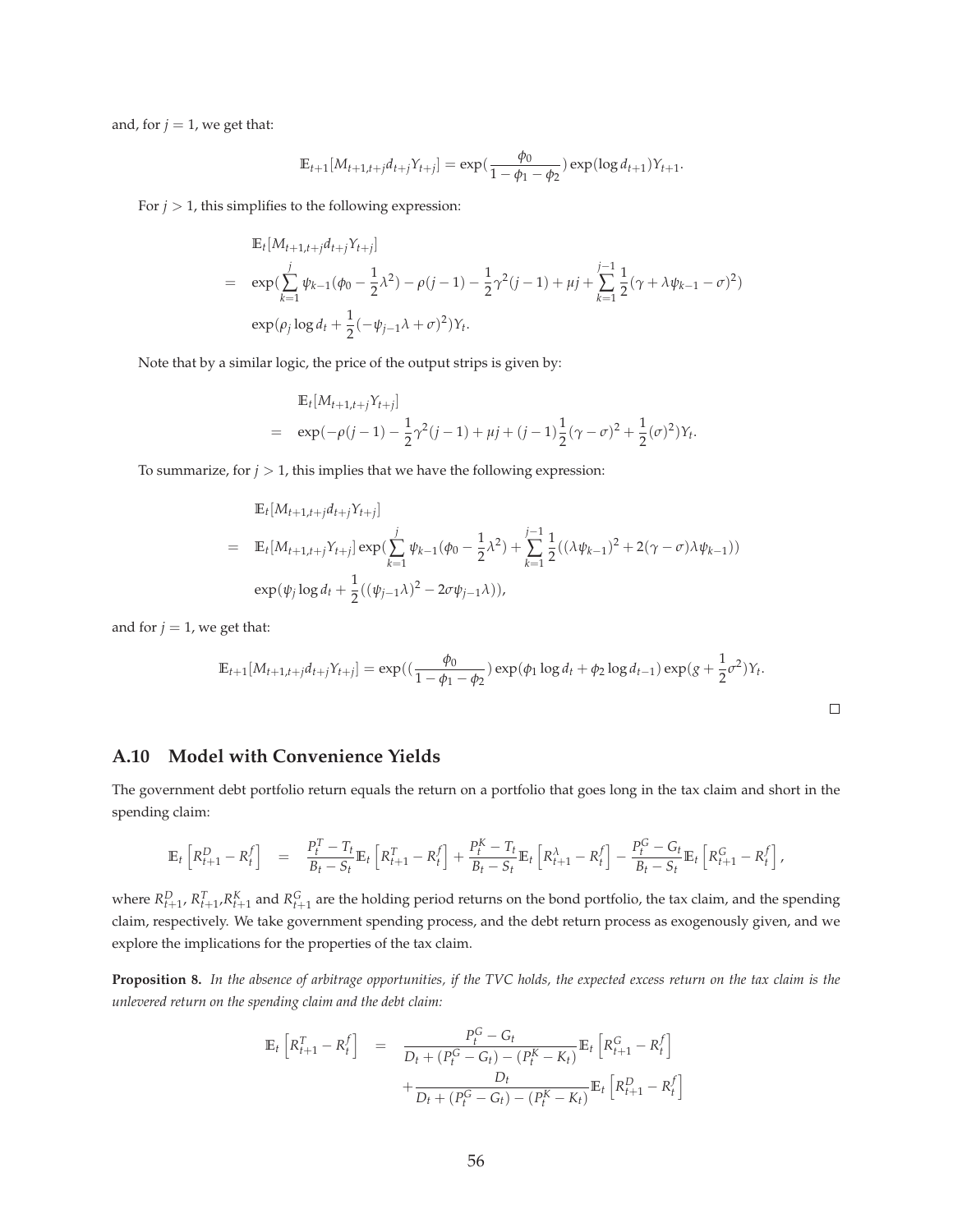$$
-\frac{P_t^K - K_t}{D_t + (P_t^G - G_t) - (P_t^K - K_t)} \mathbb{E}_t \left[ R_{t+1}^K - R_t^f \right]
$$

If we want the debt to be risk-free, then the following equation holds for expected returns:

$$
\mathbb{E}_{t} \left[ R_{t+1}^{T} - R_{t}^{f} \right] = \frac{P_{t}^{G} - G_{t}}{D_{t} + (P_{t}^{G} - G_{t}) - (P_{t}^{K} - K_{t})} \mathbb{E}_{t} \left[ R_{t+1}^{G} - R_{t}^{f} \right] - \frac{P_{t}^{K} - K_{t}}{D_{t} + (P_{t}^{G} - G_{t}) - (P_{t}^{K} - K_{t})} \mathbb{E}_{t} \left[ R_{t+1}^{K} - R_{t}^{f} \right]
$$

$$
\begin{array}{rcl} \beta_t^T & = & \frac{P_t^G - G_t}{D_t + (P_t^G - G_t) - (P_t^K - K_t)} \beta_t^G \\ & - & \frac{P_t^K - K_t}{D_t + (P_t^G - G_t) - (P_t^K - K_t)} \beta_t^K. \end{array}
$$

Suppose we consider the case of a constant spending ratio and a constant convenience yield ratio. Then this implies that the beta of the tax revenue process is given by:

$$
\beta_t^T = \frac{(P_t^G - G_t) - (P_t^K - K_t)}{D_t + (P_t^G - G_t) - (P_t^K - K_t)} \beta^G
$$

On the other hand, suppose that the convenience yield seigniorage process has a zero beta. Then the implied beta of the tax revenue process

$$
\beta_t^T = \frac{P_t^G - G_t}{D_t + (P_t^G - G_t) - (P_t^K - K_t)} \beta^G,
$$

which exceeds the beta of the tax revenue without seigniorage:  $\beta_t^T = \frac{P_t^G - G_t}{D_t + (P_t^G - G_t)}$  $\frac{T_t - G_t}{D_t + (P_t^G - G_t)}$ . If the seigniorage revenue is sufficiently counter-cyclical, then the government can insure both taxpayers and bondholders at the same time. For example, consider the case in which the government runs zero primary surpluses in all future states of the world. Then the beta of the tax revenue is one: $\beta_t^T = 1$ , where  $D_t = P_t^{\lambda} - K_t$ . In this case, the average tax rate is constant:  $\Delta \log \tau_{t+1} = 0$ .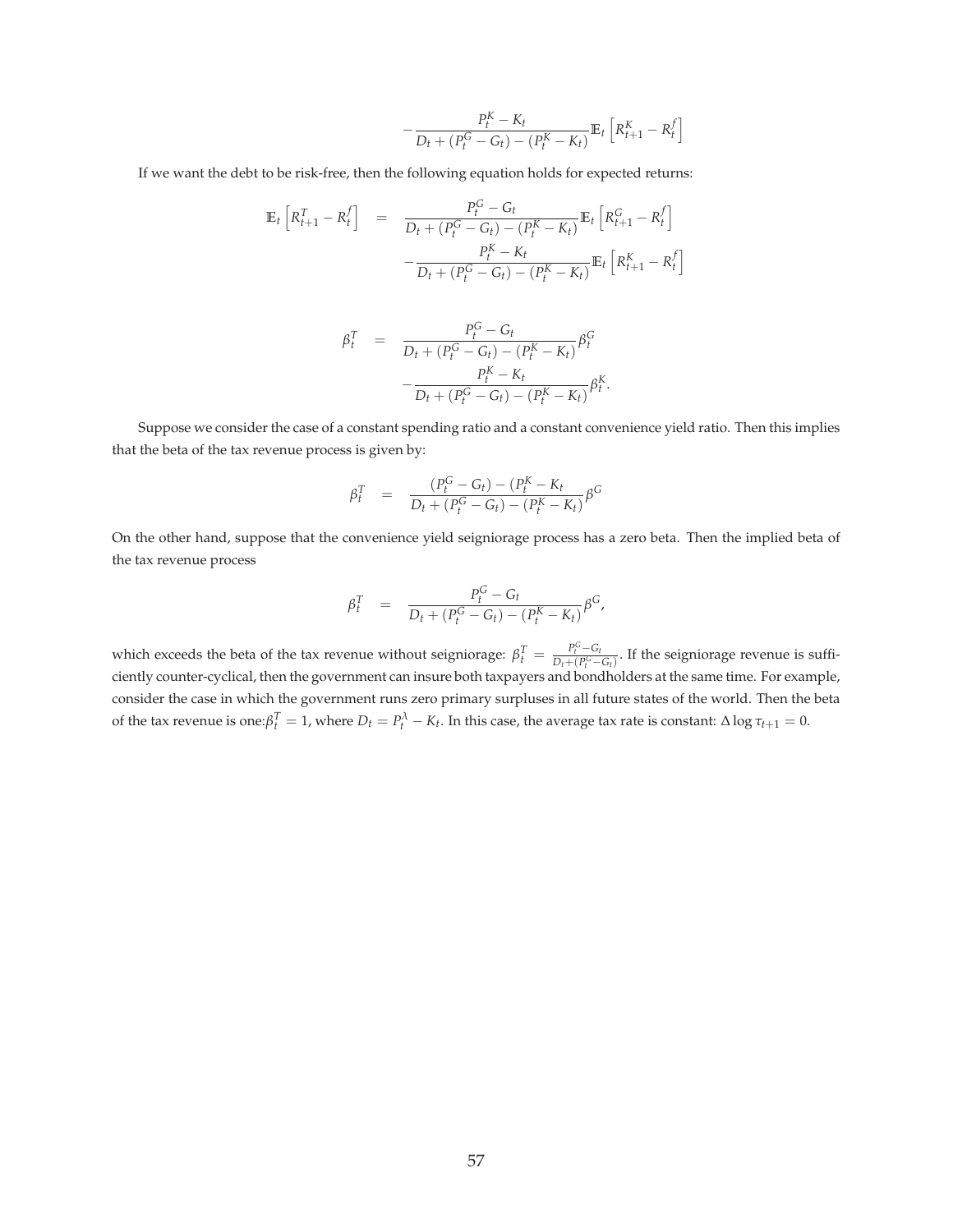# **B Quantifying the Trade-off in Model with Transitory Output Shocks**

Next, we consider the impact of transitory shocks to the level of output, but we, in a first pass, we keep our original pricing kernel with permanent shocks to the level of marginal utility. We call this the goldilocks economy. In this setting, the government can insure taxpayers at all horizons while keeping the debt risk-free.

### **B.1 Permanent Shocks to Marginal Utility**

**Assumption 4.** *(a) The shocks to output are transitory:*

$$
y_{t+1} = \xi_0 + \xi y_t + \sigma \varepsilon_{t+1}
$$

*where εt*+<sup>1</sup> *still denotes the innovation to output growth that is normally distributed and i.i.d.*

*(b) The log pricing kernel is*

$$
m_{t,t+1} = -\rho - \frac{1}{2}\gamma^2 - \gamma \varepsilon_{t+1}.
$$

*(c) The government commits to a policy for the debt/output ratio*  $d_t = D_t/Y_t$  *given by:* 

$$
\log d_t = \phi_1 \log d_{t-1} + \phi_0 - \lambda \varepsilon_t - \frac{1}{2} \lambda^2,
$$

 $\alpha$  *λ*  $>$  0 so that the debt-output ratio increases in response to a negative output shock  $\varepsilon_t$ .

This asset pricing model is fundamentally misspecified. This pricing kernel does not reflect the mean-reversion in output and hence cannot be micro-founded. However, we use this model as an expositional device. In this setting, the government faces no trade-off between insuring taxpayers and bondholders. When there are no permanent shocks to output, but the pricing kernel does not reflect this, then the government can insure taxpayers over all horizons.

**Proposition 9.** *The cash flow beta of the surpluses over j periods is given by:*

$$
cov_t\left(M_{t+1}, (\mathbb{E}_{t+1} - \mathbb{E}_t)\sum_{k=1}^j M_{t+1,t+k} S_{t+k}\right)
$$
  
= 
$$
-E_t[M_{t+1}]E_t[M_{t+1,t+j}d_{t+j}Y_{t+j}](exp(-\gamma(\xi^{j-1}\sigma - \phi^{j-1}\lambda)) - 1)
$$

 $\omega$ hen  $j \geq 2$ . The sign of the cash flow covariance is sign  $\left( \xi^{j-1}\sigma - \phi^{j-1}\lambda \right)$ .

Hence, the sign of the cash flow covariance is determined by the sign of *γ*(*σξk*−<sup>1</sup> − *φ <sup>k</sup>*−1*λ*). As before, this is the risk premium on a debt strip, and compensates investors for output risk. Because the innovations are temporary, the output component of this risk premium converges to zero. The transitory nature of output risk broadens the scope for insurance of taxpayers. As we consider *ξ* → 1, we revert back to the expression derived in the benchmark model: *γ*( $\sigma$  –  $\phi^{k-1}$ λ). If  $\lambda > \sigma$ , the initial covariance is negative. If the rate of mean-reversion in output is higher than in the debt/output ratio, *φ* > *ξ*, the covariance stays negative for all *j*. As a result, the government can now insure taxpayers at all horizons. This was not feasible in the case of permanent innovations.

**Corollary 4.** *The cash flow beta of taxes have to satisfy the following restriction.*

$$
cov_t\left(M_{t+1}, (\mathbb{E}_{t+1} - \mathbb{E}_t)\sum_{k=1}^j M_{t+1,t+k}T_{t+k}\right)
$$
  
= 
$$
-E_t[M_{t+1}]E_t[M_{t+1,t+j}d_{t+j}Y_{t+j}](exp(-\gamma(\zeta^{j-1}\sigma - \phi^{j-1}\lambda)) - 1)
$$
  
+ 
$$
cov_t\left(M_{t+1}, (\mathbb{E}_{t+1} - \mathbb{E}_t)\sum_{k=1}^j M_{t+1,t+k}G_{t+k}\right).
$$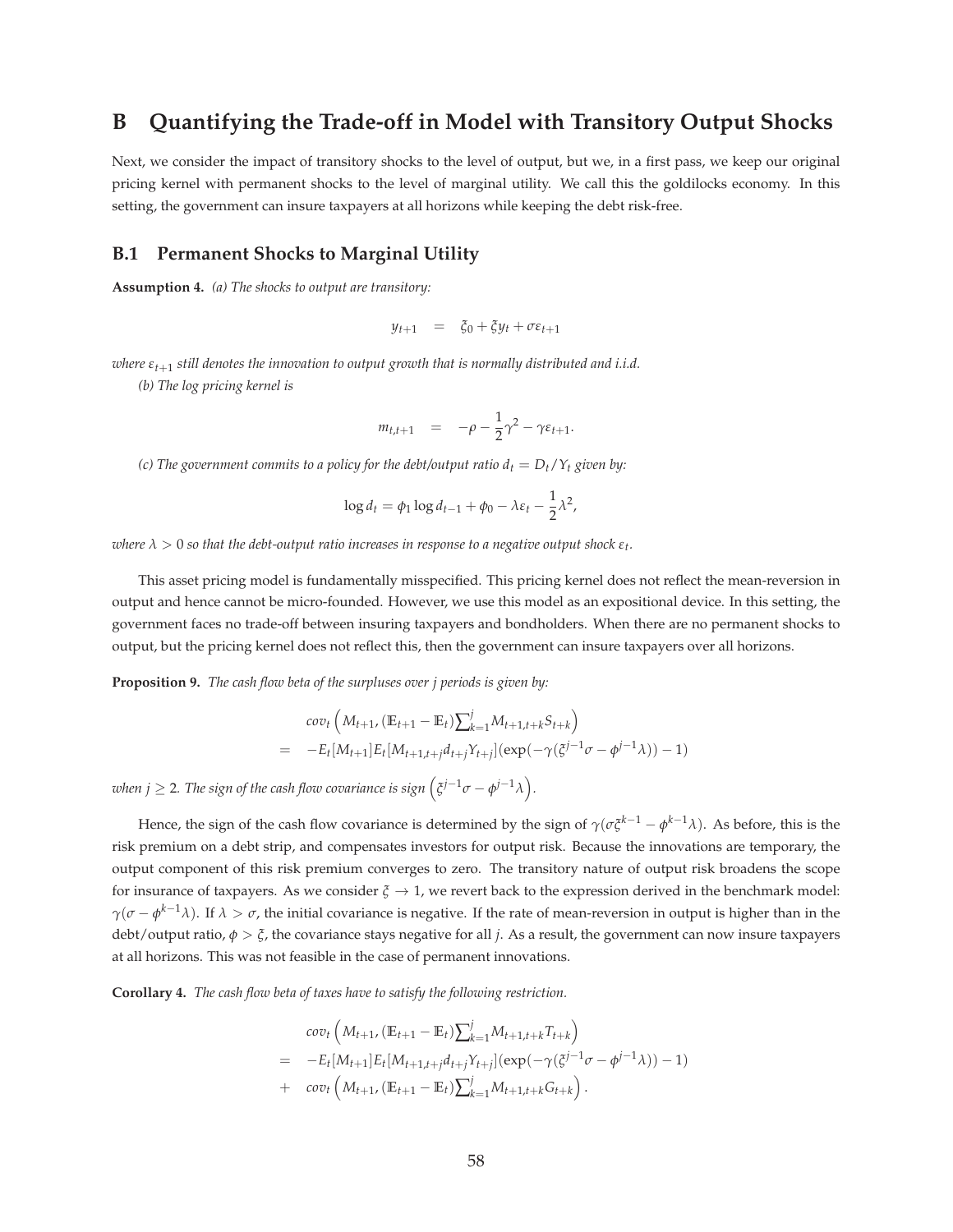**Quantitative Implications** We return to our calibrated economy. Figure 9 plots the risk premium contributions of the surpluses over different horizons for the benchmark calibration:

$$
-cov_t \left( M_{t+1}, (\mathbb{E}_{t+1} - \mathbb{E}_t) \sum_{k=1}^j M_{t+1,t+k} S_{t+k} \right) / \mathbb{E}_t[M_{t+1}]
$$
  
=  $E_t[M_{t+1,t+j}d_{t+j}Y_{t+j}] (exp(-\gamma(\xi^{j-1}\sigma - \phi^{j-1}\lambda)) - 1)$ 

However, the output process no longer has a unit root. We start by considering the case in which  $\phi = \xi$ . At all horizons, the tax claim is risky, contributing positive risk premium across all horizons, because *λ* exceeds *σ*. The tax claim is also risky across all horizons. In this goldilocks scenario, the government can insure taxpayers at all horizons. *γ*( $\sigma$ ζ<sup>*k*−1</sup> −  $\phi$ <sup>*k*−1</sup>λ) is positive across all horizons.

#### Figure 9: Risk Premium on Govt. Cash Flows with Transitory Shocks

The figure plots the risk premium contribution of cumulative discounted cash flows (top panel) and the strips (middle panel) against<br>the horizon. The bottom panel plots the risk premium on the debt strips:  $-(\exp(-\gamma(\sigma \xi^{j-1$ *ξ* is 0.75. Other parameters–Benchmark calibration in Table 1.



Figure 9 plots the risk premium on the debt strips, which pay off  $d_{t+k}Y_{t+k}$ , given by

$$
\gamma(\sigma \xi^{k-1} - \phi^{k-1} \lambda) \approx -(\exp(-\gamma(\sigma \xi^{k-1} - \phi^{k-1} \lambda)) - 1).
$$

Given that  $\lambda$  exceeds  $\sigma$ , the risk premium on the debt strips are uniformly negative. These are the mirror image of the surplus risk premium in the top panel of Figure 9. As  $j \to \infty$ , this debt strip risk premium converges to the risk premium on the output strips, 0%, because the output innovations are transitory, and the pricing kernel does not have a transitory component which contributes interest rate risk. Why can the government insure taxpayers over long horizons (by delivering a risky tax claim)? Because the debt strip risk premium are negative at all horizons.

Of course, insurance of taxpayers only works if the governments commits to a debt policy that is at least as persistent as the output process ( $\phi > \xi$ ). Figure 10 plots the risk premia contributions when the output shocks are close to a unit root, but the debt/output ratio reverts back to the mean at a faster rate. In this case, the government has to produce safer surplus claims over longer horizons.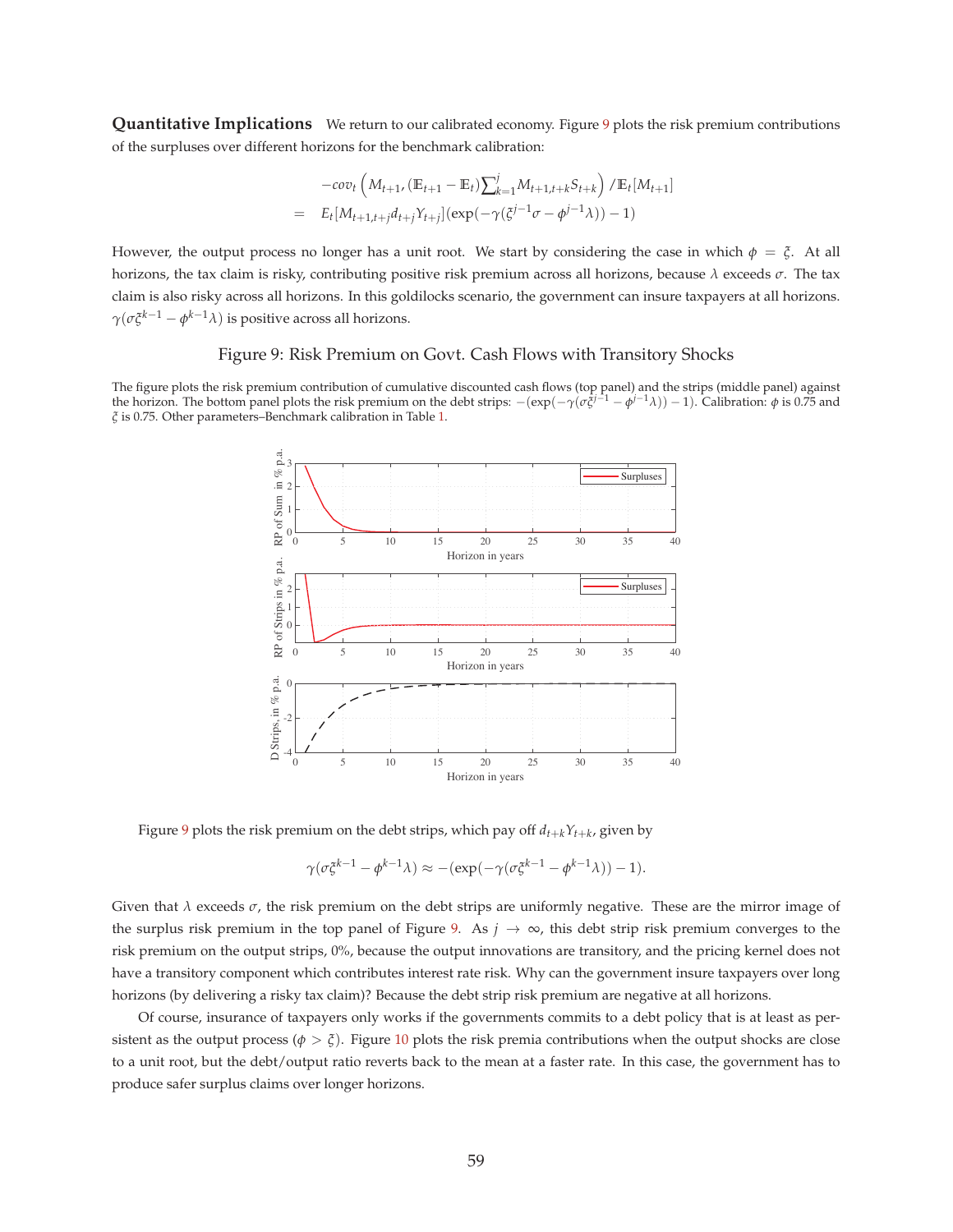#### Figure 10: Risk Premium on Govt. Cash Flows with Transitory Shocks

The figure plots the risk premium contribution of cumulative discounted cash flows (top panel) and the strips (bottom panel) against the horizon. Calibration: *φ* is 0.75 and *ξ* is 0.98. Other parameters–Benchmark calibration in Table 1.



### **B.2 Transitory Shocks to Marginal Utility**

Next, we consider an internally consistent model: we shut down permanent shocks to the level of output, as well as to marginal utility.

**Assumption 5.** *(a) The shocks to output are transitory:*

$$
y_{t+1} = \xi_0 + \xi y_t + \sigma \varepsilon_{t+1}
$$

*where εt*+<sup>1</sup> *still denotes the innovation to output growth that is normally distributed and i.i.d.*

*(b) The log pricing kernel is*

$$
m_{t,t+1} = -\rho - \frac{1}{2}\gamma^2 - \gamma \frac{\sigma \varepsilon_{t+1} + (\xi - 1)y_t}{\sigma}.
$$

When shocks to output are transitory, most asset pricing models predict that there are no permanent shocks to the marginal utility of wealth. This specific modification of the pricing kernel is motivated by the fact that if the agent's consumption is equal to the output and has CRRA preference with a relative risk aversion of *γ*/*σ*, the marginal utility growth is  $m_{t,t+1} = -\tilde{\rho} - \gamma/\sigma(\xi_0 + (\xi - 1)y_t + \sigma \epsilon_{t+1})$ . In this case, the marginal utility of wealth can be written as:

$$
\Lambda_{t+1} = \exp(-\tilde{\rho}(t+1) - (\gamma/\sigma)y_{t+1}).
$$

There are no permanent shocks to the marginal utility of wealth. Given this pricing kernel, the log of the risk-free rate is given by:

$$
r_t^f = \rho + \gamma \frac{(\xi - 1)y_t}{\sigma}.
$$

Note that this model has counterfactual asset pricing implications. In the model, the interest rate risk will make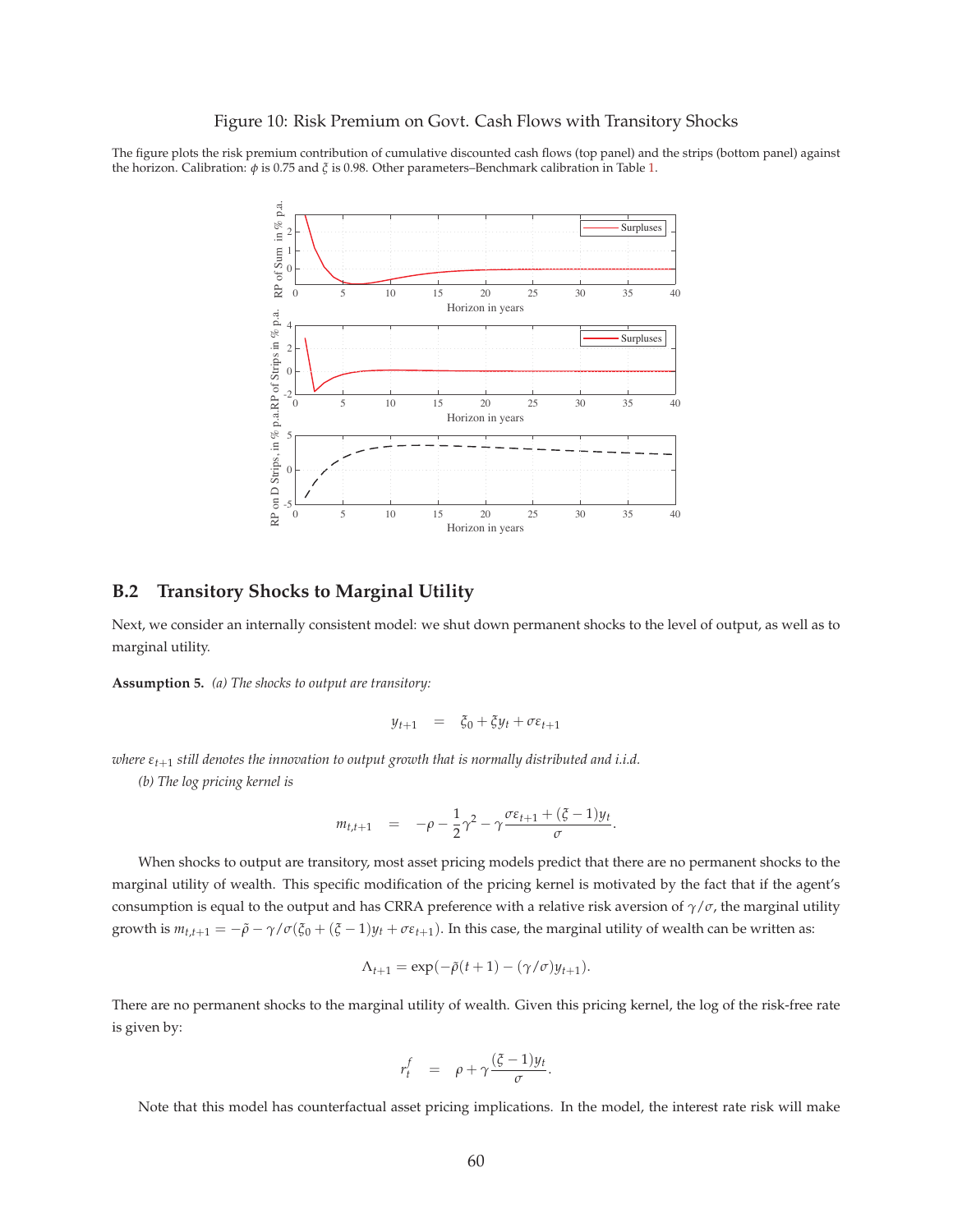the long bond the riskiest asset in the economy. Modern asset pricing has consistently found that permanent cash flow shocks receive a high price of risk in the market (e.g., Alvarez and Jermann, 2005; Hansen and Scheinkman, 2009; Bansal and Yaron, 2004; Borovička et al., 2016; Backus et al., 2018). This model has no permanent priced risk, except when  $\xi = 1$ . In that case, we recover the pricing kernel in our benchmark model.

When there are no permanent shocks to output and the pricing kernel, then the government can insure taxpayers over longer horizons.

**Proposition 10.** *The cash flow beta of the surpluses over j periods is given by:*

$$
cov_t\left(M_{t+1}, (\mathbb{E}_{t+1} - \mathbb{E}_t)\sum_{k=1}^j M_{t+1,t+k} S_{t+k}\right)
$$
  
= 
$$
-E_t[M_{t+1}]E_t[M_{t+1,t+j}d_{t+j}Y_{t+j}](exp(-\gamma(\xi^{j-1}\sigma - \phi^{j-1}\lambda + \frac{\gamma}{\sigma}(1 - \xi^{j-1}))) - 1)
$$

*when j*  $\geq$  2*. The sign of the cash flow covariance is sign*  $(\gamma(\xi^{j-1}\sigma - \phi^{j-1}\lambda + \frac{\gamma}{\sigma}(1 - \xi^{j-1}))$ *.* 

Hence, the sign of the cash flow covariance is determined by the sign of  $\gamma(\sigma\xi^{k-1} - \phi^{k-1}\lambda + \frac{\gamma}{\sigma}(1 - \zeta^{k-1}))$ . As before, this is the risk premium on a debt strip. The first component, *γ*(*ξ <sup>j</sup>*−1*σ* − *φ <sup>j</sup>*−1*λ*), compensates for output risk. The second component,  $\frac{\gamma}{\sigma}(1-\xi^{j-1})$ , compensates for interest rate risk. Because the innovations are temporary, the output component of this risk premium converges to zero. The interest rate risk does not converge to zero; the long bond is the riskiest asset in an economy with only transitory risk. The transitory nature of output risk broadens the scope for insurance of taxpayers, but this is counteracted by interest rate risk. As we consider  $\xi \to 1$ , we revert back to the expression derived in the benchmark model:  $\gamma(\sigma-\phi^{k-1}\lambda)$ . The interest rate risk term disappears.

**Corollary 5.** *The cash flow beta of taxes have to satisfy the following restriction.*

$$
cov_t\left(M_{t+1}, (\mathbb{E}_{t+1} - \mathbb{E}_t)\sum_{k=1}^j M_{t+1,t+k} T_{t+k}\right)
$$
  
= 
$$
-E_t[M_{t+1}]E_t[M_{t+1,t+j}d_{t+j}Y_{t+j}](exp(-\gamma(\xi^{j-1}\sigma - \phi^{j-1}\lambda + \frac{\gamma}{\sigma}(1 - \xi^{j-1}))) - 1)
$$
  
+ 
$$
cov_t\left(M_{t+1}, (\mathbb{E}_{t+1} - \mathbb{E}_t)\sum_{k=1}^j M_{t+1,t+k} G_{t+k}\right).
$$

*which can be restated as:*

$$
cov_t\left(M_{t+1}, (\mathbb{E}_{t+1} - \mathbb{E}_t) \sum_{k=1}^j M_{t+1,t+k} T_{t+k}\right)
$$
  
= 
$$
-\mathbb{E}_t[M_{t+1}]\mathbb{E}_{t+1}[M_{t+1,t+j}Y_{t+j}]exp(\frac{1-\phi^j}{1-\phi}(\phi_0 - \frac{1}{2}\lambda^2) + \sum_{k=1}^{j-1}((\gamma - \sigma)\xi^{k-1}\phi^{k-1}\lambda + \frac{1}{2}(\phi^{k-1}\lambda)^2)
$$
  
+ 
$$
\phi^j \log d_t - \phi^{j-1}\lambda((\sigma - \gamma)\xi^{j-1} + \gamma) + \frac{1}{2}(\phi^{j-1}\lambda)^2)(exp(-\gamma(\xi^{j-1}\sigma - \phi^{j-1}\lambda + \frac{\gamma}{\sigma}(1 - \xi^{j-1}))) - 1)
$$
  
+ 
$$
cov_t\left(M_{t+1}, (\mathbb{E}_{t+1} - \mathbb{E}_t)\sum_{k=1}^j M_{t+1,t+k} G_{t+k}\right).
$$

**Quantitative Model Implications** We return to our calibrated economy. Figure 11 plots the risk premium contributions of the surpluses over different horizons *j* for the benchmark calibration:

$$
-cov_t \left( M_{t+1}, (\mathbb{E}_{t+1} - \mathbb{E}_t) \sum_{k=1}^j M_{t+1,t+k} S_{t+k} \right) / \mathbb{E}_t[M_{t+1}]
$$
  
=  $E_t[M_{t+1,t+j}d_{t+j}Y_{t+j}] (exp(-\gamma(\xi^{j-1}\sigma - \phi^{j-1}\lambda + \frac{\gamma}{\sigma}(1 - \xi^{j-1}))) - 1)$ 

However, the output process no longer has a unit root. At short horizons, the tax claim is safe, contributing negative risk premium, but the tax claim turns risky over horizons that exceed 10 years.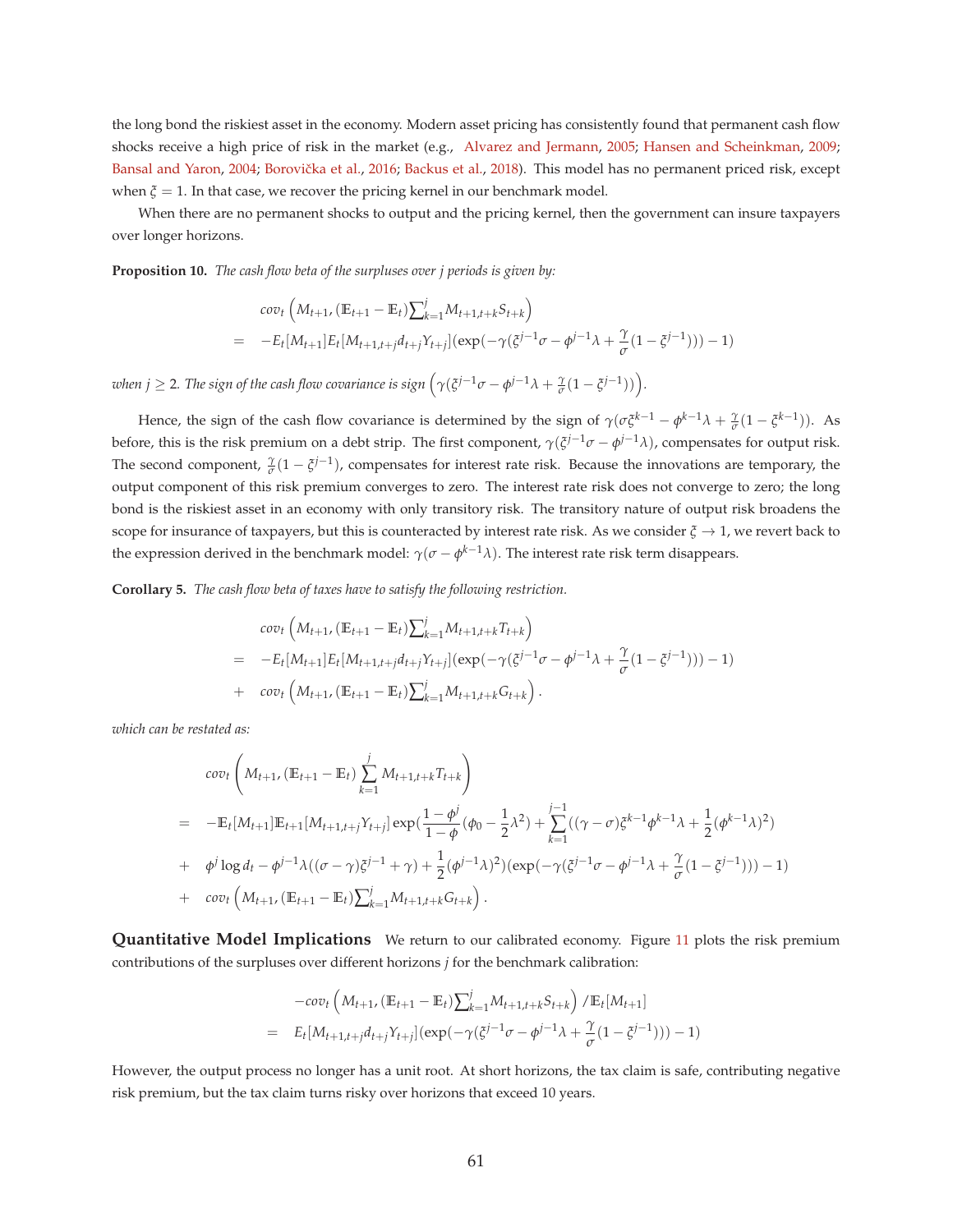### Figure 11: Risk Premium on Govt. Cash Flows with Transitory Shocks

The figure plots the risk premium contribution of cumulative discounted cash flows (top panel) and the strips (middle panel) against the horizon. Calibration: *φ* is 0.75. Other parameters–Benchmark calibration in Table 1.



# **B.3 Proofs**

### **B.3.1 Proof of Proposition 9**

*Proof.* Since

$$
S_{t+1} = d_t Y_t \exp(r_t^f) - d_{t+1} Y_{t+1},
$$

we get the following expression for the covariance:

$$
cov_t(M_{t+1}, S_{t+1}) = cov_t(M_{t+1}, -d_{t+1}Y_{t+1})
$$
  
\n
$$
= -E_t[M_{t+1}d_{t+1}Y_{t+1}] + E_t[M_{t+1}]E_t[d_{t+1}Y_{t+1}]
$$
  
\n
$$
= -exp(-\rho - \frac{1}{2}\gamma^2 + \frac{1}{2}(\gamma + \lambda - \sigma)^2 + \xi_0 + \xi y_t + \phi \log d_t + \phi_0 - \frac{1}{2}\lambda^2)
$$
  
\n
$$
+ exp(-\rho) exp(\frac{1}{2}(\lambda - \sigma)^2 + \xi_0 + \xi y_t + \phi \log d_t + \phi_0 - \frac{1}{2}\lambda^2)
$$
  
\n
$$
= -(exp(-\frac{1}{2}\gamma^2 + \frac{1}{2}(\gamma + \lambda - \sigma)^2 - \frac{1}{2}(\lambda - \sigma)^2) - 1)E_t[M_{t+1}]E_t[d_{t+1}Y_{t+1}]
$$
  
\n
$$
= -E_t[M_{t+1}]E_t[d_{t+1}Y_{t+1}](exp(-\gamma(\sigma - \lambda)) - 1).
$$

By the same token, we get the following expression for the covariance of the discounted surpluses over  $j \geq 2$ periods:

$$
cov_t(M_{t+1}, E_{t+1}[\sum_{k=1}^j M_{t+1,t+k}S_{t+k}])
$$
  
= 
$$
cov_t(M_{t+1}, -E_{t+1}[M_{t+1,t+j}d_{t+j}Y_{t+j}])
$$
  
= 
$$
-E_t[M_{t+1}M_{t+1,t+j}d_{t+j}Y_{t+j}] + E_t[M_{t+1}]E_t[M_{t+1,t+j}d_{t+j}Y_{t+j}]
$$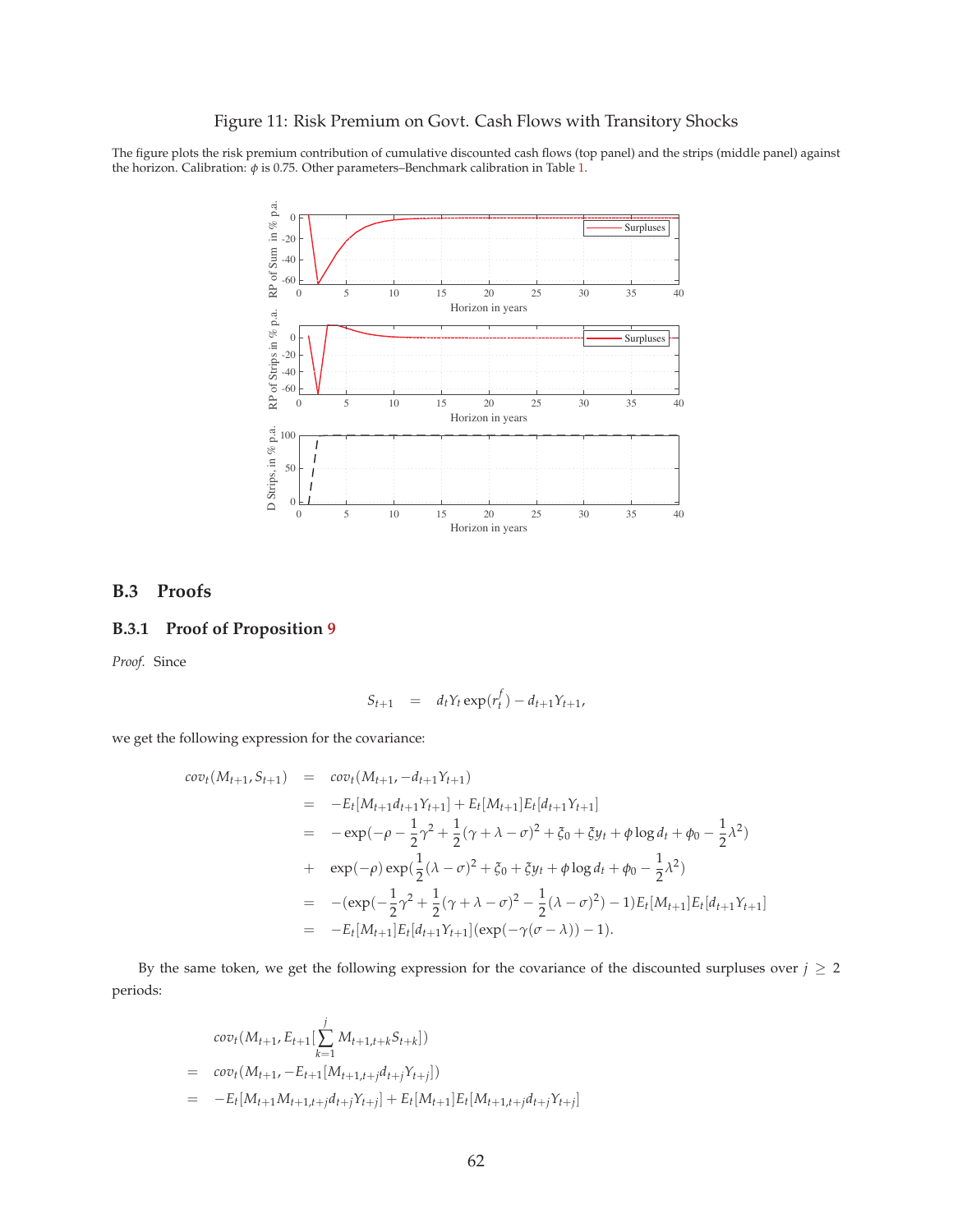$$
= -E_t[\exp(-\rho - \frac{1}{2}\gamma^2 - \gamma \varepsilon_{t+1}) \exp(\dots - \frac{\gamma(\xi - 1)}{\sigma}(1 + \xi + \dots + \xi^{j-2})y_{t+1})
$$
  
\n
$$
\exp(\phi^j \log d_t - \phi^{j-1} \lambda \varepsilon_{t+1} + \dots) \exp(\xi^j y_t + \xi^{j-1} \sigma \varepsilon_{t+1} + \dots)] + E_t[M_{t+1}]E_t[M_{t+1,t+j}d_{t+j}\gamma_{t+j}]
$$
  
\n
$$
= -E_t[M_{t+1}]E_t[M_{t+1,t+j}d_{t+j}\gamma_{t+j}] (\exp(-\gamma(\xi^{j-1}\sigma - \phi^{j-1}\lambda)) - 1)
$$

 $\Box$ 

 $\Box$ 

# **B.3.2 Proof of Corollary 4**

*Proof.* This result simply follows from

$$
cov_t\left(M_{t+1}, (\mathbb{E}_{t+1}-\mathbb{E}_t)\sum_{k=1}^j M_{t+1,t+k}T_{t+k}\right) = cov_t\left(M_{t+1}, (\mathbb{E}_{t+1}-\mathbb{E}_t)\sum_{k=1}^j M_{t+1,t+k}S_{t+k}\right) + cov_t\left(M_{t+1}, (\mathbb{E}_{t+1}-\mathbb{E}_t)\sum_{k=1}^j M_{t+1,t+k}G_{t+k}\right).
$$

# **B.3.3 Proof of Proposition 10**

*Proof.* Since

$$
S_{t+1} = d_t Y_t \exp(r_t^f) - d_{t+1} Y_{t+1},
$$

we get the following expression for the covariance:

$$
cov_t(M_{t+1}, S_{t+1}) = cov_t(M_{t+1}, -d_{t+1}Y_{t+1})
$$
  
\n
$$
= -E_t[M_{t+1}d_{t+1}Y_{t+1}] + E_t[M_{t+1}]E_t[d_{t+1}Y_{t+1}]
$$
  
\n
$$
= -exp(-\rho - \frac{\gamma}{\sigma}(\psi - 1)y_t - \frac{1}{2}\gamma^2 + \frac{1}{2}(\gamma + \lambda - \sigma)^2 + \xi_0 + \xi y_t + \phi \log d_t
$$
  
\n
$$
+ \phi_0 - \frac{1}{2}\lambda^2)
$$
  
\n
$$
+ exp(-\rho - \frac{\gamma}{\sigma}(\xi - 1)y_t)exp(\frac{1}{2}(\lambda - \sigma)^2 + \xi_0 + \xi y_t + \phi \log d_t + \phi_0 - \frac{1}{2}\lambda^2)
$$
  
\n
$$
= -(exp(-\frac{1}{2}\gamma^2 + \frac{1}{2}(\gamma + \lambda - \sigma)^2 - \frac{1}{2}(\lambda - \sigma)^2) - 1)E_t[M_{t+1}]E_t[d_{t+1}Y_{t+1}]
$$
  
\n
$$
= -E_t[M_{t+1}]E_t[d_{t+1}Y_{t+1}] (exp(-\gamma(\sigma - \lambda)) - 1).
$$

By the same token, we get the following expression for the covariance of the discounted surpluses over  $j \geq 2$ periods:

$$
cov_t(M_{t+1}, E_{t+1}[\sum_{k=1}^{j} M_{t+1,t+k}S_{t+k}])
$$
\n
$$
= cov_t(M_{t+1}, -E_{t+1}[M_{t+1,t+j}d_{t+j}Y_{t+j}])
$$
\n
$$
= -E_t[M_{t+1}M_{t+1,t+j}d_{t+j}Y_{t+j}] + E_t[M_{t+1}]E_t[M_{t+1,t+j}d_{t+j}Y_{t+j}]
$$
\n
$$
= -E_t[exp(-\rho - \frac{\gamma}{\sigma}(\xi - 1)y_t - \frac{1}{2}\gamma^2 - \gamma\epsilon_{t+1})exp(\dots - \frac{\gamma(\xi - 1)}{\sigma}(1 + \xi + \dots + \xi^{j-2})y_{t+1})
$$
\n
$$
exp(\phi^j \log d_t - \phi^{j-1}\lambda\varepsilon_{t+1} + \dots)exp(\xi^j y_t + \xi^{j-1}\sigma\varepsilon_{t+1} + \dots)] + E_t[M_{t+1}]E_t[M_{t+1,t+j}d_{t+j}Y_{t+j}]
$$
\n
$$
= -E_t[M_{t+1}]E_t[M_{t+1,t+j}d_{t+j}Y_{t+j}](exp(-\gamma(\xi^{j-1}\sigma - \phi^{j-1}\lambda - \frac{\gamma(\xi - 1)}{\sigma}\frac{1 - \xi^{j-1}}{1 - \xi})) - 1)
$$
\n
$$
= -E_t[M_{t+1}]E_t[M_{t+1,t+j}d_{t+j}Y_{t+j}](exp(-\gamma(\xi^{j-1}\sigma - \phi^{j-1}\lambda + \frac{\gamma}{\sigma}(1 - \xi^{j-1}))) - 1)
$$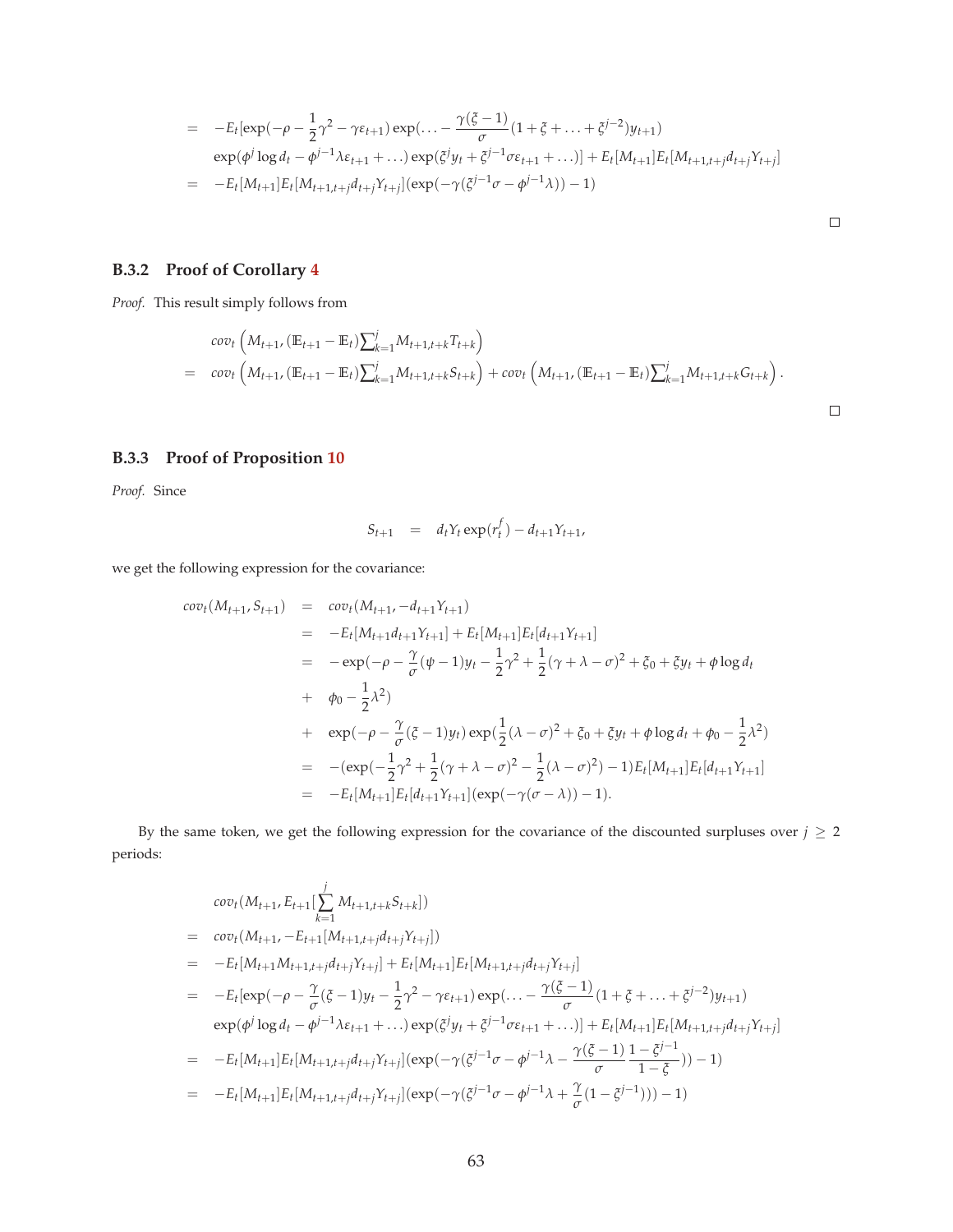# **B.3.4 Proof of Corollary 5**

*Proof.* Start from the restriction:

$$
cov_t \left( M_{t+1}, (\mathbb{E}_{t+1} - \mathbb{E}_t) \sum_{k=1}^j M_{t+1,t+k} T_{t+k} \right)
$$
  
= 
$$
-E_t[M_{t+1}] E_t[M_{t+1,t+j} d_{t+j} Y_{t+j}] (exp(-\gamma (\xi^{j-1} \sigma - \phi^{j-1} \lambda + \frac{\gamma}{\sigma} (1 - \xi^{j-1}))) - 1)
$$
  
+ 
$$
xcov_t \left( M_{t+1}, (\mathbb{E}_{t+1} - \mathbb{E}_t) \sum_{k=1}^j M_{t+1,t+k} Y_{t+k} \right)
$$

where

$$
cov_t (M_{t+1}, (\mathbb{E}_{t+1} - \mathbb{E}_t)M_{t+1,t+k}Y_{t+k})
$$
  
=  $E_t[M_{t+1}M_{t+1,t+k}Y_{t+k}] - E_t[M_{t+1}]E_t[M_{t+1,t+k}Y_{t+k}]$   
=  $E_t[exp(-\rho - \frac{\gamma}{\sigma}(\xi - 1)y_t - \frac{1}{2}\gamma^2 - \gamma\epsilon_{t+1})M_{t+1,t+k}exp(\xi^k y_t + \xi^{k-1}\sigma\epsilon_{t+1} + ...)]$   
-  $E_t[M_{t+1}]E_t[M_{t+1,t+k}Y_{t+k}]$   
=  $-E_t[M_{t+1}]E_t[M_{t+1,t+k}Y_{t+k}](exp(-\gamma(\xi^{k-1}\sigma + \frac{\gamma}{\sigma}(1 - \xi^{k-1}))) - 1).$ 

Next, we conjecture

$$
\mathbb{E}_t[M_{t,t+j}d_{t+j}Y_{t+j}] = \exp(\sum_{k=1}^j \tilde{\kappa}_k) \exp(\phi^j \log d_t + f_j y_t)
$$

Note

$$
\mathbb{E}_{t}[M_{t,t+j}d_{t+j}Y_{t+j}] = \mathbb{E}_{t}[M_{t,t+1} \exp(\sum_{k=1}^{j-1} \kappa_{k}) \exp(\phi^{j-1} \log d_{t+1} + f_{j-1}y_{t+1})]
$$
\n
$$
= \mathbb{E}_{t}[\exp(-\rho - \frac{\gamma}{\sigma}(\xi - 1)y_{t} - \frac{1}{2}\gamma^{2} - \gamma \varepsilon_{t+1}) \exp(\sum_{k=1}^{j-1} \tilde{\kappa}_{k})
$$
\n
$$
\exp(\phi^{j-1}(\phi \log d_{t} + \phi_{0} - \lambda \varepsilon_{t+1} - \frac{1}{2}\lambda^{2}) + f_{j-1}(\xi_{0} + \xi y_{t} + \sigma \varepsilon_{t+1}))]
$$

So we confirm the conjecture,

$$
\exp(\tilde{\kappa}_j) = \mathbb{E}_t[\exp(-\rho - \frac{\gamma}{\sigma}(\xi - 1)y_t - \frac{1}{2}\gamma^2 - \gamma \varepsilon_{t+1} + \phi^{j-1}(\phi_0 - \lambda \varepsilon_{t+1} - \frac{1}{2}\lambda^2) + f_{j-1}(\xi_0 + \sigma \varepsilon_{t+1}))]
$$
  

$$
\tilde{\kappa}_j = -\rho - \frac{1}{2}\gamma^2 + \phi^{j-1}(\phi_0 - \frac{1}{2}\lambda^2) + f_{j-1}\xi_0 + \frac{1}{2}(-\gamma - \phi^{j-1}\lambda + f_{j-1}\sigma)^2
$$

and

$$
f_j = -\frac{\gamma}{\sigma}(\xi - 1) + f_{j-1}\xi
$$
  
=  $\xi^j + \frac{\gamma}{\sigma}(1 - \xi^j) = \frac{\sigma - \gamma}{\sigma}\xi^j + \frac{\gamma}{\sigma}$ 

So, for  $j > 1$ ,

$$
\mathbb{E}_t[M_{t+1,t+j}d_{t+j}Y_{t+j}]
$$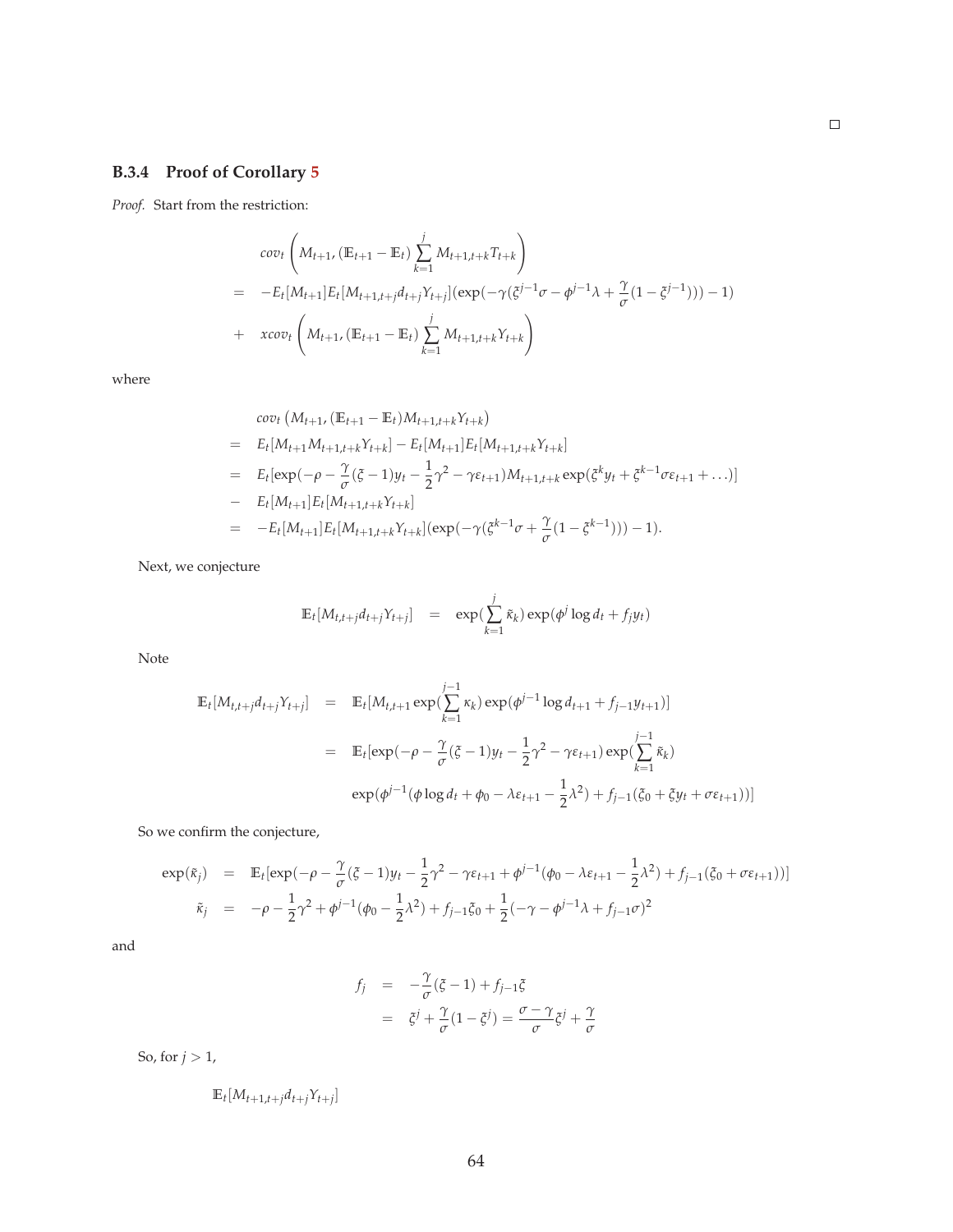$$
= \mathbb{E}_{t}[\exp(\sum_{k=1}^{j-1} \tilde{\kappa}_{k}) \exp(\phi^{j-1} \log d_{t+1} + (\frac{\sigma - \gamma}{\sigma} \tilde{\zeta}^{j-1} + \frac{\gamma}{\sigma}) y_{t+1})]
$$
  
\n
$$
= \exp((-\rho - \frac{1}{2}\gamma^{2})(j-1) + \frac{1 - \phi^{j-1}}{1 - \phi}(\phi_{0} - \frac{1}{2}\lambda^{2}) + (\frac{1 - \tilde{\zeta}^{j-1}}{1 - \tilde{\zeta}}\frac{\sigma - \gamma}{\sigma} + \frac{\gamma}{\sigma}(j-1)) \tilde{\zeta}_{0}
$$
  
\n
$$
+ \sum_{k=1}^{j-1} \frac{1}{2}(-\gamma - \phi^{k-1}\lambda + ((\sigma - \gamma)\tilde{\zeta}^{k-1} + \gamma))^{2}
$$
  
\n
$$
+ \phi^{j-1}(\phi \log d_{t} + \phi_{0} - \frac{1}{2}\lambda^{2}) + (\frac{\sigma - \gamma}{\sigma}\tilde{\zeta}^{j-1} + \frac{\gamma}{\sigma})(\tilde{\zeta}_{0} + \tilde{\zeta}y_{t}) + \frac{1}{2}(-\phi^{j-1}\lambda + ((\sigma - \gamma)\tilde{\zeta}^{j-1} + \gamma))^{2})
$$

By a similar logic,

$$
\mathbb{E}_{t+1}[M_{t+1,t+j}\gamma_{t+j}]
$$
\n
$$
= \exp((-\rho - \frac{1}{2}\gamma^2)(j-1) + \left(\frac{1-\xi^{j-1}}{1-\xi}\frac{\sigma-\gamma}{\sigma} + \frac{\gamma}{\sigma}(j-1)\right)\xi_0
$$
\n
$$
+ \sum_{k=1}^{j-1} \frac{1}{2}(-\gamma + ((\sigma - \gamma)\xi^{k-1} + \gamma))^2 + (\frac{\sigma-\gamma}{\sigma}\xi^{j-1} + \frac{\gamma}{\sigma})(\xi_0 + \xi y_t) + \frac{1}{2}(((\sigma - \gamma)\xi^{j-1} + \gamma))^2)
$$

So

$$
\mathbb{E}_{t+1}[M_{t+1,t+j}d_{t+j}Y_{t+j}]
$$
\n
$$
= \mathbb{E}_{t+1}[M_{t+1,t+j}Y_{t+j}] \exp(\frac{1-\phi^j}{1-\phi}(\phi_0 - \frac{1}{2}\lambda^2) + \sum_{k=1}^{j-1}((\gamma - \sigma)\xi^{k-1}\phi^{k-1}\lambda + \frac{1}{2}(\phi^{k-1}\lambda)^2)
$$
\n
$$
+ \phi^j \log d_t - \phi^{j-1}\lambda((\sigma - \gamma)\xi^{j-1} + \gamma) + \frac{1}{2}(\phi^{j-1}\lambda)^2)
$$

# **C UK Data Sources**

The main dataset we use is *A millennium of macroeconomic data* published by the bank of England. The dataset contains a broad set of macroeconomic and financial data for the UK. We also use other data sets as complementing the main dataset. Below we describe how we construct variables in our estimation procedure from the raw data set. The time period for all series are from 1814 to 2015. All sheets and columns refer to the excel table *A millennium of macroeconomic data* unless described otherwise.

**Primary Surpluses** The government expenditure *G* is the total government expenditure (Sheet A27, Column C) plus interest payments (Sheet A27, Column N). The government revenue *T* is from Sheet A27, Column N. The raw source for the data is from Mitchell and Mitchell (1988) and UK Office of National Statistics. The primary surpluses are the government revenue *T* minus the government spending before interest payments *G*. The market value of debt is the market value of central government liabilities ( Sheet A30b, Column W).

**GDP and Inflation:** For real GDP, we use Sheet A8, Column D. For nominal GDP, we use Sheet A9, Column D. Both of the GDP series are measured based on the current definition of UK (Great Britain and Northern Ireland). We use the ratio of real GDP and nominal GDP to get the GDP deflator and the inflation series.